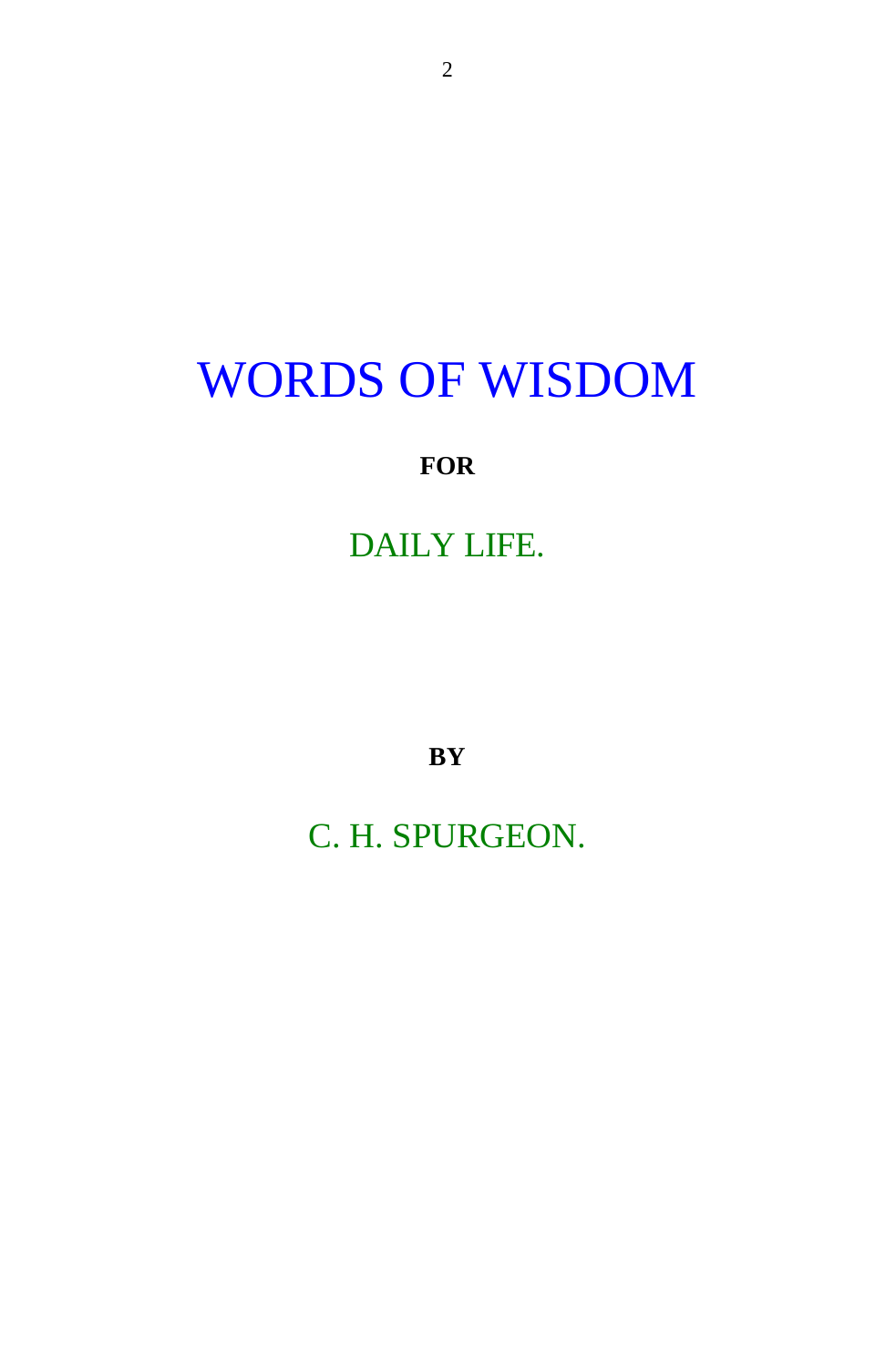## CONTENTS.

WHAT IS PRIDE? GOOD WORKS AND BROKEN KEYS THE DOUBLE — MINDED MAN A DRAMA IN FIVE ACTS THE BANQUET OF EVIL — The Table of the Profligate. THE BANQUET OF EVIL — The Self-Righteous Guests. THE BANQUET OF EVIL - The Worldly-Wise. GOING THROUGH THE FIRE THE EVILS OF SLOTH AT THE SIEGE OF COPENHAGEN SLEEP A GIFT OF GOD AN INNKEEPER'S PRAYER CAPITAL PUNISHMENT ROWLAND HILL AND LADY ERSKINE GOD SPEAKING TO ALL THE SUSPECTED INN SOME POPULAR ERRORS PROFIT AND LOSS THE AVALANCHE AND THE LOCUSTS HOW THE WORLD GIVES HAVE COURAGE TALENTS GREAT AND SMALL THE LIGHT OF EVENING BEDS THAT ARE TOO SHORT MISTAKEN ZEAL SELFISH EASE "BE SOBER" "THROUGH FLOODS AND FLAMES" SHOW YOUR COLORS KEEP YOUR OWN CARDEN A TALK ABOUT DEATH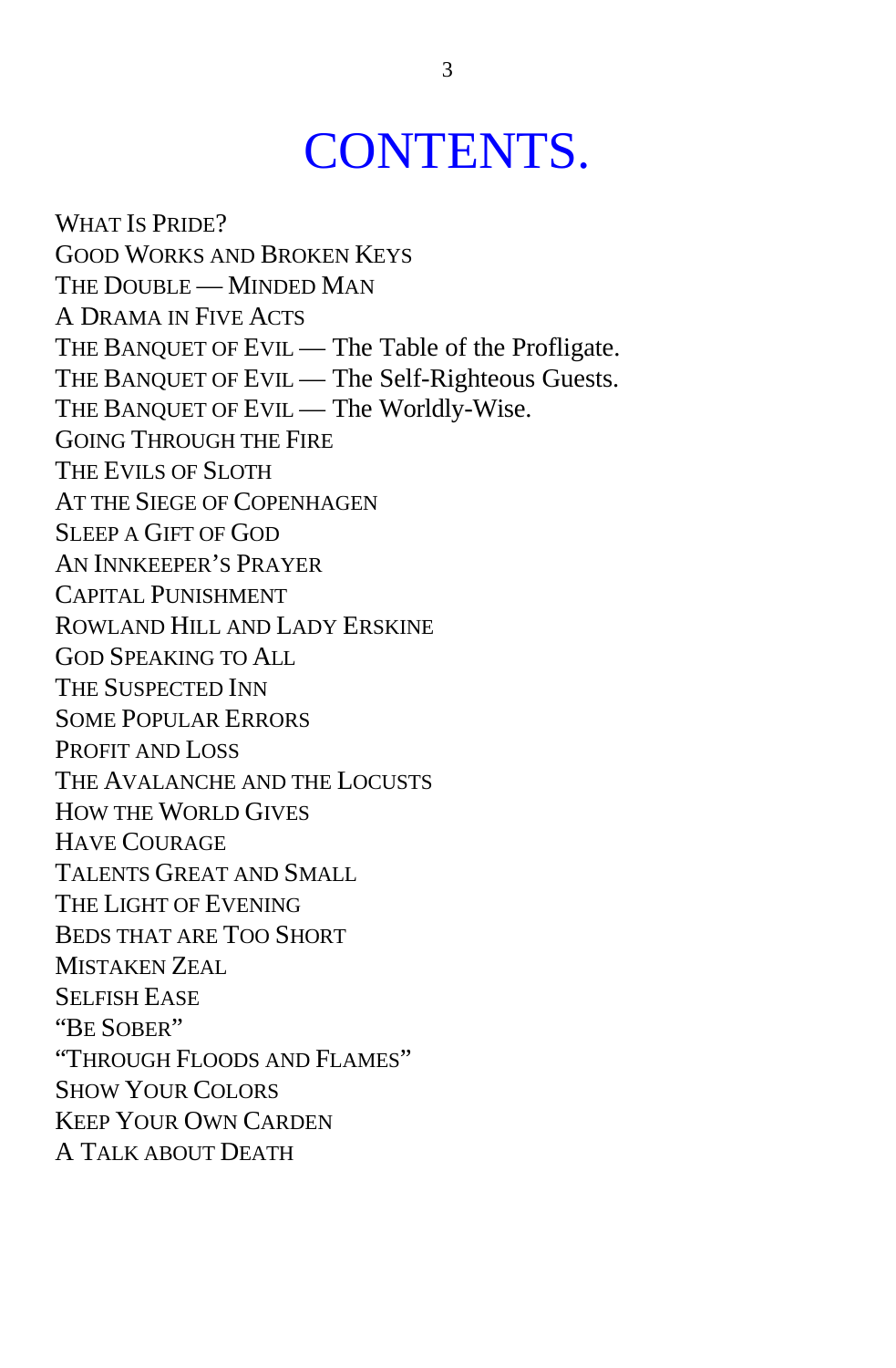# WHAT IS PRIDE?

THERE is noting into which the heart of man so easily falls as PRIDE, and there is no vice which is more frequently, more emphatically, and more eloquently condemned in Scripture.

Pride is a *groundless thing.* It standeth on the sands; or worse than that, it puts its foot on the billows which yield beneath its tread; or, worse still, it stands on bubbles, which soon must burst beneath its feet. Of all things pride has the worst foothold; it has no solid rock on earth whereon to place itself. We have reasons for almost everything, but we have no reasons for pride. Pride is a thing which should be unnatural to us, for we have nothing to be proud of.

Again, it is a *brainless thing* as well as a groundless thing; for it brings no profit with it. There is no wisdom in a self-exaltation. Other vices have some excuse for men seem to gain by them; avarice, pleasure, lust, have some plea; but the man who is proud sells his soul cheaply. He opens wide the flood-gates of his heart, to let men see how deep is the flood within his soul; then suddenly it floweth out, and all is gone — and all is nothing, for one puff of empty wind, one word of sweet applause — the soul is gone, and not a drop is left. In almost every other sin, we gather up the ashes when the fire is gone; but here, what is left? The covetous man hath his shining gold, but what hath the proud man? He has less than he would have had without his pride, and is no gainer whatever. Pride wins no crown; men never honor it, not even the menial slaves of earth; for all men look down on the proud man, and think him less than themselves.

Again, pride is the m*addest thing* that can exist; it feeds upon its own vitals; it will take away its own life, that with its blood it may make a purple for its shoulders; it sappeth and undermineth its own house that it may build its pinnacles a little higher, and then the whole structure tumbleth down. Nothing proves men so mad as pride.

Then pride is a *protean thing;* it changes its shape; it is all forms in the world; you may find it in any fashion you may choose; you may see it in the beggar's rags as well as in the rich man's garments. It dwells with the rich, and with the poor. The man without a shoe to his foot may be as proud as if he were riding in a chariot. Pride can be found in every rank of society —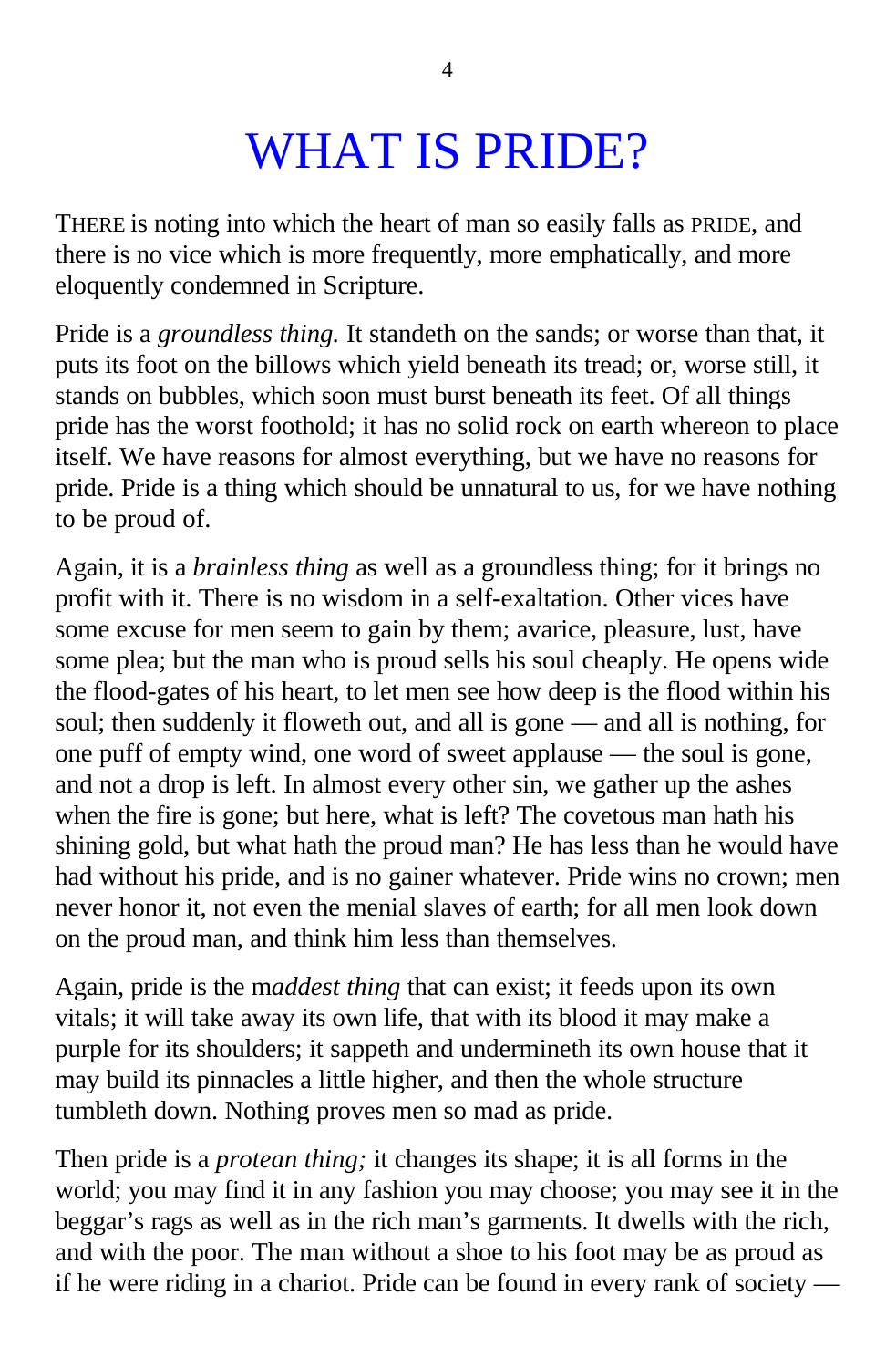among all classes of men. Sometimes it is an Arminian, and talks about the power of the creature; then it turns Calvinist, and boasts of its fancied security, forgetful of the Maker, who alone can keep our faith alive. Pride can profess any form of religion; it may be a Quaker, and wear no collar to its coat; it may be a Churchman, and worship God in splendid cathedrals; it may be a Dissenter, and go to the common meeting-house; it is one of the most Catholic things in the world, it attends all kinds of chapels and churches; go where you will, you will see pride. It cometh up with us to, the house of God; it: goeth with us; to our houses; it is found on the mart and the exchange, in the streets, and everywhere.

Let me hint at one or two forms which it assumes. Sometimes pride takes the doctrinal shape; it teaches the doctrine of self-sufficiency; it tells us what man can do, and will not allow that we are lost, fallen, debased, and ruined creatures, as we are. It hates divine sovereignty, and rails at election. Then, if it is driven from that, it takes another form; it allows that the doctrine of free grace is true, but does not feel it. It acknowledges that salvation is of the Lord alone, but still it prompts men to seek heaven by their own works, even by the deeds of the law. And when driven from that, it will persuade men to join something with Christ in the matter of salvation; and when that is all rent up, and the poor rag of our righteousness is all burned, pride will get into the Christian's heart as well as the sinner's — it will flourish under the name of self-sufficiency, teaching the Christian that he is "rich and increased in goods, having need of nothing." It will tell him that he does not need daily grace, that past experience will do for to-morrow — that he knows enough, toils enough, prays enough. It will make him forget that he has "not yet attained:" it will not allow him to press forward to the things that are before, forgetting the things that are behind. It enters into his heart, and tempts the believer to set up an independent business for himself, and until the Lord brings about a spiritual bankruptcy, pride will keep him from going to God. Pride has ten thousand shapes; it is not always that stiff and starched gentleman that you picture; it is a vile, creeping, insinuating thing, that will twist itself like a serpent into our hearts. It will talk of humility, and prate about being dust and ashes. I have known men talk about their corruption most marvelously, pretending to be all humility, while at the same time they were the proudest wretches that could be found this side the gulf of separation. O my friends! ye cannot tell how many shapes pride will assume. Look sharp about you,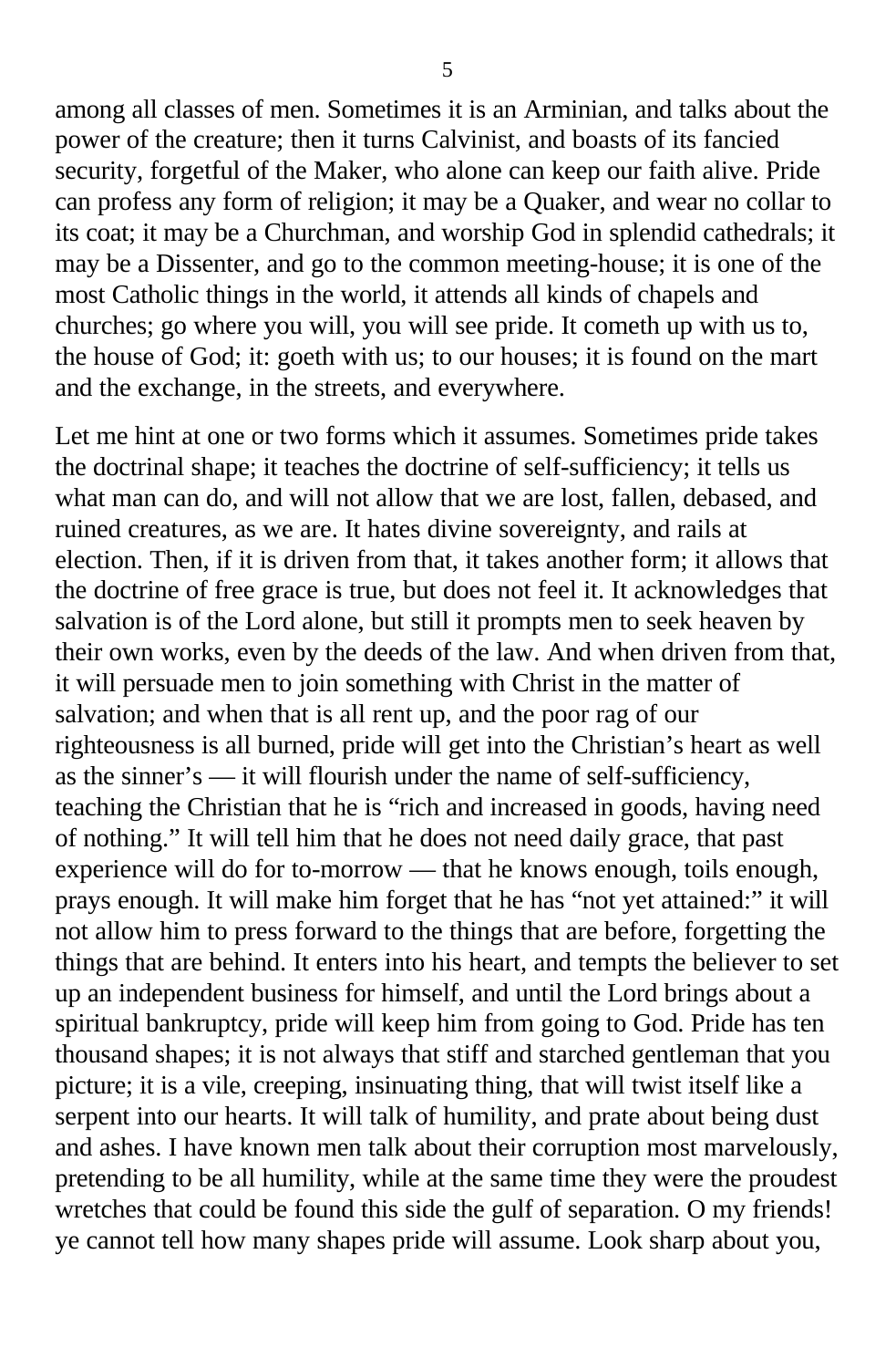or you will be deceived by it, and when you think you are entertaining angels, you will find you have been receiving devils unawares.

The true throne of pride everywhere is the heart of man. If we desire, by God's grace, to put down pride, the only way is to begin with the heart.

Now let me tell you a parable in the form of an eastern story, which will set this truth in its proper light. A wise man in the east, called a dervish, in his wanderings, came suddenly upon a mountain, and he saw beneath his feet a smiling valley, in the midst of which there flowed a river. The sun was shining on the stream, and the water, as it reflected the sunlight, looked pure and beautiful. when he descended, he found it was muddy, and the water utterly unfit for drinking. Hard by he saw a young man, in the dress of a shepherd, who was with much diligence filtering the water for his flocks. At one moment he poured some water into a pitcher, and then allowing it to stand, after it had settled, he poured the clean fluid into a cistern. Then, in another place, he would be seen turning aside the current for a little, and letting it ripple over the sand and stones, that it might be filtered and the impurities removed. The dervish watched the young man endeavoring to fill a large cistern with clear water; and he said to him, "My son, why all this toil? — what purpose dost thou answer by it?" The young man replied. "Father, I am a shepherd; this water is so filthy that my flock will not drink it, and, therefore, I am obliged to purify it little by little, so I collect enough in this way that they may drink; but it is hard work." So saying, he wiped the sweat from his brow, for he was exhausted with his toil. "Right well hast thou labored," said the wise man, "but dost thou know thy toil is not well applied? With half the labor thou mightest attain a better end. I should conceive that the source of this stream must be impure and polluted; let us take a pilgrimage together and see." They then walked some miles, climbing their way over many a rock, until they came to a spot where the stream took its rise. When they came near to it. they saw flocks of wild fowls flying away, and wild beasts of the earth rushing into the forest; these had come to drink, and had soiled the water with their feet. They found an open well, which kept continually flowing, but by reason of these creatures, which perpetually disturbed it, the stream was always turbid and muddy. "My son," said the wise man, "set to work now to protect the fountain and guard the well, which is the source of this stream; and when thou hast done that, if thou canst keep these wild beasts and fowls away, the stream will flow of itself, all pure and clear, and thou wilt have no longer need for thy toil." The young man did it:, and as he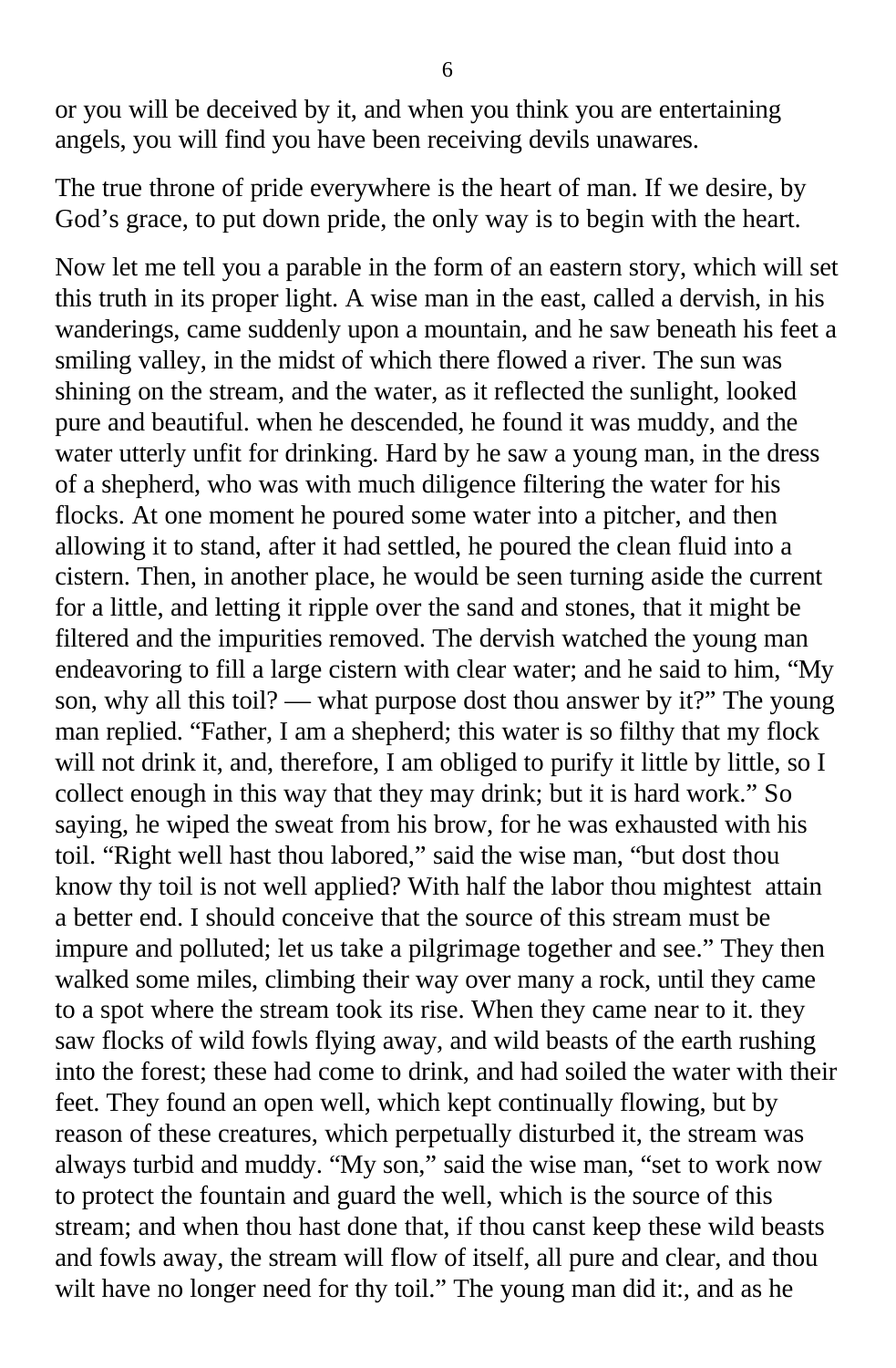labored, the wise man said to him, "My, son, hear the word of wisdom; if thou art wrong, seek not to correct thine outward life, but seek first to get thy heart correct, for out of it are the issues of life, and thy life shall be pure when once thy heart is so." So if we would get rid of pride, we should not proceed to arrange our dress by adopting some special costume, or to qualify our language by using an outlandish tongue; but let us seek of God that he would purify our hearts from pride, and then assuredly, if pride is purged from the heart, our life also shall be humble. Make the tree good, and then the fruit shall be good; make the fountain pure, and the stream shall be sweet.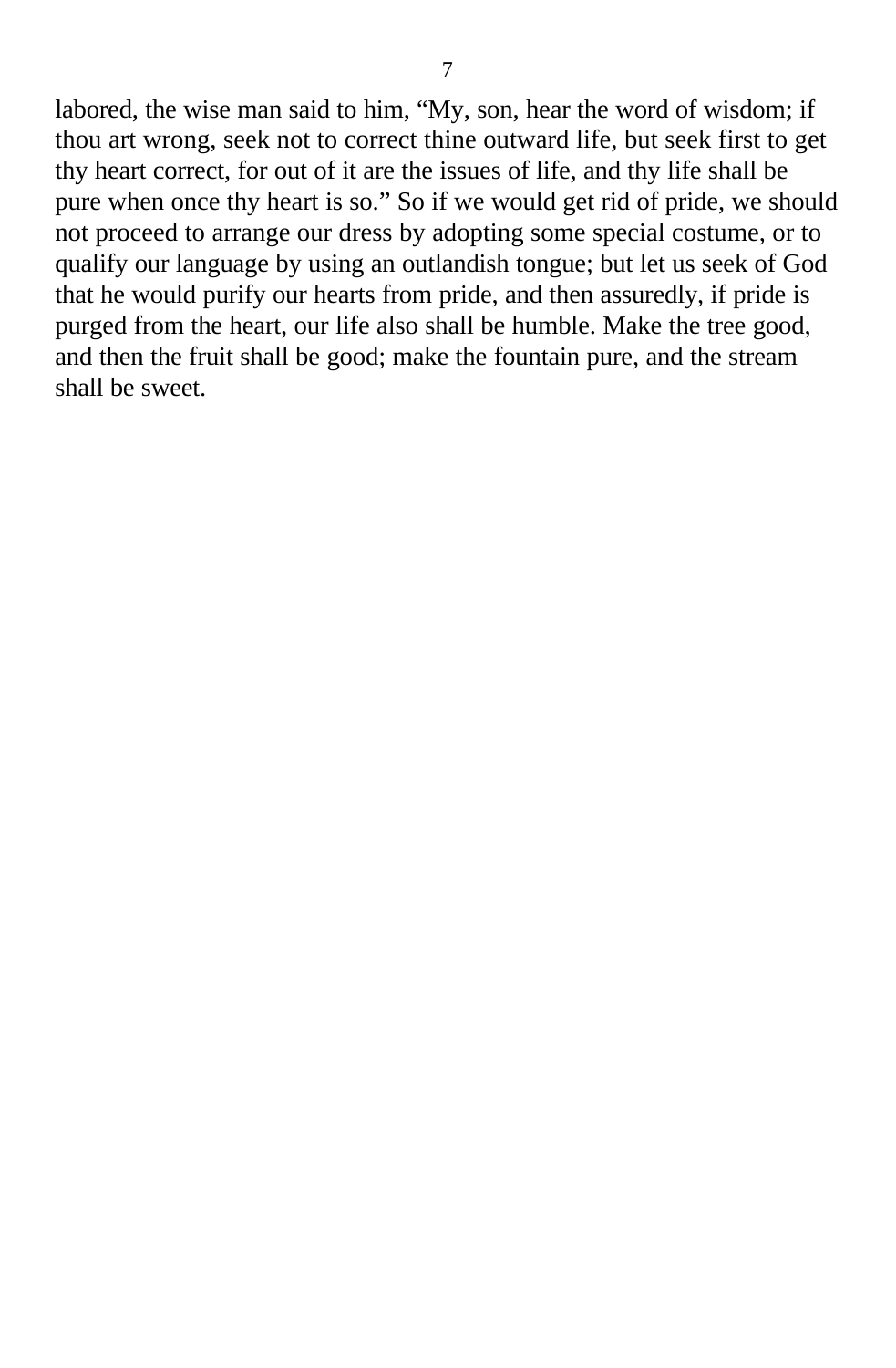# GOOD WORKS AND BROKEN KEYS.

#### AN INCIDENT AT NIAGRA.

FAITH is necessary to salvation, because we are told in Scripture that *works cannot save.* To tell a very familiar story, and even the poorest may not misunderstand what I say: a minister was one day going to preach. He climbed a hill on his road. Beneath him lay the villages, sleeping in their beauty, with the corn-fields motionless in the sunshine; but he did not look at them, for his attention was arrested by a woman standing at her door, and who, upon seeing him, came up with the greatest anxiety, and said, "O sir, have you any keys about you? I have broken the key of my drawers, and there are some things that I must get directly." Said he, "I have no keys." She was disappointed, expecting that everyone would have some keys. "But suppose," he said, "I had some keys, they might not fit your lock, and therefore you could not get the articles you want. But do not distress yourself, wait till some one else comes up. But," said he wishing to improve the occasion, "have you ever heard of the key of heaven?" "Ah, yes!" she said, "I have lived long enough, and I have gone to church long enough, to know that if we work hard, and get our bread by the sweat of our brow, and act well towards our neighbors, and behave, as the Catechism says, lowly and reverently to all our betters, and if we do our duty in that station of life in which it has pleased God to place us, and say our prayers regularly, we shall be saved." "Ah!" said he, "my good woman, that is a broken key, for you have broken the commandments, you have not fulfilled all your duties. It is a good key, but you have broken it." "Pray, sir," said she, believing that he understood the matter, and looking frightened, "what have I left out?" "Why," said he, "the all-important thing, the blood of Jesus Christ. Don't you know it is said, the key of heaven is at his girdle; he openeth, and no man shutteth; he shutteth, and no man openeth?" And explaining it more fully to her, he said, "It is Christ, and Christ alone, that can open heaven to you, and not your good works." "What, minister!" said she, "are our good works useless, then?" "No," said he, "not after faith. If you believe first, you may have as many good works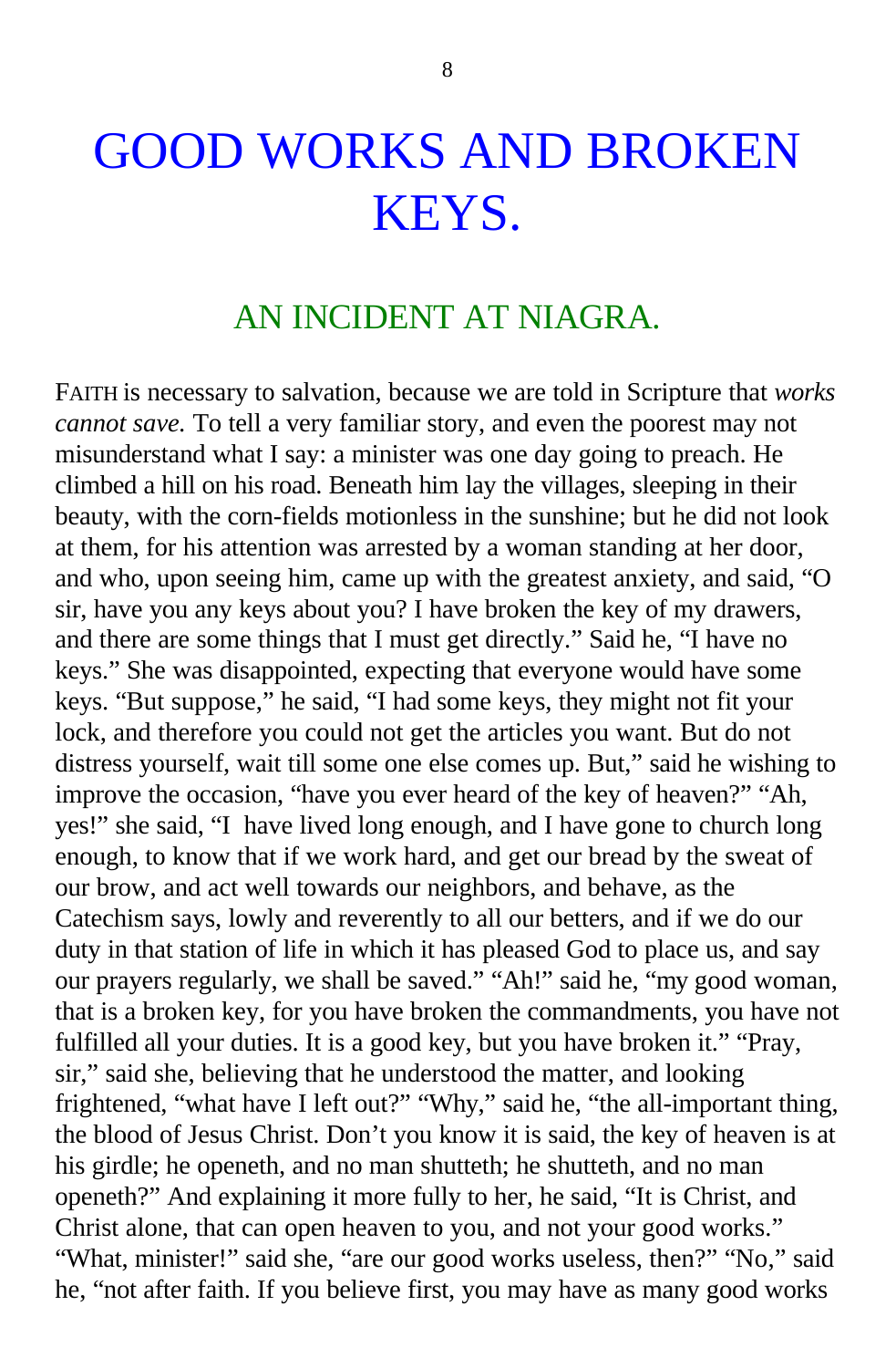as you please; but if you believe, you will never trust in them, for if you trust in them you have spoilt them, and they are not good works any longer. Have as many good works as you please, still put your trust wholly in the Lord Jesus Christ, for if you do not, your key will never unlock heaven's gate."

So then we must have true faith, because the old key of works is so broken by us all, that we never shall enter Paradise by it. If you pretend that you have no sins, to be very plain with you, you deceive yourselves, and the truth is not in you. If you conceive that by your good works you shall enter heaven, never was there a more fell delusion, and you shall find, at the last great day, that your hopes were worthless, and that, like sere leaves from the autumn trees, your noblest doings shall be blown away, or kindled into a flame in which you yourselves must suffer for ever. Take heed of your good works; get them after faith, but remember, the way to be saved is simply to believe in Jesus Christ.

Without faith it is impossible to be saved, and to please God, because without faith there is *no union to Christ.* Now, union to Christ is indispensable to our salvation. If I come before God's throne with my prayers, I shall never get them answered, unless I bring Christ with me. The Molossians of old, when they could not get a favor from their king, adopted a singular expedient; they took the king's only son in their arms, and falling on their knees, cried, "O king, for thy son's sake, grant our request." He smiled and said: "I deny nothing to those who plead in my son's name." It is so with God. He will deny nothing to the man who comes, having Christ at his elbow; but if he comes alone he must be cast away. Union to Christ is, after all, the great point in salvation.

Let me tall you a story to illustrate this: the stupendous falls of Niagara have been spoken of *in every* part of the world; but while they are marvelous to hear of, and wonderful as a spectacle, they have been very destructive to human life, when by accident any have been carried down the cataract. Some years ago, two men, a bargeman and a collier, were in a boat, and found themselves unable to manage it, it being carried so swiftly down the current that they must both inevitably be borne down and dashed to pieces. Persons on the shore saw them, but were unable to do much for their rescue. At last, however, one man was saved by floating a rope to him, which he grasped. The same instant that the rope came into his hand a log floated by the other man. The thoughtless and confused bargeman,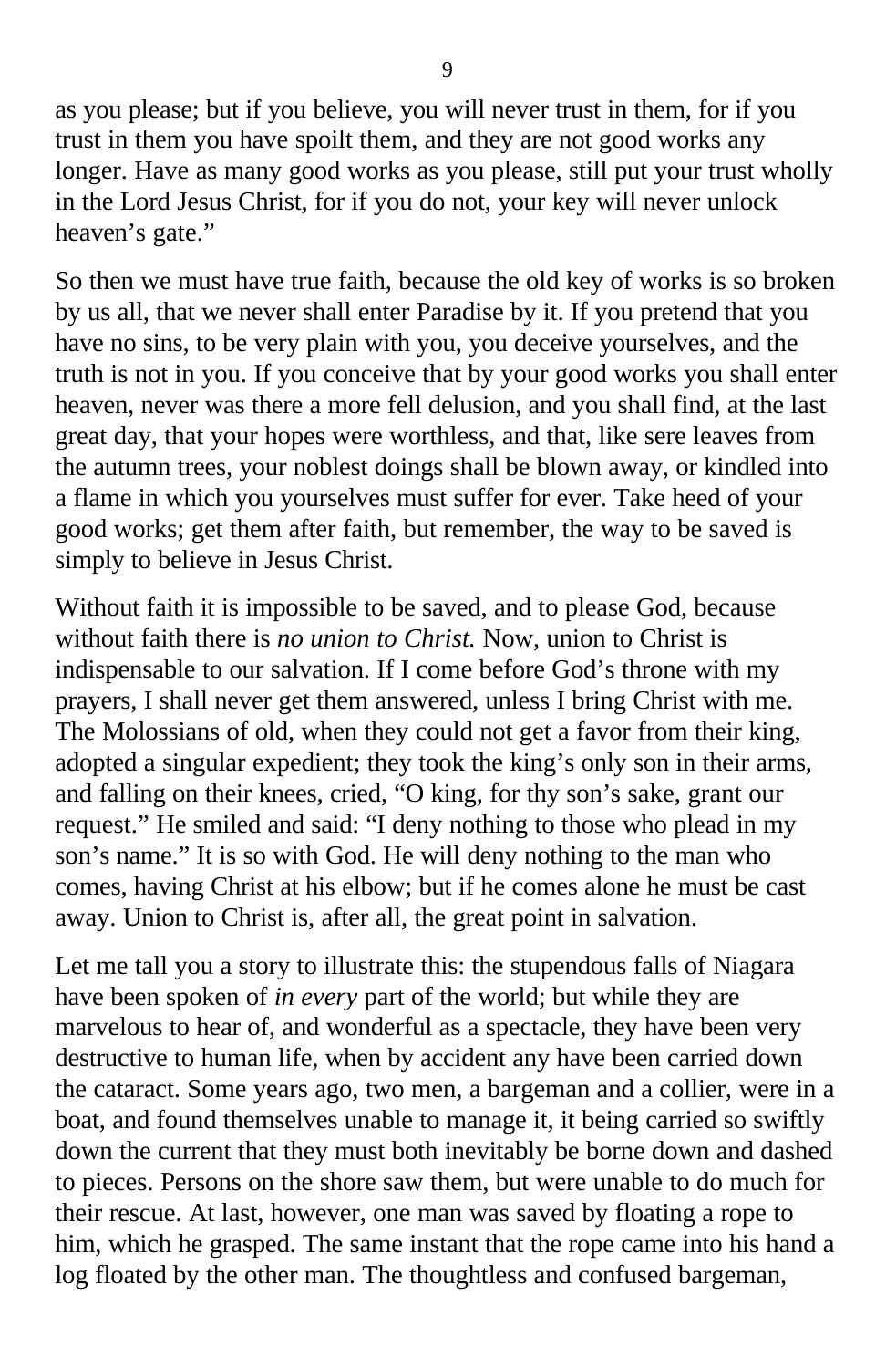instead of seizing the rope, laid hold on the log. It was a fatal mistake: they were both in imminent peril, but the one was drawn to shore because he had a connection with the people on the land, whilst the other, clinging to the log, was borne irresistibly along, and never heard of afterwards. Do you not see that here is a practical illustration? Faith is a connection with Christ. Christ is on the shore, so to speak, holding the rope of faith, and if we lay hold of it with the hand of our confidence, he pulls us to shore; but our good works having no connection with Christ, are drifted along down the gulf of fell despair. Grapple them as tightly as we may, even with hooks of steel, they cannot avail us in the least degree.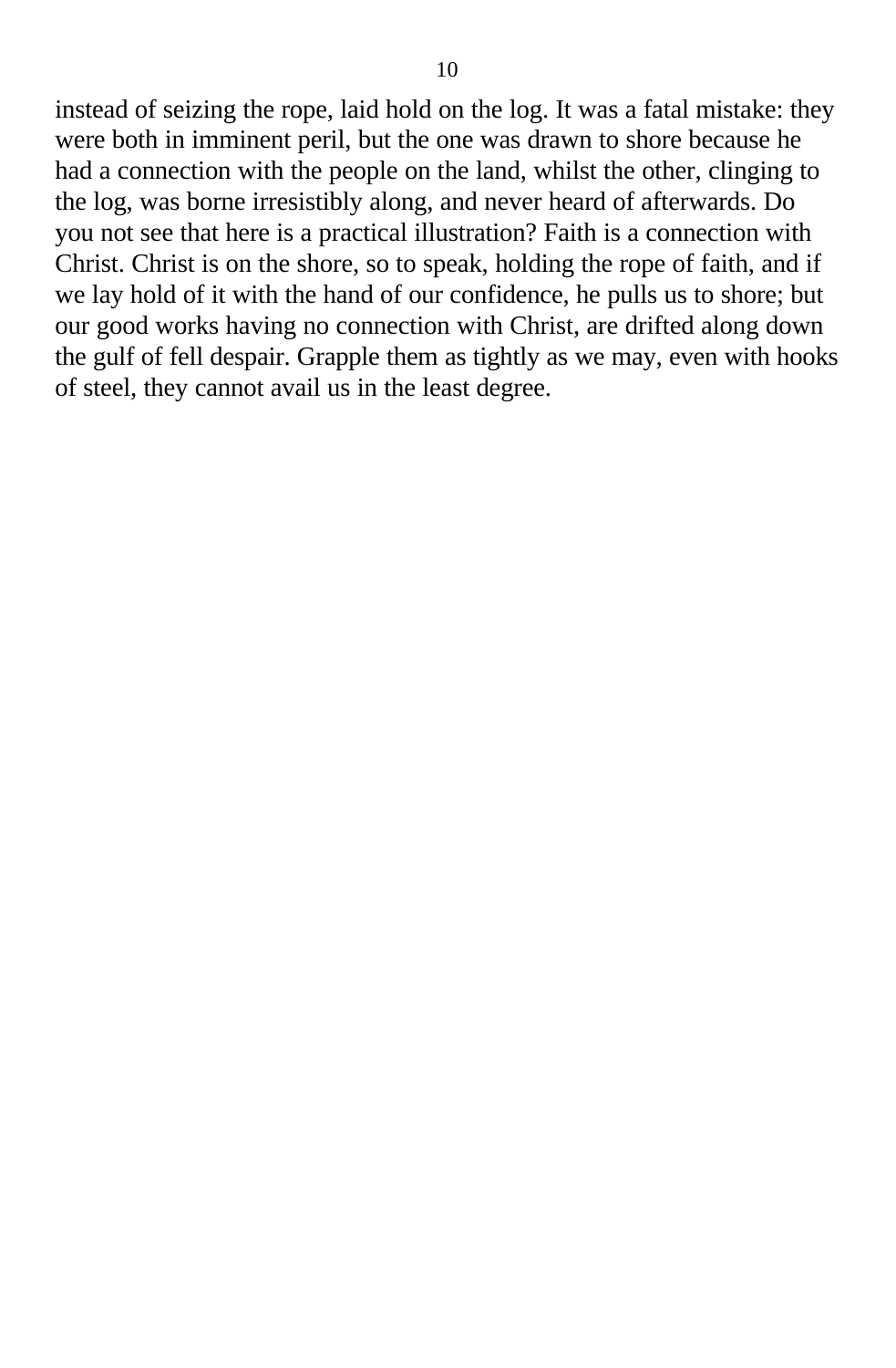## THE DOUBLE — MINDED MAN.

#### LORD BYRON'S STATUE.

BALAAM said, "I have sinned;" but yet he went on with his sin afterwards. One of the strangest characters of the whole world is Balaam. I have often marveled at that man; he seems really in another sense to have come up to the lines of Ralph Erskine —

#### **"***To good and evil equal bent, And both a devil and a saint.***"**

For he did seem to be so. At times no man could speak more eloquently and more truthfully, and at other times he exhibited the most mean and sordid covetousness that could disgrace human nature, Think you see Balaam; he stands upon the brow of the hill, and there lie the multitudes of Israel at his feet; he is bidden to curse them, and he cries, "How shall I curse whom God hath not cursed?" And God opening his eyes, he begins to tell even about the coming of Christ, and he says, "I shall see him, but not now: I shall behold him, but not nigh." And then he winds up his oration by saying — "Let me die the death of the righteous, and let my last end be like his!" And ye will say of that man, he is a hopeful character. Wait till he has come off the brow of the hill, and ye will hear him give the most diabolical advice to the king of Moab which it was even possible for Satan himself to suggest. Said he to the king, "You cannot overthrow these people in battle, for God is with them; try and entice them from their God." And ye know how with wanton lusts they of Moab tried to entice the children of Israel from allegiance to Jehovah; so that this man seemed to have the voice of an angel at one time, and yet the very soul of a devil in his bowels. He was a terrible character; he was a man of two things, a man who went all the way with two things to a very great extent. I know the Scripture says, "No man can serve two masters." Now this is often misunderstood. Some read it, "No man can *serve two* masters." Yes he can; he can serve three or four. The way to read it is this: "No man can serve two *masters.*" They cannot both be masters. He can serve two, but they cannot both be his master. A man can serve two who are not his masters, or twenty either; he may live for twenty different purposes, but he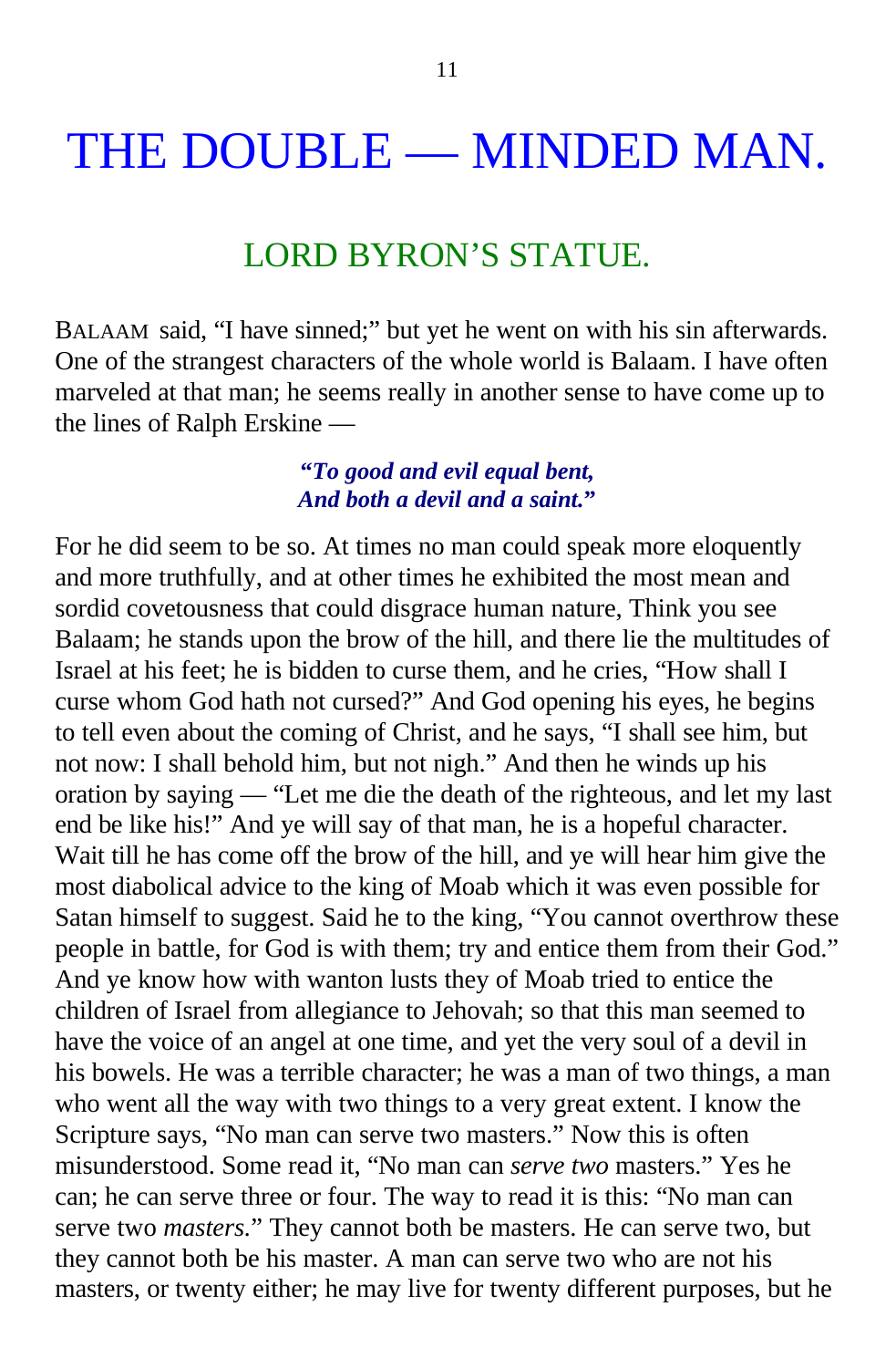cannot live for more than one master purpose — there can only be one master purpose in his soul. But Balaam labored to serve two; it was like the people of whom it was said, "They feared the Lord, and served other gods." Or like Rufus, who was a loaf of the same leaven; for you know our old king Rufus painted God on one side of his shield, and the devil on the other, and had underneath, the motto: "Ready for both; catch who can." There are many such, who are ready for both. They meet a minister, and how pious and holy they are! On the Sabbath they are the most respectable and upright people in the world, as you would think; indeed they affect a drawling in their speech, which they think to be eminently religious. But on a week day, if you want to find the greatest rogues and cheats, they are some of those men who are so sanctimonious in their piety. Now, rest assured that no confession of sin can be genuine, unless it be a wholehearted one. It is of no use for you to say, "I have sinned," and then keep on sinning. "I have sinned," say you, and it is a fair, fair face you show; but alas, alas, for the sin you will go away and commit!

Some men seem to be born with two characters. I remarked when in the library at Trinity College, Cambridge, a very fine statue of Lord Byron. The librarian said to me, "Stand here, sir." I looked, and I said, "What a fine intellectual countenance! What a grand genius he was!" "Come here," he said, "to the other side." "Ah, what a demon! There stands the man that could defy the Deity." He seemed to have such a scowl and such a dreadful leer in his face; even as Milton would have painted Satan when he said — "Better to reign in hell than serve in heaven." I turned away, and said to the librarian, "Do you think the artist designed this?" "Yes," he said, "he wished to picture the two characters — the great, the grand, the almost superhuman genius that he possessed, and yet the enormous mass of sin that was in his soul." There are some men of the same sort. I dare say, like Balaam, they would overthrow everything in argument with their enchantments; they could work miracles; and yet at the same time there is something about them which betrays a horrid character of sin, as great as that which would appear to be their character for righteousness. Balaam, you know, offered sacrifices to God upon the altar of Baal: that was just the type of his character. So many do; they offer sacrifices to God on the shrine of Mammon; and whilst they will give to the building of a church, and distribute to the poor, they will at the other door of their countinghouse grind the poor for bread, and press the very blood out of the widow, that they may enrich themselves. Ah! it is idle and useless for you to say, "I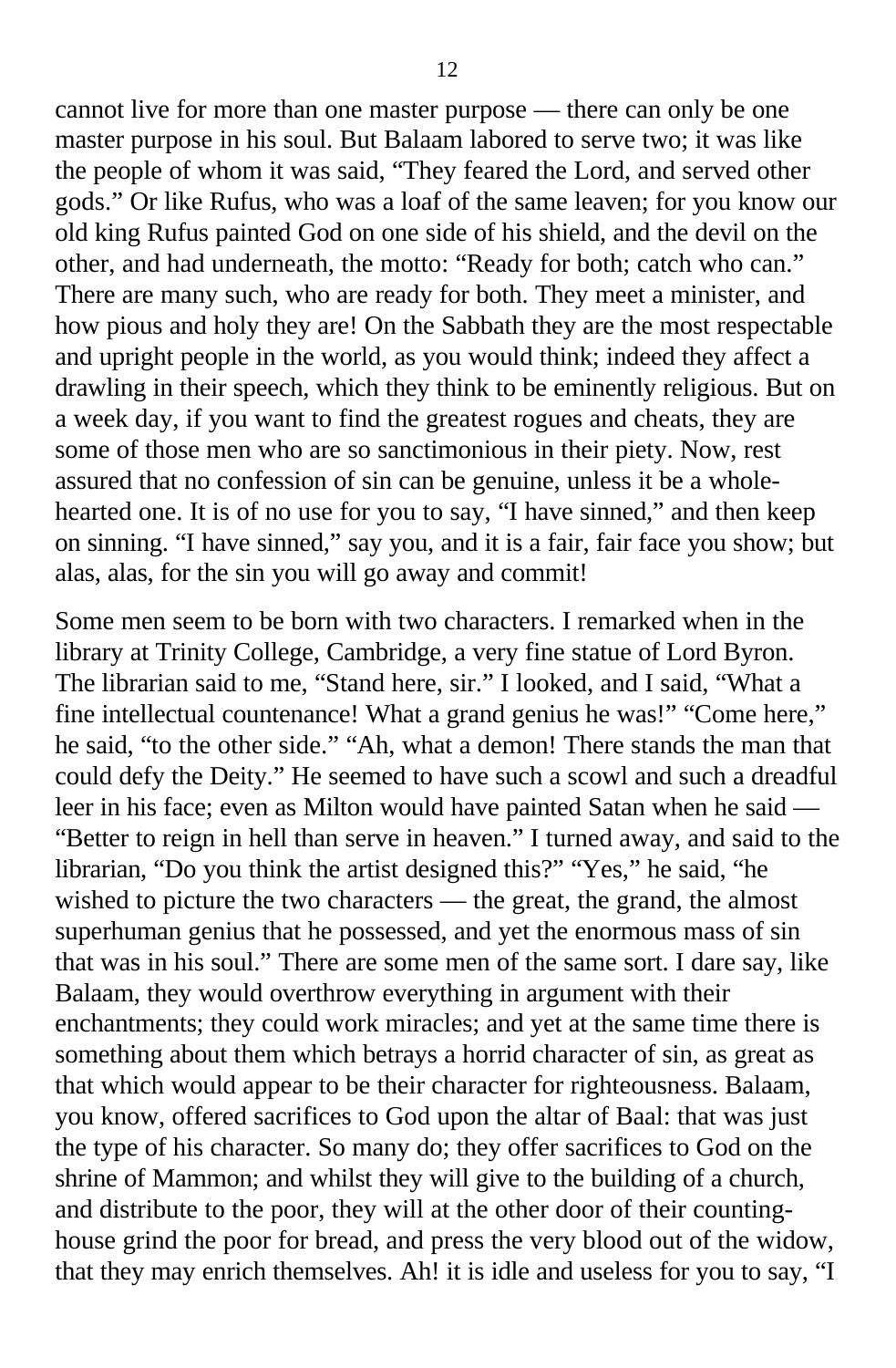have sinned," unless you mean that from your heart. That double-minded man's confession is of no avail.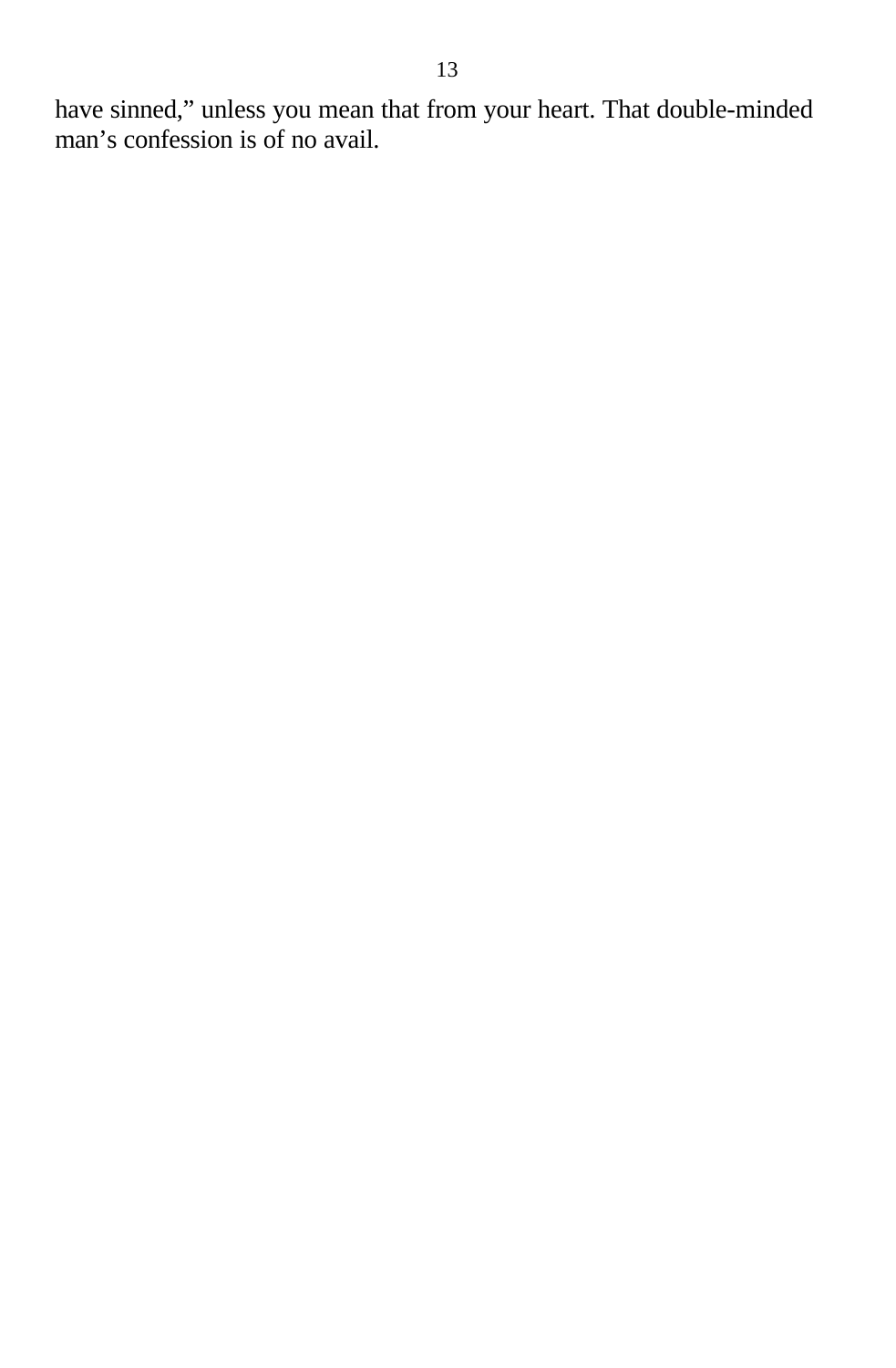## A DRAMA IN FIVE ACTS.

#### (1 CORINTHIANS 7:29-31.)

THE first act introduces those that have wives. It opens with a *wedding.* The bride and bridegroom advance to the altar in bridal attire. The bells are ringing; crowds are cheering at the door, white overflowing mirth is supreme within. In another scene we observe domestic happiness and prosperity, a loving husband and a happy wife. Yet, further on in the performance, rosy children are climbing the father's knee; the little prattlers are lisping their mother's name. "Now," says our companion as he gazes with rapture, "This is real and enduring, I know it is; this wilt satisfy me; I crave for nothing more than this. *Home* is a word as sweet as heaven, and a healthy, happy race of children is as fine a possession as even angels can desire. On this rock wilt I build all my hope; secure me this portion, and I cheerfully renounce the dreamy joys of religion." We whisper in his ear that all this is but a changing scene, and will by-and-by pass away; for time is short, and wife and children are dying creatures. The man laughs at us, and says, "Fanatics and enthusiasts may seek eternal joys, but these are enough for me." He believes that if there be anything permanent in the universe it is marrying and being given in marriage, educating and bringing up a family, and seeing them all comfortably settled. He is right in valuing the blessing, but wrong in making it his *all.* Will he see his error before the curtain falls? Or will he continue to found the hopes of an immortal spirit upon dying joys? See the green mounds in the cemetery, and the headstone with "Here he lies." Alas for thee, poor deluded worldling, where is thy soul now? Doth it console thee that the dust of thine offspring shalt mingle with thine ashes? Where hast thou now a home? What family hast thou now to care for? The first act is over; take breath and say, "This also is vanity."

The tenor of the drama changes, alas, how soon! Household joys are linked with household sorrows. *They that weep* are now before us in the *second act.* The cloudy and dark days have come. There are parents wringing their hands; a beloved child has died, and they are following its corpse to the tomb. Anon, the merchant has suffered a tremendous loss; he puts his hand to his aching head and mourns, for he knows not what will be the end of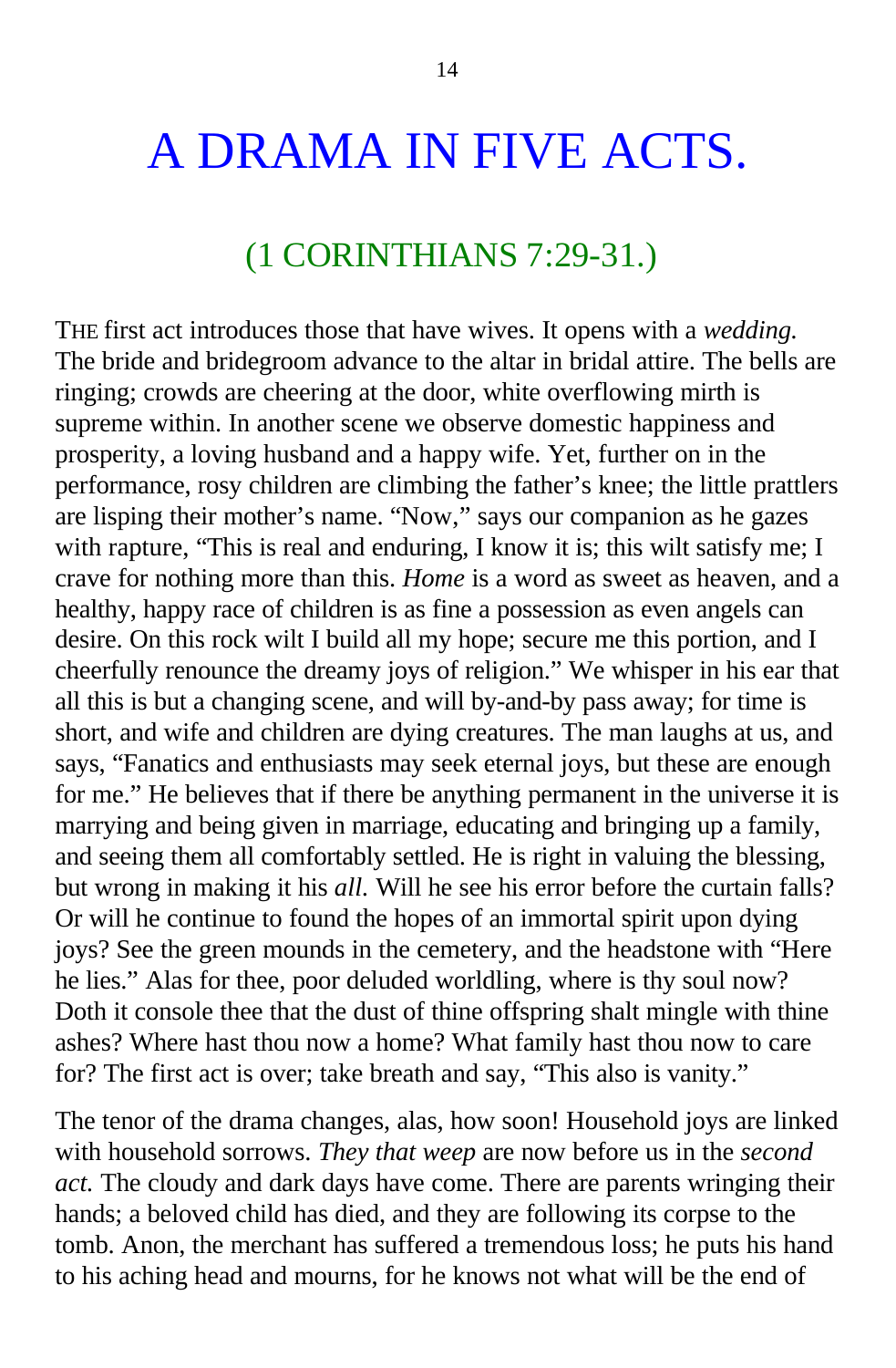his troubles. The wife is smitten by the hand of death; she lies on her bed, blanched with sickness and wan with pain; there is a weeping husband at her side, and then there is another funeral, and in the dim distance I see the black horses again and again. The woes of men are frequent, and sorrow's visits are not like those of angels, few and far between. Our man of the world, who is much moved at this second act, foreseeing his own sorrows therein, weeps, until he fairly sobs out his feelings, clutches us with earnestness, and cries, "Surely this is awfully real; you cannot call this a fleeting sorrow or a light affliction. I will wring my hands for ever; the delight of my eyes has been taken from me; I have lost all my joys now; my beloved in whom I trusted has withered like a leaf in autumn before my face; now shall I despair; I shall never look up again!" "I have lost my fortune," says the afflicted merchant, "and distress overwhelms me; this world is indeed a wilderness to me; all its flowers are withered. I would not give a snap of my finger to live now, for everything worth living for is gone!"

Sympathizing deeply with our friend, we nevertheless venture to tell him that these trials to the Christian, because they are so short and produce such lasting good, are not killing sorrows. "Ah!" says he, "you men of faith may talk in that way, but I cannot; I tell you these are real things." Like an English sailor, who, seeing a play, sprung upon the stage to help a lady in distress, believing that the whole was real, so do such men weep and sigh, as if they were to mourn for ever, because some earthly good has been removed. Oh, that they knew that the depths of sorrow were never yet explored by a mortal mourner! Oh that they would escape from those lower deeps where immortal spirits weep and wail amidst an emphasis of misery! The sorrows of time are trifles indeed when compared with the pains of everlasting punishment; and on the other hand we reckon that they are not worthy to be compared with the glory which shall be revealed in us. They are but light afflictions, which are but for a moment, a mere pin's prick to the man of faith. Happy is the man whose eyes are open to see that heirs of heaven sorrow not as those who are without hope. A real joy of heavenly origin is ever with believers, and it is but the shadow of sorrow which fails upon them. There let the curtain drop — let us enter into an eternal state, and what and where are these temporary griefs?

But the *third act* comes on, and presents us with a view of *those who rejoice.* It may be that the first-born son has come of age, and there are great festivities. They are eating and drinking in the servants' hall, and in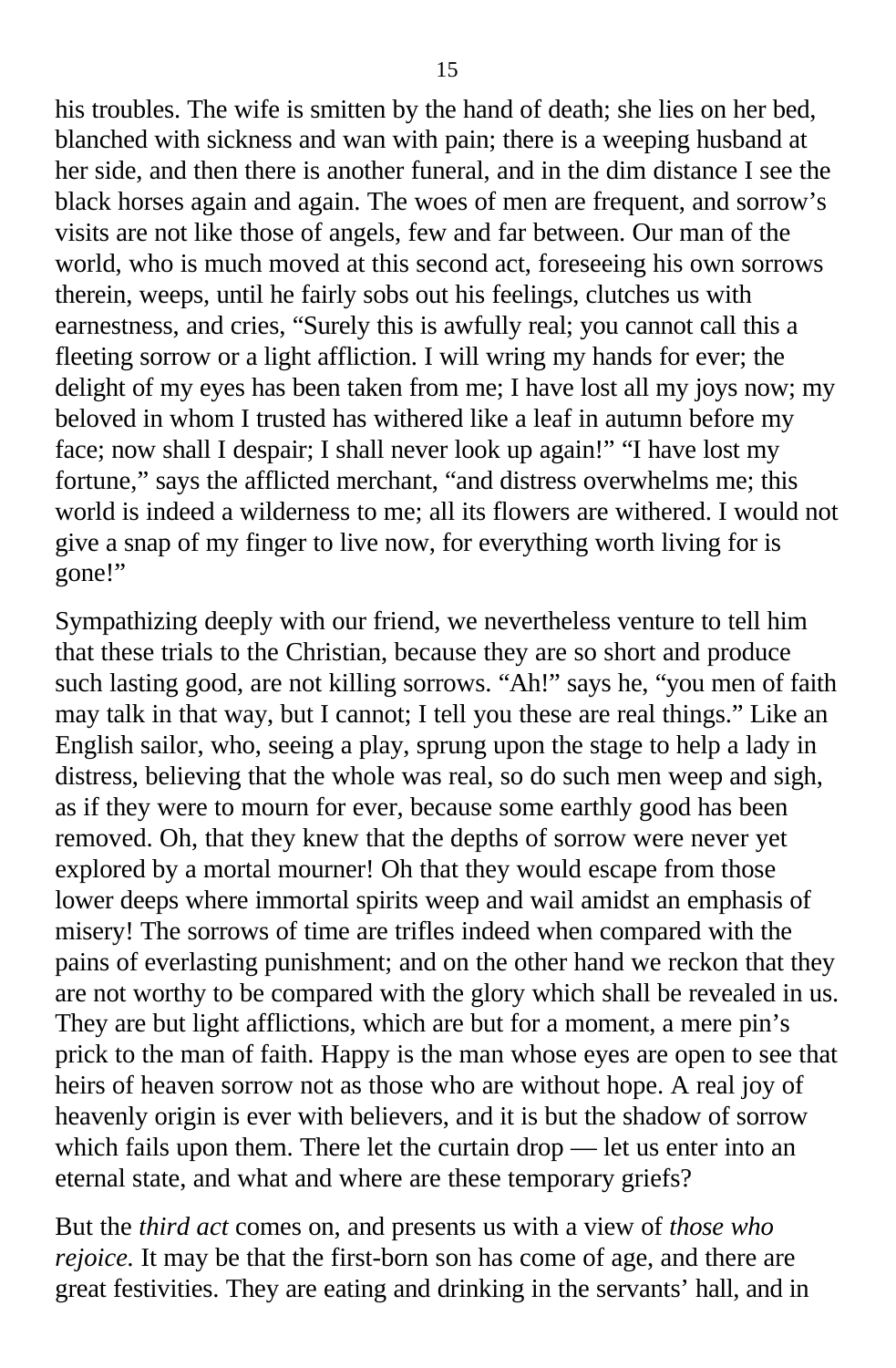the master's banquet-chamber; there are high notes of joy, and many compliments, and the smiling sire is as glad as man can be. Or it is the daughter's wedding, and kind friends implore a thousand blessings on her head, and the father smiles and shares the joy. Or it is a gain in business, a fortunate speculation; or the profits of industry have come flowing in, slowly perhaps, but still surely, and the mart is full of rejoicing; he has a house, and home, and friends, and reputation, and honor, and he is, in the eyes of all who know him, happy; those who do not know him, think he has no cares, that he can have no sorrows, that his life must be one perpetual feast, and that, surely there can be no spot in his sun, no winter in his year, no ebb to follow his floods. Our friend by our side is smiling at this sunny picture. "There," says he, "is not that real? Why, there must be something in that! What more do you want? Only let me get the same, and I will leave you the joys of faith, and heaven, and immortality, to yourselves; these are the things for me; only let me laugh and make merry, and you may pray as you will fill high the bowl for me; put the roast and the viands on the table, and let me eat and drink, for to-morrow I die."

If we gently hint to our friend that all this passes away like a vision of the night, and that we have learned to look on it as though it were not, he laughs us to scorn, and accounts us mad when he is most mad himself. As for ourselves, so far from resting upon the softest couch that earth can give us, we spurn its vain delights.

But the *fourth act* of the drama is before us, and *they that buy* demand our attention. The merchant is neither a mourner nor a man of mirth; in the eyes of certain Mammonites he is attending to the one thing needful, the most substantial of all concerns. Here feast your eyes, ye hard, practical, earth-scrapers. There are his money-bags; hear how they thump on the table! There are the rolls of bonds, the banker's books, the title-deeds of estates, mortgages and securities, and the solid investment in his country's own consoles. He has made a good thing of life, and still he adheres to business, as he should do; and, like a painstaking man, he is accumulating still, and piling up his heap, meanwhile adding field to field and estate to estate, till soon he will possess a whole county. he has just new been buying a large and very fine house, where he intends to spend the remainder of his days, for he is about to retire from business; the lawyer is busy making out the transfer; the sum of money is waiting to be paid, and the whole thing is as good as settled. "Ah! now," says our friend, who is looking on at the play, "you are not going to tell me that this is all a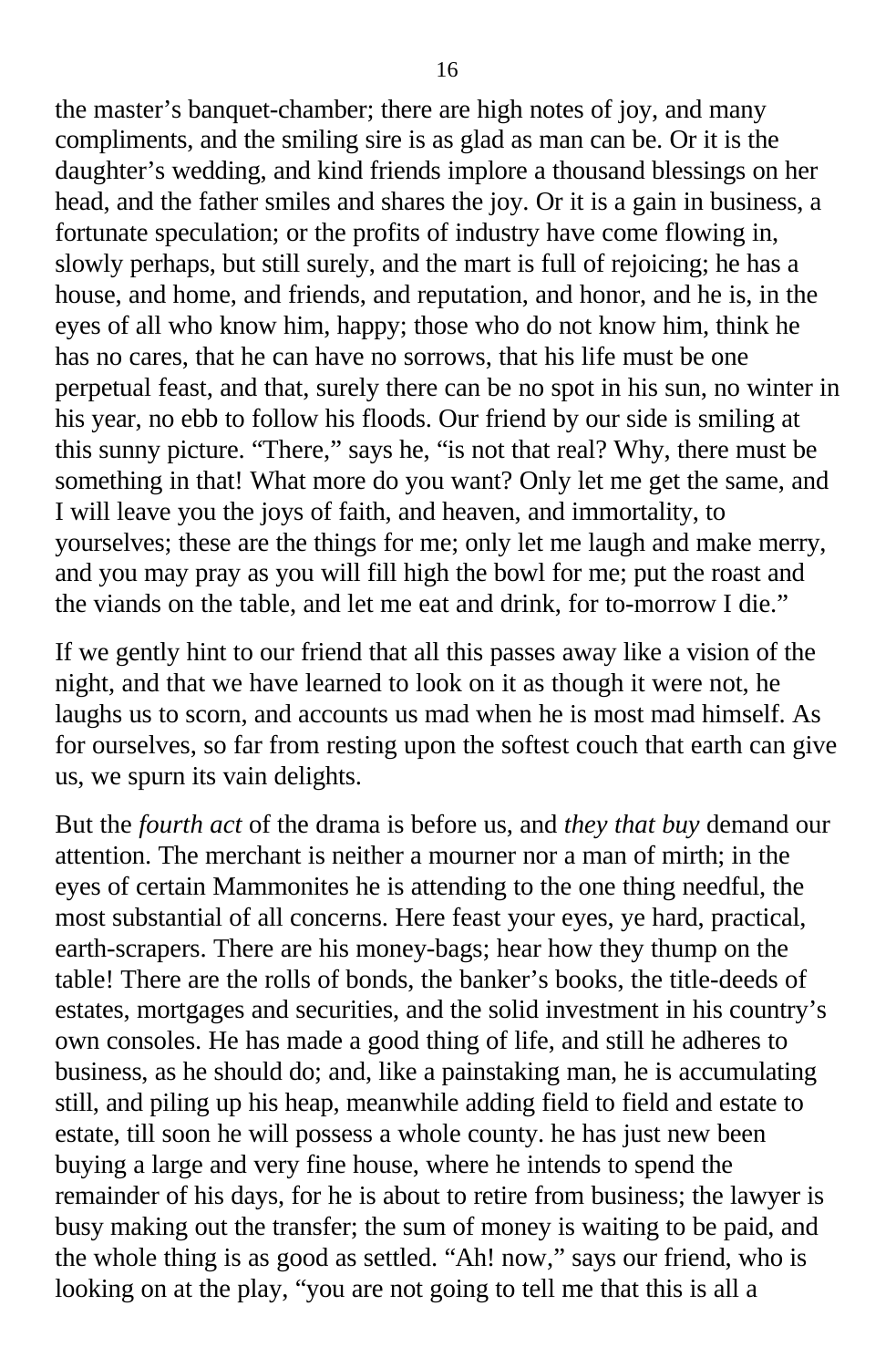shadow? It is not; there is something very solid and real here, at least, something that will perfectly satisfy me." We tell him we dare say there is something that will satisfy *him*, but *our* desires are of a larger span, and nothing but the infinite can fill them. Alas for the man who can find satisfaction in earthly things! It will be only for a time; for when he comes to lie upon his dying-bed, he will find his buyings and his sellings poor things wherewithal to stuff a dying pillow; he will find that his gainings and his acquisitions bring but little comfort to an aching heart, and no peace to a conscience exercised with the fear of the wrath to come. "Ah, ah!" he cries, and sneers sarcastically, putting us aside as only fit for Bedlam, "Let me trade and make a fortune, and that is enough for me; with that I shall be well content!" Alas, poor fool, the snow melts not sooner than the joy of wealth, and the smoke of the chimney is as solid as the comfort of riches!

But we must not miss the *fifth act.* See the rich man, our friend whom lately we saw married, whom we then saw in trouble, afterwards rejoicing and then prospering in business, has entered upon a. green old age; he has retired, and *has now come to use the world.* The world says he has been a wise man and has done well, for all men will praise thee when thou doest well for thyself. Now he keeps a liberal table, a fine garden, excellent horses, and many servants; he has all the comforts in fact that: wealth can command, and as you look around his noble park, as you gaze at his avenue of fine old trees, or stay a day or two at the family mansion and notice all its luxuries, you hear your friend, saying, "Ay, there is something very real here; what do you think of this?" When we hint that the grey hairs of the owner of all these riches betoken that his time is short, and that if this be all he has, he is a very poor man, for he will soon have to leave it, and that his regrets in leaving will make his death more pitiable than that of a pauper, our friend replies, "Ah! ah! you are always talking in this way. I tell you this is not a play. I believe it is all real and substantial, and I am not, by any talking of yours, to be made to think that it is unsubstantial and will soon be gone."

O world, thou hast fine actors, to cheat men so well, or else mortal man is an easy fool, taken in thy net like the fishes of the sea. The whole matter is most palpably a show, but yet men give their souls to win it. Wherefore, O sons of men, are ye thus beside yourselves? "Wherefore do ye spend money for that which is not bread? and your labor for that which satisfieth not?"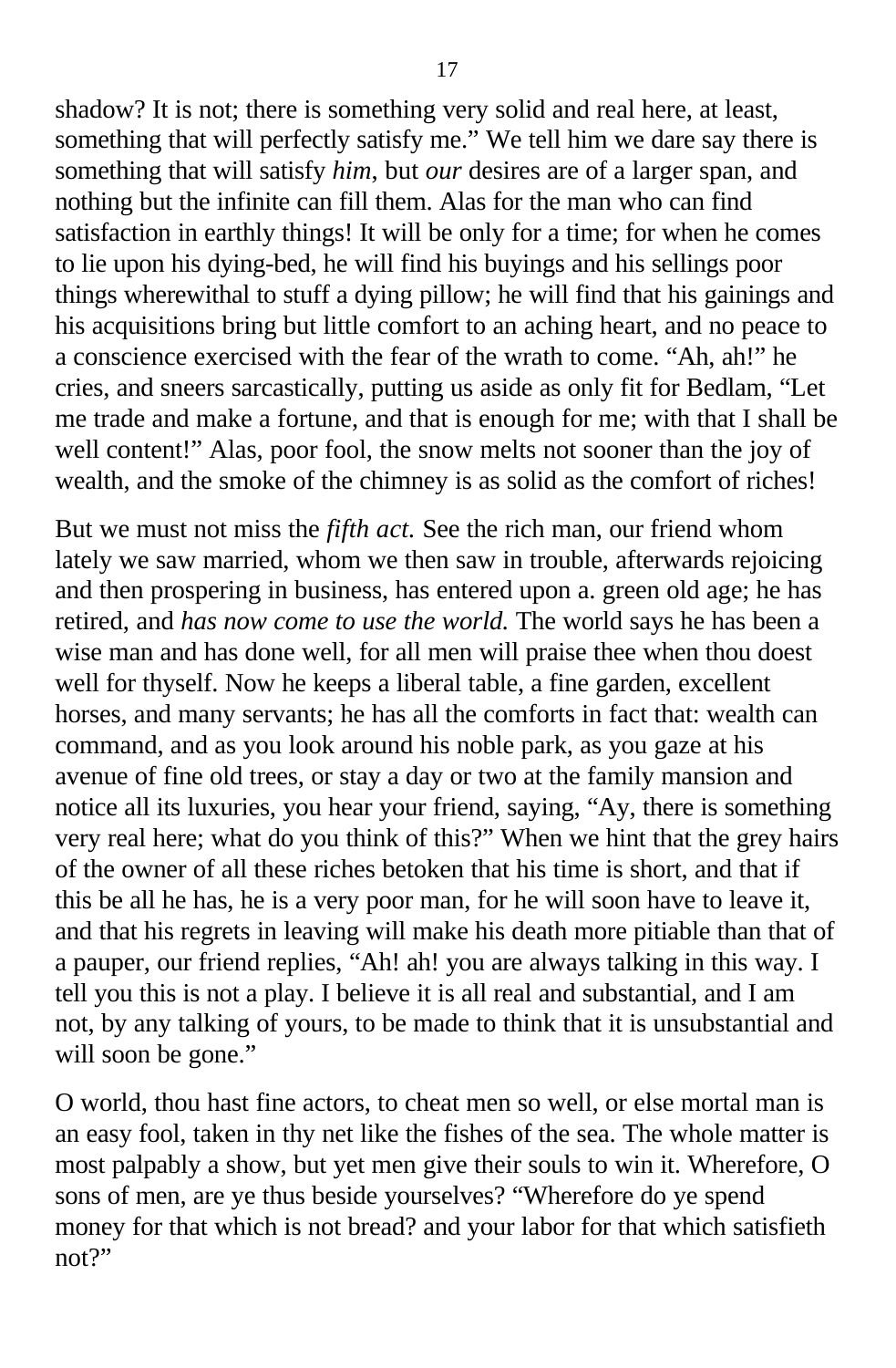# THE BANQUET OF EVIL.

#### THE TABLE OF THE PROFLIGATE.

TAKE a warning glance at the House of Feasting which Satan hath builded; for as wisdom hath builded her house, and hewn out her seven pillars, so hath folly its temple and its tavern of feasting, into which it continually tempts the unwary. Look within the banqueting-house, and I will show you four tables and the guests that sit thereat; and as you look at those tables you shall see the courses brought in.

At the first table to which I shall invite your attention, though I beseech you never to sit down and drink thereat, sit the *profligate.* The table of the profligate is a gay table; it is covered over with a gaudy crimson, and all the vessels upon it look exceedingly bright and glistening. Many there be that sit thereat; but they know not that they are the guests of hell, and that the end of all the feast shall be in the depths of perdition. See ye now the great governor of the feast, as he comes in? He has a bland smile upon his face; his garments are not black, but he is girded with a robe of many colors; he hath a honeyed word on his lip, and a tempting witchery in the sparkle of his eye. He brings in the cup, and says, "Hey, young man, drink hereto, it sparkleth in the cup, it moveth itself aright. Do you see it? It is the wine-cup of *pleasure.*" This is the first cup at the banqueting-house of Satan. The young man takes it, and sips the liquor. At first it is a cautious sip; it is but a little he will take, and then he will restrain himself. He does not intend to indulge much in lust, he means not to plunge headlong into perdition. There is a flower there on the edge of that cliff: he will reach forward a little and pluck it; but it is not his intention to dash himself from that beetling crag and destroy himself. Not he! He thinks it easy to put away the cup when he has tested its flavor! He has no design to abandon himself to its intoxication. He takes a shallow draught. But oh how sweet it is! How it makes his blood tingle within him! What a fool I was not to have tasted this before! he thinks. Was ever joy like this? Could it be thought that bodies could be capable of such ecstasy as this? He drinks again; this time he takes a deeper draught, and the wine is hot in his veins. Oh, how blest is he! What would he not say now in the praise of Bacchus, or Venus,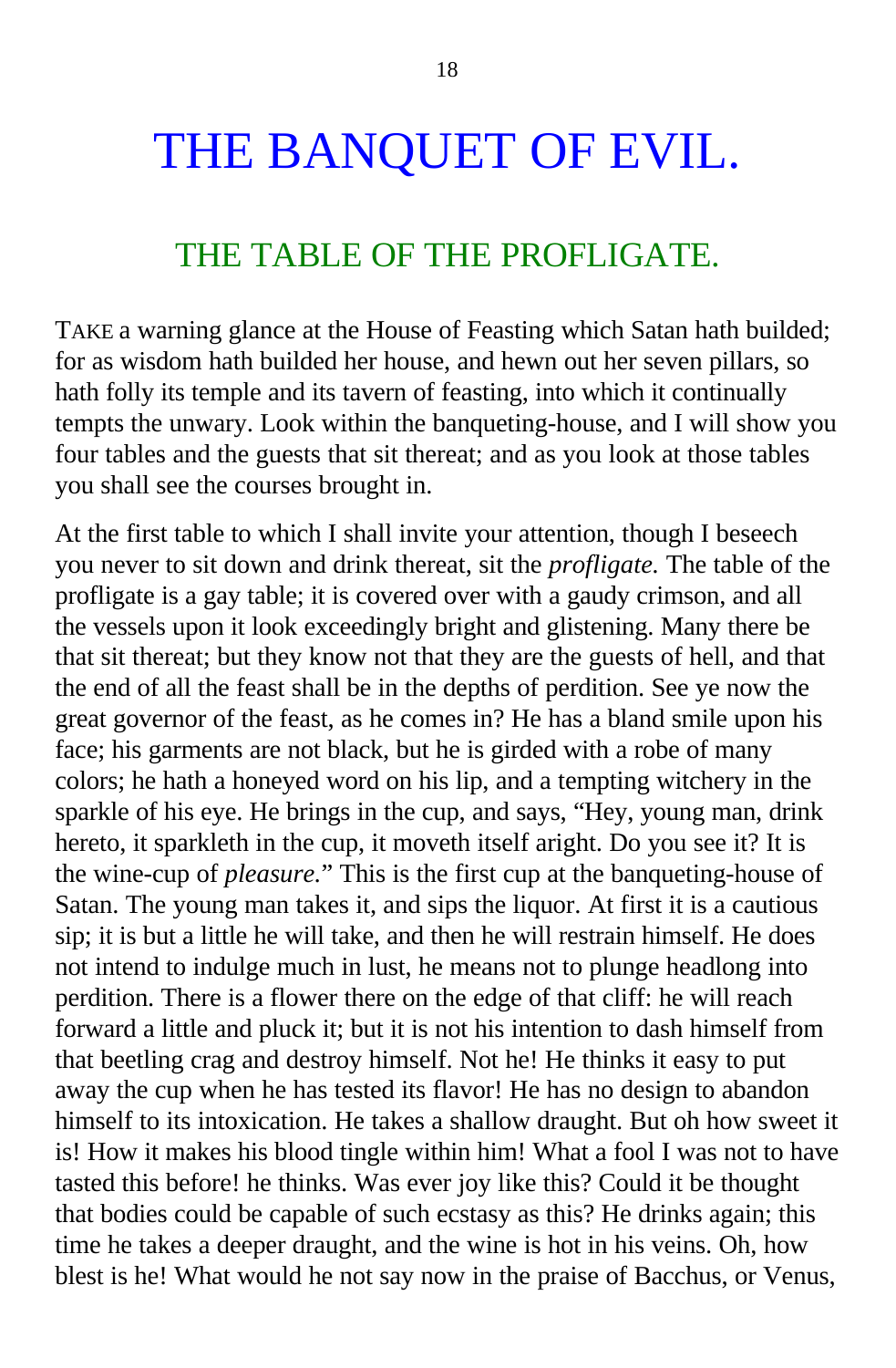or whatever shape Beelzebub chooses to assume? He becomes a very orator in praise of sin! It is fair, it is pleasant; the deep damnation of lust appeareth as joyous as the transports of heaven. He drinks, he drinks, he drinks again, till his brain begins to reel with the intoxication of his sinful delight. This is the first course. Drink, O ye drunkards of Ephraim, and bind the crown of pride about your head, and call us fools because we put your cup from us. Drink with the harlot, and sup with the lustful; ye may think yourselves wise for so doing, but we know that after these things there cometh something worse; for your vine is the vine of Sodom, and of the fields of Gomorrah; your grapes are grapes of gall, the clusters are bitter; your wine is the poison of dragons, and the cruel venom of asps.

Now, with a leer upon his brow, the subtle governor of the feast riseth from his seat. His victim has had enough of the best wine. He takes away that cup, and he brings in another, not quite so sparkling. Look into the liquor; it is not beaded over with the sparkling bubbles of rapture; it is all flat, and dull, and insipid: it is called the cup of *satiety.* The man has had enough of pleasure, and like a dog he vomits, though like a dog he will return to his vomit yet again. Who hath woe? Who hath redness of eyes? They that tarry long at the wine. I am now speaking figuratively of wine, as well as literally. The wine of lust bringeth the same redness of the eyes; the profligate soon discovers that all the rounds of pleasure end in satiety. "What," says he, "what more can I do? There, I have committed every wickedness that can be imagined, and I have drained every cup of pleasure. Give me something fresh! I have tried the theaters all round: there, I don't care so much as one single farthing for them all. I have gone to every kind of pleasure that I can conceive. It is all over. Gaiety itself grows flat and dull. What am I to do?" And this is the devil's second course — the course of satiety — a fitful drowsiness, the result of the previous excess. Thousands there are who are drinking of the tasteless cup of satiety every day; and some novel invention whereby they may kill time, some new discovery whereby they may give a fresh vent to their iniquity would be a wonderful thing to them; and if some man should rise up who could find out for them some new fashion of wickedness, some deeper depths in the deeps of the nethermost hell of lasciviousness, they would bless his name for having given them something fresh to excite them. That is the devil's second course. And do you see them partaking of it? There are some of you that are having a deep draught of it. You are the jaded horses of the fiend of lust, the disappointed followers of the will-o'-the-wisp of pleasure.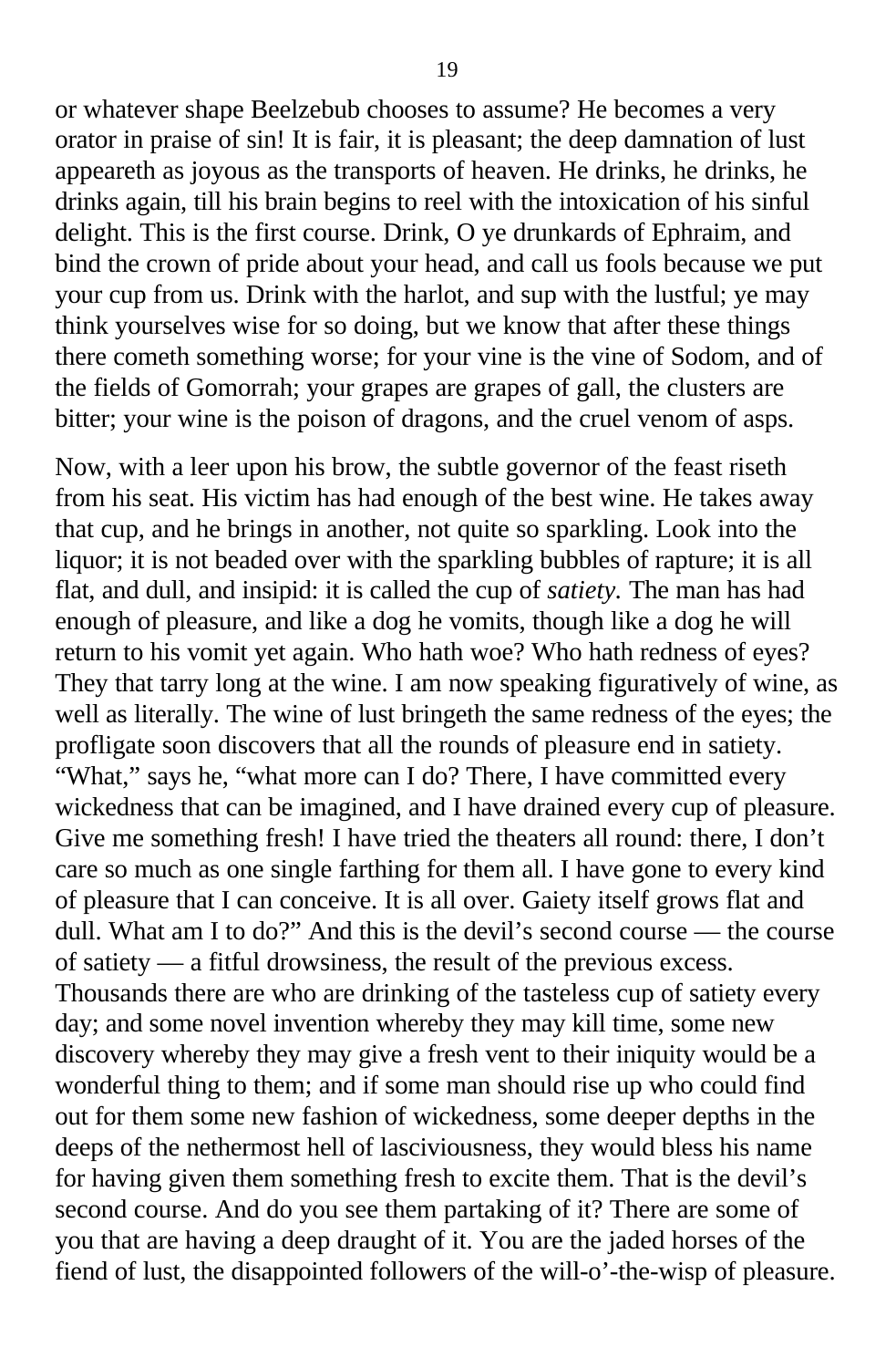God knows, if you were to speak your heart out you would be obliged to say, "There! I have tried pleasure, and I do not find it pleasure; I have gone the round, and I am just like the blind horse at the mill, I have to go round again. I am spell-bound to the sin, but I cannot take delight in it now as I once did, for all the glory of it is as a fading flower, and as the hasty fruit before the summer."

Awhile the feaster remains in the putrid sea of his infatuation: but another scene is opening. The governor of the feast commandeth another liquor to be broached. This time the fiend bears a black goblet, and he presents it with eyes full of hell-fire, flashing with fierce damnation. "Drink of that, sir," says he, and the man sips it, and starts back, and shrieks, "O God, that ever I must come to this!" You must drink, sir. He that quaffs the first cup, must drink the second, and the third. Drink, though it be like fire down your throat! Drink it, though it be as the lava of Etna in your bowels! *Drink! you must drink!* He that sins must suffer; he that is a profligate in his youth must have rottenness in his bones, and disease within his loins. He who rebels against the laws of God must reap the harvest in his own body here. Oh! there are some dreadful things that I might tell you of this third course. Satan's house has a front chamber full of everything that is enticing to the eye and bewitching to the sensual taste; but there is a back chamber, and no one knoweth, no one hath seen the whole of its horrors. There is a secret chamber, where he shovels out the creatures whom he hath himself destroyed — a chamber, beneath whose floor is the blazing of hell, and above whose boards the heat of that horrible pit is felt. It may be a physician's place, rather than mine, to tell of the horrors that some have to suffer as the result of their iniquity. I leave that; but let me tell the profligate spendthrift that the poverty which he will endure is the result of his sin of extravagant spend thrifty; let him know also that the remorse of conscience that will overtake him is not an accidental thing that drops by chance from heaven, it is the result of his own iniquity; for, depend upon it, men and brethren, sin carries an infant misery in its bowels, and sooner or later it must be delivered of its terrible child. If we sow the seed we must reap the harvest. Thus the law of hell's house stands — "first, the good wine, then afterwards, that which is worse."

The last course remains to be presented. And now, ye strong men, who mock at the warning, which I would fain deliver to you with a brother's voice and with an affectionate heart, though with rough language. Come ye here, and drink of this last cup. The sinner has at the end brought himself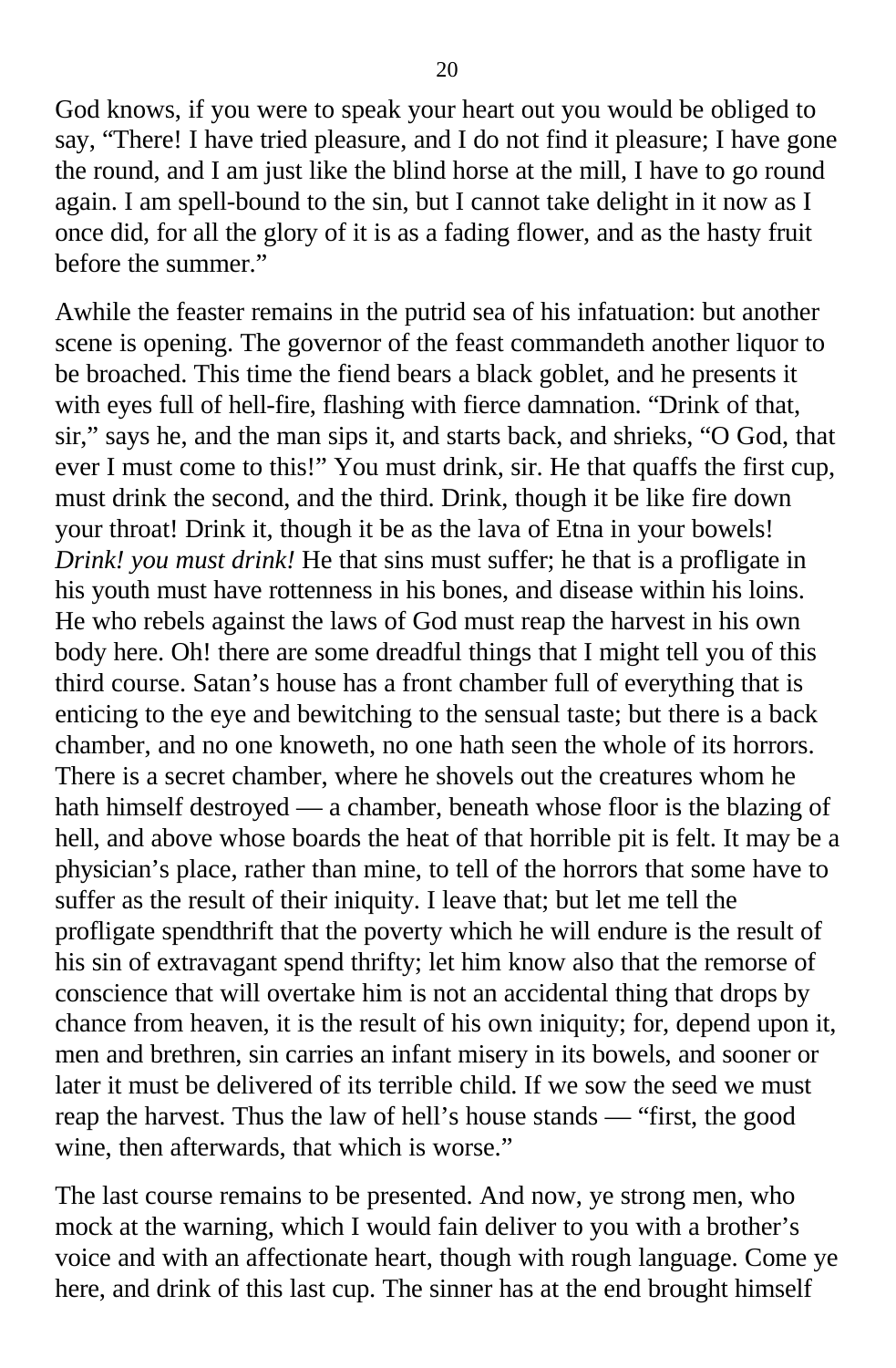to the *grave.* His hopes and joys were like gold put into a bag full of holes, and they have all vanished — vanished for ever, and now he has come to the last, his sins haunt him, his transgressions perplex him; he is taken like a bull in a net, and how shall he escape? He dies, and descends from disease to damnation. Shall mortal language attempt to tell you the horrors of that last tremendous cup of which the profligate must drink, and drink for ever? Look at it: ye cannot see its depths, but cast an eye upon its seething surface. I hear the noise of rushing to and fro, and a sound as of gnashing of teeth and the wailing of despairing souls. I look into that cup, and I hear a voice coming up from its depths — "These shall go away into everlasting punishment:" for "Tophet is prepared of old, the pile thereof is wood and much smoke, the breath of the Lord, like a stream of brimstone, shall kindle it." And what say ye to this last course of Satan? "Who among us shall dwell with the devouring fire?" Profligate, I beseech thee, in the name of God, start from this table! Oh, be not so careless at thy cups; be not so asleep, secure in the peace which thou now enjoyest! Man's death is at the door, and at his heels is swift destruction! As for you, who as yet have been restrained by a careful father and the watchfulness of an anxious mother, I beseech you shun the house of sin and folly. Let the wise man's words be written on thine heart, and be thou mindful of them in the hour of temptation — "Remove thy way far from her, and come not nigh the door of her house: for the lips of a strange woman drop as an honeycomb, and her mouth is smoother than oil: but her end is bitter as wormwood, sharp as a two-edged sword. Her feet go down to death; her steps take hold on hell."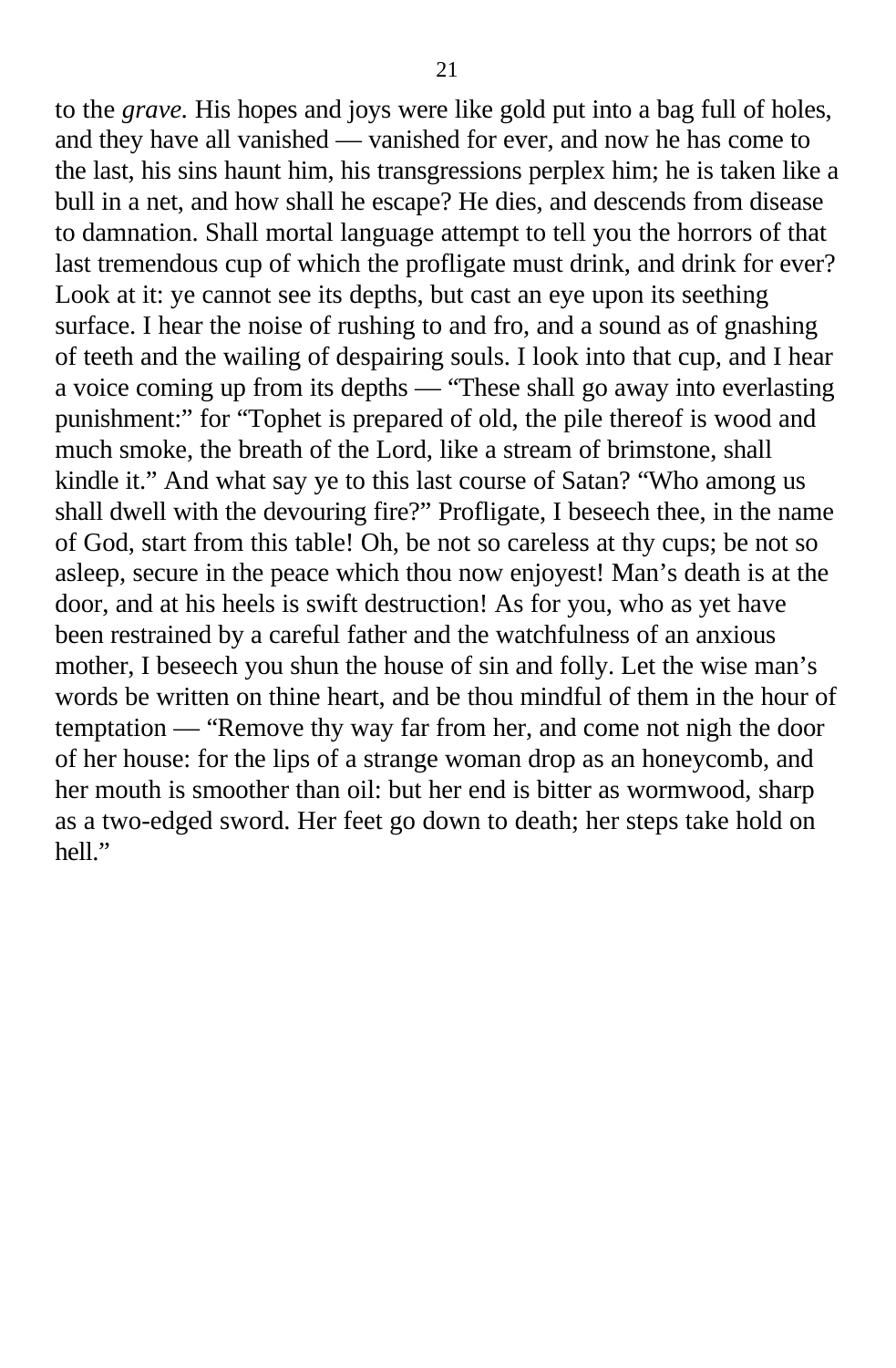## THE BANQUET OF EVIL.

#### THE SELF-RIGHTEOUS GUESTS.

DO ye see that other table yonder, in the middle of the palace? Ah, good easy souls! Many of you had thought that you never went to the feast of hell at all; but there is a table for you too; it is covered over with a fair white cloth, and all the vessels upon the table are most clean and comely. The wine looks not like the wine of Gomorrah, it moveth aright, like the wine from the grapes of Eshcol; it seems to have no intoxication in it: it is like the ancient wine which they pressed from the grape into the cup, having in it no deadly poison. Do you see the men who sit at this table? How self-contented they are! Ask the white fiends who wait at it, and they will tell you, "This is the table of the *self-righteous:* the Pharisee sits there. You may know him; he has his phylactery between his eyes; the hem of his garment is made exceeding broad; he is one of the best of the best professors." "Ah!" saith Satan, as he draws the curtain and shuts off the table where the profligates are carousing, "be quiet; don't make too much noise, lest these sanctimonious hypocrites should guess what company they are in. These self-righteous people are my guests quite as much as you, and I have them quite as safely." So Satan, like an angel of light, brings forth a gilded goblet, looking like the chalice of the table of communion. And what wine is that? It seems to be the very wine of the sacred Eucharist; it is called the wine of *self-satisfaction,* and around the brim you may see the bubbles of pride. Look at the swelling froth upon the bowl — "God, I thank thee that I am not as other men are, extortioners, unjust, adulterers, or even as this publican." You know that cup, my self-deceiving readers. Oh, that ye knew the deadly hemlock which is mixed therein! "Sin as other men do? Not you; not at all! You are not going to submit yourself to the righteousness of Christ; what need you? You are as good as your neighbors: if you are not saved you ought to be, you think. Don't you pay everybody twenty shillings in the pound? Did you ever rob anybody in your life? You do your neighbors a good turn; you are as good as other people."

That is the first cup the devil gives; and the good wine makes you swell with self-important dignity, as its fumes enter your heart and puff it up with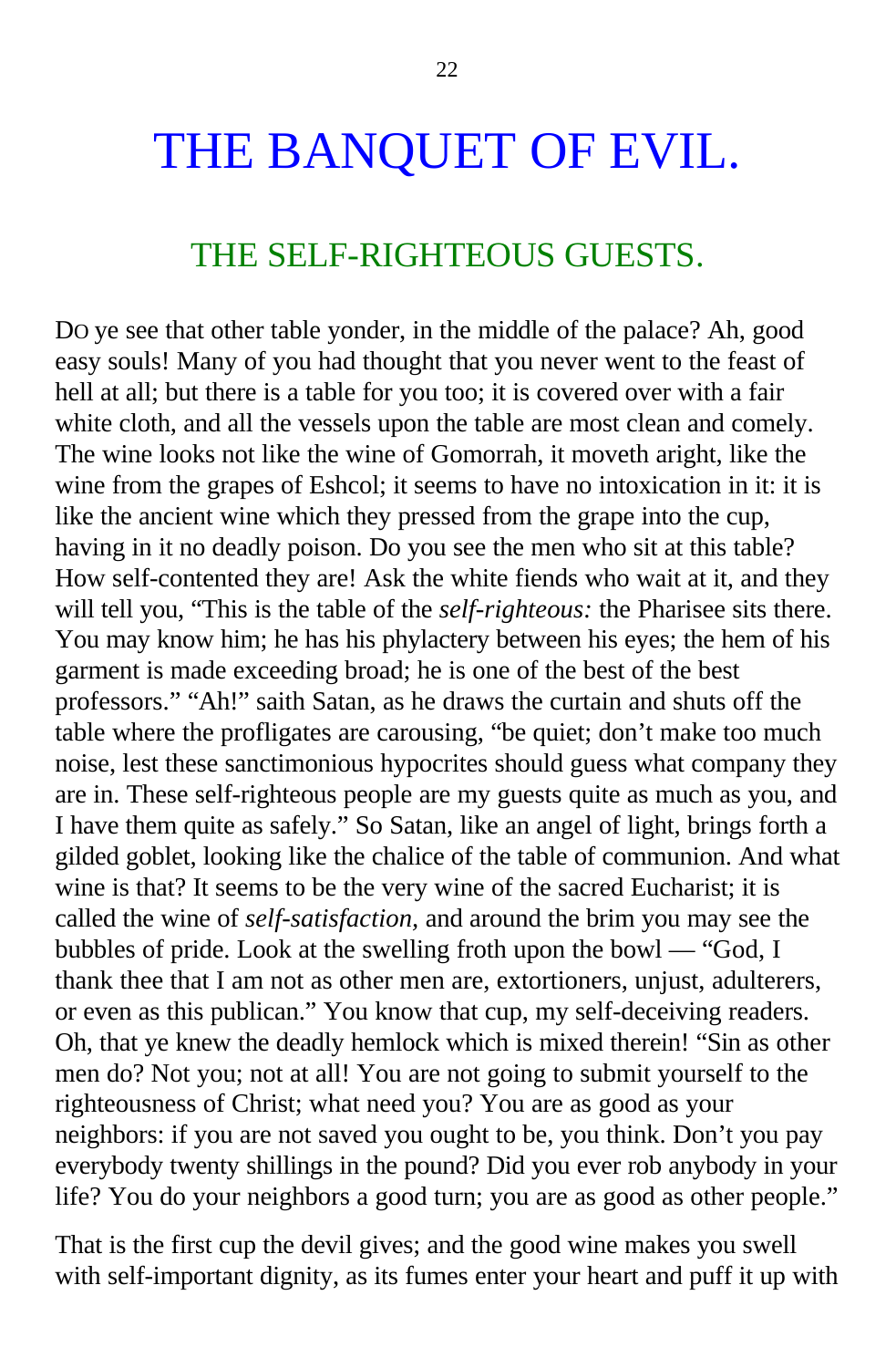an accursed pride. Yes, I see you sitting in the room so cleanly swept and so neatly garnished, and I see the crowds of your admirers standing around the table, even many of God's own children, who say, "Oh, that I were half as good as he!" While the very humility of the righteous provides you with provender for your pride. Wait awhile, thou unctuous hypocrite, wait awhile, for there is a second course to come. Satan looks with quite as selfsatisfied an air upon his guests this time as he did upon the troop of rioters. "Ah!" says he, "I cheated those gay fellows with the cup of pleasure, — I gave them afterwards the dull cup of satiety, and I have cheated you, too; you think yourselves all right, but I have deceived you twice, I have befooled you indeed." So he brings in a cup which, sometimes, he himself doth not like to serve. It is called the cup of *discontent and unquietness of mind,* and many there be that have to drink this after all their selfsatisfaction. Do you not find, you who are very good in your own esteem but have no interest in Christ, that when you sit alone and begin to turn over your accounts for eternity, they do not square somehow — that you cannot strike the balance exactly to your own side after all, as you thought you could? Have you not sometimes found, that when you thought you were standing on a rock, there was a quivering beneath your feet? You heard the Christian sing boldly —

> **"***Bold shall I stand in that great day, For who aught to my charge shall lay? While through thy blood absolved I am From sin***'***s tremendous curse and shame.***"**

And you have said, "Well, I cannot sing that. I have been as good a Churchman as ever lived, I never missed going to my church all these years, but I cannot say I have a solid confidence." You had once a hope of self-satisfaction; but now the second course has come in, and you are not quite so contented. "Well," says another, "I have been to my chapel, and I have been baptized, and made a profession of religion, though I was never brought to know the Lord in sincerity and in truth; and I once thought it was all well with me, but I want a something which I cannot find." Now comes a shaking in the heart. It is not quite so delightful as one supposed to build on one's own righteousness. Ah! that is the second course.

Wait awhile, and mayhap in this world, but certainly in the hour of death, the devil will bring in the third cup of *dismay at the discovery of your lost condition.* How many a man who has been self-righteous all his life has, at the last, discovered that the thing whereon he placed his hope had failed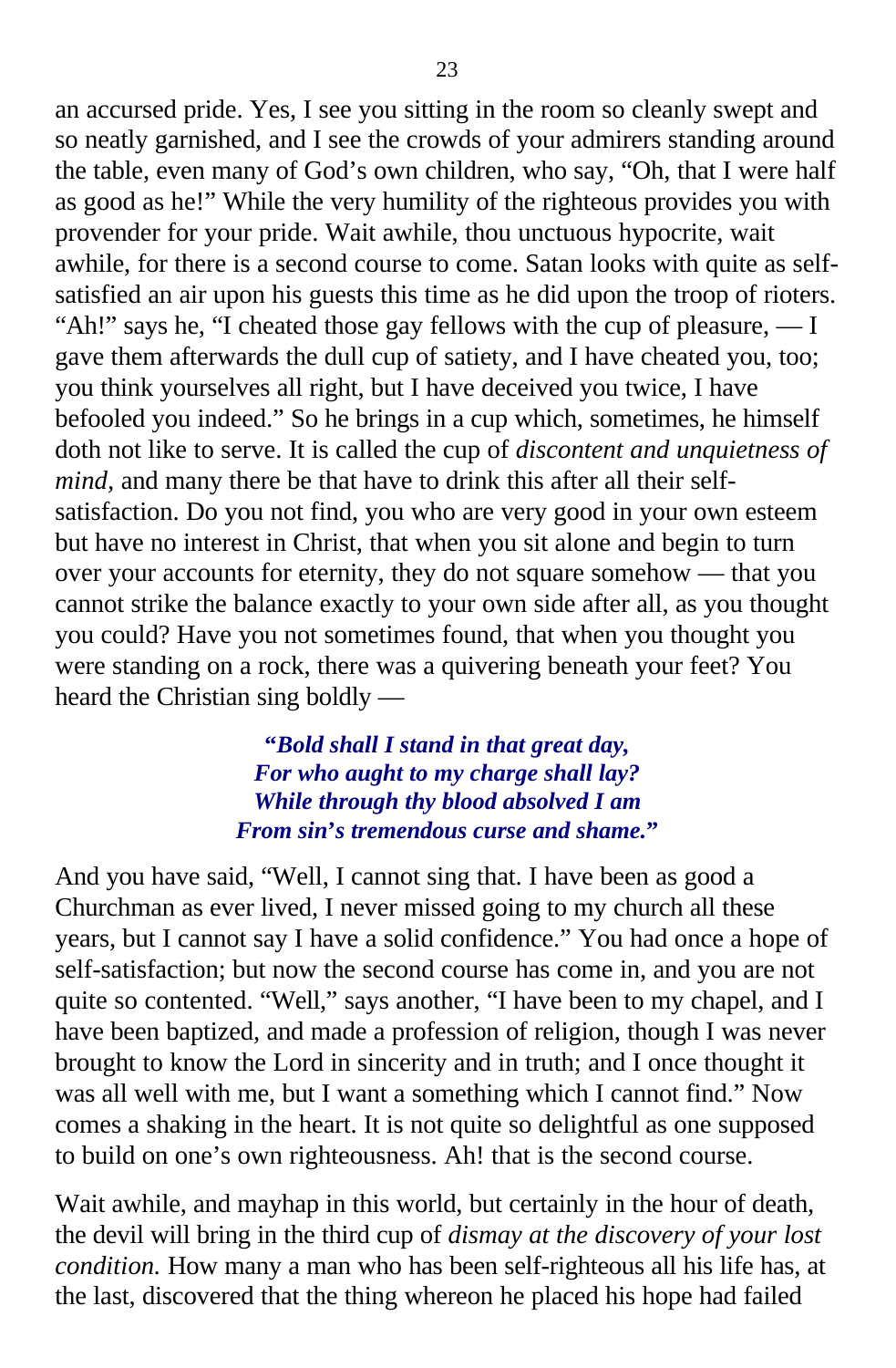him! I have heard of an army who, being defeated in battle, endeavored to make a good retreat. With all their might the soldiers fled to a certain river, where they expected to find a bridge across which they could retreat and be in safety. But when they came to the stream, there was heard a shriek of terror — "The bridge is broken, the bridge is broken!" All in vain was that cry; for the multitude hurrying on behind pressed upon those that were before, and forced them into the river, until the stream was glutted with the bodies of drowned men. Such must be the fate of the self-righteous. You thought there was a bridge of ceremonies; that baptism, confirmation, and the Lord's Supper, made up the solid arches of a bridge of good works and duties. But when you come to die, there shall be heard the cry — "The bridge is broken, the bridge is broken!" It will be in vain for you to turn round then. Death is close behind you; he forces you onward, and you discover what it is to perish through having neglected the great salvation, and attempting to save yourself through your own good works.

This is the last course but one: and your last course of all, the worst wine, your everlasting portion must be the same as that of the profligate. Good as you thought yourself to be, inasmuch as you proudly rejected Christ, you must drink the winecup of the wrath of God, that cup which is full of trembling. The wicked of the earth shall wring out the dregs of that cup, and drink them; and you also must drink of it as deep as they. Oh, beware in time! Put away your high looks, and humble yourselves under the mighty hand of God. Believe on the Lord Jesus Christ, and ye shall be saved.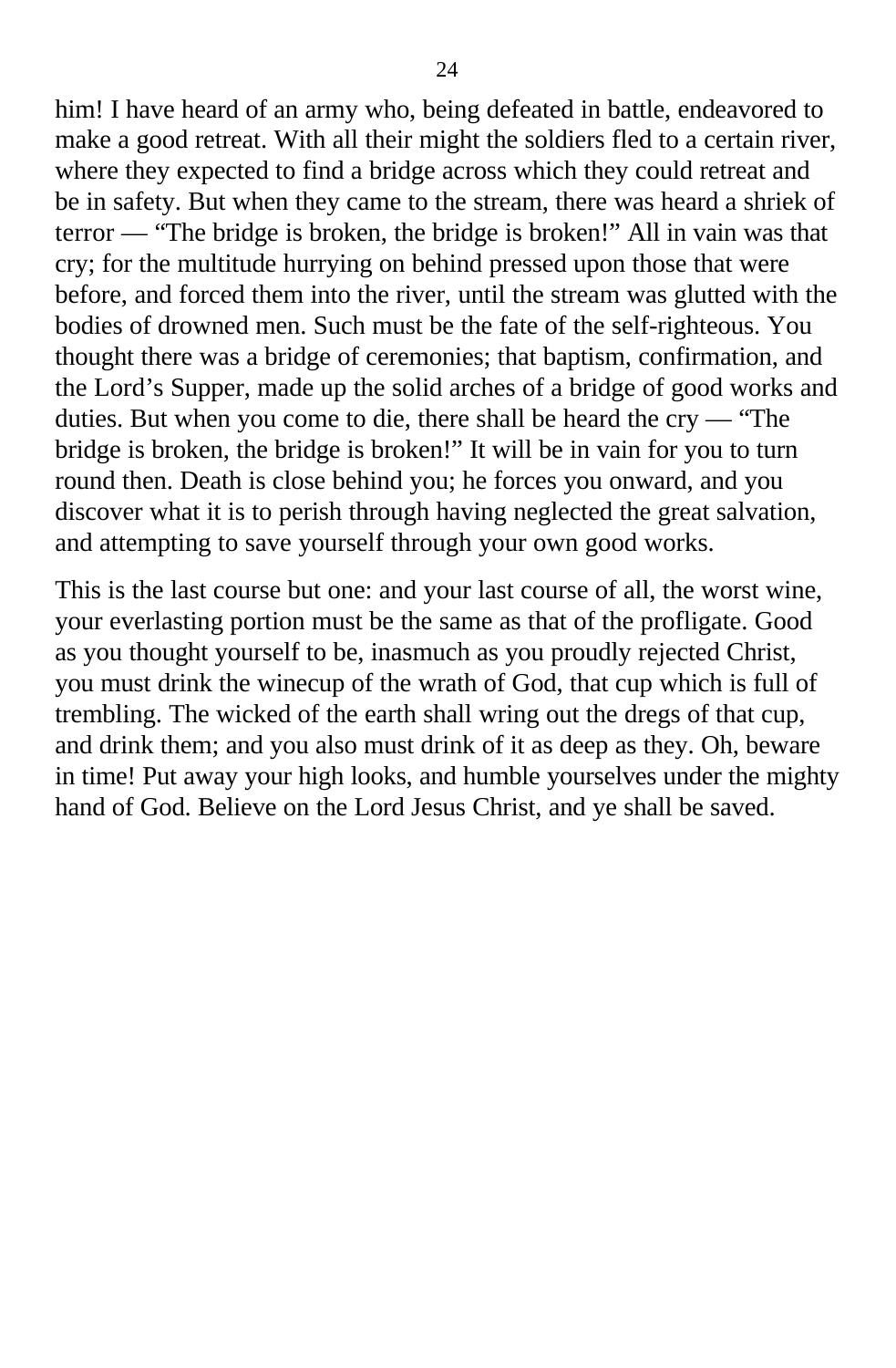## THE BANQUET OF EVIL.

#### THE WORLDLY-WISE.

YOU have, as yet, escaped the lash; but there is a third table, crowded with most honorable guests. I believe there have been more princes and Kings, mayors and aldermen, and great merchants sitting at this table, than at any other. It is called the table of *worldliness.* "Humph!" says a man, "well, I dislike the profligate. There's my eldest son. I've been hard at work saving up money all my life, and there's that young fellow, he will not stick to business: he has become a real profligate. I am very glad the minister spoke so sharp about that. As for me — there now! I don't care about your selfrighteous people a single farthing; to me it is of no account at all; I don't care at all about religion in the slightest degree; I like to know whether the funds rise or fall, or whether there is an opportunity of making a good bargain; but that's about all I care for." Ah, worldling! I have read of a friend of yours, who was clothed in scarlet, and fine linen, and fared sumptuously every day. Do you know what became of him? You should remember it, for the same end awaits yourself. The end of his feast must be the end of yours. If your god is this world, depend upon it you shall find that your way is full of bitterness. Now, see that table of the worldly man, the mere worldling who lives for gain. Satan brings him in a flowing cup, "There," says he, "young man, you are starting in business; you need not care about the conventionalities of honesty, or about the ordinary oldfashioned fancies of religion; get rich as quickly as ever you can. Get money, get money; honestly if you can, but if not, get it anyhow," says the devil; and down he puts his tankard. "There," says he, "is a foaming draught for you." "Yes," says the young man, "I have abundance now. My hopes are indeed realized." Here, then, you see the first and best wine of the worldling's feast, and many of you are tempted to envy this man. "Oh, that I had such a prospect in business!" says one. "I am not half so sharp as he is, I could not deal as he deals; my religion would not let me. But how fast he gets rich! Oh, that I could prosper as he does!"

Come, my brother, judge not before the time, there's a second course to come — the thick and nauseous draught of care. The man has got his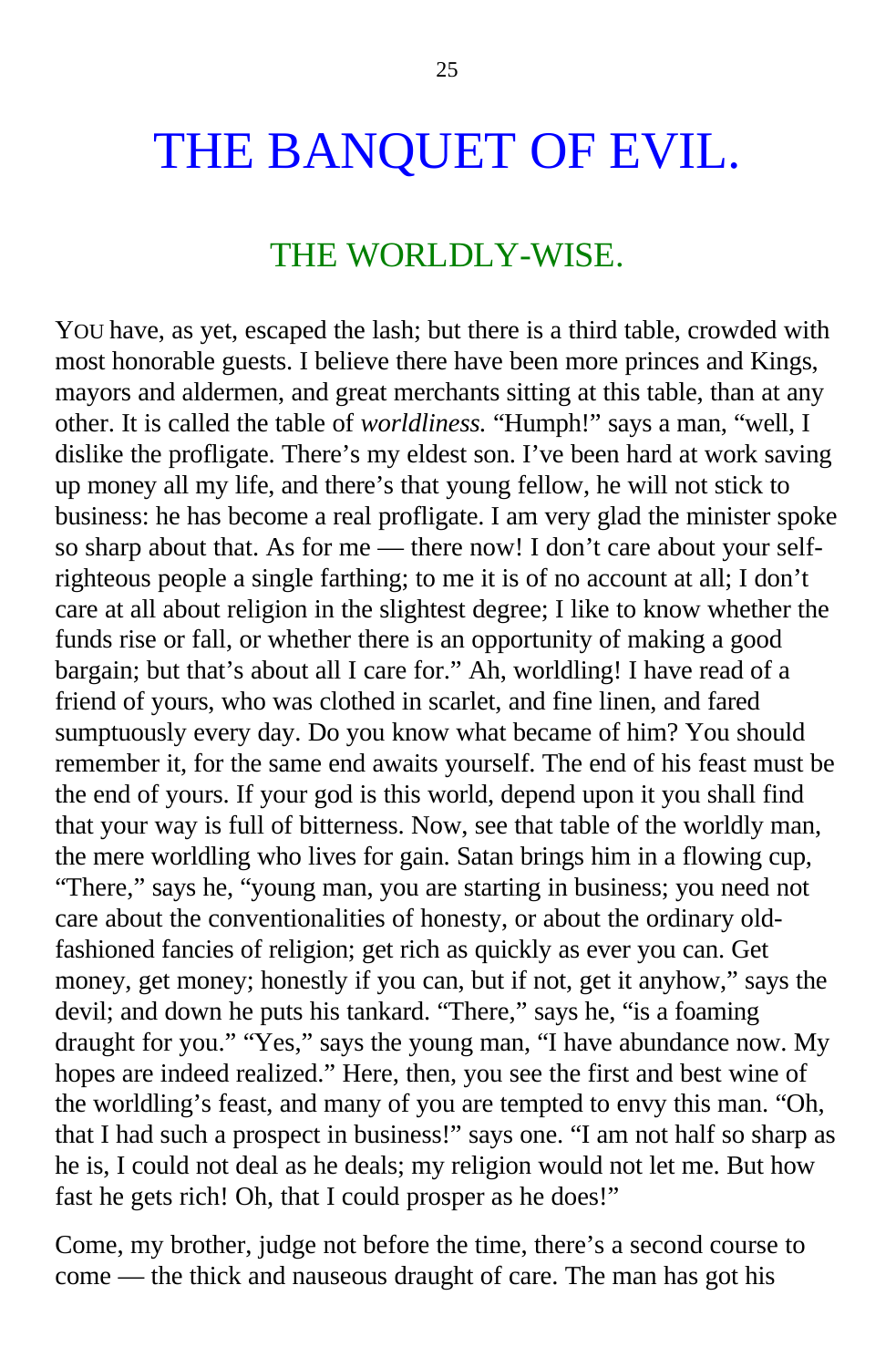money; but they that will be rich, fall into temptation and a snare. Wealth ill-gotten, or ill-used, or hoarded, brings a canker with it that does not canker the gold and silver, but cankers the man's heart; and a cankered heart is one of the most awful things a man can have. Ah! see this moneylover, and mark the care which sits upon his heart. There is a poor old woman who lives near his lodge-gate. She has but a pittance a week, but she says, "Bless the Lord, I have enough!" She never asks how she is to live, or how she is to die, or how she is to be buried, but sleeps sweetly on the pillow of contentment and faith; and here is this poor fool with untold gold; but he is miserable because he happened to drop a sixpence as he walked along the streets, or because he had an extra call upon his charity, to which the presence of some friend compelled him to yield; or, perhaps, he groans because his coat wears out too soon.

After this comes *avarice.* Many have had to drink of that cup; may God save us from its fiery drops! A great American preacher has said, "Covetousness breeds misery. The sight of houses better than our own, of dress beyond our means, of jewels costlier than we may wear, of stately equipage, and rare curiosities beyond our reach, these hatch the viper brood of covetous thoughts; vexing the poor who would be rich; tormenting the rich who would be richer. The covetous man pines to see pleasure; is sad in the presence of cheerfulness; and the joy of the world is his sorrow, because all the happiness of others is not his. I do not wonder that: God *abhors* him. He inspects his heart as he would a cave full of noisome birds, or a nest of rattling reptiles, and loathes the sight of its crawling tenants. To the covetous man life is a nightmare, and God lets him wrestle with it as best he may. Mammon might build its palace on such a heart, and Pleasure bring all its revelry there. Honor all its garlands — it would be like pleasures in a sepulcher, and garlands on a tomb." When a man becomes avaricious, all he has is nothing to him; "More, more, more!" says he, like some poor creatures in a terrible fever, who cry, "Drink, drink, drink!" and you give them drink, but after they have it, their thirst increases. Like the horse-leech, they cry, "Give, give, give!" Avarice is a raving madness, which seeks to grasp the world in its arms, and yet despises the plenty it has already. This is a curse of which many have died; and some have died with the bag of gold in their hands, and with misery upon their brow, because they could not take it with them into their coffin, and could not carry it into another world.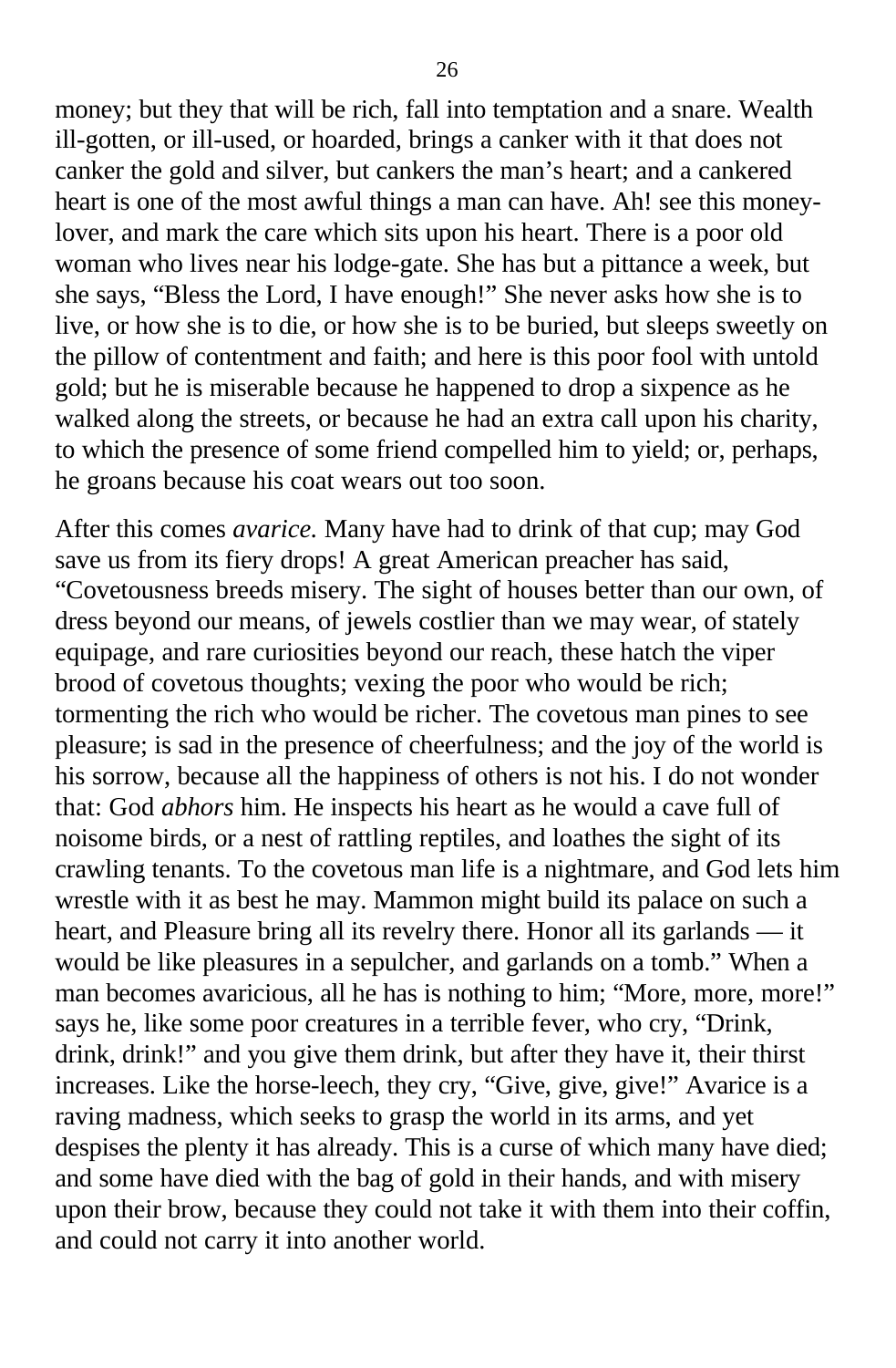Well, then, there comes the next course. Baxter, and those terrible old preachers, used to picture the miser, and the man who lived only to make gold, in the middle of hell; and they imagined Mammon pouring melted gold down their throat. "There," say the mocking devils, "that is what you wanted; you have got it now; drink, drink, drink!" and the molten gold is poured down. I shall not, however, indulge in any such terrible imaginations, but this much I know, he that liveth to himself here, must perish; he who sets his affections upon things on earth, hath not digged deep — he has built his house upon the sands; and when the rain descends, and the floods come, down must come his house, and great must be the fall thereof. It is the best wine first, however; it is the respectable man respectable and respected, everybody honors him; and afterwards that which is worst, when meanness has beggared his wealth, and covetousness has maddened his brain. It is sure to come, as sure as ever you give yourself up to worldliness.

The fourth table is set in a very secluded corner, in a very private part of Satan's palace. There is the table set for *secret sinners,* and here the old rule is observed. At that table, in a room well darkened, I see a young man sitting, and Satan is the servitor, stepping in so noiselessly, that no one would hear him. He brings in the first cup — and oh how sweet it is! It is the cup of secret sin. "Stolen waters are sweet, and bread eaten in secret is pleasant." How sweet that morsel, eaten all alone! Was there ever one that rolled so delicately under the tongue? That is the first; after that he brings in another — the wine of an unquiet conscience. The man's eyes are opened. He says, "What have I done? What have I been doing? Ah!" cries this Achan, "the first cup you brought me, I saw sparkling in that a wedge of gold, and a goodly Babylonish garment; and I thought, 'Oh, I must have that;' but now my thought is, 'What shall I do to hide this, where shall I put it? I must dig. Ay, I must dig deep as hell before I shall hide it, for sure enough it will be discovered."

The grim governor of the feast is bringing in a massive bowl, filled with a black mixture. The secret sinner drinks, and is confounded; he fears his sin will find him out. He has no peace, no happiness, he is full of uneasy fear; he is afraid that he shall be detected. He dreams at night that there is someone after him; there is a voice whispering in his ear, and telling him, "I know all about it; I will tell it." He thinks, perhaps, that the sin which he has committed in secret will break out to his friends; the father will know it, the mother will know it. Ay, it may be even the physician will tell the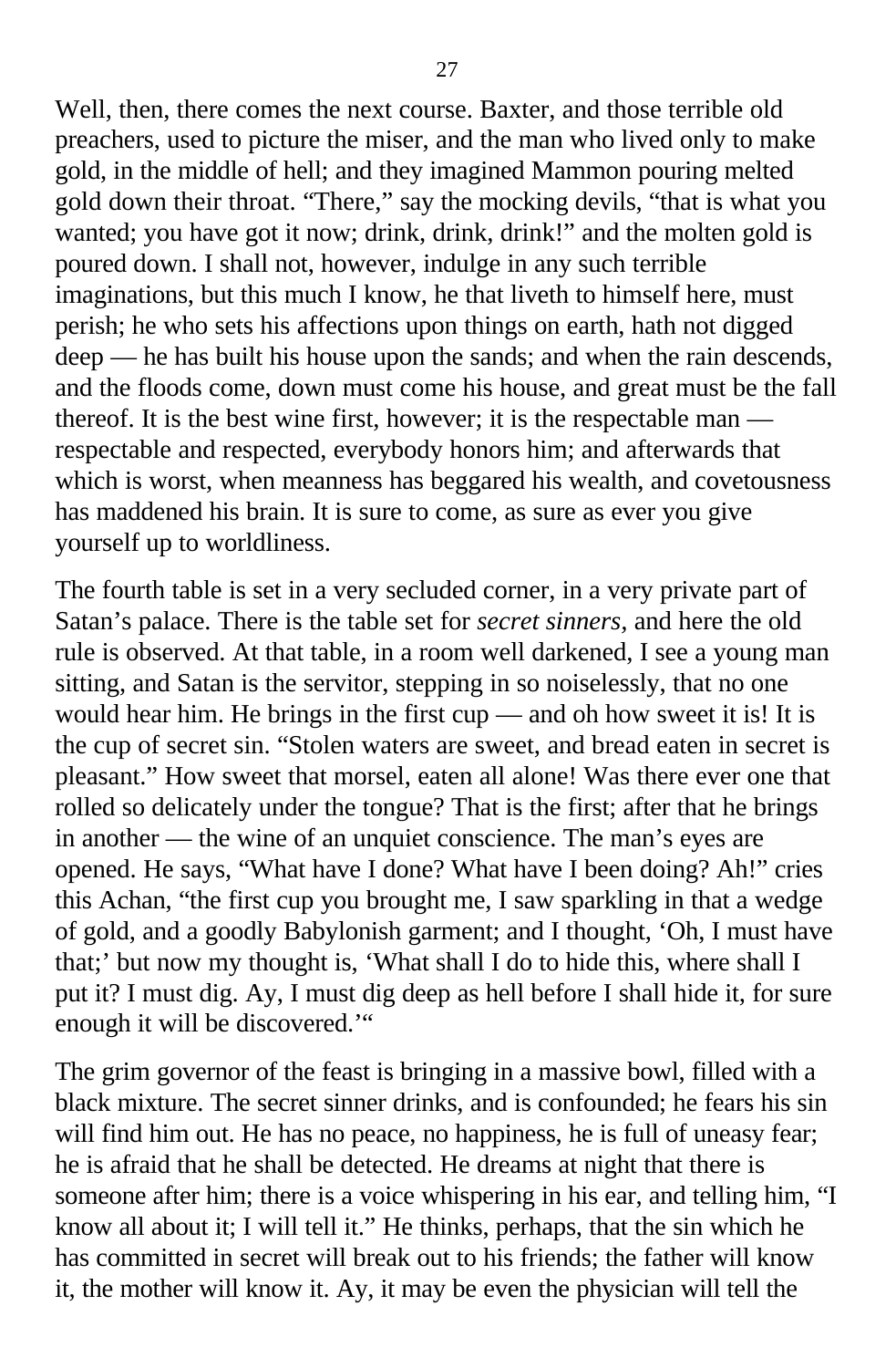tale, and blab out the wretched secret. For such a man there is no rest. He is always in dread of arrest. He is like the debtor I have read of, who, owing a great deal of money, was afraid the bailiffs were after him; and happening one day to catch his sleeve on the top of a palisade, said, "There, let me go; I'm in a hurry. I will pay you to-morrow," imagining that someone was laying hold of him. Such is the position in which the man places himself by partaking of the hidden things of dishonesty and sin Thus he finds no rest for the sole of his foot for fear of discovery. At last the discovery comes; it is the last cup. Often it comes on earth; for, be sure your sin will find you out, and it will generally find you out here. What frightful exhibitions are to be seen at our police courts of men who are made to drink that last black draught of discovery!

The man who presided at religious meetings, the man who was honored as a saint, is at last unmasked. And what saith the judge — and what saith the world of him? He is a jest, and a reproach, and a rebuke everywhere. But, suppose he should be so crafty, that he passes through life without discovery — though I think it is almost impossible — what a cup he must drink when he stands at last before the bar of God! "Bring him forth, jailer! Dread keeper of the dungeon of hell, lead forth the prisoner." He comes! The whole world is assembled. "Stand up, sir! Did you not make a profession of religion? Did not everybody think you a saint?" He is speechless. But many there are in that vast crowd who cry, "We thought him so." The book is open, his deeds are read: transgression after transgression all laid bare. Do you hear that hiss? The righteous, moved to indignation, are lifting up their voices against the man who deceived them and dwelt among them as a wolf in sheep's clothing.

Oh, how fearful it must be to bear the scorn of the universe! The good can bear the scorn of the wicked, but for the wicked to bear the shame and everlasting contempt which righteous indignation will heap upon them, will be one of the most frightful things, next to the eternal endurance of the wrath of the Most High, which, I need not add, is the last cup of the devil's terrible feast with which the secret sinner must be filled for ever and ever.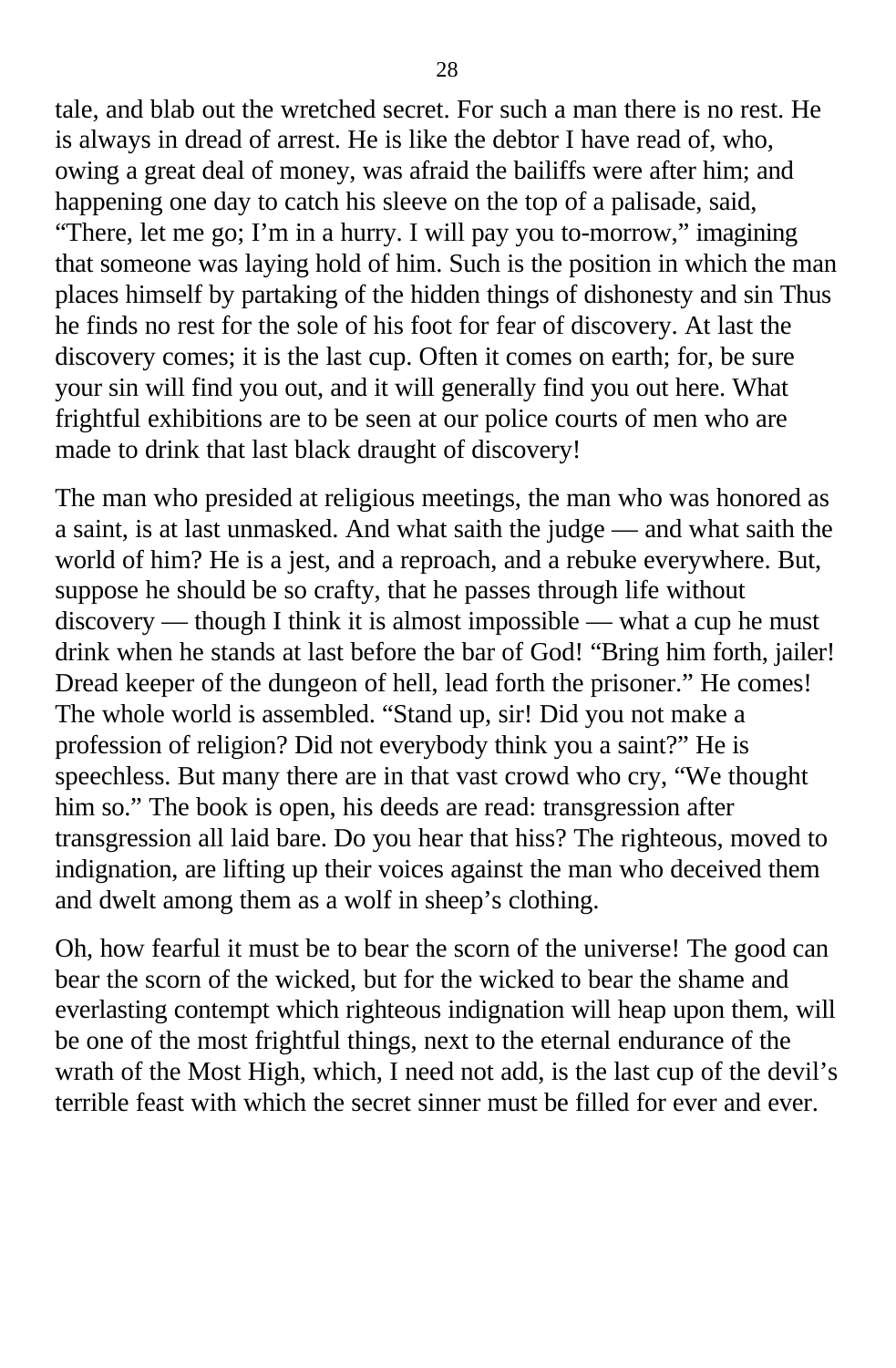# GOING THROUGH THE FIRE.

I SEE iniquity raging on every side. Its flames are fanned by every wind of fashion; and fresh victims are being constantly drawn in. It spreads to every class. Not the palace nor the hovel is safe. Not the lofty piles that are raised for merchandise, nor the graceful edifice that is constructed for worship. Iniquity, whose contagion is fearful as fire, spreads and preys upon all things that are homely and comely; things useful and things sacred are not exempt. We must walk through the fire. We, who are God's witnesses must stand in its very midst, to pour the streams of living water upon the burning fuel, and if not able to quench it, at least we must strive to prevent its spread.

I see before my mind's eye the blackened skeletons of hundreds of fair professions. Multitudes — multitudes have perished in the valley of temptation, who once, to all human judgment, had bid fair for heaven, and made a show in the flesh. How many, too, have fallen under the attacks of Satan! This is a fire that does burn. Many a man has said, "I will be a pilgrim;" but he has met Apollyon on the road, and he has tarried back. Many a man has put on the harness, but he has given up the battle soon; put his hand to the plow, and looked back. There are more pillars of salt than one. If Lot's wife were a solitary specimen, it were well; but there have been tens of thousands who, like her, have looked back to the plains of Sodom, and, like her, as they are in their spirit, have stood for ever what they were — lost souls. We ought not to look upon our dangers with contempt; they are dangers, they are trials. We ought to look upon our temptations as fires: oh, they are fires! If you think they are not fires you are mistaken. If you enter, then, in your own strength, saying, "Oh, I could bear them," you will find that they are real fires, which, with forked tongues, shall lick up your blood, and consume it in an instant, if you have not some better guard than your own creature power.

"When thou walkest through the fire, thou shalt not be burned; neither shall the flame kindle upon thee." Dr. Alexander, an eminent and most admirable American commentator, says there appears to be some mistake in the translation, because he thinks the two sentences are an anti-climax. "Thou shalt not be burned;" and then follows, "neither shall the flame kindle upon thee." It strikes me, however, that in the second clause we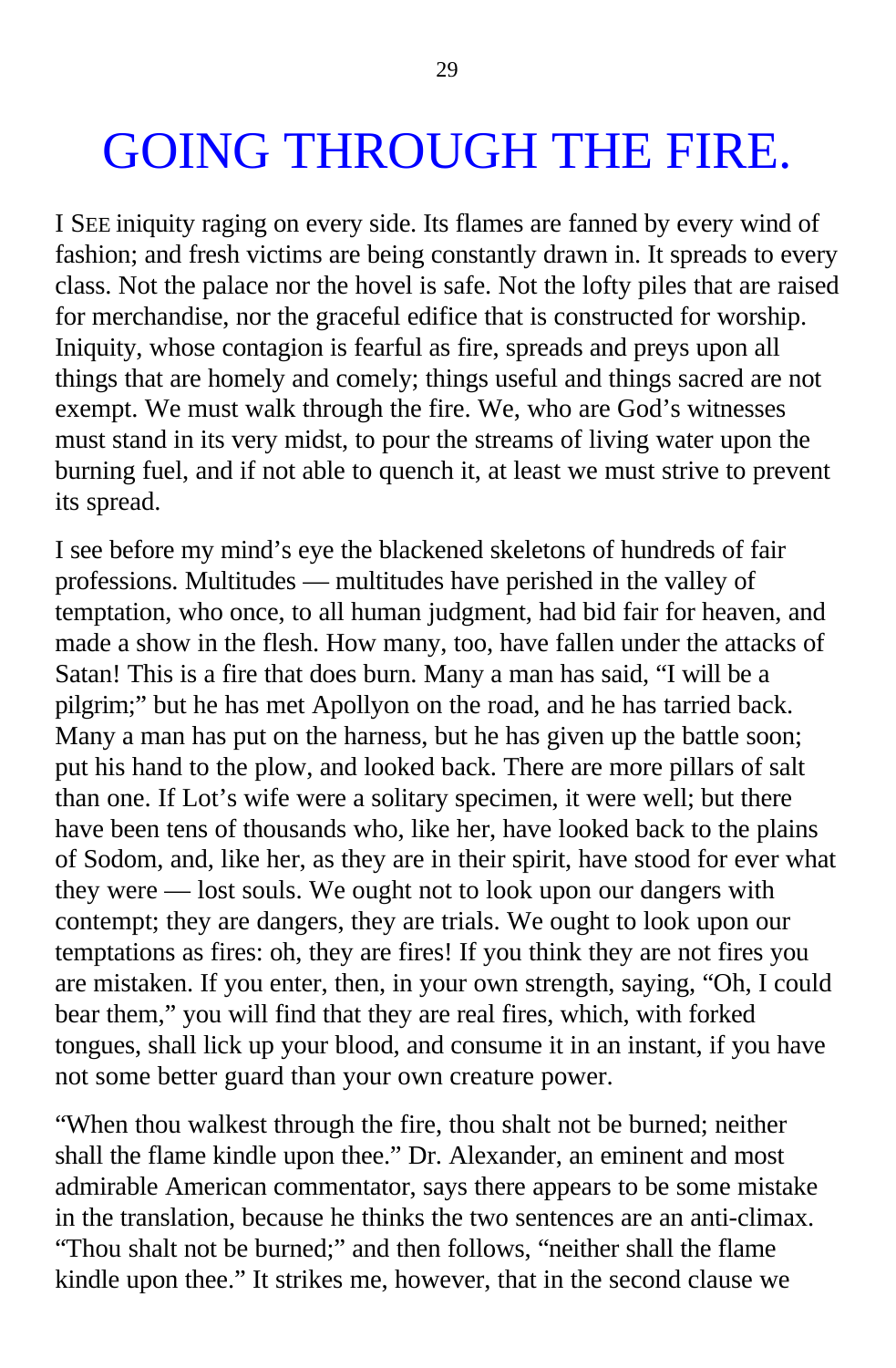have the higher gradation of a climax. "Thou shalt not be burned," to the destruction of thy life; nor even scorched to give thee the most superficial injury, for "the flames shall not kindle upon thee." Just as when the three holy children came out of the fiery furnace, it is said, "Upon their bodies the fire had no power, nor was a hair of their head singed; neither were their coats changed, nor had the smell of fire passed on them." So the text seems to me to teach that the Christian church, under all its trials, has not been consumed, but more than that, it has not lost anything by its trials. The Lord's church has never been destroyed yet by her persecutors and her trials. They have thought they crushed her, but she lives still. They had imagined that they had taken away her life, but she sprang up more vigorous than before.

I suppose there is not a nation out of which Christ's church has ever been utterly driven. Even Spain, which seemed at last to have accomplished it by the most persevering barbarities, finds still a few believers to be a thorn in the side of her bigotry; and as for our own denomination, in the very country where, by the most frightful massacres, it was believed that the sect of Anabaptists had been utterly extinguished, Mr. Oncken became the means of reviving it, so that throughout all Germany, and in parts of Denmark, and Prussia, and Poland, and even Russia itself, we have sprung up into a new, vigorous, and even wonderful existence. And in Sweden, where, under Lutheran government, the most persecuting edicts had been passed against us, we have been astonished to find churches suddenly spring up, for the truth has in it a living seed which is not to be destroyed.

But the church not only does not lose her existence, she does not lose anything at all. The Church has never lost her numbers. Persecutions have winnowed her and driven away the chaff, but not one grain of wheat has been taken away from the heap. Nay, not even in visible fellowship has the church been decreased by persecution. She is like Israel in Egypt; the more they were afflicted the more they multiplied. Was a bishop put to death today? Ten young men came the next morning before the Roman proctor, and offered themselves to die, having that very night been baptized for the dead bishop, having made their confession of faith that they might occupy his position. "I fill up the vacancy in the church, and then die as he did." Was a woman strangled or tortured publicly? Twenty women appeared the next day, and craved to suffer as she suffered, that they might honor Christ.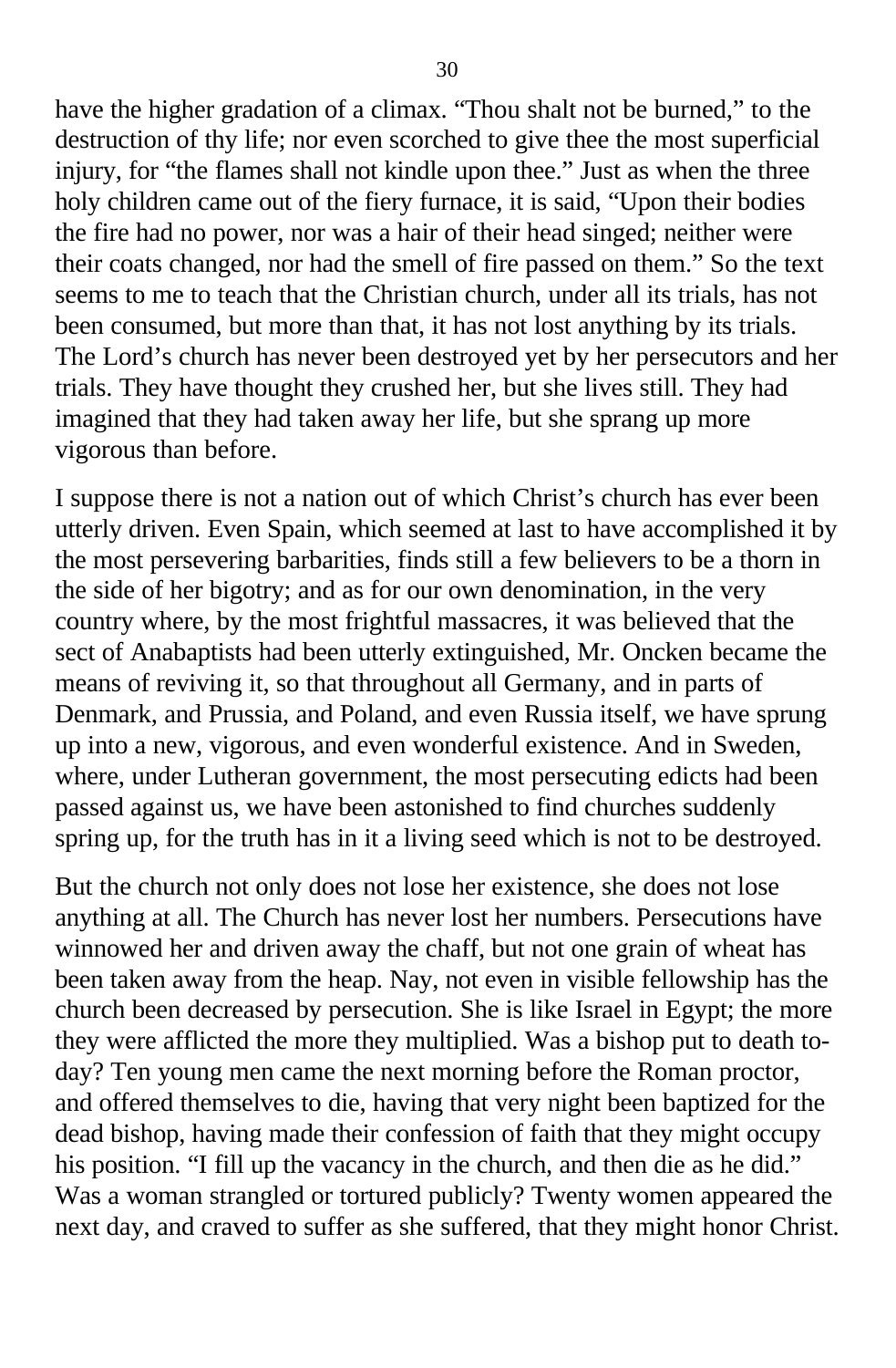Did the Church of Rome in more modern times burn one of our glorious reformers — John Huss — yet did not Martin Luther come forward as if the ashes of Huss had begotten Luther? When Wycliffe had passed away did not the very fact of Wycliffe being persecuted help to spread his doctrines? and were there not found hundreds of young men who in every market-town in England read the Lollard's Scriptures, and proclaimed the Lollard's faith? And so, depend upon it, it shall ever be. Give a dog a bad name, and you hang him; give a Christian a bad name, and you honor him. Do but give to any Christian some ill name, and before long a Christian denomination will take that name to itself, and it will become a title of honor. When George Fox was called "Quaker," it was a strange name one to laugh at; but those men of God who followed him called themselves Quakers too, and so it lost its reproach. They called the followers of Whitefield and Wesley Methodists; they took the title of Methodists, and it became a respectful designation. When many of our Baptist forefathers, persecuted in England, went over to America to find shelter, they imagined that among the Puritans they would have a perfect rest, but Puritan liberty of conscience meant, "The right and liberty to think as they did, but no toleration to those who differed." The Puritans of New England, as soon as ever a Baptist made his appearance amongst them, persecuted him with as little compunction as the Episcopalians had the Puritans. No sooner was there a Baptist, than he was hunted up, and brought before his own Christian brethren. Mark you, he was brought up for fine, for imprisonment, confiscation and banishment, before the very men who had themselves suffered persecution. And what was the effect of this? The effect has been that in America, where we were persecuted, we are the largest body of Christians. Where the fire burnt the most furiously, there the good old Calvinistic doctrine was taught, and the Baptist became the more decidedly a Baptist than anywhere else, with the most purity and the least dross. Nor have we ever lost the firmness of our grip upon the fundamental doctrine, for which our forefathers stained the baptismal pool with blood, by all the trials and persecutions that have been laid upon us; and never shall we.

Upon the entire church, at the last, there shall not be even the smell of fire. I see her come out of the furnace. I see her advance up the hill towards her final glory with her Lord and Master, and the angels look at her garments; they are not tattered. Nay, the fangs of her enemies have not been able to make a single rent therein. They draw near to her; they look upon her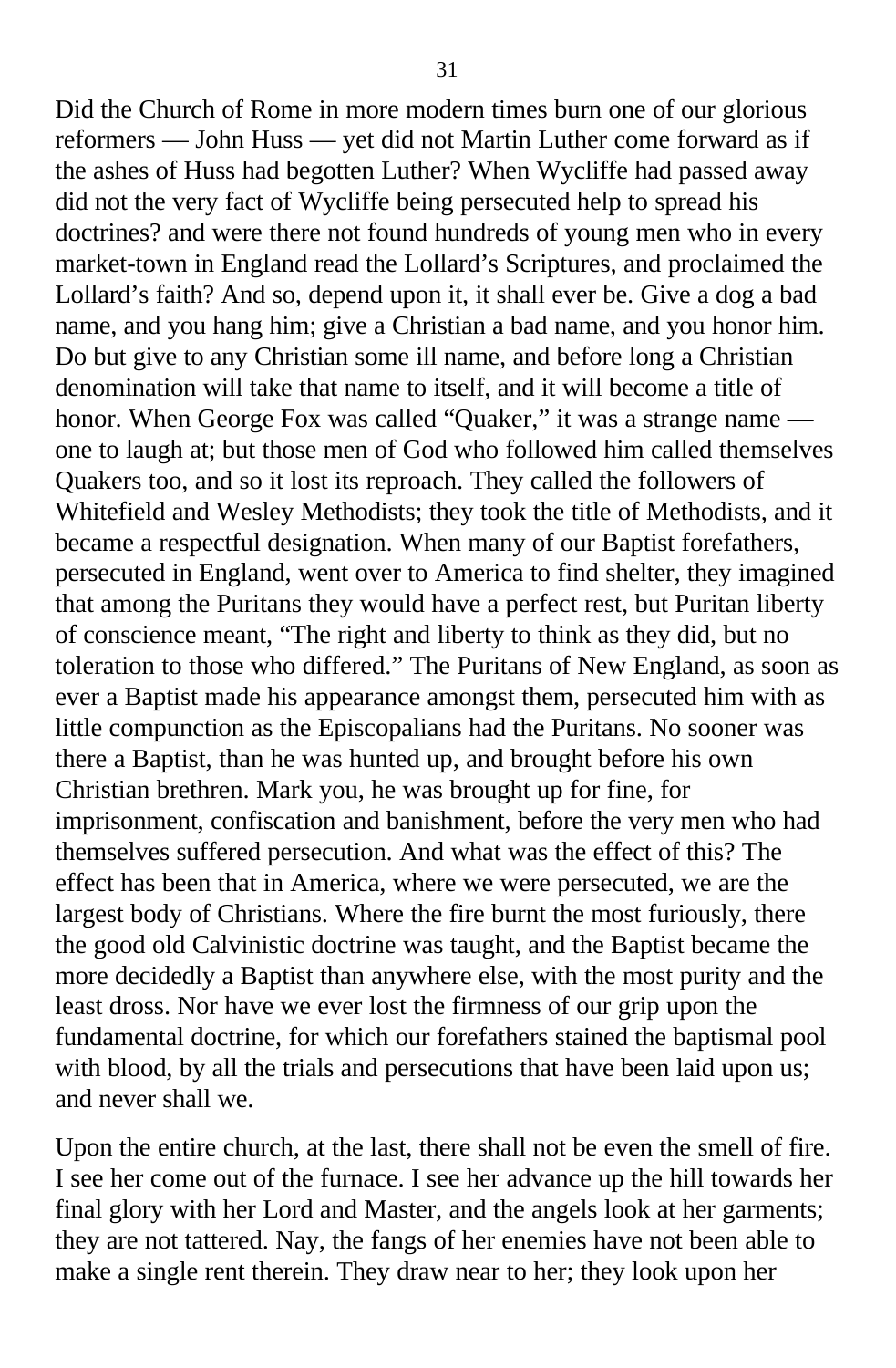flowing ringlets, and they are not crisp with heat; they look upon her very feet, and though she has trodden the coals they are not blistered, and her eyes have not been dried up by the furiousness of the seven times heated flame. She has been made more beautiful, more fair, more glorious, by the fires, but hurt she has not been, nor can she be. Turn, then, to the individual Christian, and remember, that the promise stands alike firm and fast with each believer. Christian, if you be truly a child of God, your trials cannot destroy you; and what is better still, you can lose nothing by them. You may seem to lose for to-day, but when the account comes to be settled, you shall not be found to be a farthing the loser by all the temptations of all the world, or all the attacks of Satan which you have endured. Nay, more, you shall be wondrously the gainer. Your trials having worked patience and experience, shall make you rich. Your temptations having taught you your weakness, and shown you where your strength lieth, shall make you strong.

There is a brother who has had wave upon wave of affliction: everything goes against him. He is an upright, honest, indefatigable merchant, yet, let him do what he will, his substance wastes away like snow before the sun. It appears that for every ship of his the wind blows the wrong way, and where others win by the venture he loses all:

#### **"***Sees every day new straits attend, And wonders where the scene shall end.***"**

When I spoke of walking through the fire, he said, "Ah! that is what I have been doing; I have been walking through it these months, to God and my own soul alone is it known how hot the furnace is." Brother, will you take home this text? "When thou goest through the fire, thou shalt not be burned." When your troubles are all over, you shall still be left, and what is more, "Neither shall the flame kindle upon you." When the winding up time comes, you shall not be any the loser. While you think you have lost substance, you shall find when you read Scripture, that you only lose shadows. Your substance was always safe, being laid up in the keeping of Christ in heaven. You shall discover in the issue, that these trials of yours were the best things that could happen to you. The day will come when you will say with David, "I will sing of judgment and mercy." "Before I was afflicted I went astray, but now I have kept thy word."

Or perhaps there is some young woman — and the case I am about to paint is a very common one — alas! too common in this city. You love the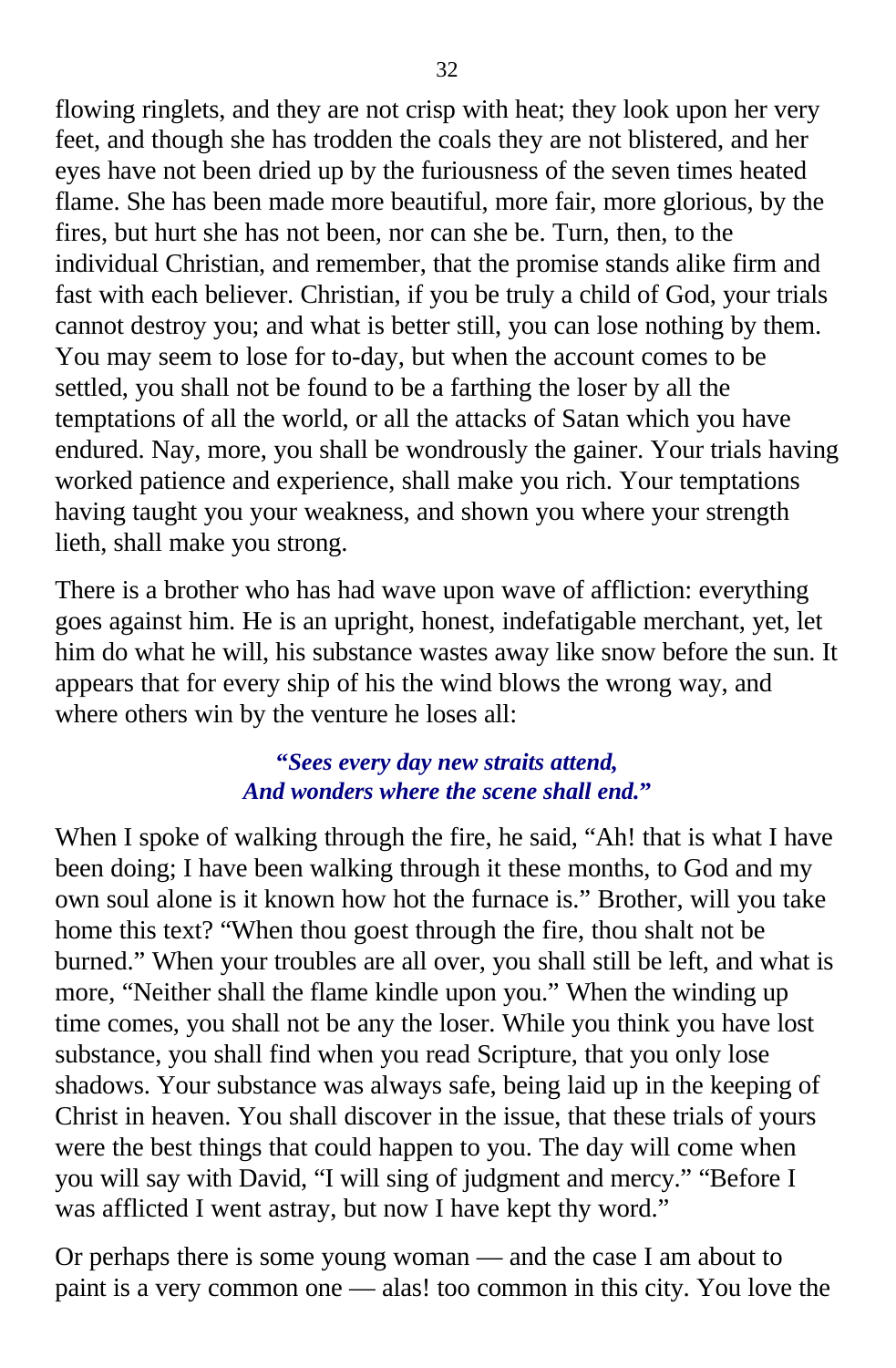Savior, my sister, but you are very poor, and you have to earn your living by that sorriest of all means. When the sun rises in the morning he sees you with that needle in your hand,

#### **"***Sewing at once with a double thread; A shroud as well as a shirt.***"**

and all day long you have scarcely time to rest for meals, and at eventime, when the fingers are worn and the eyes are heavy, you shall have need to refrain from sleep because the pittance is so small that you can scarcely live upon it. We know hundreds of that class who always constrain our pity, because they work so hard for so little wage. Peradventure your mother is dead, and your father does not care about you; he is a drunken sot, and you would be sorry to meet him perhaps in the street. You have no helper, no friends. You do not care to tell anybody; you would not like to take anything if charity should offer it to you; you feel it the hardest thing of all is to be tempted as you are. There seems to you to be by the path open the road to plenty, and in some degree to delight. But you have said, "No, no!" and you have loathed the temptation, and you have stood — and I have known how year after year some of you have fought with temptation, and struggled on, when sometimes you were well-nigh starved; but you would not do this great wickedness against God.

My sister, I pray you take the encouragement of Scripture to strengthen you for the future battles. You have been going through the fires. But you are not consumed yet, and I bless God, upon your garments the smell of fire has not passed. Hold on, my sister, hold on, through all the sorrow thou hast, and all the bitterness which is heavy enough to crush thy spirit; hold on, for thy Master sees thee. He will encourage and strengthen thee, and bring thee more than conqueror through it all in the end.

How cruel sometimes worldly young men are to Christian young men! Cruel — for when there are a dozen worldlings and only one Christian, they consider it to be honorable for the dozen to set upon one. Twelve big, tall fellows will sometimes think it a fine game to pass from hand to hand some little lad of fifteen, and make sport and mockery of him. There is honor, it is said, among thieves, but there seems to be no honor at all among worldlings when they get a young Christian in this way. Well, young man, you have borne with it; you have said, "I will hold my tongue and won't say a word," though your heart was hot within you, and while you were musing the fire burned. Remember, the anvil does not get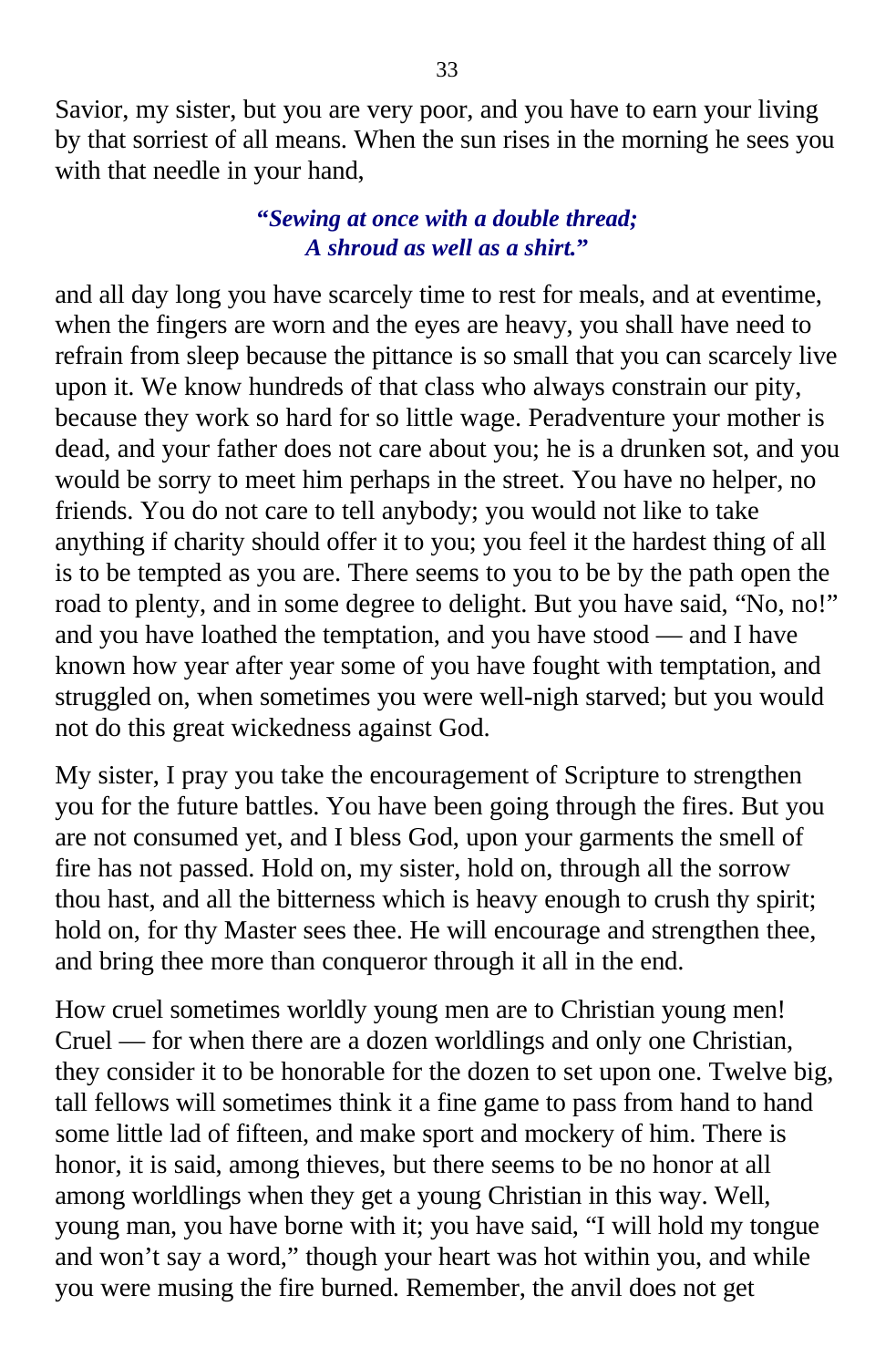broken, even if you keep on striking it, but it breaks all the hammers. Do you do the same. Only hold on, and these fires shall not consume you. If the fire should burn up your piety, it would only prove that your piety was not worth having. If you cannot stand a few jokes and jeers, why, you are not builded together in that habitation of God which he hath made fireproof. Bear up, and in the end you will find that this hard lot of yours, this severe discipline, did you a deal of good, and made you a better man than you ever would have been if you had been dandled on the lap of piety, and kept from the battle. In after years your high and eminent post of usefulness may be, perhaps, owing to the severe and harsh discipline to which you were put in your younger days. "It is good for a man that he bear the yoke in his youth."

Or, mayhap, I am speaking to some one who has met with opposition from his own ungodly relations. Remember how Jesus said, "I am come to send fire on the earth, and what will I, if it be already kindled? From henceforth there shall be five in one house divided, two against three and three against two." Perhaps your father has threatened you, or what is more bitter still, your husband has threatened to discard you. Now indeed you are walking through the fires. He rails at your godliness, makes a mock of everything you love, and does his best by cruelty to break your heart. My dear sister in Christ, you shall not be burned by the fire. If grace be in your heart, the devil can't drive it out, much less your husband. If the Lord has called you by his grace all the men on earth, and all the fiends in hell can't reverse the calling; and you shall find in the end that you have not suffered any loss; the flame has not kindled upon you. You shall go through the fire and bless God for it. From a dying bed, or at least through the gates of Paradise you shall look back upon the dark path of the way and say it was well, it was well for me that I had to carry that cross, and that now I am permitted to wear this crown.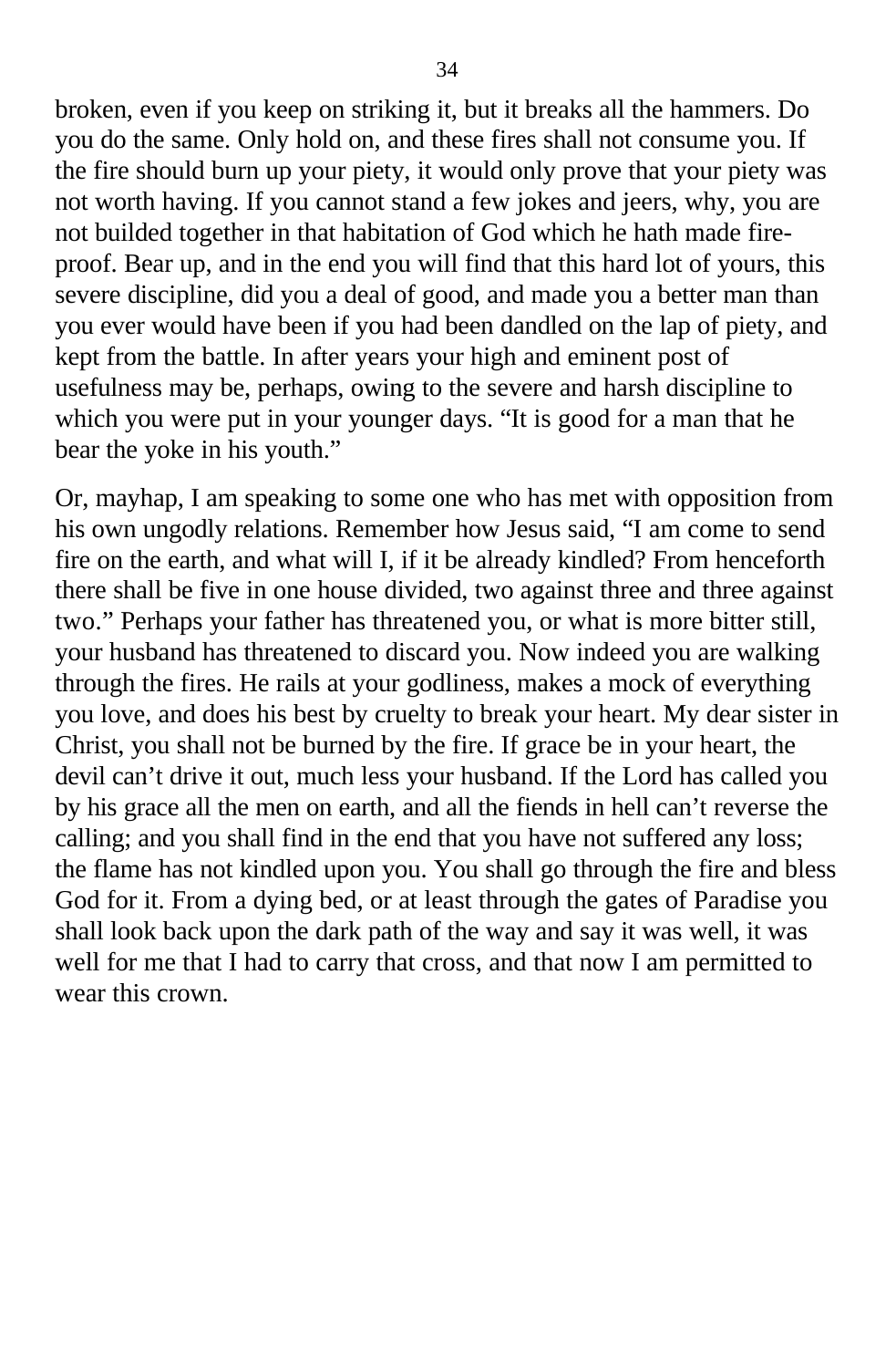## THE EVILS OF SLOTH.

#### MASTER GREENHAM'S ADVICE.

A MAN cannot be idle and yet have Christ's sweet company. Christ is a quick walker, and when his people would talk with him they must travel quickly too, or else they will soon lose his company. Christ, my Master, *goes about doing good,* and if you would walk with him you must go about upon the same mission. The Almighty lover of the souls of men is not wont to keep company with idle persons. I find in Scripture that most of the great appearances that were made to eminent saints were made when they were busy. Moses kept his father's flock when he saw the burning bush; Joshua is going round about the city of Jericho when he meets the angel of the Lord; Jacob is in prayer and the angel of God appears to him; Gideon is threshing, and Elisha is plowing, when the Lord calls them; Matthew is in the receipt of custom when he is bidden to follow Jesus; and James and John are fishing. The manna which the children of Israel kept till morning bred worms and stank: idle grace would soon become active corruption.

Moreover, sloth hardens the conscience: laziness is one of the irons with which the heart is seared. Abimelech hired vain and light persons to serve his turn, and the prince of darkness does the same. O friends, it is a sad thing to rust the edge off from one's mind, and to lose keenness of moral perception; but sloth will surely do this for us. David felt the emasculating power of sloth, he was losing the force of his conscience, and was ready for anything. The worst is near at hand. He walks upon the housetop, and sees the object which excites his lust; he sends for the woman, the deed is; done; it leads to another crime, he tempts Uriah; it leads to murder, Uriah is put to death; and he takes Uriah's wife. Ah, David! Ah, David! how are the mighty fallen! How is the prince of Israel fallen, and become like the lewd fellows who riot in the evening! From this day forth his sunshine turns to cloud, his peace gives place to suffering, and he goes to his grave an afflicted and troubled man, who, though he could say, "God hath made with me an everlasting covenant," yet had to precede it with that very significant sentence, "Although my house be not so with God."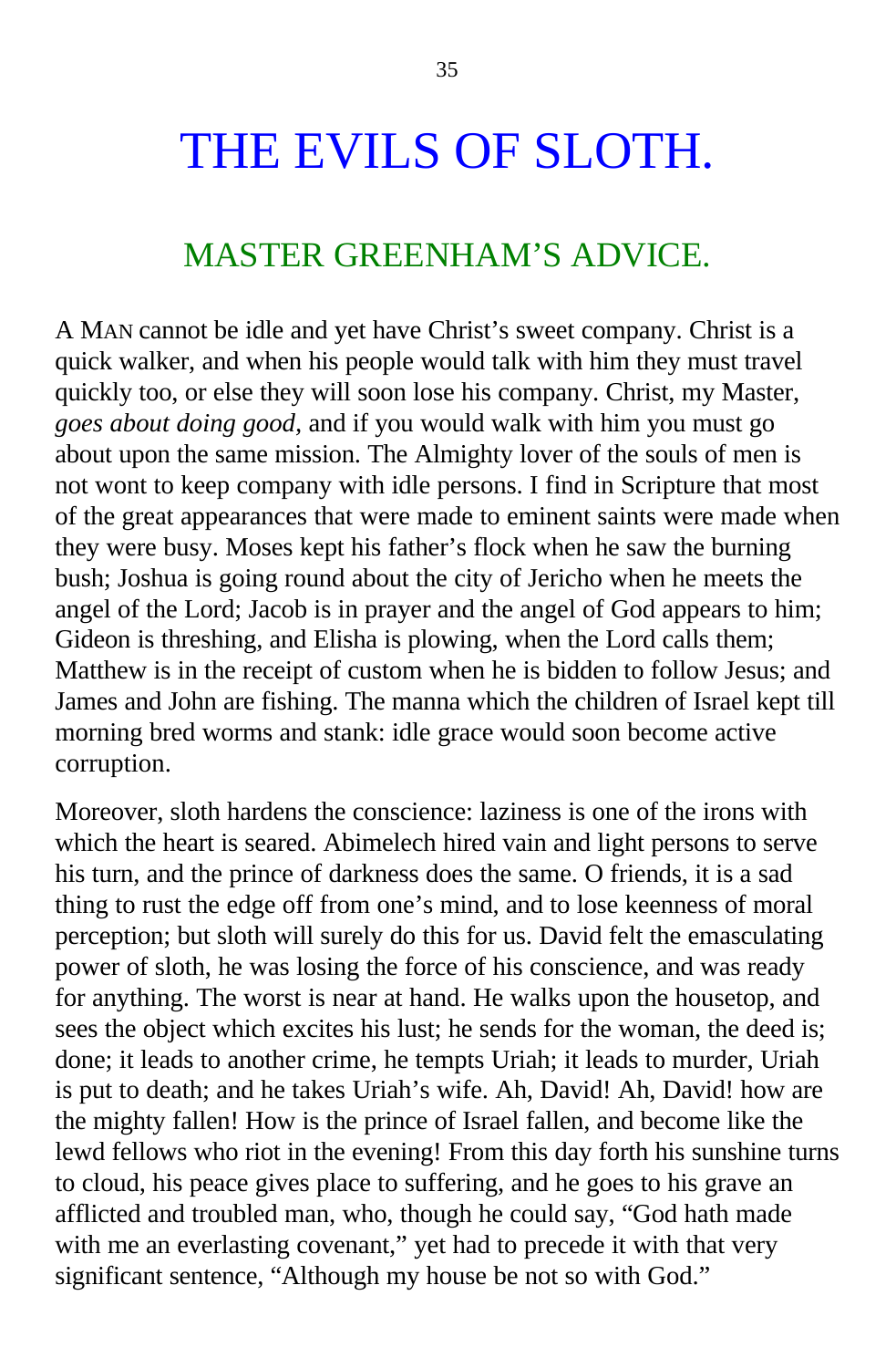Is there anyone among the Lord's people who would crucify the Lord afresh and put him to an open shame? Is there any that would wish to sell their Master, with Judas, or turn aside from Christ, with Demas? It is easy of accomplishment. Oh, you say you could not do it. *Now,* perhaps, you could not. Get slothful; do not fight the Lord's battles, and it will become not only easy for you to sin, but you will surely become its victim. Oh, how Satan delights to make God's people fall into sin! for then he doth, as it were, thrust another nail into the bloody hand of Christ; then he doth stain the fair white linen of Christ's own garment; then he vaunteth himself that he hath gotten a victory over the Lord Jesus, and hath led one of the Master's favorites captive at his will! Oh, if we would not thus make hell ring with Satanic laughter, and make the men of God weep because the cedars of Lebanon are cut down, let us watch unto prayer, and be diligent in our Master's business, "fervent in spirit, serving the Lord."

David *was* saved. I only speak to you who are saved, and I beg and beseech of you to take notice of David's fall, and of the sloth that was at the beginning of it, as a warning to yourselves. Some temptations come to the industrious, but *all* temptations attack the idle. Notice the invention used by country people to catch wasps. They will put a little sweet liquor into a long and narrow-necked phial. The do-nothing wasp comes by, smells the sweet liquor, plunges in, and is drowned. But the bee comes by, and if she does stop for a moment to smell, yet she enters not, because she has honey of her own to make; she is too busy in the work of the commonwealth to indulge herself with the tempting sweets.

Master Greenham, a Puritan divine, was once waited upon by a woman who was greatly tempted. Upon making inquiries into her way of life, he found she had little to do, and Greenham said, "That is the secret of your being so much tempted. Sister, if you are very busy, Satan may tempt you, but he will not easily prevail, and he will soon give up the attempt." Idle Christians are not tempted of the devil so much as they do tempt the devil to tempt them. Idleness sets the door of the heart ajar, and asks Satan to come in; but if we are occupied from morning till night, if Satan shall get in, he must break through the door. Under sovereign grace, and next to faith, there is no better shield against temptation than being "Not slothful in business, fervent in spirit, serving the Lord."

Let me remind those who are doing little for Christ, that once you were not so cold as this. There was a time with David when the sound of the clarion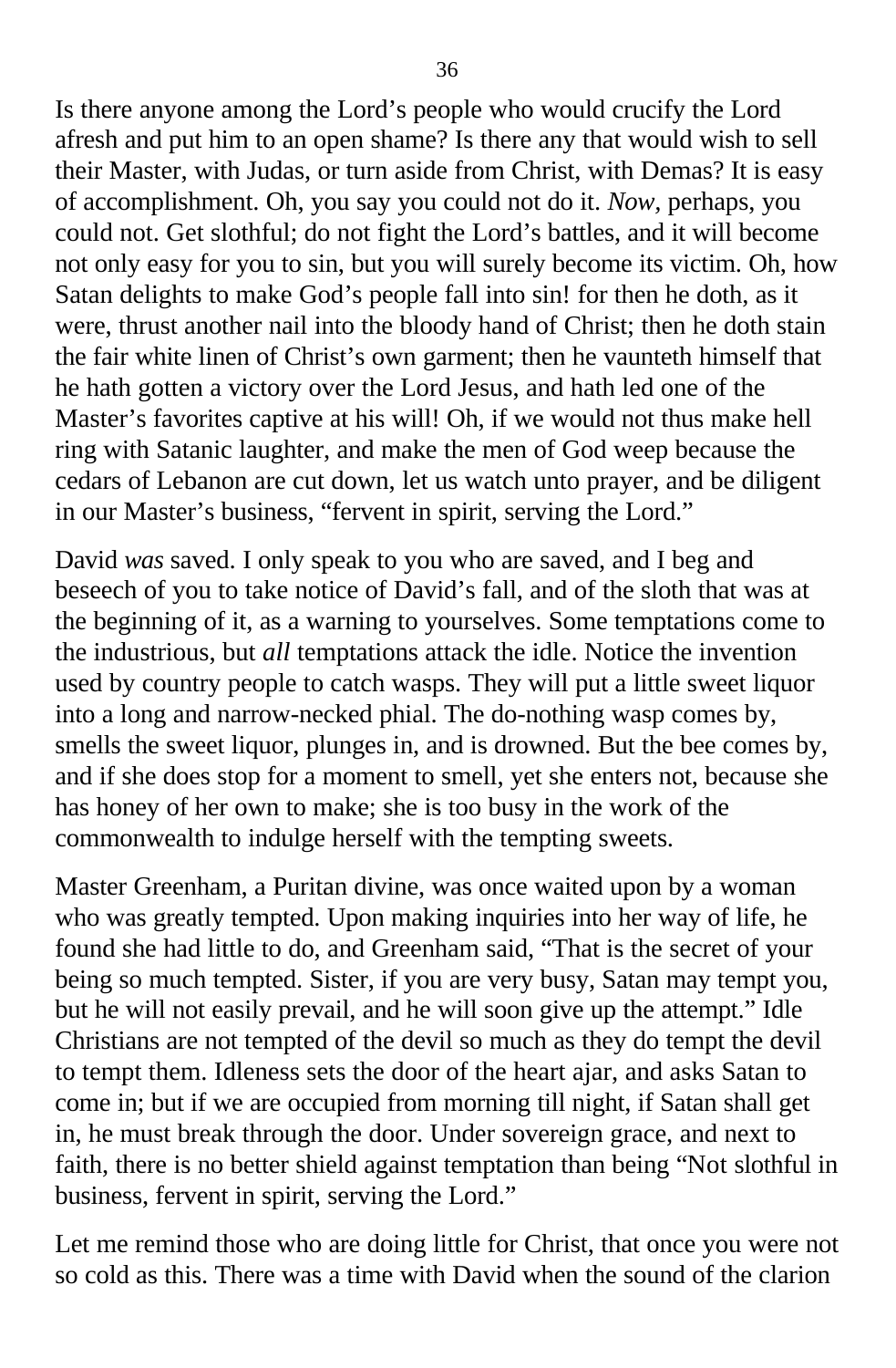of war would have stirred his blood, and he would have been eager for the fray. There was a day when the very sight of Israel marshaled in goodly phalanx would have made David bold as a lion. Oh, it is an ill thing to see the lion changed like this! God's hero stays at home with the women! There was a time when you would have gone over hedge and ditch to hear a sermon, and never minded standing in the aisles; but now the sermons are tedious to some of you, although you have soft cushions to sit upon. Then if there was a cottage-meeting, or a street-preaching, you were there. Ah! you say, that was wildfire. Blessed wildfire! The Lord give you the wildfire back again; for even if it be wildfire, better wildfire than no fire at all; better be called a fanatic than deserve to be called a drone in Christ's hive.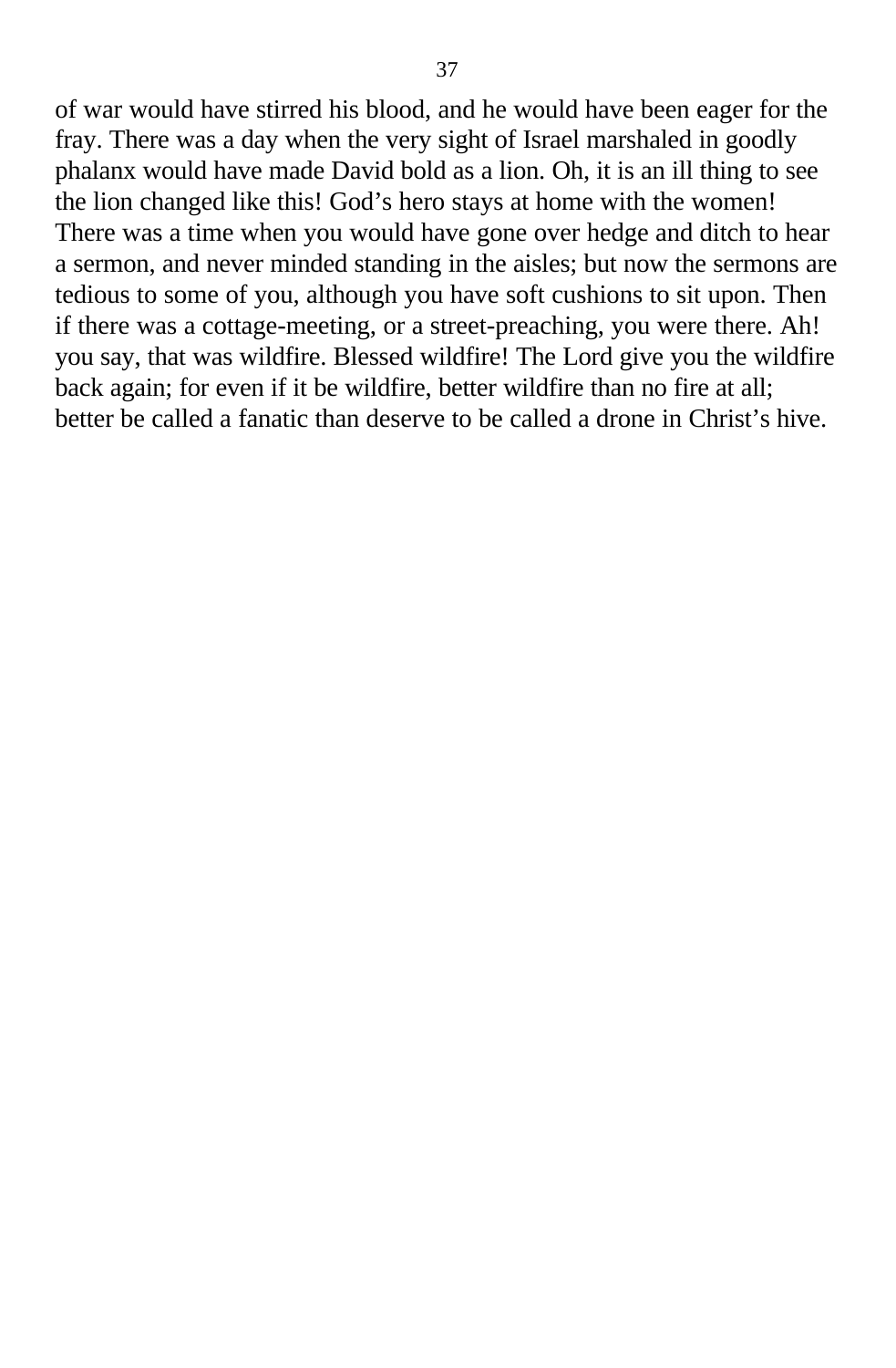# AT THE SIEGE OF COPENHAGEN.

#### THE QUAKERS IN IRELAND.

A NAVAL officer tells the following singular story concerning the siege of Copenhagen, under Lord Nelson. An officer in the fleet says: — "I was particularly impressed with an object which I saw three or four days after the terrific bombardment of that place. For several nights before the surrender, the darkness was ushered in with a tremendous roar of guns and mortars, accompanied by the whizzing of those destructive and burning engines of warfare, Congreve's rockets. The dreadful effects were soon visible in the brilliant lights through the city. The blazing houses of the rich, and the burning cottages of the poor, illuminated the heavens; and the wide-spreading flames, reflecting on the water, showed a forest of ships assembled round the city for its destruction. This work of conflagration went on for several nights; but the Danes at length surrendered; and on walking, some days after, among the ruins, consisting of the cottages of the poor, houses of the rich, manufactories, lofty steeples, and humble meeting-houses, I descried, amid this barren field of desolation, a solitary house, unharmed; all around it a burnt mass, this alone untouched by the fire, a monument of mercy. Whose house is that?' I asked. 'That,' said the interpreter, 'belongs to a Quaker. He would neither fight nor leave his house, but remained in prayer with his family during the whole bombardment.' 'Surely', thought I, it *is* well with the righteous. God *has* been a shield to thee in battle, a wall of fire round about thee, a very present help in time of need." It might seem to be an invention of mine, only that it happens to be as authentic a piece of history as any that can be found.

There is another story told, somewhat similar, of that Danish war. "Soon after the surrender of Copenhagen to the English, in the year 1807, detachments of soldiers were, for a time, stationed in the surrounding villages. It happened one day that three soldiers, belonging to a Highland regiment, were set to forage among the neighboring farmhouses. They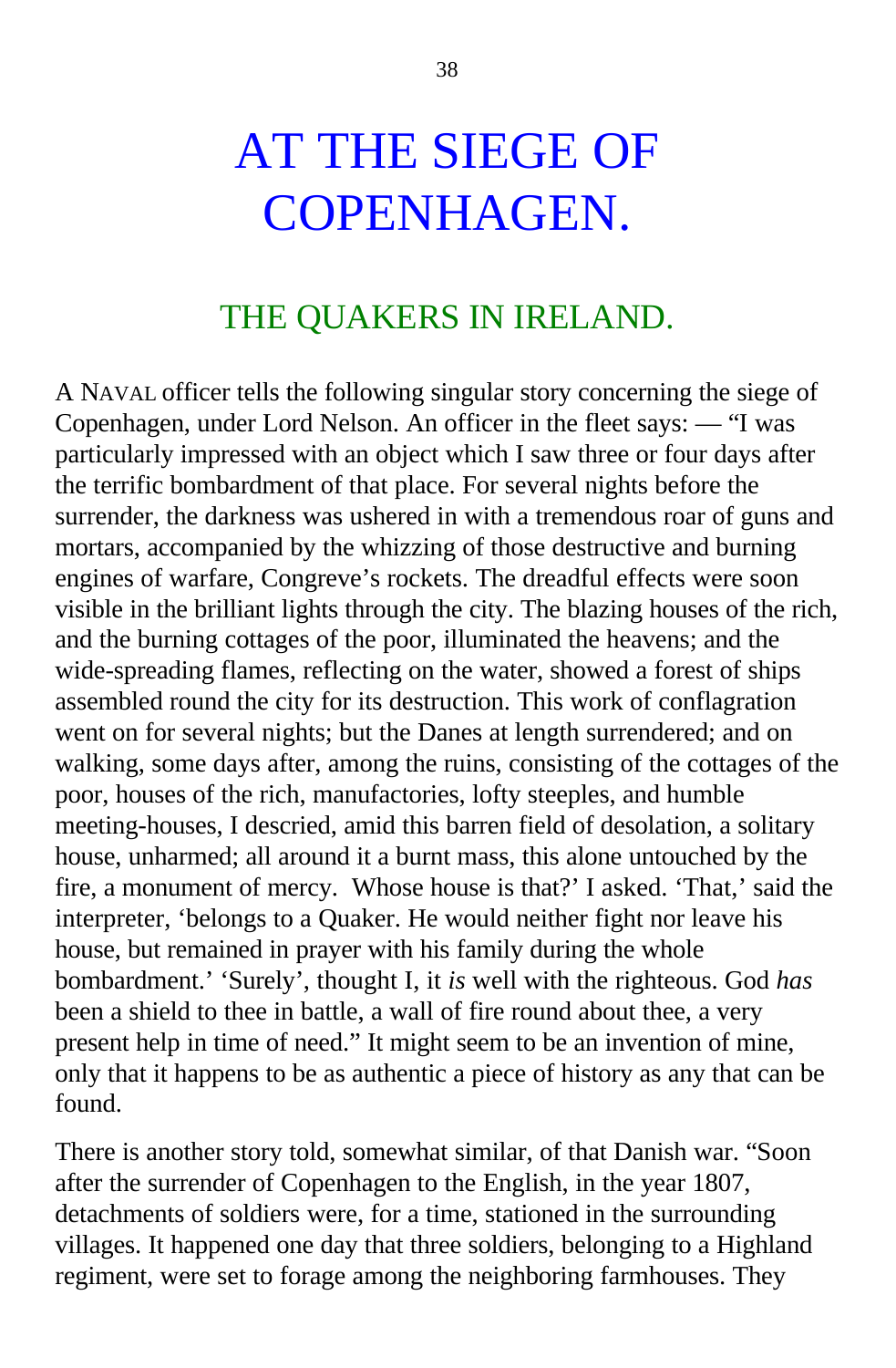went to several, but found them stripped and deserted. At length they came to a large garden, or orchard, full of apple trees, bending under the weight of fruit. They entered by a gate, and followed a path which brought them to a neat farmhouse. Everything without bespoke quietness and security; but as they entered by the front door the mistress of the house and her children ran screaming out by the back. The interior of the house presented an appearance of order and comfort superior to what might be expected from people in that station, and from the habits of the country. A watch hung by the side of the fireplace, and a neat book-case, well filled, attracted the attention of the elder soldier. He took down a book: it was written in a language unknown to him, but the name of Jesus Christ was legible on every page. At this moment the master of the house entered by the door through which his wife and children had just fled. One of the soldiers, by threatening signs, demanded provisions: the man stood firm, and undaunted, but shook his head. The soldier who held the book approached him, and pointing to the name of Jesus Christ, laid his hand upon his heart, and looked up to heaven. Instantly the farmer grasped his hand, shook it vehemently, and then ran out of the room. He soon returned with his wife and children laden with milk, eggs, bacon, etc., which were freely tendered; and when money was offered in return it was at first refused; but as two of the soldiers were pious men, they, much to the chagrin of their companion, insisted upon paying for all they received. When taking leave the pious soldiers intimated to the farmer that it would be well for him to secrete his watch; but by the most significant signs, he gave them to understand that he feared no evil, for his trust was in God; and that though his neighbors, on the right hand and on the left, had fled from their habitations, and by foraging parties had lost what they could not remove, not a hair of his head had been injured, nor had he even lost an apple from his trees." The man knew that "He that taketh the sword shall perish by the sword;" so he just tried the non-resistant principle; and God, in whom he put implicit confidence, would not let him be injured.

It was a remarkable thing that in the massacre of the Protestants in Ireland, a long time ago, there were thousands of Quakers in the country, and only two of them were killed; and those two had no faith in their own principles; one of them ran away and hid himself in a fastness, and the other kept arms in his house; but the others, unarmed. walked amidst infuriated soldiers, both Roman Catholics and Protestants, and were never touched, because they were strong in the strength of Israel's God, and put up their sword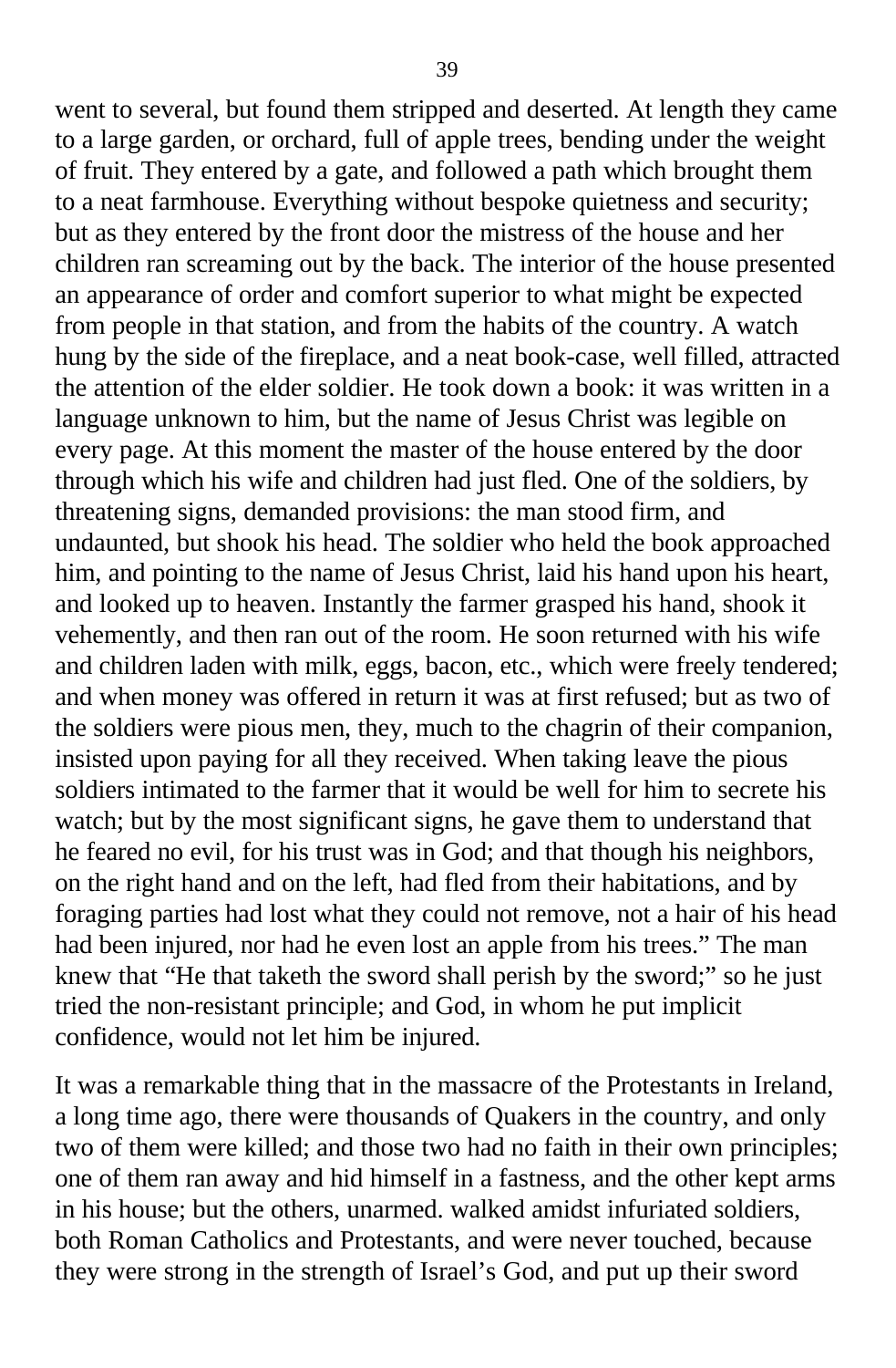into its scabbard, knowing that to war against another cannot be right, since Christ has said, "Resist no evil; if any man smite thee on one cheek, turn to him the other also." "Be kind, not only to the thankful, but to the unthankful and to the evil." "Forgive your enemies." "Bless them that hate you, and pray for them that despitefully use you." But we are ashamed to do that; we do not like it; we are afraid to trust God; and until we do it we shall not know the majesty of faith, nor prove the power of God for our protection. "My soul, wait thou only upon God; for my expectation is from him."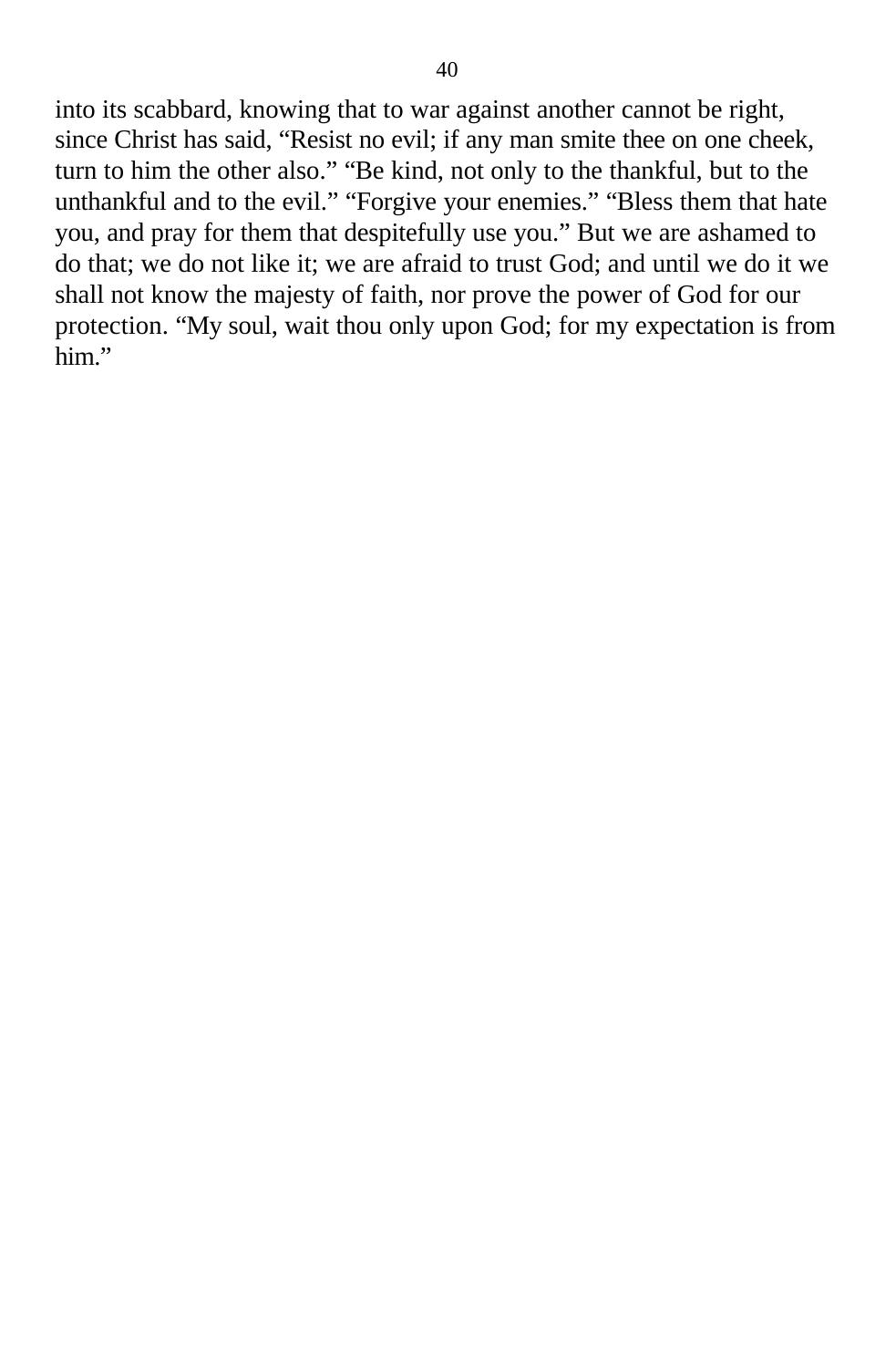#### SLEEP A GIFT OF GOD.

THE sleep of the body is the gift of God. So said Homer of old, when he described it as descending from the clouds, and resting on the tents of the warriors around old Troy. And so sang Virgil, when he spoke of Palinurus falling asleep upon the prow of the ship. Sleep is the gift of God. We think that we lay our heads upon our pillows, and compose our bodies in a peaceful posture, and that, therefore, we naturally and necessarily sleep. But it is not so. Sleep is the gift of God; and not a man would close his eyes, did not God put his fingers on his eyelids — did not the Almighty send a soft and balmy influence over his frame which lulled his thoughts into quiescence, making him enter into that blissful state of rest which we call sleep. True, there be some drugs and narcotics whereby men can poison themselves well-nigh to death, and then call it sleep; but the sleep of the healthy body is the gift of God. The Lord of love bestows it; his tenderness rocks the cradle for us every night; his kindness draws the curtain of darkness about us, and bids the sun cover his blazing lamp. Love comes and says, "Sleep sweetly, my child; I give thee sleep." Have you not known what it is at times to lie upon your bed and strive in vain to slumber? As it is said of Darius, so might it be said of you: "The king sent for his musicians, but his sleep went from him." You have attempted to seize sleep, but it escaped you: the more you tried to sleep the more surely were you awake. It is beyond our power to procure a healthy repose. You imagine if you fix your mind upon a certain subject until it shall engross your attention, you will then sleep; but you find yourself unable to do so. Ten thousand things drive through your brain as if the whole earth were whirled before you. You see all things you ever beheld dancing in a wild confusion before your eyes. You close your eyes, but still you see; and there be things in your ear, and head, and brain, which will not let you be quiet. Sleep has forsaken the couch whereon you court its power. It is God alone, who alike seals up the sea-boy's eyes upon the giddy mast, and gives the monarch rest: for with all appliances and means to boot, the king could not sleep without the aid of God, but would toss to and fro, and envy his slave to whom sheer weariness became the friendly administrator of slumber. It is God who steeps the mind in Lethe, and bids us sleep, that our bodies may be refreshed, so that for to-morrow's toil we may rise recruited and strengthened.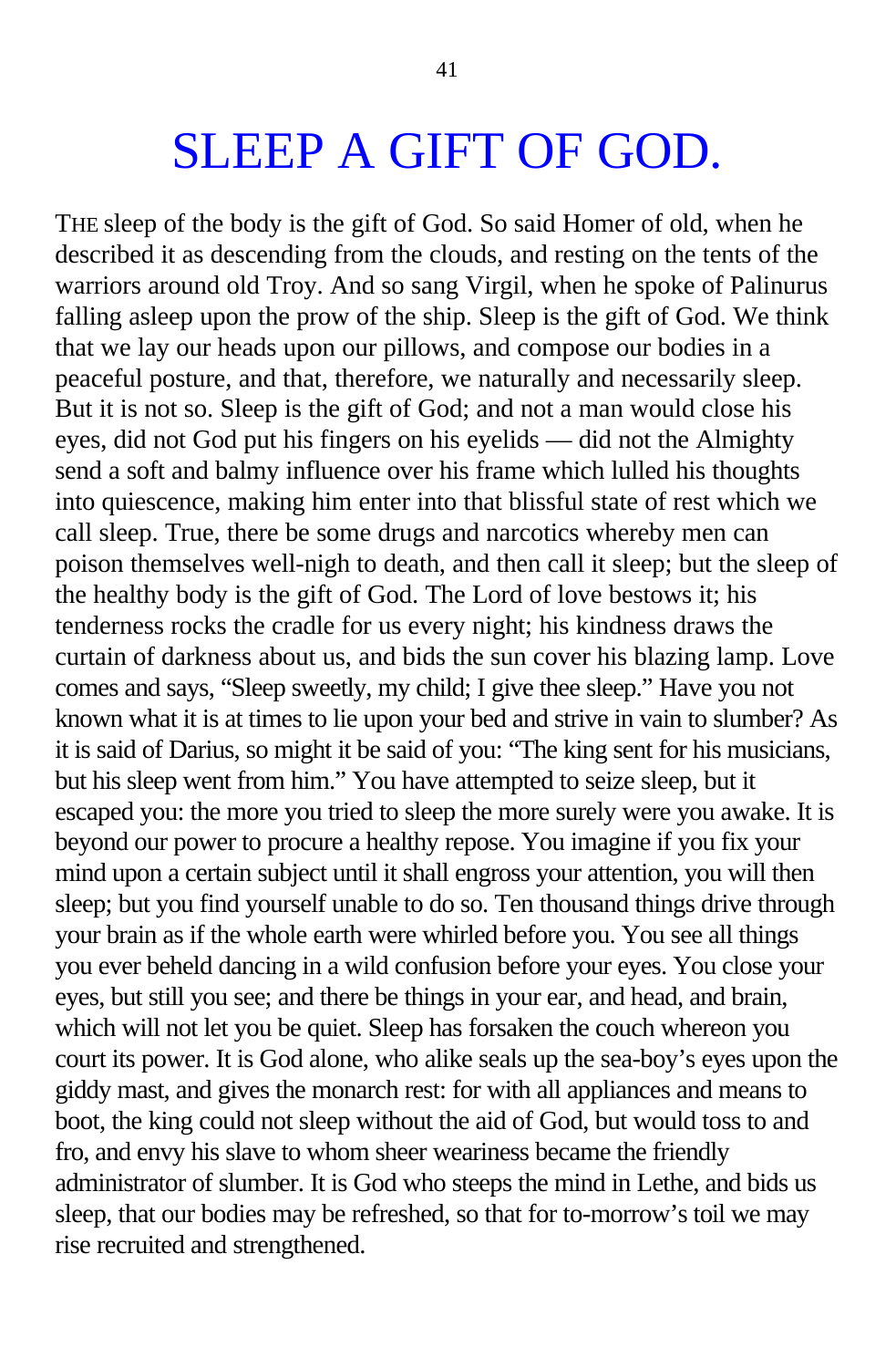How thankful should we be for sleep! Sleep is the best physician that I know off Sleep hath healed more pains of wearied heads, and hearts, and bones than the most eminent physicians upon earth. It is the best medicine; the choicest thing of all the names which are written in all the lists of pharmacy. No magic draught of the physician can match with sleep. What a mercy it is that it belongs alike to all? God does not make sleep the boon of the rich man; he does not give it merely to the noble, or the rich, so that they can monopolize it as a peculiar luxury for themselves; but he bestows it upon the poorest and most obscure. Yea, if there be a difference, the sleep of the laboring man is sweet, whether he eat little or much. He who toils hardest sleeps all the sounder for his work. While luxurious effeminacy cannot rest, tossing itself from side to side upon a bed of eiderdown, the hard-working laborer, with his strong and powerful limbs, worn out and tired, throws himself upon his hard couch and sleeps: and waking, thanks God that he has been refreshed. Ye know not how much ye owe to God, that he gives you rest at night. If ye had sleepless nights, ye would then value the blessing. If for weeks ye lay tossing on your weary beds, ye then would thank God for this favor. As sleep is the merciful appointment of God, it is a gift most precious, one that cannot be valued until it is taken away; yea, even then we cannot appreciate it as we ought.

The Psalmist says there are some men who are so foolish as to deny themselves sleep. For purposes of gain, or ambition, they rise up early and sit up late. We may have been guilty of the same thing. We have risen early in the morning that we might turn over the ponderous volume, in order to acquire knowledge; we have sat at night until our burned-out lamp has chidden us, and told us that the sun was rising; while our eyes have ached, our brain has throbbed, our heart has palpitated. We have been weary and worn out; we have risen up early, and sat up late, and have in that way come to eat the bread of sorrow by failing health and depressed spirits. Many of you business men are toiling in that fashion. We do not condemn you for it; we do not forbid rising up early and sitting up late; but we remind you of this text: "It is vain for you to rise up early, to sit up late, to eat the bread of sorrows: for so he giveth his beloved sleep."

Sleep is frequently used in a bad sense in the Word of God, to express the condition of carnal and worldly men. Some men have the sleep of carnal ease and sloth: of whom Solomon tells us, they are unwise sons that slumber in the harvest, causing shame; so that when the harvest is spent, and the summer is ended, they are not saved. Sleep often expresses a state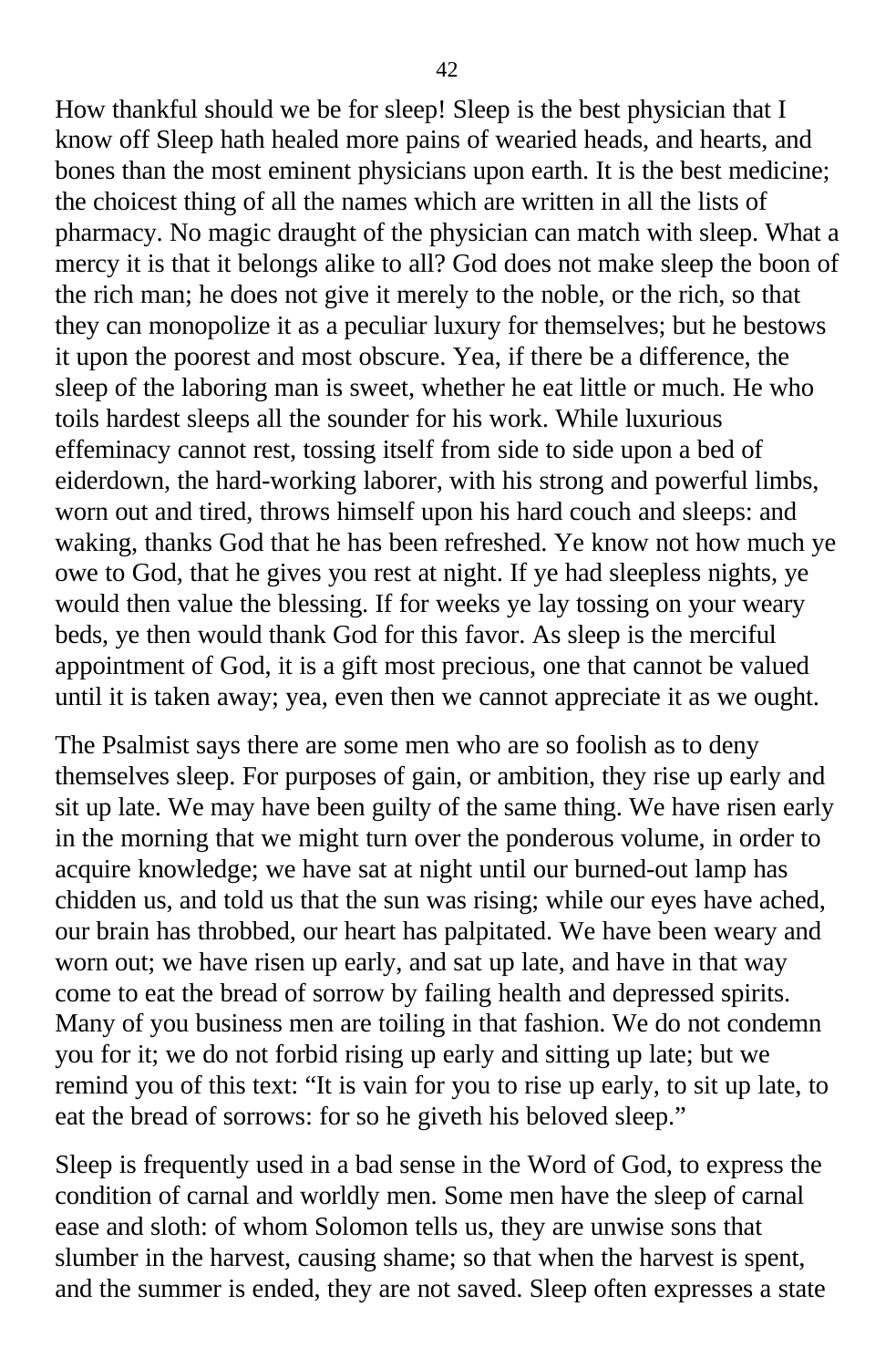of sloth, of deadness, of' indifference, in which all ungodly men are found, according to the words, "It is high time for us to awake out of sleep." "Let us not sleep as do others, but let us who are of the day be sober." There be many who are sleeping the sluggard's sleep, who are tossing upon the bed of indolent ease; but an awful waking awaits them, when they shall find that the time of their probation has been wasted; that the golden sands of their life have dropped unheeded from the hour-glass; and that they have come into that world where there are no acts of pardon passed, no hope, no refuge, no salvation.

In other places you find sleep used as the figure of carnal security, in which so many are found. Look at Saul, lying asleep in fleshly security. He is not like David, who said, "I will lay me down and sleep, for thou Lord only makest me to dwell in safety." Abner, the captain of Saul's host, was there, and all the troops lay around him, but Abner slept. Sleep on, Saul! Sleep on! Abishai is standing at thy pillow, and with a spear in his hand he says, "Let me smite him even to the earth at once." Still he sleeps: he knows not that he is on the brink of the sleep eternal! Such are many of you, sleeping in jeopardy of your souls; Satan is standing over you, the law is ready to smite, vengeance is prepared; even Providence seems to say, "Shall I smite him? I will smite him but this once, and he shall never wake again." Jesus, the interposer, cries, "Stay, vengeance, stay." Lo, the spear is even now quivering — "Stay! Spare the sleeper yet another year, in the hope that he may yet awake from this long sleep of sin." Like Sisera, I tell thee, sinner, thou art sleeping in the tent of the destroyer; thou mayest have eaten butter out of a lordly dish; but thou art sleeping on the doorstep of hell. Even now the enemy is lifting up the hammer and nail, to smite thee through thy temples, and fasten thee to the earth, that there thou mayest lie for ever in that death of everlasting torment, which is so much worse than common death.

There is also mentioned in Scripture a sleep of lust, like that which Samson had when he lost his locks, and such sleep as many have when they indulge in sin, and wake to find themselves stripped, lost, and ruined. There is also the sleep of negligence, such as the virgins had, when it is said, "they all slumbered and slept;" and the sleep of sorrow, which overcame Peter, James, and John, in the garden of Gethsemane. But none of these are the gifts of God. They are incident to the frailty of our nature; they come upon us because we are fallen men: they creep over us because we are the sons of a lost and ruined parent. These sleeps are not the benisons of God; nor does he bestow them on his beloved.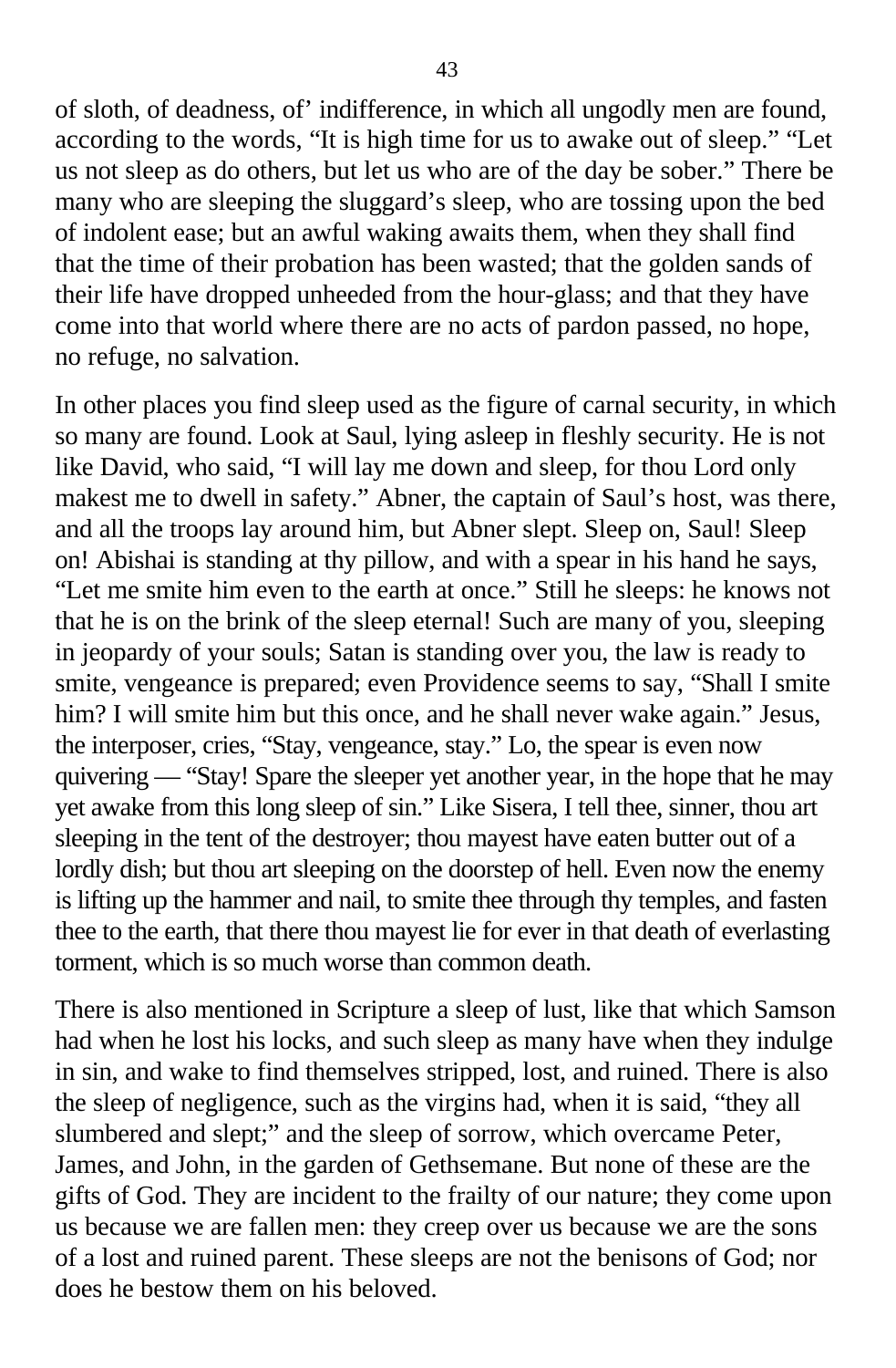### AN INN-KEEPER'S PRAYER.

IT is said that Rowland Hill once had to put up in a village where there was no other house to put up at but a tavern; and having a pair of horses to bait, and going into the best room of the inn, he was considered to be a valuable guest for the night. So the host came in, and he said, "Glad to see you, Mr. Hill." "I am going," was the reply, "to stay with you to-night. Will you let me have family prayer to-night in this house?" "I never had such a thing as family prayer here," said the landlord, "and I don't want to have it now." "Very well; then just fetch my horses out; I can't stop in a house where they won't pray to God. Take the horses out." Now, being too good a guest to lose, the man thinks better of it, and promises to have family prayer. "Ah, but," said Hill," I'm not in the habit of conducting prayer in other people's houses. You must conduct it yourself." The man said he could not pray. "But you must," said Rowland Hill. "Oh, but I never did pray." "Then, my dear man, you will begin to-night," was the answer. So when the time came, and the family were on their knees, "Now," said Rowland Hill, "every man prays in his own house: you must offer prayer to-night." "I can't pray, *I can*'*t,*'" said the landlord. "What, man, you have had all these mercies to-day, and are you so ungrateful that you cannot thank God for them? Besides, what a wicked sinner you have been! Can't you tell God what a sinner you've been, and ask for pardon?" The man began to cry, "I can't pray, Mr. Hill, I can't, indeed I can't." "Then tell the Lord, man, you can't; tell him you can't pray," said Mr. Hill, "and ask him to help you." Down went the poor landlord on his knees. "O Lord, I can't pray: I wish I could." "Ah! you have begun to pray," said Rowland Hill, "you have begun to pray, and you will never leave off. As soon as God has set you to pray, faint though it be, you will never leave off. Now I'll pray for you." And so he did, and it was not long before the Lord was pleased, through that strange instrumentality, to break the landlord's hard heart, and to bring him to Christ. Now, I say if any of you can't pray, tell the Lord you can't. Ask him to help you to pray: ask him to show you your need to be saved; and if you can't pray, ask him to give you everything that you need. Christ will make as well as take the message. He will put his own blood upon your prayer; and the Father will send down the Holy Ghost to you to give you more faith and more trust in Christ.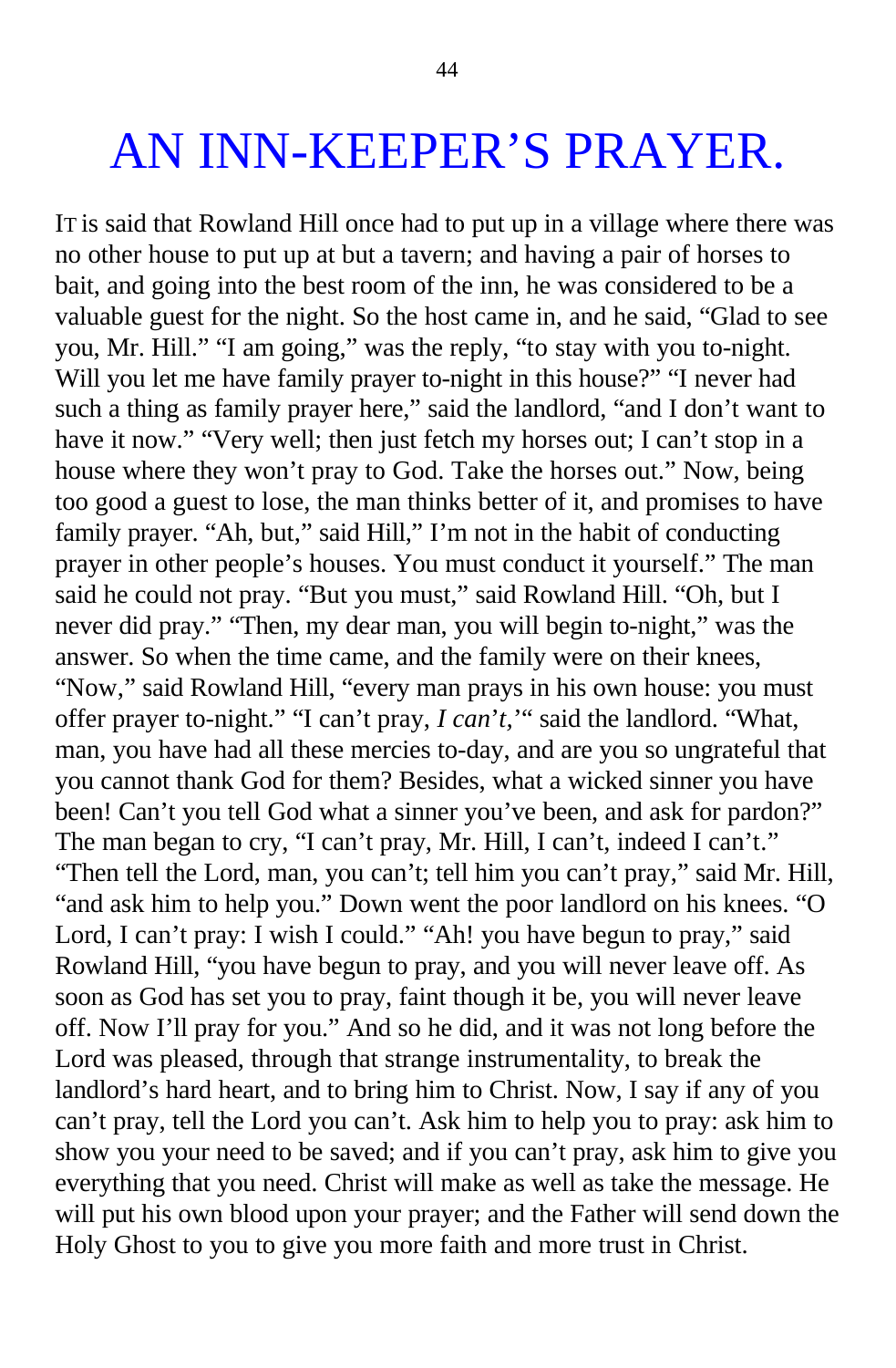### CAPITAL PUNISHMENT.

#### THE VICARIOUS SACRIFICE.

SOME time ago an excellent lady sought an interview with me, with the object, as she said, of enlisting my sympathy upon the question of "Anti-Capital Punishment." I heard the excellent reasons she urged against hanging men who had committed murder, and though they did not convince me, I did not seek to answer them. She proposed that when a man committed murder, he should be confined for life. My remark was, that a great many men who had been confined half their lives were not a bit the better for it; and as for her belief that they would necessarily be brought to repentance, I was afraid it was but a dream. "Ah!" she said, good soul as she was, "that is because we have been all wrong about punishments. We punish people because we think they deserve to be punished. Now, we ought to show them," said she, "that we love them; that we only punish to make them better." "Indeed, madam," I said, "I have heard that theory a great many times, and I have seen much fine writing upon the matter, but I am no believer in it. The design of punishment should be amendment, but the ground of punishment lies in the positive guilt of the offender. I believe that when a man does wrong, he ought to be punished for it, and that there is a guilt in sin which justly merits punishment." "Oh, no!" she could not see that. Sin was a very wrong thing, but punishment was not a proper idea. She thought that people were treated too cruelly in prison, and that they ought to be taught that we love them. If they were treated kindly in prison, and tenderly dealt with, they would grow so much better, she was sure.

With a view of interpreting her own theory, I said, "I suppose, then, you would give criminals all sorts of indulgences in prison. Some great vagabond, who has committed burglary dozens of times — I suppose you would let him sit in an easy chair in the evening before a nice fire, and mix him a glass of spirits and water, and give him his pipe, and make him happy, to show him how much we love him." "Well, no, she would not give him the spirits, but still, all the rest would do him good." I thought that was a delightful picture, certainly. It seemed to me to be the most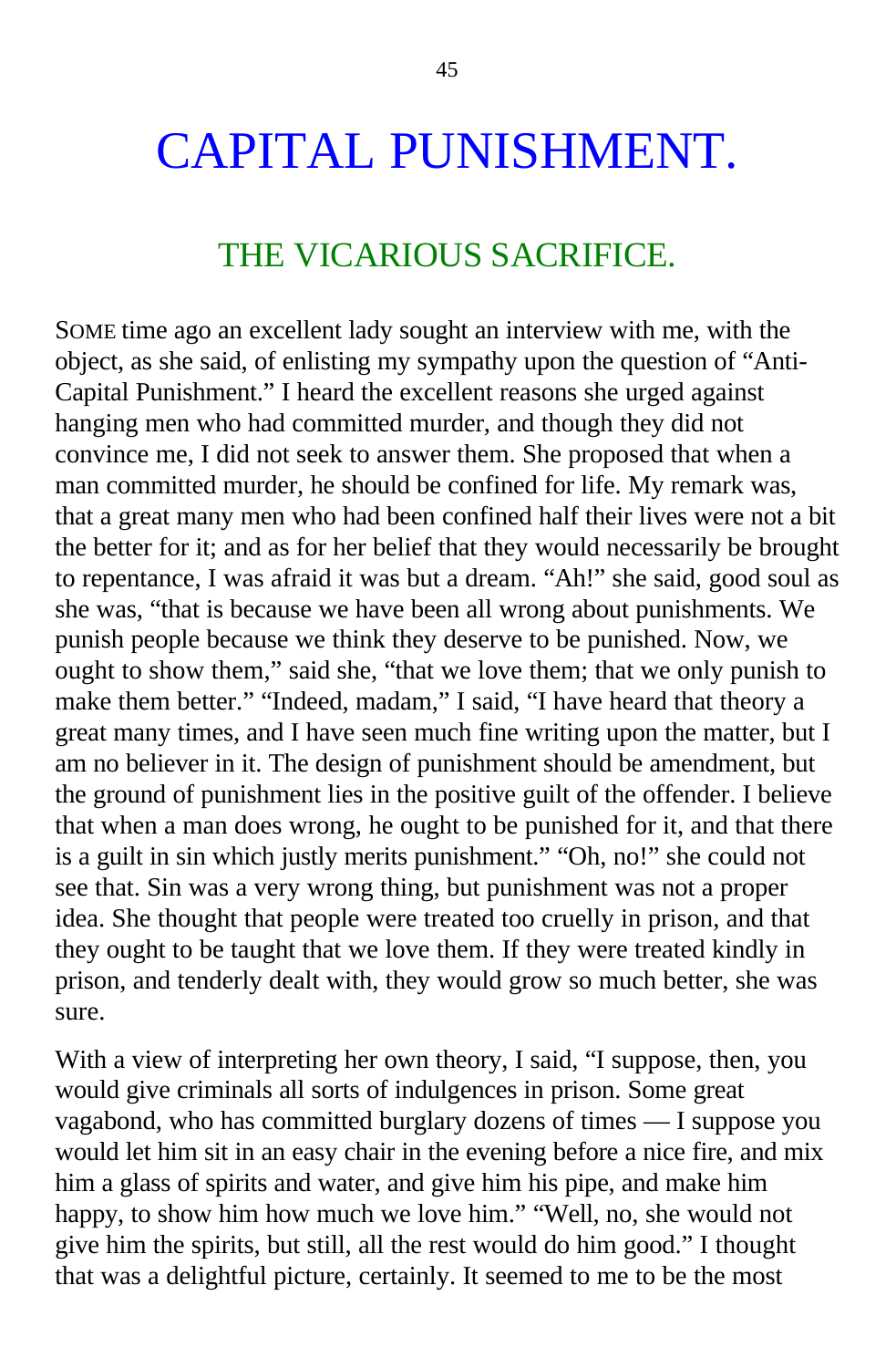prolific method of cultivating rogues which ingenuity could invent. I imagine that you could grow any number of thieves in that way; for it would be a special means of propagating all manner of roguery and wickedness. These very delightful theories, to such a simple mind as mine, were the source of much amusement; the idea of fondling villains, and treating their crimes as if they were the tumbles and falls of children, made me laugh heartily. I fancied I saw the Government resigning its functions to these excellent persons, and the grand results of their marvelously kind experiments. The sword of the magistrate transformed into a gruel-spoon, and the jail become a sweet retreat for injured reputations.

Little, however, did I think I should live to see this kind of stuff taught in pulpits; I had no idea that there would come out a divinity, which would bring down God's moral government from the solemn aspect in which Scripture reveals it, to a namby-pamby sentimentalism, which adores a Deity destitute of every masculine virtue. But we never know to-day what may occur to-morrow. We have lived to see a certain sort of men — thank God they are not Baptists, though I am sorry to say there are a great many Baptists who are beginning to follow in their trail — who seek to teach nowadays that God is a universal Father, and that our ideas of his dealing with the impenitent as a Judge, and not as a Father, are remnants of antiquated error. Sin, according to these men, is a disorder rather than an offense, an error rather than a crime. Love is the only attribute they can discern, and the full-orbed Deity they have not known. Some of these men push their way very far into the bogs and mire of falsehood, until they inform us that eternal punishment is ridiculed as a dream. In fact, books now appear which teach us that there is no such thing as the Vicarious Sacrifice of our Lord Jesus Christ. They use the word Atonement, it is true, but in regard to its meaning they have removed the ancient landmark. They acknowledge that the Father has shown his great love to poor sinful man by sending his Son, but not that God was inflexibly just in the exhibition of his mercy, not that he punished Christ on the behalf of his people, nor that, indeed, God ever will punish anybody in his wrath, or that there is such a thing as justice apart from discipline. Even *sin* and *hell* are but old words employed henceforth in a new and altered sense. Those are old-fashioned notions, and we poor souls who go on talking about election and imputed righteousness are behind our time.

I have often thought the best answer for all these new ideas is, that the true gospel was always preached to the poor — "The poor have the gospel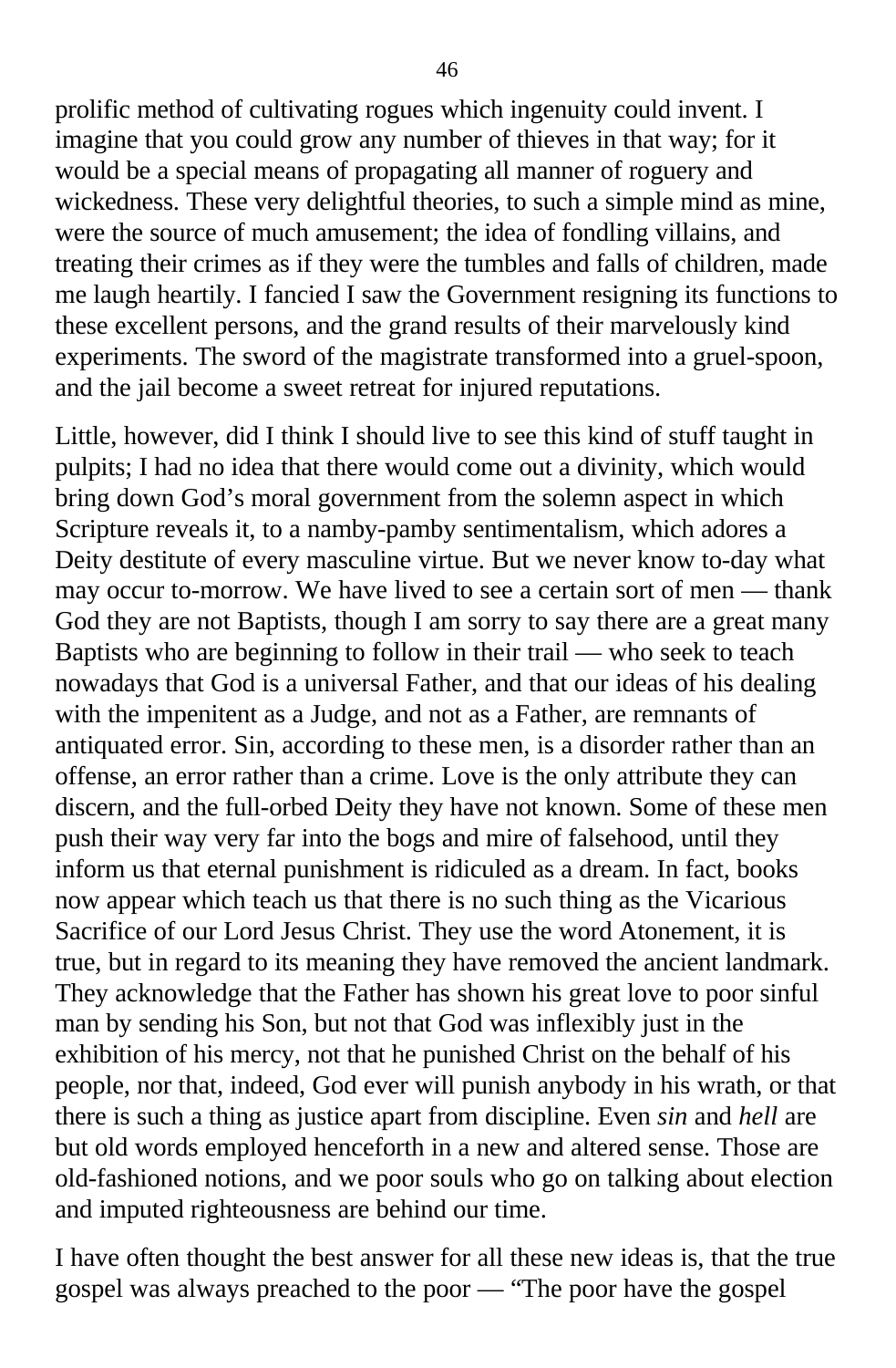preached to them." I am sure that the poor will never learn *the gospel* of these new divines, for they cannot make head or tail of it, nor the rich either; for after you have read through one of their volumes, you have not the least idea of what the book is about, until you have read it through eight or nine times, and then you begin to think you are a very stupid being for ever having read such inflated heresy, for it sours your temper and makes you feel angry, to see the precious truths of God trodden under foot. Some of us must stand out against these attacks on truth, although we love not controversy. We rejoice in the liberty of our fellow-men, and would have them proclaim their convictions; but if they touch these precious things, they touch the apple of our eye. We can allow a thousand opinions in the world, but that which infringes upon the precious doctrine of a covenant salvation, through the imputed righteousness of our Lord Jesus Christ, against that we must, and will, enter our hearty and solemn protest, as long as God spares us. Take away once from us those glorious doctrines, and where are we, brethren? We may lay us down and die, for nothing remains that is worth living for. We have come to the valley of the shadow of death, when we find these doctrines to be untrue. If these things be not the verities of Christ, if they be not true, there is no comfort left for any poor man under God's sky, and it were better for us never to have been born. I may say what Jonathan Edwards says at the end of his book, "If any man could disprove the doctrines of the gospel, he should then sit down and weep to think they were not true, for," says he, "it would be the most dreadful calamity that could happen to the world, to have a glimpse of such truths, and then for them to melt away in the thin air of fiction, as having no substantiality in them." Stand up for the truth of Christ; I would not have you be bigoted, but I would have you be decided. Do not give countenance to any of this trash and error which is going abroad, but stand firm. Be not turned away from your steadfastness by any pretense of intellectuality and high philosophy, but earnestly contend for the faith once delivered to the saints, and hold fast the form of sound words which you have heard of us, and have been taught, even as ye have read in the Book, which is the way of everlasting life.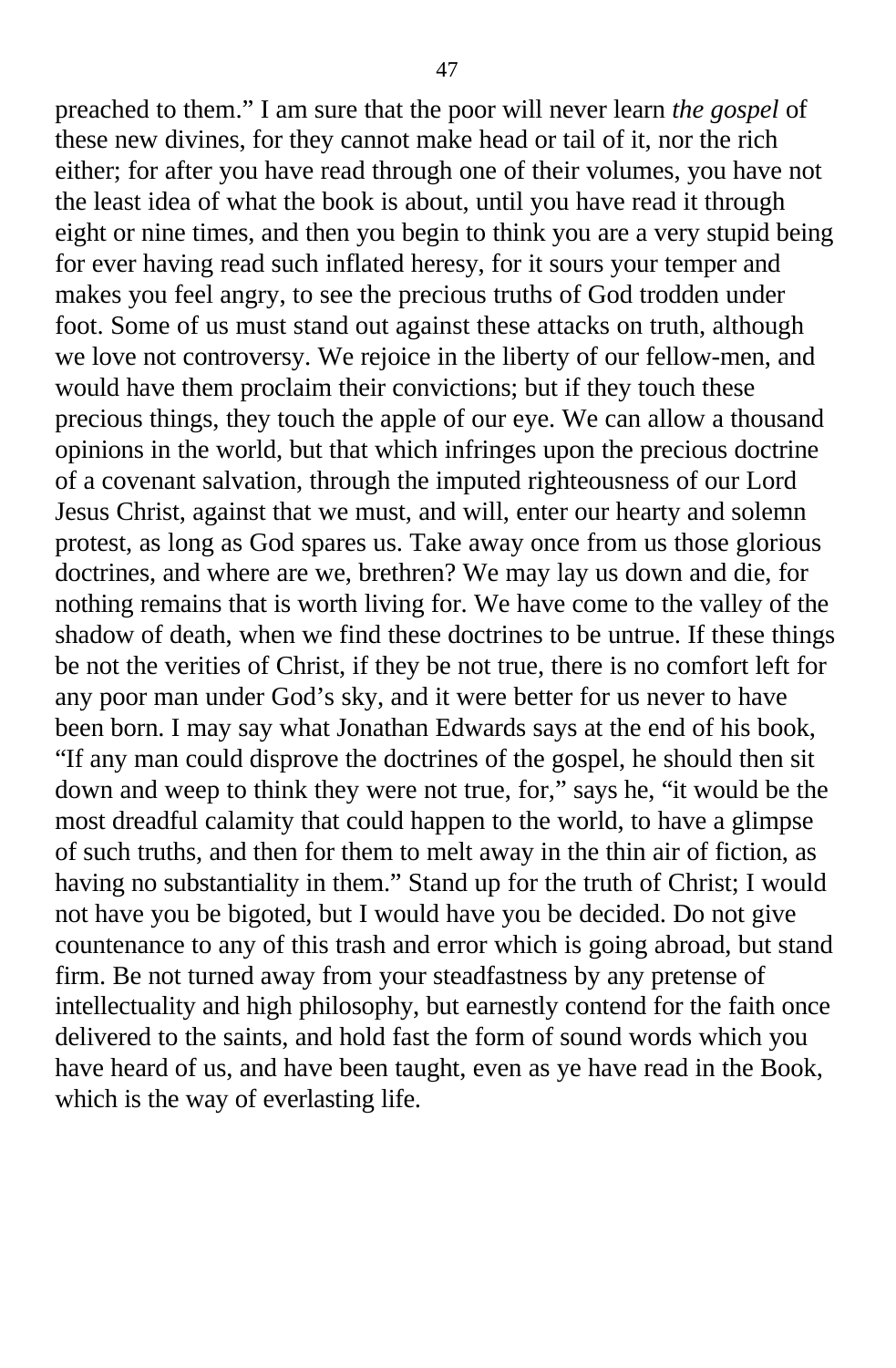# ROWLAND HILL AND LADY ERSKINE.

ONCE when Rowland Hill was preaching, Lady Ann Erskine happened to be driving by: she was in the outer ring of the circle, and she asked the coach-man, what all the people were there for. He replied, "They are going to hear Rowland Hill." Well, she had heard a great deal about this strange man, accounted to be the very wildest of preachers, and so she drew near. No sooner did Rowland Hill see her, than he said, "Come, I am going to have an auction, I am going to sell Lady Ann Erskine." She of course stopped, and she wondered how she was going to be disposed of. "Who will buy her?" Up comes the world. "What will you give for her?" "I will give her all the pomps and vanities of this present life; she shall be a happy woman here, she shall be very rich, she shall have many admirers, she shall go through this world with many joys." You shall not have her; her soul is an everlasting thing; it is a poor price you are offering; you are only giving *a little;* and what shall it profit her if she gain *the whole* world and lose her own soul?

Here comes another purchaser — here is the devil. "What will you give for her?" "Well," says he, "I will let her enjoy the pleasures of sin for a season; she shall indulge in everything her heart shall set itself unto; she shall have everything to delight the eye and the ear; she shall indulge in every sin and vice that can possibly give a transient pleasure." Ah, Satan! what will you do for her for ever? You shall not have her, for I know what you are; you would give a paltry price for her, and then destroy her soul to all eternity.

But, here comes another — I know him — it is the Lord Jesus. "What will you give for her?" Says he, "It is not what I will give, it is what I have given; I have given my life, my blood for her; I have bought her with a price, and I will give her heaven for ever and ever; I will give her grace in her heart now and glory throughout eternity."

"O Lord Jesus Christ," said Rowland Hill, "thou shalt have her. Lady Ann Erskine, do you demur to the bargain?" She was fairly caught; there was no answer that could be given. "It is done," he said, "it is done; you are the Savior's; I have betrothed you unto him; never break that contract." And she never did. From that time forth, from being a gay and volatile woman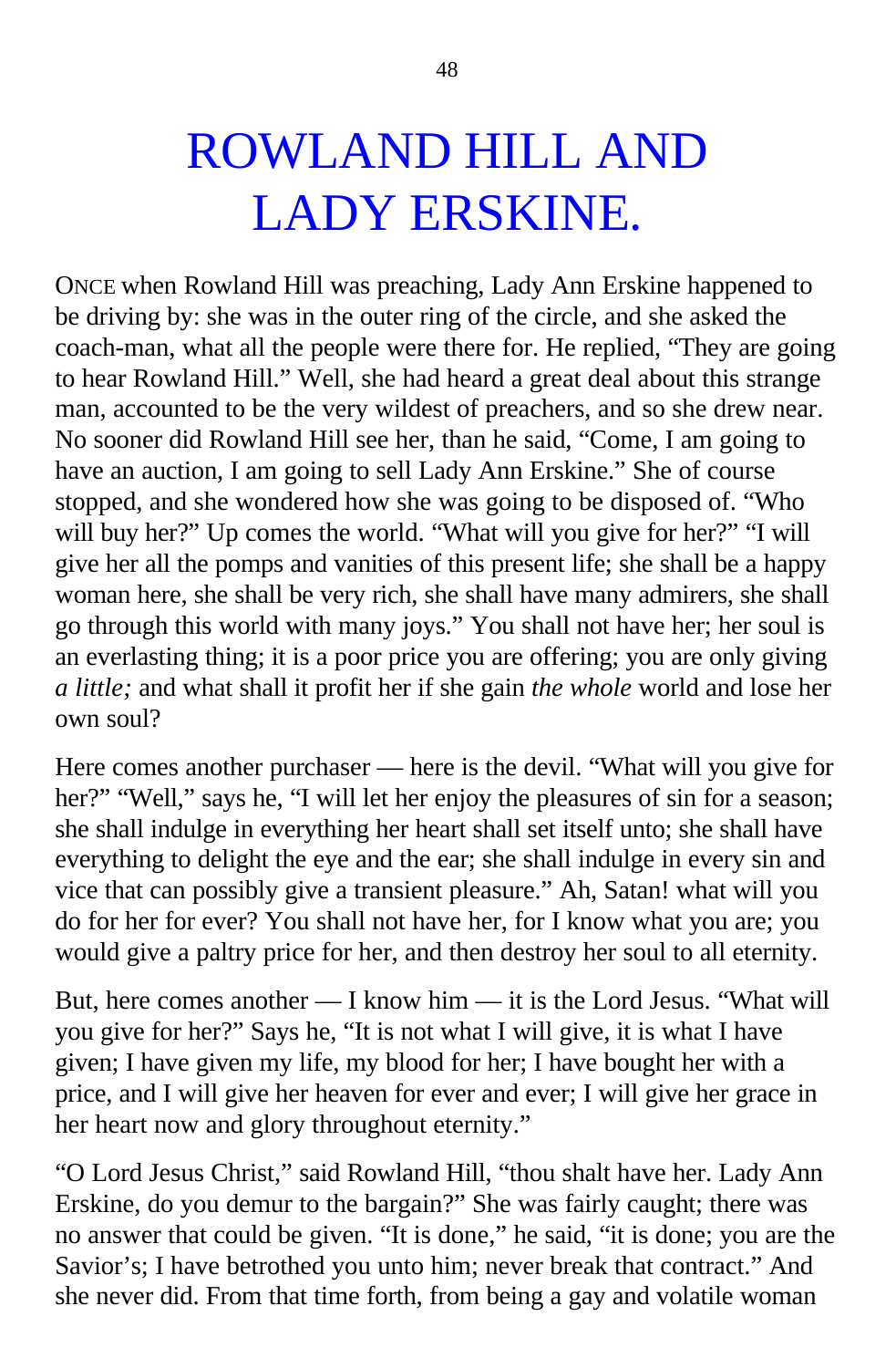she became one of the most serious persons, one of the greatest supporters of the truth of the gospel in those times, and died in a glorious and certain hope of entering the kingdom of heaven. Whosoever is willing to have Christ, Christ is willing to have him.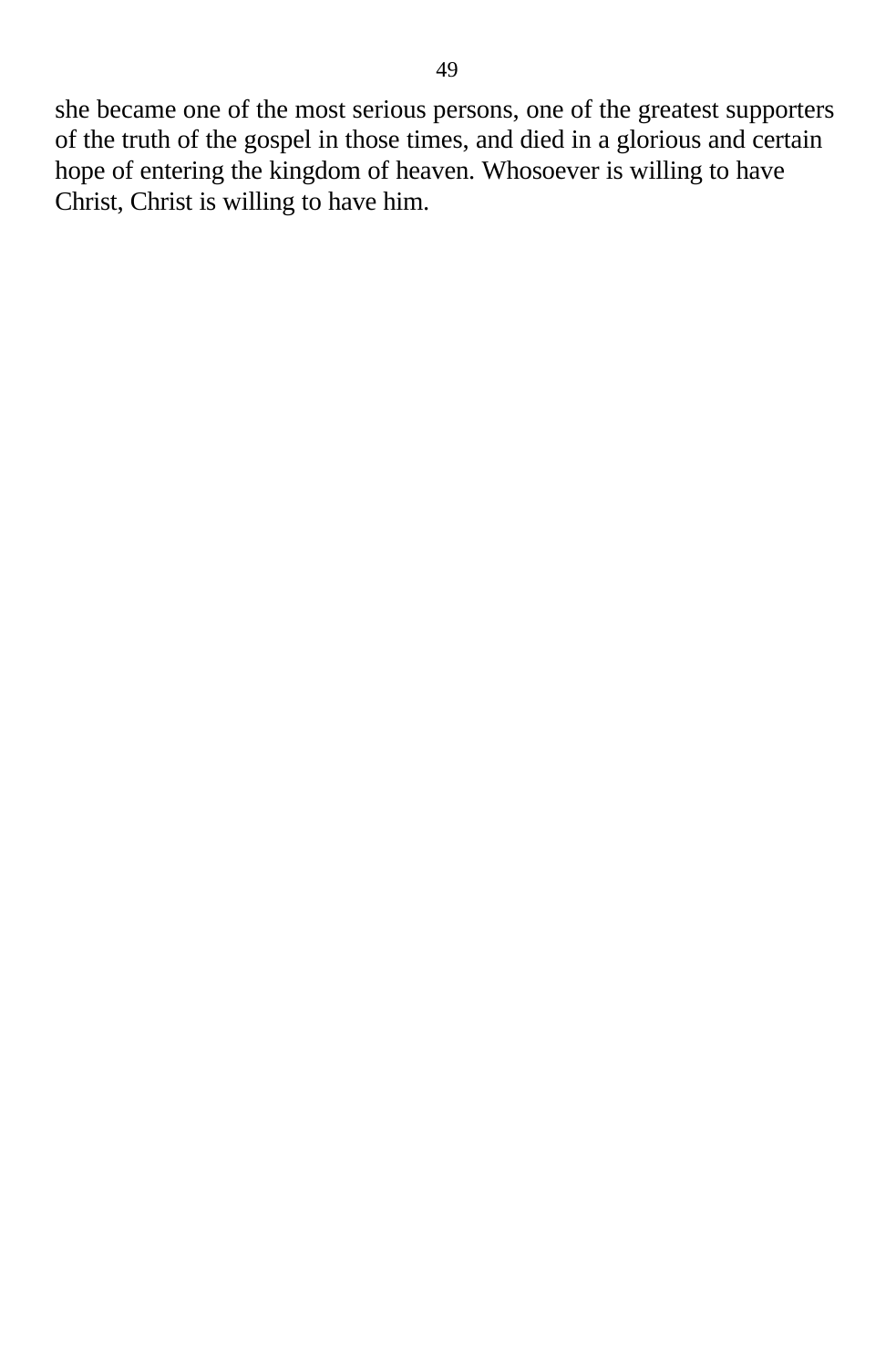# GOD SPEAKING TO ALL.

EVERY man in his CALLING has a sermon preached to him. The *farmer has a* thousand sermons. He need not go an inch without hearing the songs of angels and the voice of spirits wooing him to righteousness; for all nature round about him has a tongue given to it, when man hath an ear to hear.

There are others, however, engaged in a business which allows them to see but very little of nature, and yet even there God has provided them with a lesson. There is the *baker* who provides us with our bread. He thrusts his fuel into the oven, and he causes it to glow with heat, and puts bread therein. Well may he, if he be an ungodly man, tremble as he stands at the oven's mouth, for there is a text which he may well comprehend as he stands there: "For the day cometh that shall burn as an oven, and all the proud and they that do wickedly shall be as stubble; they shall be consumed. Men ingather them in bundles, and cast them into the fire, and they are burned." Out of the oven's mouth comes a hot and burning warning, and the man's heart might melt like wax within him if he would but regard it.

Then see the *butcher*. How doth the beast speak to him? He sees the lamb almost lick his knife, and the bullock goes unconsciously to the slaughter. How might he think every time that he smites the unconscious animal who knows nothing of death — of his own doom! Are we not, all of us who are without Christ, fattening for the slaughter? Are we not more foolish than the bullock, for doth not the wicked man follow his executioner, and walk after his own destroyer into the very chambers of hell? When we see a drunkard pursuing his drunkenness, or an unchaste man running in the way of licentiousness, is he not as an ox going to the slaughter, until a dart smite him through the liver? Hath not God sharpened his knife and marie ready his ax, that the fatlings of this earth may be killed, when he shall say to the fowls of the air and the beasts of the field, "Behold, I have made a feast of vengeance for you, and ye shall feast upon the blood of the slain, and make yourselves drunken with the streams thereof?" Ay, butcher, there is a lecture for you in your trade; and your business may reproach you.

And ye whose craft is to sit still all day, making shoes for our feet, the lapstone in your lap may reproach you, for your heart, perhaps, is as hard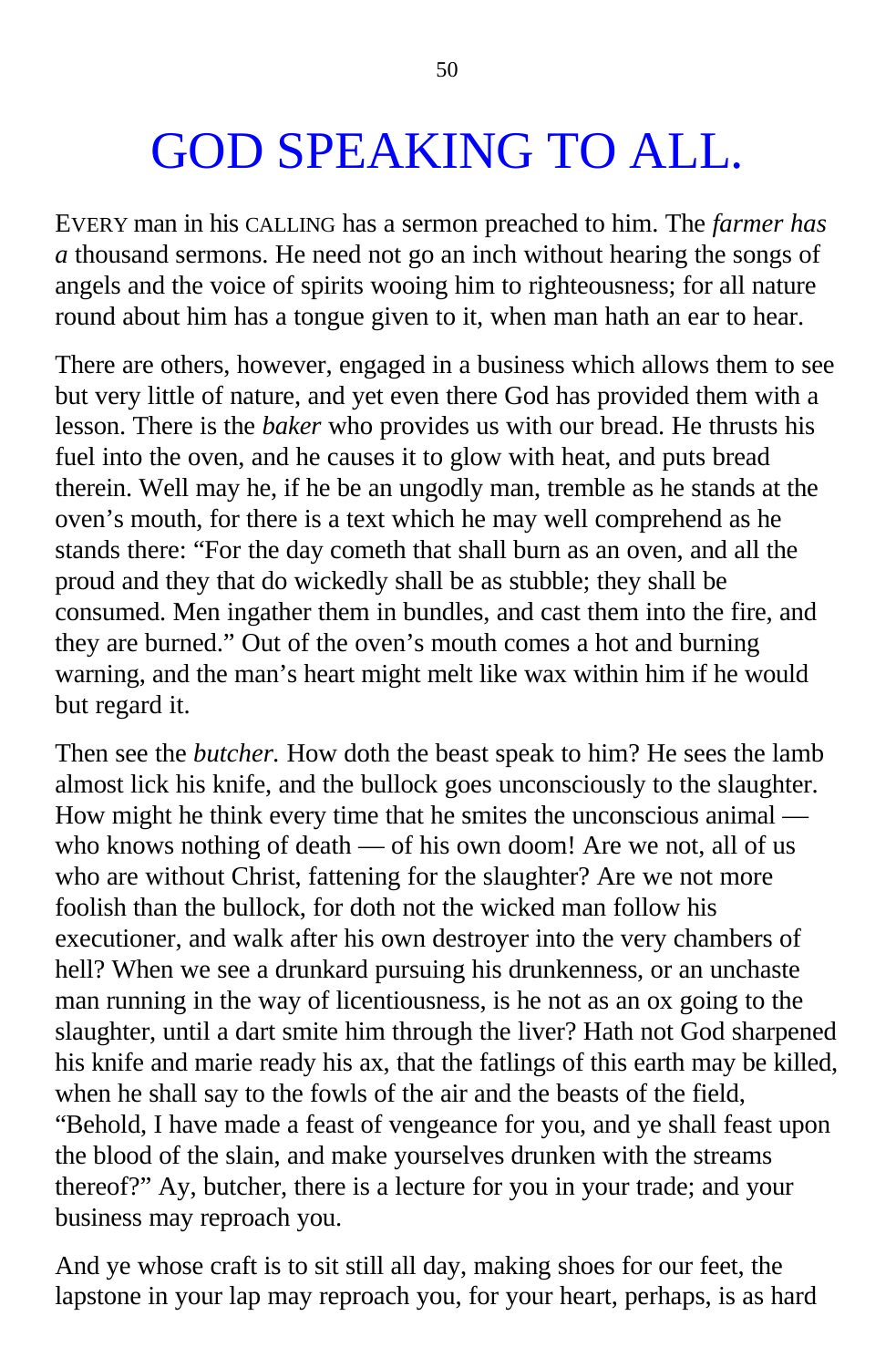as that. Have you not been smitten as often as your lapstone, and yet your heart has never been broken or melted? And what shall the Lord say to you at last, when, your stony heart being still within you, he shall condemn you and cast you away because you would have none of his rebukes, and would not turn at the voice of his exhortation?

Let the *brewer* remember that as he brews he must: drink. Let the *potter* tremble lest he be like a vessel marred upon the wheel. Let the *printer* take heed that his life be set in heavenly type, and not in the black letter of sin. *Painter,* beware! for paint will not suffice, we must have unvarnished realities.

Or you engaged in business, where you are continually using scales and measures. Might you not often put yourselves into those scales? Might you not fancy you saw the great Judge standing by' with his gospel in one scale, and you in the other, and solemnly looking down upon you, saying, "*Mene, mene, tekel* — thou art weighed in the balances, and art found wanting." Some of you use the measure, and when you have measured out, you cut off the portion that your customer requires. Think of your life, too; it is to be of a certain length, and every year brings the measure a little farther, and at last there come the scissors that shall clip off your life, and it is done. How knowest thou when thou art come to the last inch? What is that disease thou hast about thee but the first snip of the scissors? What that trembling in thy bones, that failing in thy eyesight, that fleeing of thy memory, that departure of thy youthful rigor, but the first rent? How soon shalt thou be rent in twain, the remnant of thy days past away, and thy years all numbered and gone, misspent and wasted for ever!

But you say you are engaged as *a servant,* and your occupations are diverse. Then diverse are the lectures God preaches to you. "A servant waits for his wages, and the hireling fulfilleth his day." There is a similitude for thee, when thou hast fulfilled thy day on earth, and shalt take thy wages at last. Who, then, is thy master? Art thou serving Satan and the lusts of the flesh, and wilt thou take out thy wages at last in the hot metal of destruction? or art thou serving the fair Prince Emmanuel, and shalt thy wages be the golden crowns of heaven? Oh, happy art thou if thou servest a good Master! for according to thy master shall be thy reward; as is thy labor such shall the end be.

Or thou art one that *guideth the pen,* and from hour to hour wearily thou writest. Ah, man! know that thy life is a writing. When thy hand is not on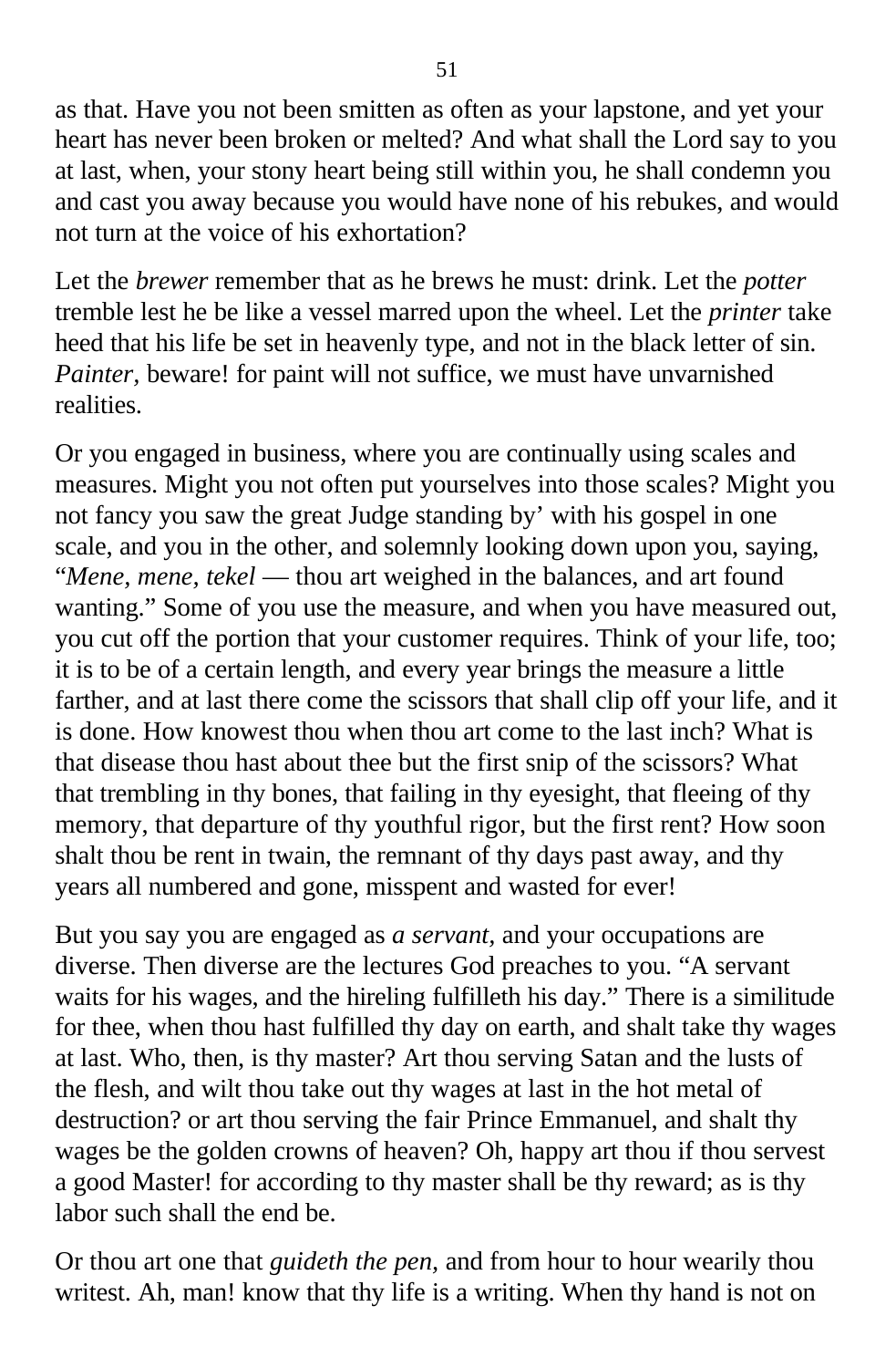the pen, thou art a writer still; thou art always writing upon the pages of eternity; thy sins thou :art writing, or else thy holy confidence in him that loved thee. Happy shall it be for thee, O writer, if thy name is written in the Lamb's book of life, and if that black writing of thine, in the history of thy pilgrimage below, shall have been blotted out with the red blood of Christ, and thou shalt have 'written upon thee the fair name of Jehovah, to stand legible for ever.

Or perhaps thou art a *physician* or a *chemist —* thou prescribest or preparest medicines for man's body. God stands there by the side of thy pestle and thy mortar, and by the table where thou writest thy prescriptions, and he says to thee, "Man, thou art sick; I can prescribe for thee. The blood and righteousness of Christ, laid hold of by faith, and applied by the Spirit, can cure thy soul. I can compound a medicine for thee that shall rid thee of thy ills, and bring thee to the place where the inhabitants shall no more say, 'I am sick.' Wilt thou take my medicine, or wilt thou reject it? Is it bitter to thee, and dost thou turn away from it? Come, drink, my child, drink, for thy life lieth here; anti how shalt thou escape if thou neglect so great salvation?" Do you cast iron, or melt lead, or fuse the hard metals of the mines? Then pray that the Lord may melt thine heart, and cast thee in the mold of the gospel? Do you make garments for men? Oh, be careful that you find a garment for yourself for ever.

Are you busy in *building* all day long, laying the stone upon its fellow, and the mortar in its crevice? Then remember thou art building for eternity too. Oh, that thou mayest thyself be built upon a good foundation! Oh, that thou mayest build thereon, not wood, hay, or stubble, but gold and silver, and precious stones, and things that will abide the fire! Take care, man, lest thou shouldest be God's scaffold, lest thou shouldest be used on earth to be a scaffolding for building his church, and when his church is built thou shouldest be cast down and burned up with fire unquenchable. Take heed that thou art built upon a rock, and not upon the sand, and that the vermilion cement of the Savior's precious blood unites thee to the foundation of the building, and to every stone thereof.

Art thou a *jeweler,* and dost thou cut thy gem and polish the diamond from day to day? Would to God thou wouldest take warning from the contrast: which thou presentest to the stone on which thou dost exercise thy craft! Thou cuttest it, and it glitters the more thou dost cut it; but though thou hast been cut and ground, though thou hast had cholera and fever, and hast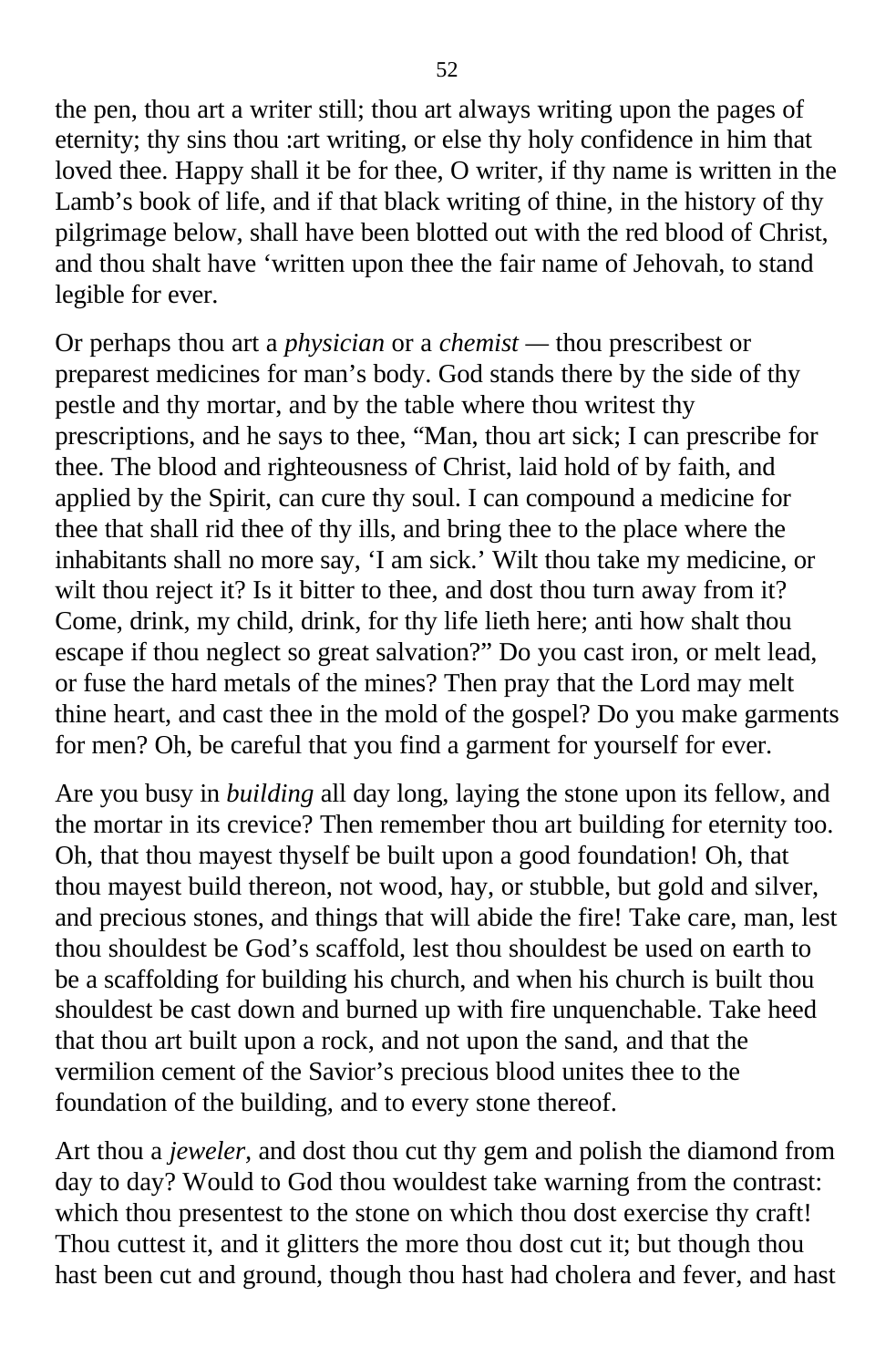been at death's door many a day, thou art none the brighter, but the duller, for, alas! thou art no diamond. Thou art but the pebble-stone of the brook, and in that day when God makes up his jewels he shall not enclose thee in the casket of his treasures; for thou art not one of the precious sons of Zion, comparable unto fine gold.

But be thy situation what it may, be thy calling what: it may, there is a continual sermon preached to thy conscience. I would that thou wouldest now from this time forth open both eye and ear, and see and hear the things that God would teach thee.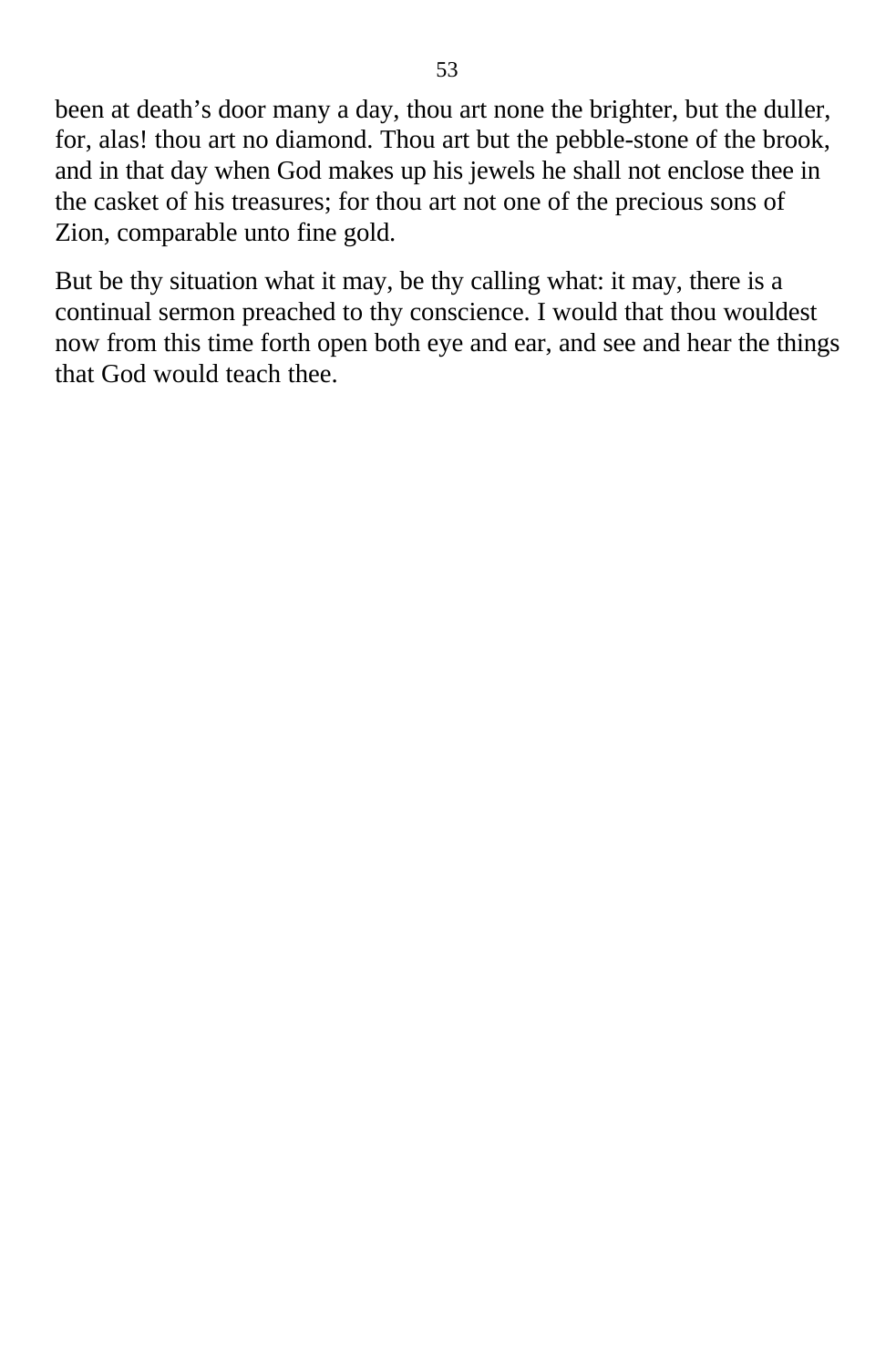## THE SUSPECTED INN.

POOR Ananias was afraid to go to Saul; he thought it was very much like stepping into a lion's den. "If I go to his house," he thought, "the moment he sees me, he will take me to Jerusalem at once, for I am one of Christ's disciples; I dare not *go.*" God says, "Behold he prayeth." "Well," says Ananias, "that is enough for me. If he is a praying man, he will not hurt me; if he is a man of real devotion, I am safe." Be sure you may always trust a praying man. I do not know how it is, but even ungodly men always pay a reverence to a sincere Christian. A master likes to have a praying servant after all; if he does not regard religion himself, he likes to have a pious servant, and he will trust him rather than any other. True, there are some of your professedly praying people that have not a bit of prayer in them; but whenever you find a really praying man, you may trust him with untold gold. If he really prays, you need not be afraid of him. He who communes with God in secret may be trusted in public. I always feel safe with a man who is a visitor to the mercy-seat.

I have heard an anecdote of two gentlemen traveling together, somewhere in Switzerland. Presently they came into the midst of the forests; and you know the gloomy tales the people were wont to tell about the inns in the lone places — how dangerous it is to lodge in them. One of them, an infidel, said to the other, who was a Christian, "I don't like stopping here at all, it is a very queer-looking house." "Well," said the other, "let us try." So they went into a house, but it looked so suspicious, that neither of them liked it: no doubt they would have greatly preferred being at home in England. Presently the landlord said, "Gentlemen, I always read and pray with my family before going to bed; will you allow me to do so to-night?" "Yes," they said, "with the greatest pleasure." When they went upstairs, the infidel said, "I am not at all afraid now." "Why?" said the Christian. "Because our host has prayed." "Oh!" said the other, "then it seems, after all, you think something of religion. Because a man prays you can go to sleep in his house without fear of being robbed or murdered." And it was marvelous how both of them did sleep. Sweet dreams they had, for they felt that where the house had been roofed by prayer, and walled with devotion, none would do them wrong. This, then, was an argument to Ananias, that he might go with safety to Saul's lodging.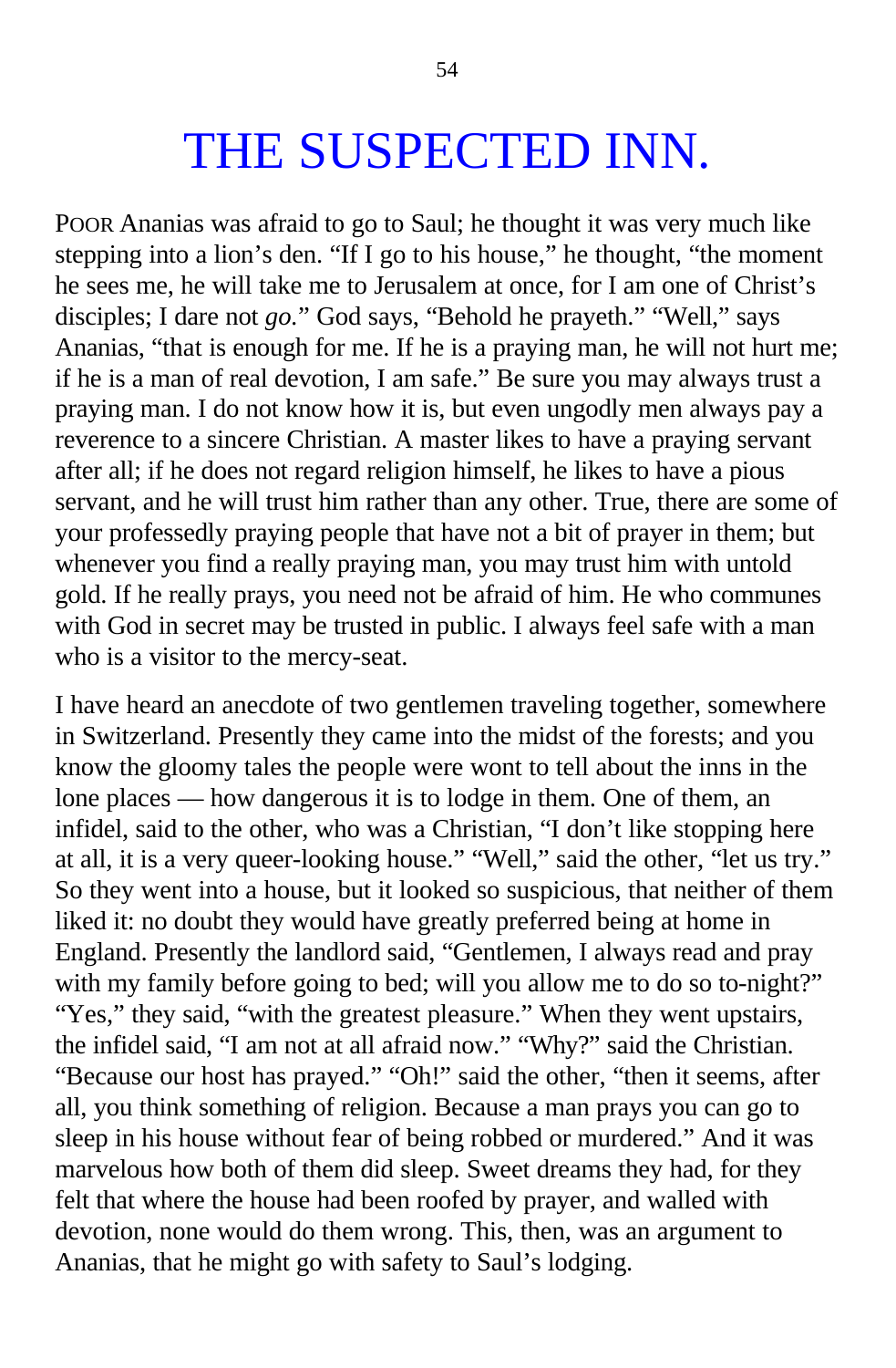Mrs. Berry used to say, "I would not be hired out of my closet for a thousand worlds." Mr. Jay said, "If the twelve apostles were living near you, and you had access to them, if this intercourse drew you from the closet, they would prove a real injury to your souls." Prayer is the ship which brings home the richest freight from the celestial shores. Prayer is the soil which yields the most abundant harvest.

Brother, when you rise in the morning, your business so presses, that with a hurried word or two, down you go into the world; and at night, jaded and tired, you give God the fag-end of the day, and the consequence is, that you have no communion with him. The reason we have not more true religion among us now, is because we have not more secret prayer. Sirs, I have no opinion of the churches of the present day that do not pray.

Say to your minister, "Sir, we must have more prayer." Urge the people to more prayer. Have a prayer-meeting, even if you have it all to yourself; and if you are asked how many were present:. you can say, "Four." "Four! how so?" "Why, there was myself, and God the Father, God the Son, and God the Holy Ghost; and we have had a rich and real communion together." We must have an outpouring of real devotion, or else what is to become of many of our churches? Oh, may God awaken us all, and stir us up to pray, for when we pray we shall be victorious! I should like to take you, as Samson did the foxes. He the firebrands of prayer to you, and send you in among the shocks of corn, till you set the whole field on a blaze. I should like to make a conflagration by my words, and set all the churches on fire with zeal for God's glory.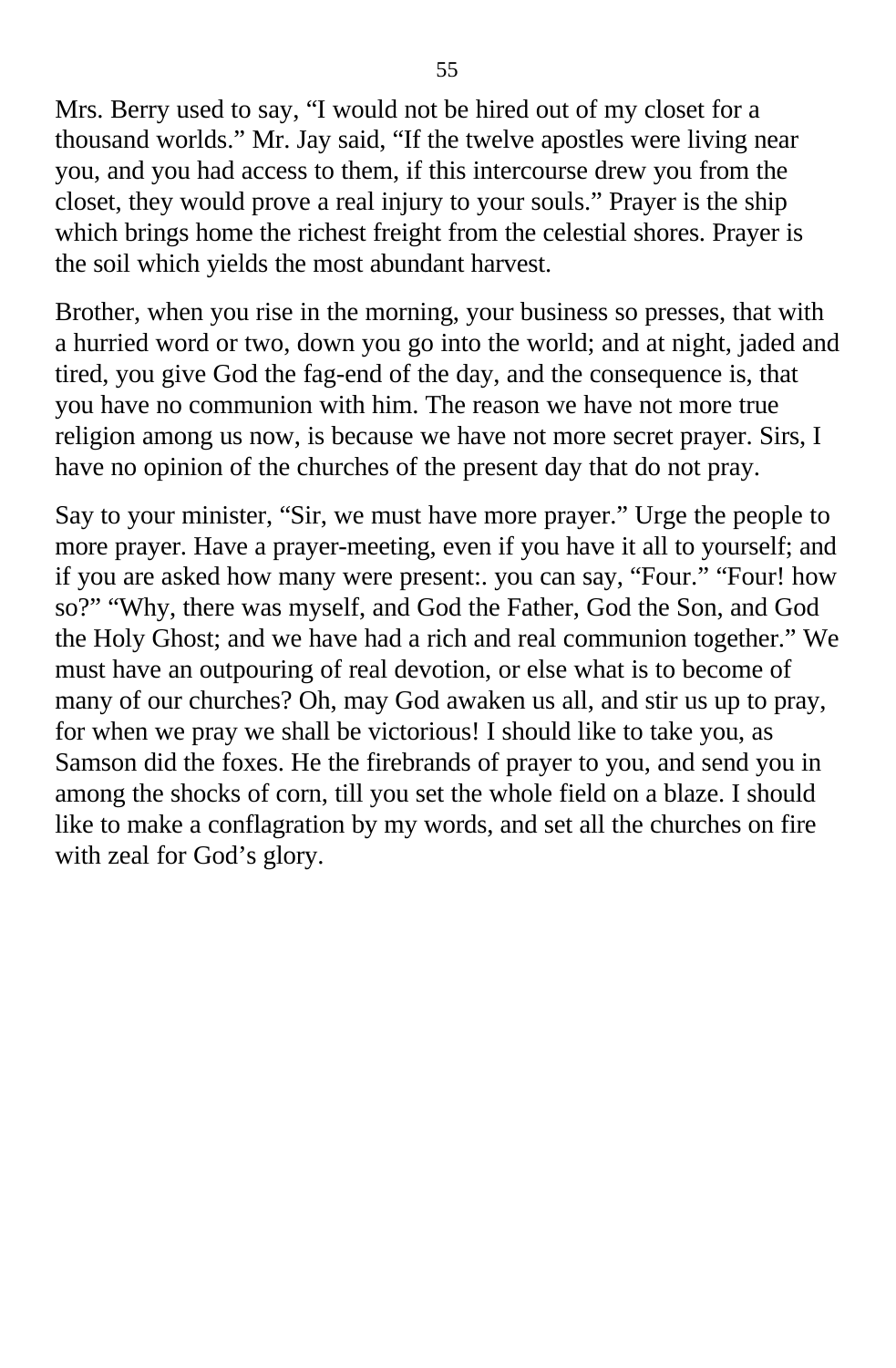## SOME POPULAR ERRORS.

THERE are many who imagine that salvation cannot be accomplished except in some undefinable and mysterious way; and the minister and the priest are mixed up with it. Hear ye, then; if you had never seen a minister in your lives, if you had never heard the voice of the bishop of the church, or an elder thereof, yet if ye did call on the name of the Lord, your salvation would be quite as sure without one as with one. We are all clergy who love the Lord Jesus Christ, and you are as much fit to preach the gospel if God has given you the ability, and called you to the work by his Spirit, as any man alive. No priestly hand, no hand of presbyterian — which means priest written large — no ordination of men, is necessary; we stand upon the rights of manhood to speak what we believe, and next to that we stand upon the call of God's Spirit in the heart bidding us testify his truth. But neither Paul nor an angel from heaven, nor Apollos, nor Cephas, can help you in salvation. It is not of man, neither by men, and neither Pope, nor Archbishop, nor bishop, nor priest, nor minister, nor any one, hath any grace to give to others. We must each of us go ourselves to the fountainhead, pleading this promise — "Whosoever shall call upon the name of the Lord shall be saved." If I were shut up in the mines of Siberia, where I could never hear the gospel, if I did call upon the name of Christ, the road is just as straight without the minister as with him, and the path to heaven is just as clear from the wilds of Africa, and from the dens of the prisonhouse and the dungeon, as it is from the sanctuary of God. Nevertheless, for edification, all Christians love the ministry, though not for salvation; though neither in priest nor preacher do they trust, yet the word of God is sweet to them, and "beautiful on the mountains are the feet of them that bring glad tidings of peace."

Another very common error is, that a good dream is a most splendid thing in order to save people. Some of you do not know the extent to which this error prevails; I happen to know it. It is received among many persons, that if you dream that you see the Lord in the night you will be saved, and if you can see him on the cross, or if you think you see some angels, or if you dream that God says to you, "You are forgiven," all is well; but if you do not have a very nice dream you cannot be saved. So some people think. Now, if it be so, the sooner we all begin to eat opium the better; because there is nothing that makes people dream so much as that; and the best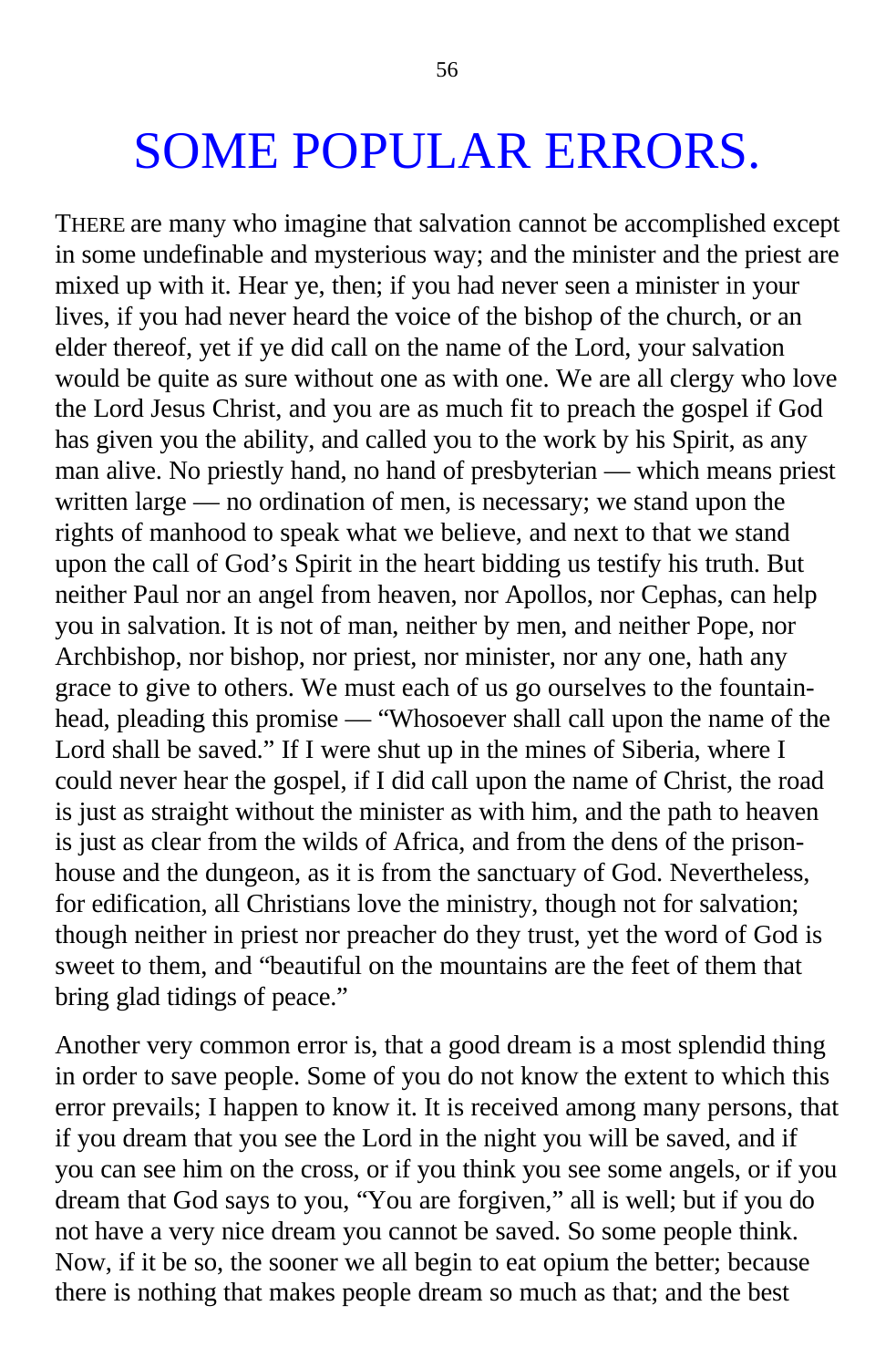advice I could give would be — let every minister distribute opium very largely, and then his people would all dream themselves into heaven.

Out upon that rubbish! there is nothing in it. Dreams, the disordered fabrics of a wild imagination, the totterings often of the fair pillars of a grand conception, how can they be the means of salvation? You know Rowland Hill's good answer; I must quote it, in default of a better. When a woman pleaded that she was saved because she dreamed, he said, "Well, my good woman, it is very nice to have good dreams when you are asleep, but I want to see how you act when you are awake; for if your conduct is not consistent in religion when you are awake, I will not give a snap of the finger for your dreams." Ah! I do marvel that ever any person should go to such a depth of ignorance as to tell me the stories that I have heard myself about dreams. Poor dear creatures! when they were sound asleep they saw the gates of heaven opened, and a white angel came and washed their sins away, and then they saw that they were pardoned; and since then they have never had a doubt or a fear. It is time that you should begin to doubt, then; very good time that you should; for if that is all the hope you have, it is a poor one. Remember, it is "whosoever calls upon the name of God," not whosoever dreams about him. Dreams may do good. Sometimes people have been frightened out of their senses in them; and they were better out of their senses than they were in, for they did more mischief when they were in their senses than they did when they were out; and the dreams did good in that sense. Some people, too, have been alarmed by dreams; but to trust to them is to trust to a shadow, to build your hopes on bubbles, scarcely needing a puff of wind to burst them into nothingness. Oh, remember, you want no vision, no marvelous appearance! If you have had a vision, or a dream, you need not despise it; it may have benefited you: but do not trust to it. But if you have had none, remember it is not the mere calling upon God's name to which the promise is appended.

There are some people who think they must have some very wonderful kind of feelings, or else they cannot be saved; some most extraordinary thoughts such as they never had before, or else certainly they cannot be saved. A woman once applied to me for admission to church-membership. So I asked her whether she had ever had a change of heart. She said, "Oh yes, sir, such a change! you know," she said, "I felt it across the chest so singular, sir; and when I was a-praying one day I felt as if I did not know what was the matter with me, I felt so different. And when I went to the chapel, sir, one night, I came away and felt so different from what I felt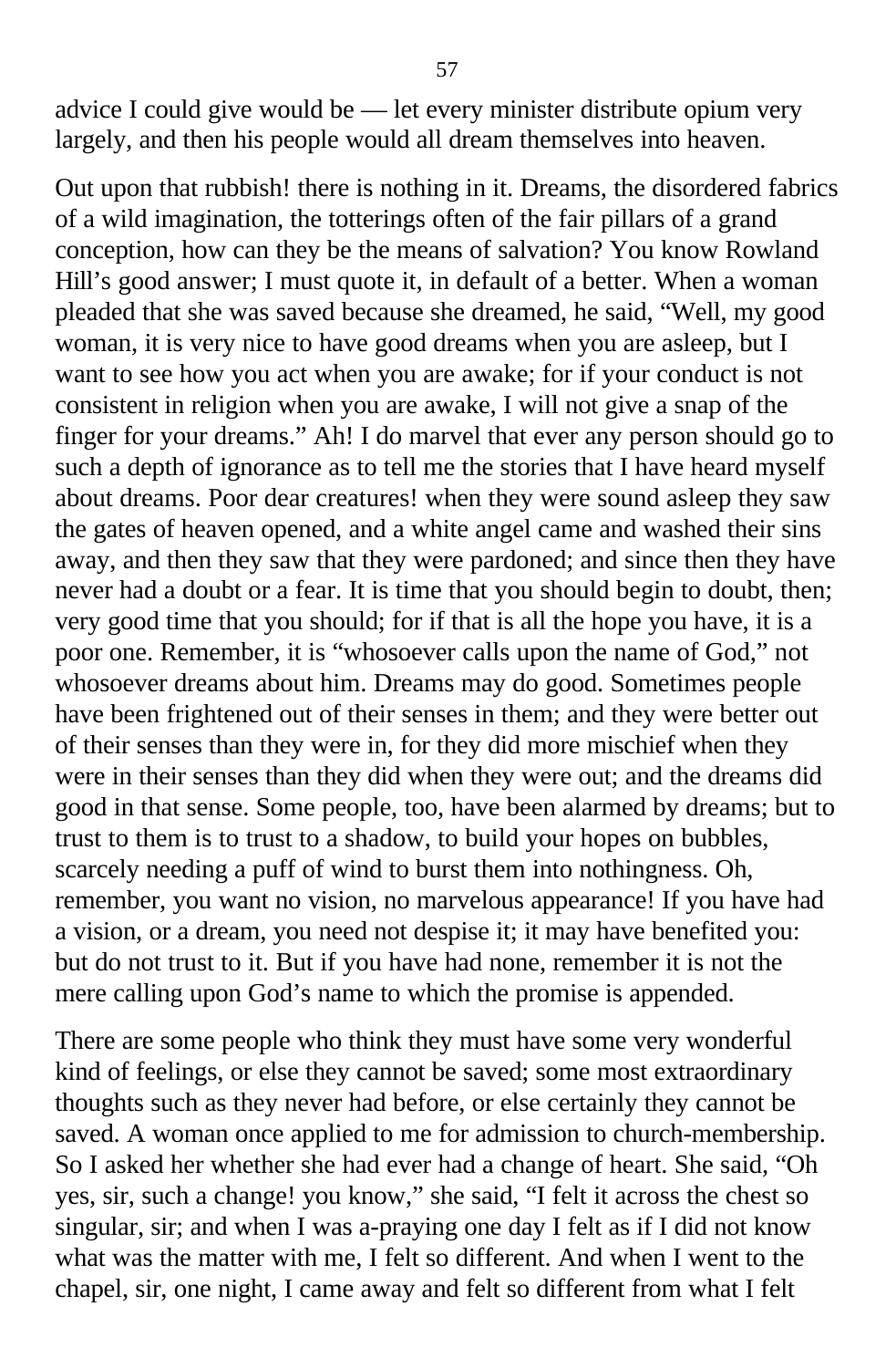before; so light." "Yes," I said, "light-headed, my dear soul, that is what you felt, but nothing more, I am afraid." The good woman was sincere enough; she thought it was all right with her, because something had affected her lungs, or in some way stirred her physical frame. "No," I hear you say," people cannot be so stupid as this." I assure you that there are many that have no better hope of heaven than that; for I am dealing with a very popular objection just now. "I thought," said one, addressing me one day, "I thought, when I was in the garden, sure Christ could take my sins away just as easily as he could move the clouds. Do you know, sir, in a moment or two the cloud was all gone, and the sun was shining. Thought I to myself, the Lord is blotting out my sin." Such a ridiculous thought as that, you say, cannot occur often. I tell you it does, very frequently indeed. People get supposing that the veriest nonsense in all the earth is a manifestation of divine grace in their hearts.

Now, the only feeling I ever want to have is just this: I want to feel that I am a sinner, and that Christ is my Savior. You may keep your visions, and ecstasies, and raptures, and dancings, to yourselves; the only feeling that I desire to have is deep repentance and humble faith; and if, poor sinner, you have got that, you are saved. Why, some people believe that before they can be saved there must be a kind of electric-shock, some very wonderful thing that is to go all through them from head to foot. Now hear this, "The word is nigh thee, in thy mouth, and in thy heart. If thou dost with thy heart believe on the Lord Jesus Christ, and with thy mouth dost confess, thou shalt be saved." What do ye want with all this nonsense of dreams and supernatural thoughts? All that is wanted is, that as a guilty sinner I should come and cast myself on Christ. That done, the soul is safe, and all the visions in the universe could not make it safer.

And now, I have one more error to try to rectify. Among very poor people — and I have visited some of them, and know what I say to be true among the very poor and uneducated, there is a very current idea that somehow or other salvation is connected with learning to read and write. You smile, perhaps, but I know it. Often has a poor woman said, "O sir, this is no good to poor, ignorant creatures like us; there is no hope for me, sir; I cannot read. Do you know, sir, I don't know a letter? I think if I could read a bit I might be saved; but, ignorant as I am, I do not know how I can, for I have got no understanding, sir." I have found this in the country districts, too, among people who might learn to read if they liked. And there are none but can, unless they are lazy. And yet they sit down in cold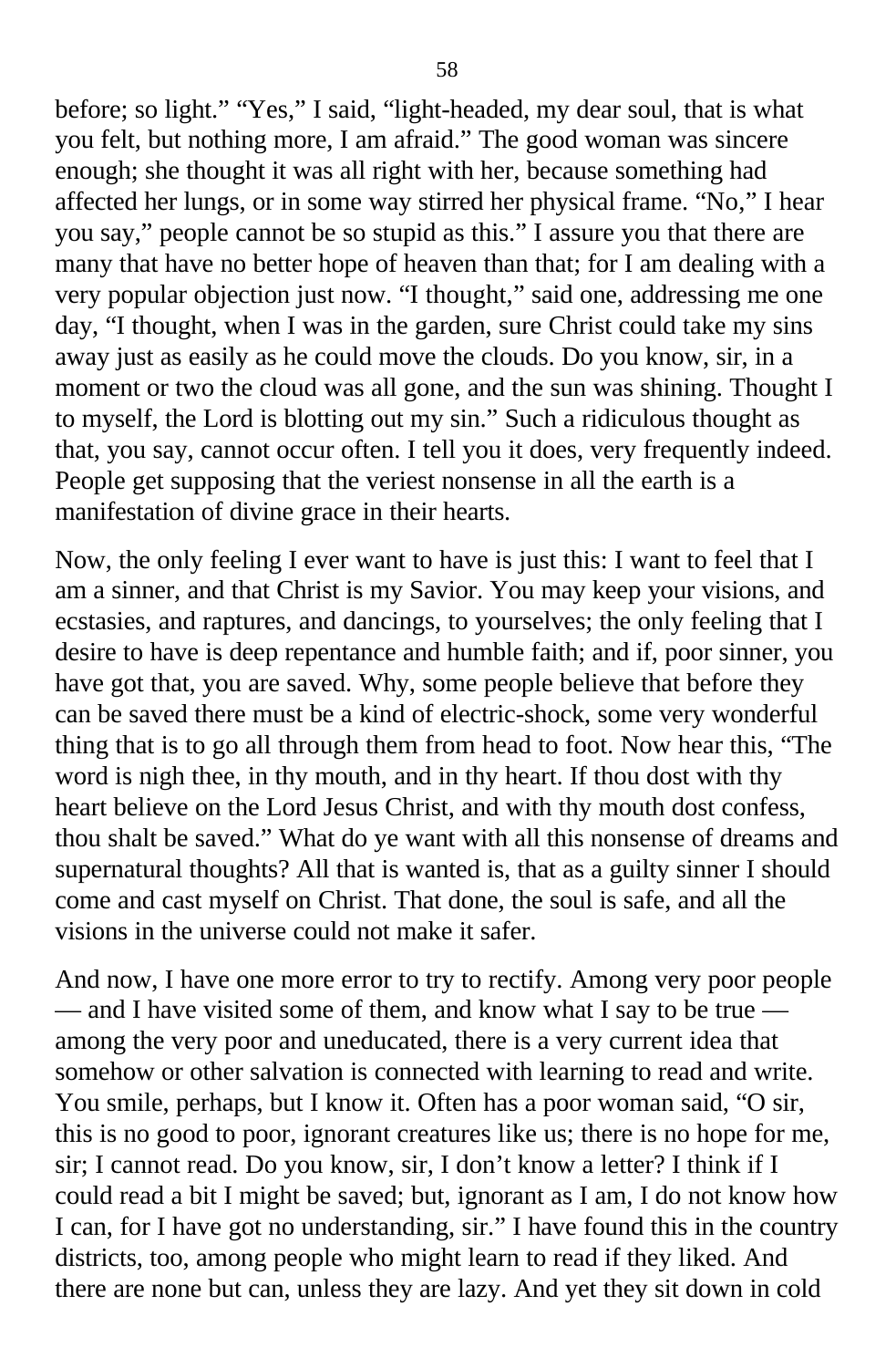indifference about salvation, under the notion that the parson could be saved, for he reads a chapter so nicely; that the clerk could be saved, for he said "Amen" so well; that the squire could be saved, for he knew a great deal, and had a vast many books in his library; but that they could not be saved, for they did not know anything, and that therefore it was impossible. My poor friend, you do not want to know much to go to heaven. I would advise you to know as much as ever you can; do not be backward in trying to learn. But in regard to going to heaven, the way is so plain, that "the wayfaring man, though a fool, shall not err therein."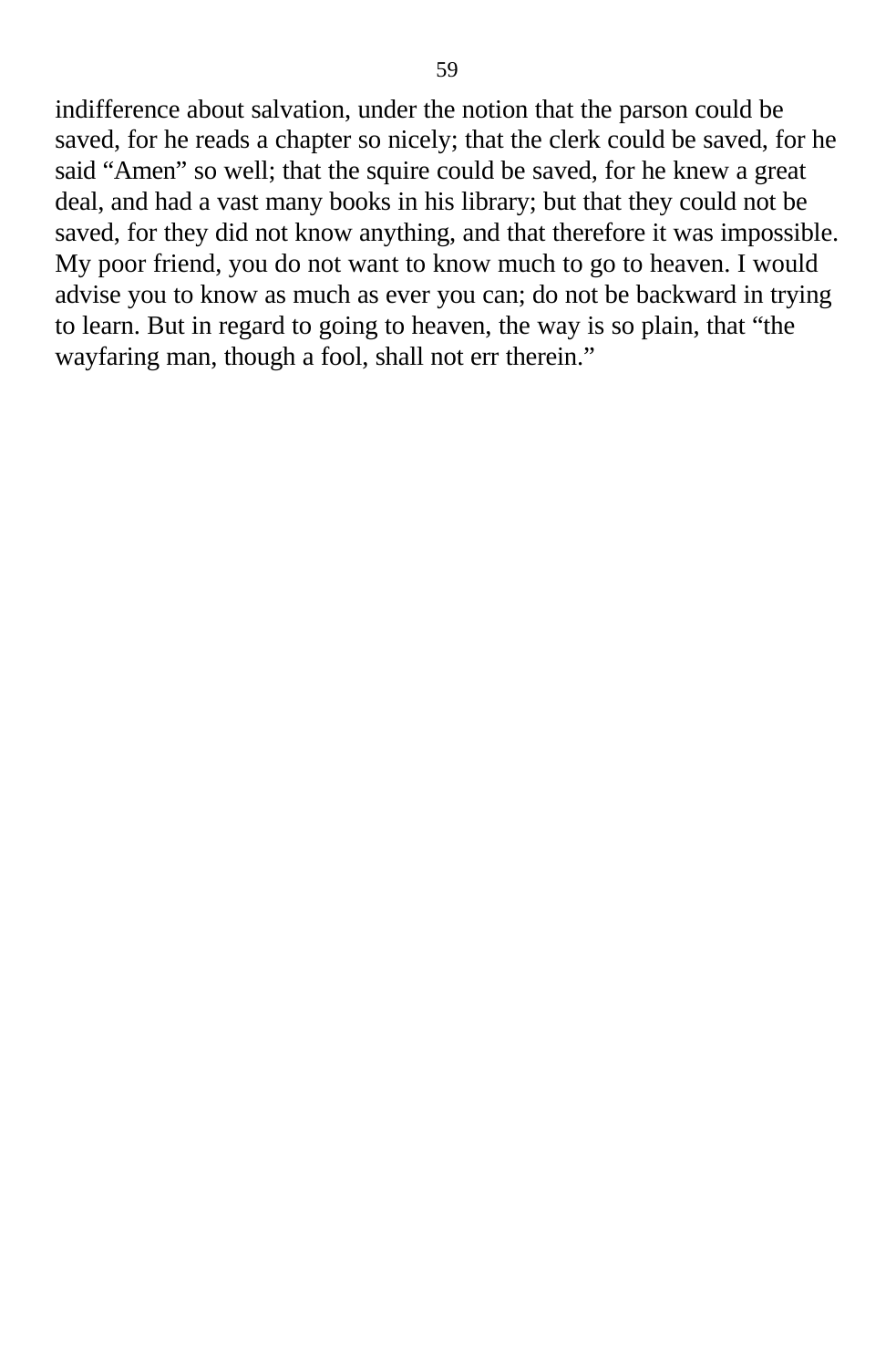### PROFIT AND LOSS

#### SELLING THE SOUL FOR HALF-A-CROWN.

IT is astonishing for how little a man will sell his soul. I remember an anecdote, I believe it is true, I had almost said I hope it is. A minister, going across some fields, met a countryman, and said to him, "Well, friend, it is a most delightful day." "Yes, sir, it is." And having spoken to him about the beauties of the scenery, and so forth, he said, "How thankful we ought to be for our mercies! I hope you never come out without praying." "Pray, sir!" said he, "why, I never pray; I have got nothing to pray for." "What a strange man!" said the minister; "don't your wife pray?" "If she likes." "Don't your children pray?" "If they like, they do." "Well, you mean to say you do not pray," said the minister (as I think, not very rightly; no doubt he saw that the man was superstitious); "now, I will give you half-acrown if you will promise me not to pray as long as you live." "Very well," said the man, "I don't see what I have got to pray for;" and he took the half-crown. When he went home the thought struck him, "What have I done?" And something said to him," Well, John, you will die soon, and you will want to pray then; you will have to stand before your Judge, and it will be a sad thing not to have prayed." Thoughts of this kind came over him, and he felt dreadfully miserable: and the more he thought, the more miserable he felt. His wife asked him what was the matter; he could hardly tell her for some time, and at last he confessed he had taken half-a-crown never to pray again, and that was preying on his mind. The poor ignorant soul thought it was the evil one that had appeared to him. "Ay*,* John," said she, "sure enough it was the devil, and you have sold your soul to him for that half-crown." The poor creature could not work for several days, and he became perfectly miserable, from the conviction that he had sold himself to the evil one. However, the minister knew what he was about, and there was a barn close by, and he was going to preach there. He guessed the man would be there to ease his terror of mind, and sure enough he was there one Sabbath evening, and he heard the same man who gave him the halfcrown take for his text these words: "What shall it profit a man, if he gain the whole world, and lose his own soul?" "Ay," said he, "what will it profit a man who sold his soul for half-a-crown?" Up gets the man, crying out,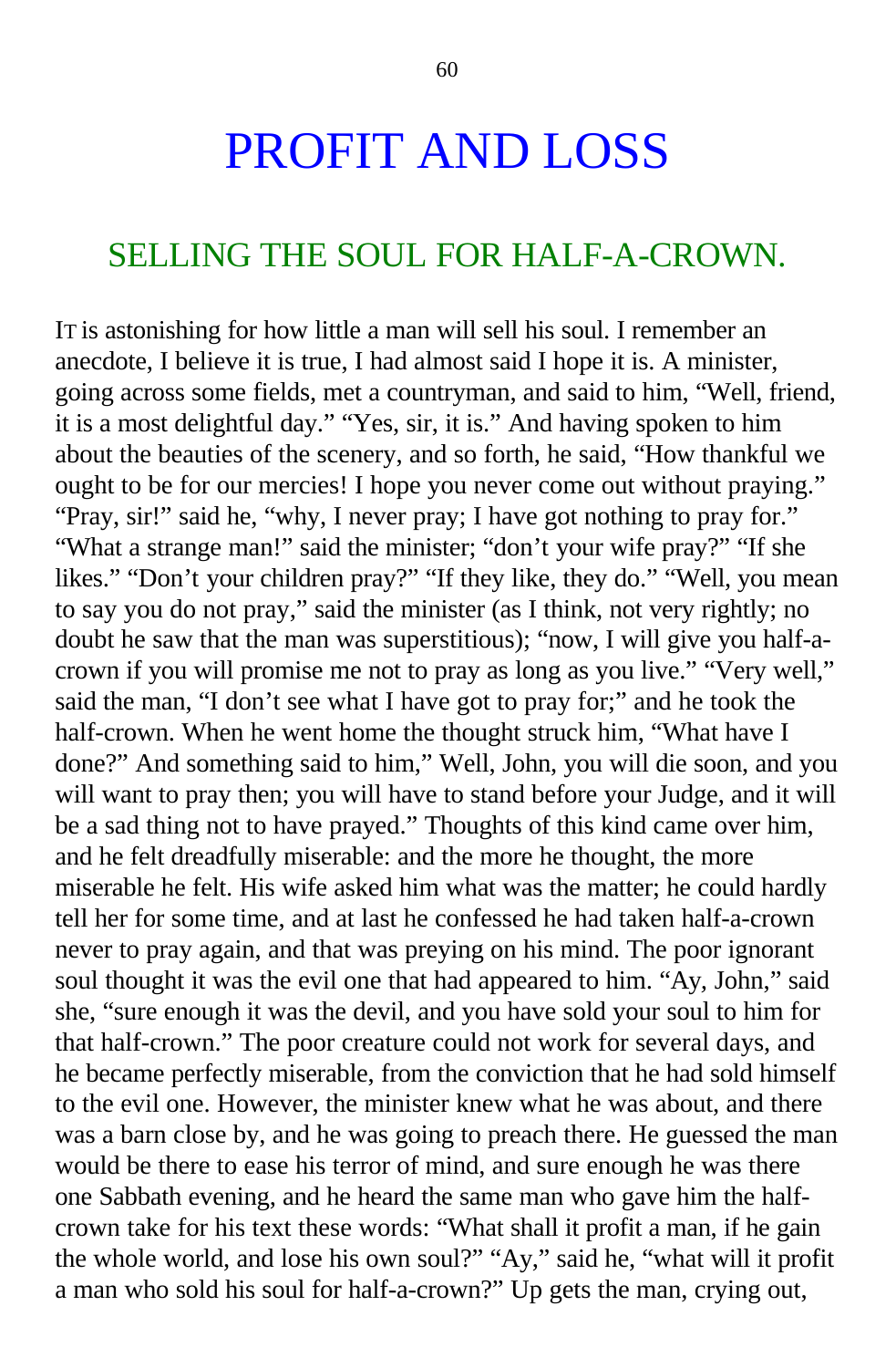"Sir, take it back! take it back!" "Why," said the minister, "You want the

half-crown, and you said you did not need to pray." "But, sir," he said, "I must pray; if I do not pray, I am lost;" and after some testing by parleying, the half-crown was returned, and the man was on his knees, praying to God. And it came to pass that that very circumstance was the means of saving his soul, and making him a changed man.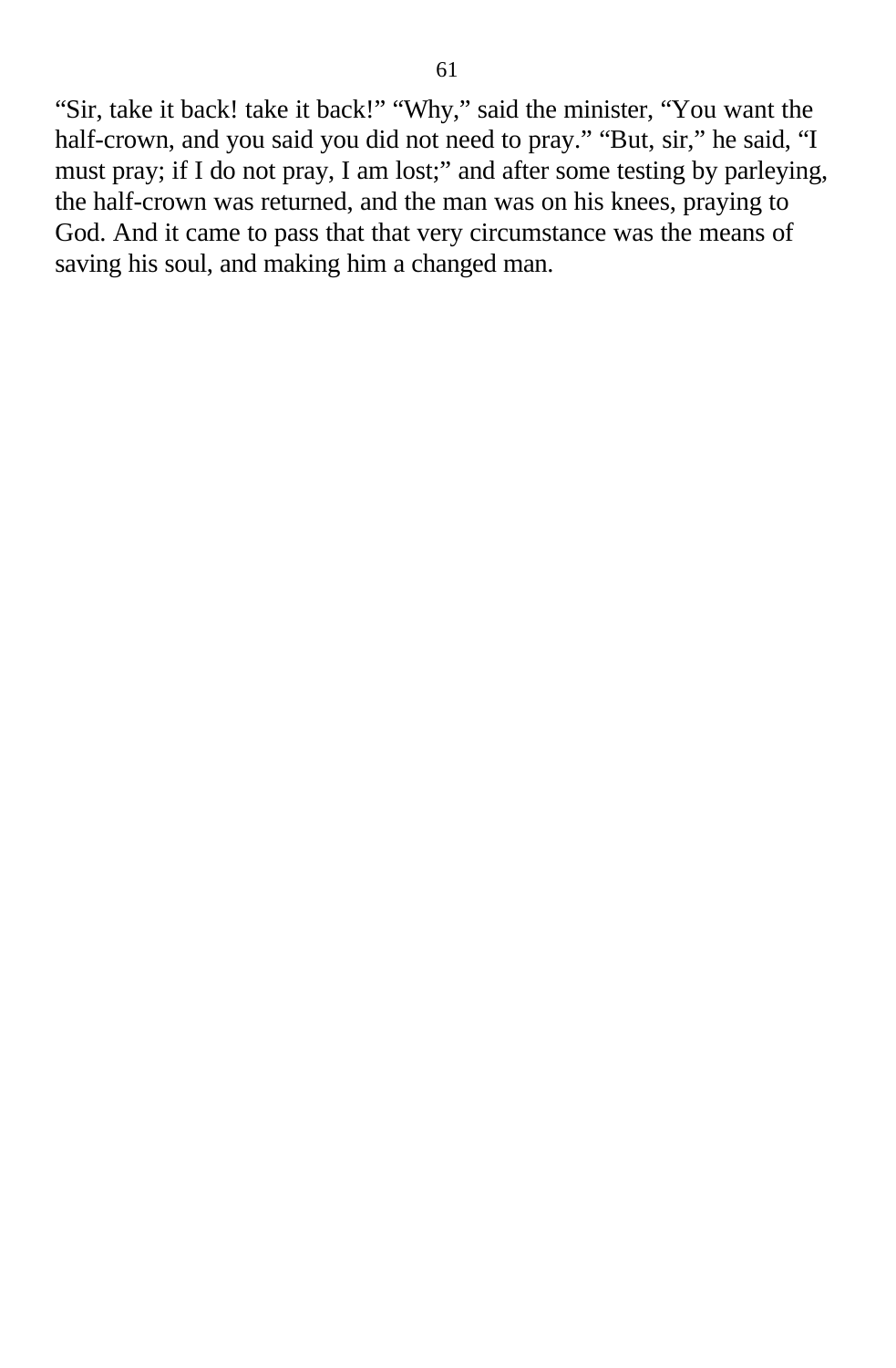## THE AVALANCHE AND THE LOCUSTS.

A PRESENT GOD! I cannot suggest a theme that may make you more full of courage in times of danger and trouble. You will find it exceedingly helpful and consoling if you can discover God in your *trifles.* Our life is made up of trifles, and if we had a God only for the great things, and not for the little things, we should be miserable indeed. If we had a God of the temple, and not a God of the tents of Jacob, where were we? But, blessed be our heavenly Father, he that wings an angel, guides a sparrow; he that rolls a world along, molds a tear and marks its orbit when it trickles from its source. There is a God in the motion of a grain of dust blown by the summer wind, as much as in the revolutions of the stupendous planet. There is a God in the sparkling of a fire-fly as truly as in the flaming comet. Carry home, I beseech you, to your houses the thought that God is *there,* at your table, in your bed-chamber, in your workroom, and at your counter. Recognize the doing and being of God in every little thing. Think for a moment, and you will find that there are many promises of Scripture giving the sweetest consolation in trivial matters. "He shall give his angels charge over thee, to keep thee in all thy ways. They shall bear thee up in their hands." Why? Lest thou fall from a precipice? Lest thou dash thyself from a pinnacle? No, "*Lest thou dash thy foot against a stone!*" A little danger, but a great providence to ward us from it. And what saith the Scripture also? Doth it say, "The very days of your life are numbered"? It saith not so, though that were true; but, "the very *hairs of your head* are all numbered." And what saith the Scripture yet again? Doth it say, "The Lord knoweth the eagles, and not an eagle falleth to the ground without your Father?" No; but, "are not two *sparrows* sold for a farthing? and one of them shall not fall on the ground without your Father." A great God in little things. I am sure it will spare you a world of vexation if you will but remember this, for it is hence our vexations come. We often get into a bad temper about a trifle, when a great trial does not agitate us. We are angry because we have scalded ourselves with a little water, or have lost a button from our clothes, and yet the greatest calamity can scarcely disturb us. You smile, because it is true. Job himself, who said, "The Lord gave, and the Lord hath taken away," might have grown angry, because of some rough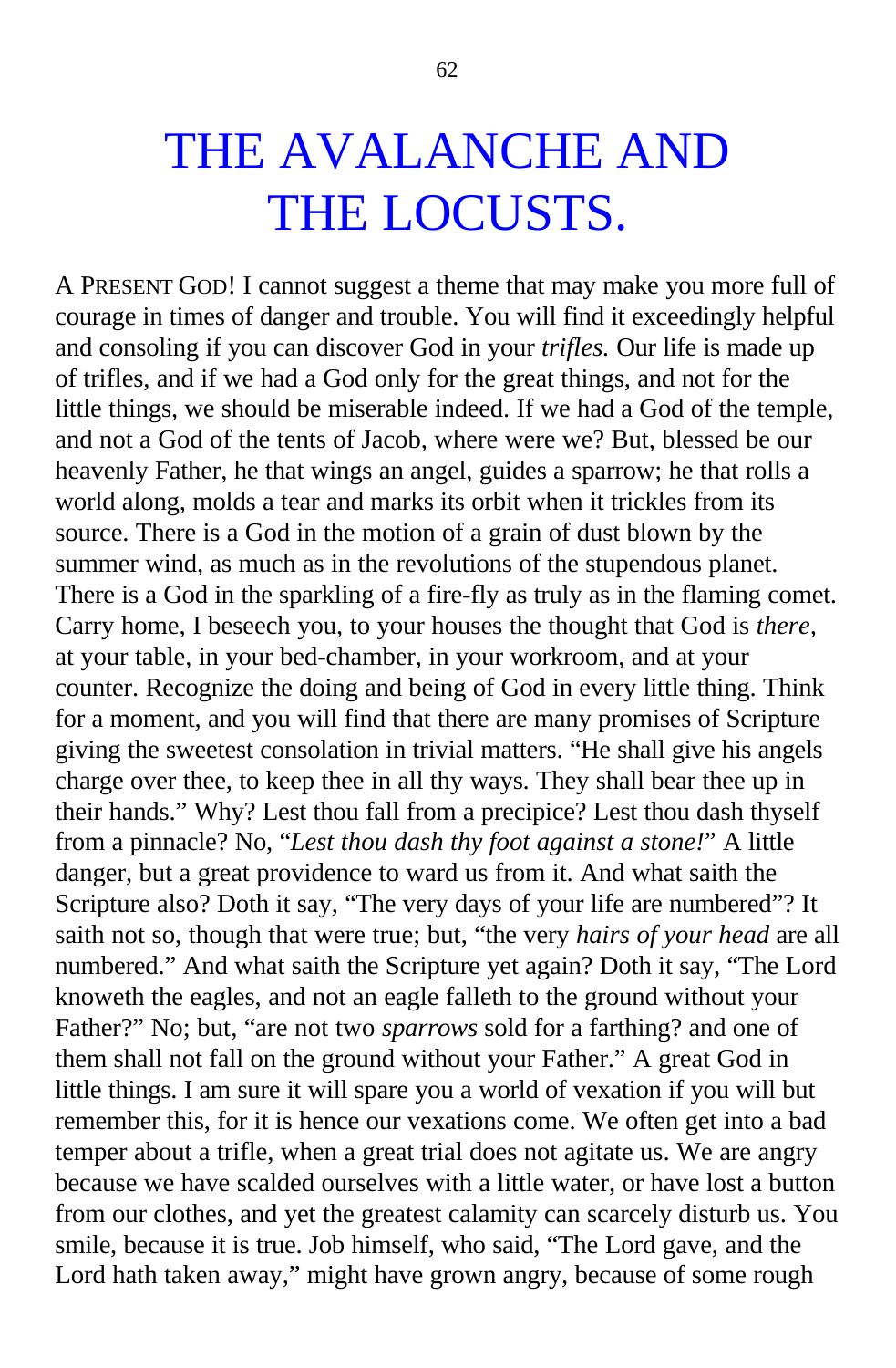edge in his potsherd. Take care that you see God in little things, that your mind may be always calm and composed, and that you be not foolish enough to suffer a trifle to overcome a saint of God.

Our life is entirely dependent upon God. One sees strange sights in journeying, scenes which will never be erased from the memory. It was some years ago, just under a tremendous rock, I saw a vast mass of broken stones, and earth tossed about in wild confusion, and raised in huge hillocks. My driver said to me, "That is the grave of a village." Some years ago there lived upon that spot a joyful and happy people. They went forth to their daily work, they ate, they drank, as men do to this day. One time they saw a great crack in the mountain that hung overhead; they heard alarming noises; but they had heard such sounds before, and the old men said, "There might be something coming, but they did not know." On a sudden, however, without further notice, the whole side of the hill was in motion, and ere the villager could escape from his hut, the village was buried beneath the fallen rocks. And there it lies; and neither bone of man, nor piece of the habitation of man has ever been discovered in the wreck; so thoroughly was everything crushed and buried, that nothing, by the most diligent search, could ever be discovered. There are many villages standing in a like position at this day. I passed another spot, where there was a shelving mountain, with its layers slanting towards the valley. A town which had been built at the foot had been entirely covered, and a lake filled up by one tremendous slide from the top of the hill. Yet, there stand new houses still, and men venture to live among the graves of their sires. We are apt to say, "How these people ought to look up every morning and say, 'O Lord, spare this village'!" Standing there, where they might be crushed in a moment, where the slightest motion of the earth within would bring down the hill upon them, they ought to lift up their hearts to the Preserving One, and say, "Oh, thou keeper of Israel, keep us both day and night."

Ah! but you and I are in the same position. Though no beetling crags overhang our homesteads, though no mountain threatens to leap upon our city, yet are there a thousand gates to death. There are other agencies besides these, which can hurry mortals to their tombs. You are sitting today as near to the jaws of death as those villagers who are dwelling there. Oh, that you felt it! One breath choked up, and you are dead. Perhaps your life is a thousand times in danger every moment. As many times as there are ebbings and flowings of the blood, as many times as there are breathings from the lungs, so many times does your life hang in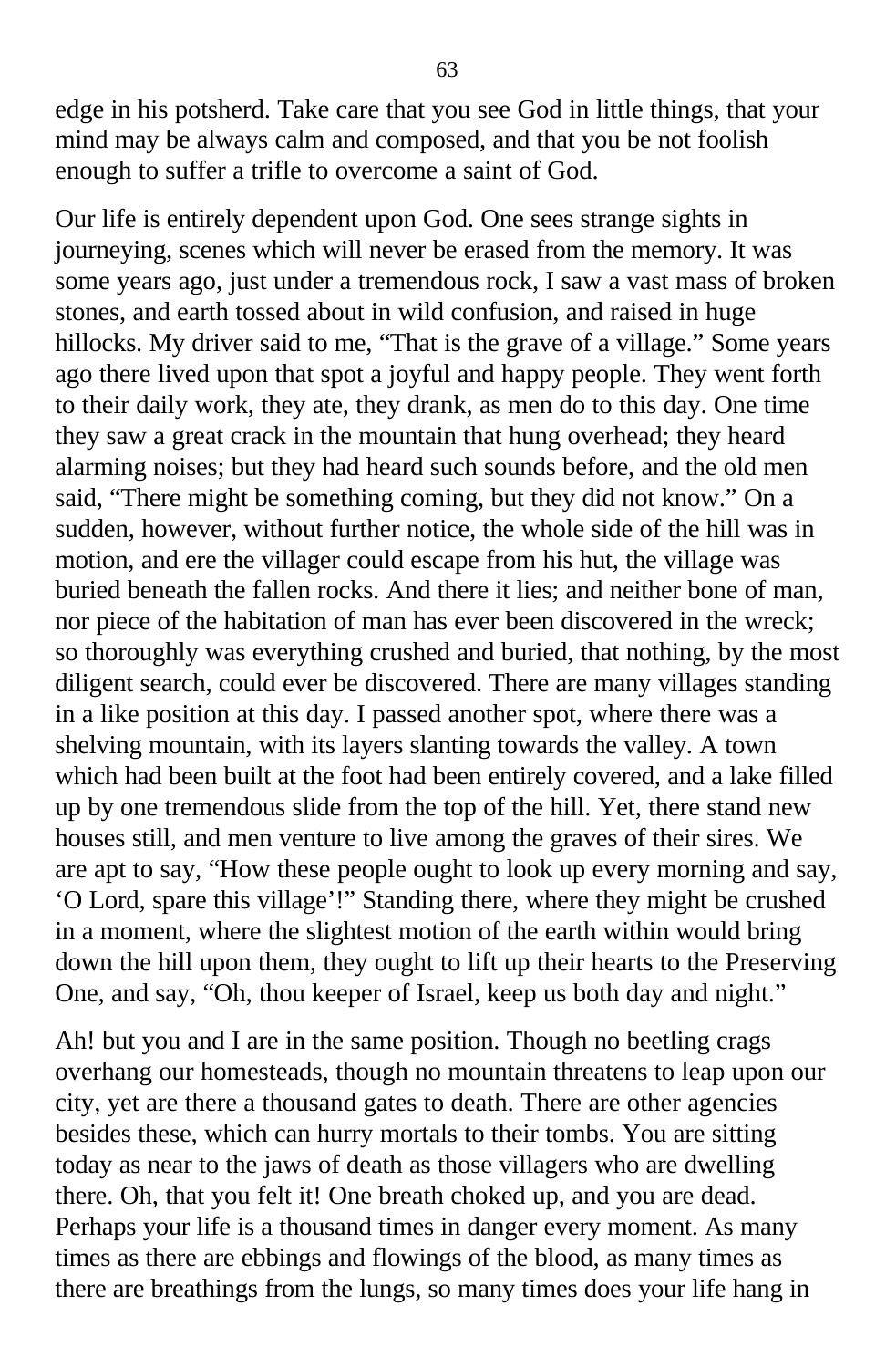such jeopardy that it only needs your God to will it, and you fall dead in your seat, and are carried out a pale, lifeless corpse.

There are parts of the mountain passes of the Alps of such danger to the traveler, that when you traverse them in winter, the muleteers muffle the bells of their beasts, lest the faintest sound should bring down an avalanche of snow, and sweep you into the bottomless precipice beneath. *Then,* one would think, the traveler must feel that he is in God's hand. Ay, but you are in the same position now, though you see it not. Open but the eyes of your spirit, and you may see the avalanche overhanging you to-day, and the rock trembling to its fall at this very moment. Only let your soul behold the latent lightnings that God conceals within his hand, and you may soon see that to crush a gnat with your finger is not so easy for you, as for God to take away your life now, or whensoever he pleases.

As it is with our life, so is it with the *comforts of life.* What would life be without its comforts? Much more, what would it be without its necessaries? And yet how absolutely dependent are we upon God for the bread which is the staff of life! I never felt more truly the dependence of man upon his God than I did at the foot of the Alpine pass of the Splugen; I saw in the distance the whole road black, as if it had been spread over with heaps of black earth. As we neared it, we discovered it: was a mass of locusts in full march — tens of thousands of myriads of them. As we drew nearer they divided as regularly as if they had been an army, and made room for the carriage. No sooner was it passed than the ranks were filled up again, and they went on in their devouring march. On we went for several miles, and there was nothing to be seen except these creatures, literally covering the ground here and there in thick layers, like a shower of black snow. Then I realized the language of the prophet: "Before them was like Eden; behind them was a desert." They had eaten up every green blade. There stood the Indian corn, with just the dry stems, but every green particle was gone. In the front of their march you saw the vines beginning to ripen, and the fields of grain hastening to perfection. There stood the poor cottager at his door; the wheat that he had planted, and the vines that he had tended, must all be eaten and devoured before his own eyes. The pastures were literally alive with these fiery creatures. When they first entered the field there was green pasture for the cows of the poor cottagers; let: them stop there an hour, and you might take up the dust by handfuls. And nothing left besides. "Ah!" said my guide, "it is a sad thing for these poor people: in a month's time those creatures will be as big and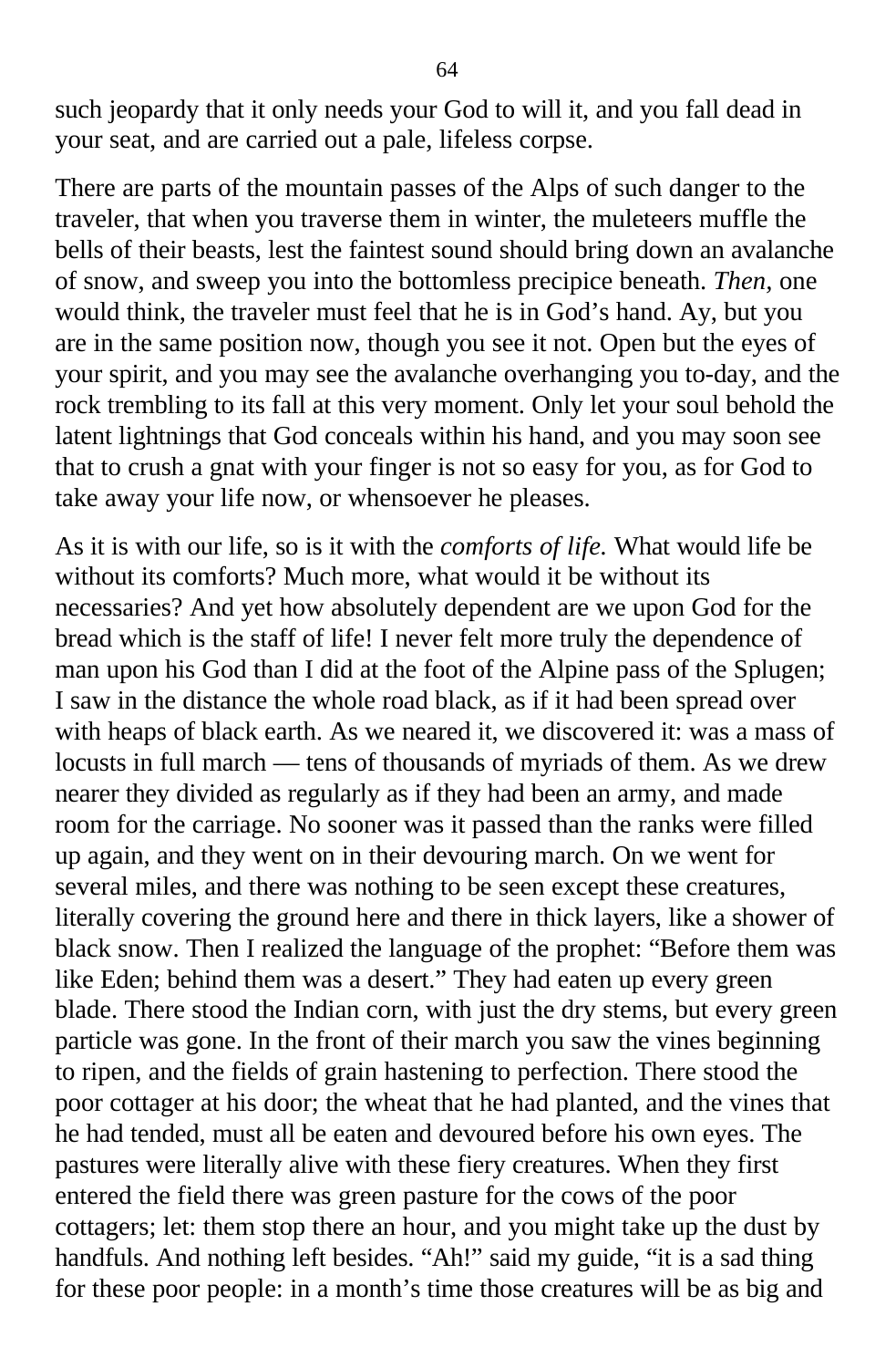as long as my finger, and then they will eat up the trees — the mulberry trees with which the poor men feed their silkworms, and which furnish them with a little wealth; they will devour every green thing until there is nothing left but the bare dry sterns." In armies countless as the sands of the sea, and fierce to look upon, well described by the prophet Joel, in his terrible picture of them, as "a great army of the Lord." Ah! I thought within myself, if God can thus sweep this valley and make a waste of it with these little creatures, what a mercy it is that he is a kind and gracious God, or else he might let loose the like on all the people of the earth, and then nothing would stare us in the face but famine, despair, and death!

We are not simply dependent upon God for the , comforts, but for the power to enjoy the comforts. It is an evil which we have seen under the sun — a man who had wealth, and riches, and plenty, but who had not power to eat thereof. I have seen a man hungry and full of appetite, but no bread to eat; but I have seen a sight perhaps more sad — a man with food of the most luxurious kind, to whom taste seemed denied, to whom every mouthful was a thing of detestation. The Lord has but in his judgment to smite any of us with only nervousness — that nervousness at which the strong may laugh, but which makes the weak tremble, and everything will become dark before you. He has but to affect some portion of your body, and you shall see no brightness in the sun; the very fields shall lose their verdure before you; the most happy event shall only be a source of deeper gloom; you shall look on everything through a dark glass, and see nothing but darkness and despair. He has but to touch you with sickness, and motion may be misery, and even to lie upon a bed may be a repetition of tortures as you toss from side to side. Worse still, the Lord hath but to put his finger on your brain, and you become a raving lunatic, or what may seem better, but more despicable, a driveling idiot. Oh, how little then hath he to do to overturn your all, to pull down that mighty castle of your joys, and darken the windows of your hope! You are, again, for life, for necessaries, for comforts, as absolutely in the hand of God as the clay is in the hand of the potter. Your rebellion is but the writhing of a worm. You may murmur, but your murmurs cannot affect him. You may ask your comrades to join in league with you against the Almighty God, but his purpose will stand fast, and you must submit.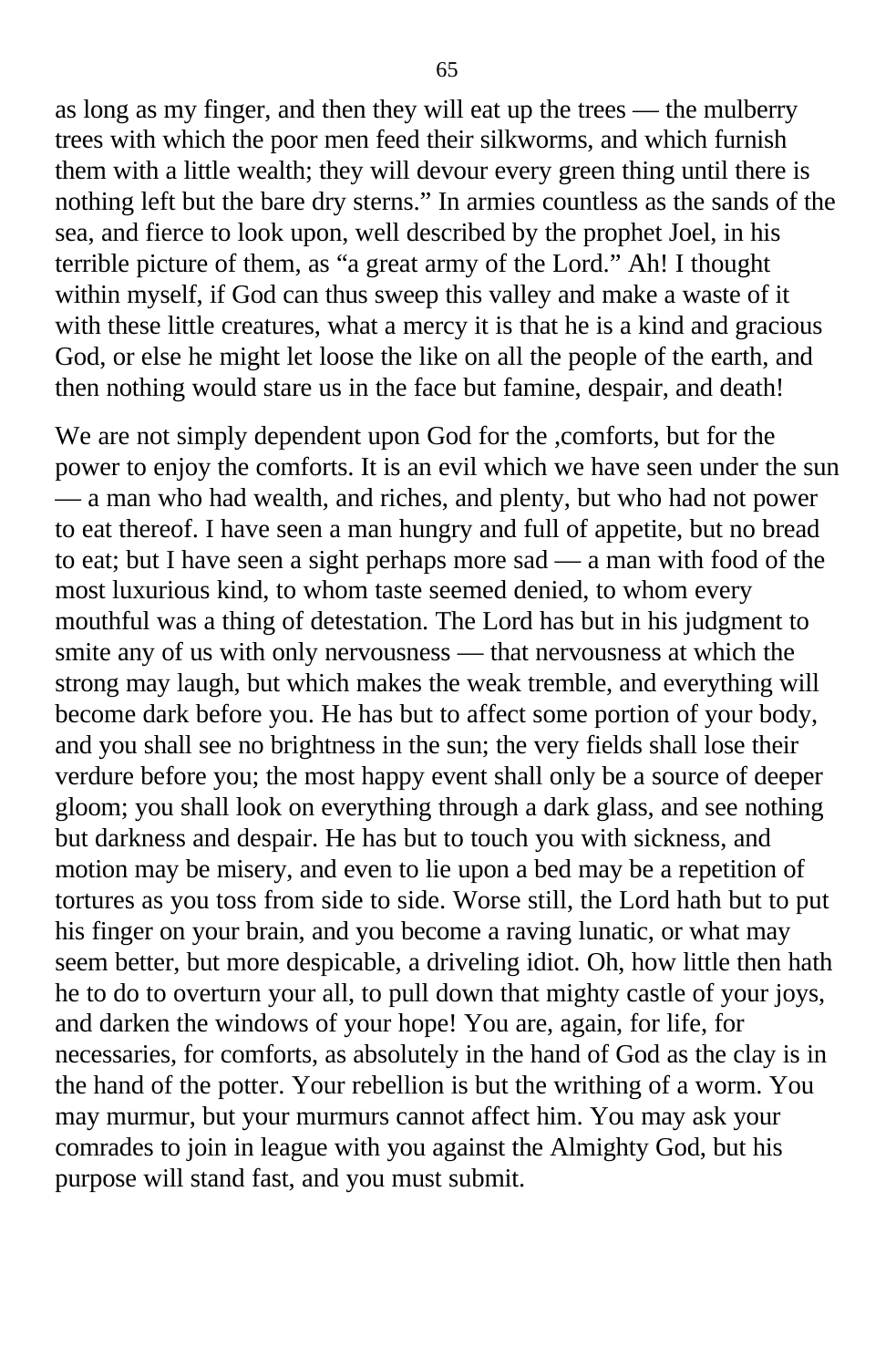## HOW THE WORLD GIVES.

#### THE POET BURNS.

IN the first place, the world gives *scantily.* Even the world's best friends have had cause to complain of its scurvy treatment. In reading the biographies of mighty men whom the world honors, you will be soon convinced that the world is a most ungrateful friend. If you should devote your whole life to serve the world, and make it happy, think not the world would ever return you so much as a dolt. Robert Burns is an instance of the world's fine gratitude.

There was the world's poet; he sang the roaring tankard's foaming; he sang the loves of women and the joys of lust; the world admires him, but what did the world do for him? He might drag along his whole life in almost poverty. When the time comes for Robert Burns to be honored (which was all too late for a buried man), how did they honor him? He had poor relatives; look to the subscription list, and see how magnificent the donations they received! They honored him with libations of whisky, which they drank themselves; that was all they would give him. The devotion of the Scotch drunkards to their poet is a devotion to their drunkenness, not to him. Doubtless there are many true-hearted men who bewail the sinner as much as they admire the genius, but the mass like him none the worse for his faults. However, if it had been ordained and decreed that every drunkard who honored Burns should go without his whisky for a week, there was not a dozen of them would have done it — not half-a-dozen. Their honor to him was an honor to themselves; it was an opportunity for drunkenness, at least in thousands of instances. As I stood by his monument some time ago, I saw around it a most dismal, dingy set-out of withered flowers, and I thought, "Ah, this is his honor! O Burns! how hast thou spent thy life to have a withered wreath for the world's payment of a life of mighty genius, and a flood of marvelous song!" Yes, when the world pays best she pays nothing, and when she pays least, she pays her flatterers with scorn; she rewards their services with neglect and poverty.

Many a statesman might I quote who has spent his life in the world's service, and at first the world said, "Go on, go on," and he was clapped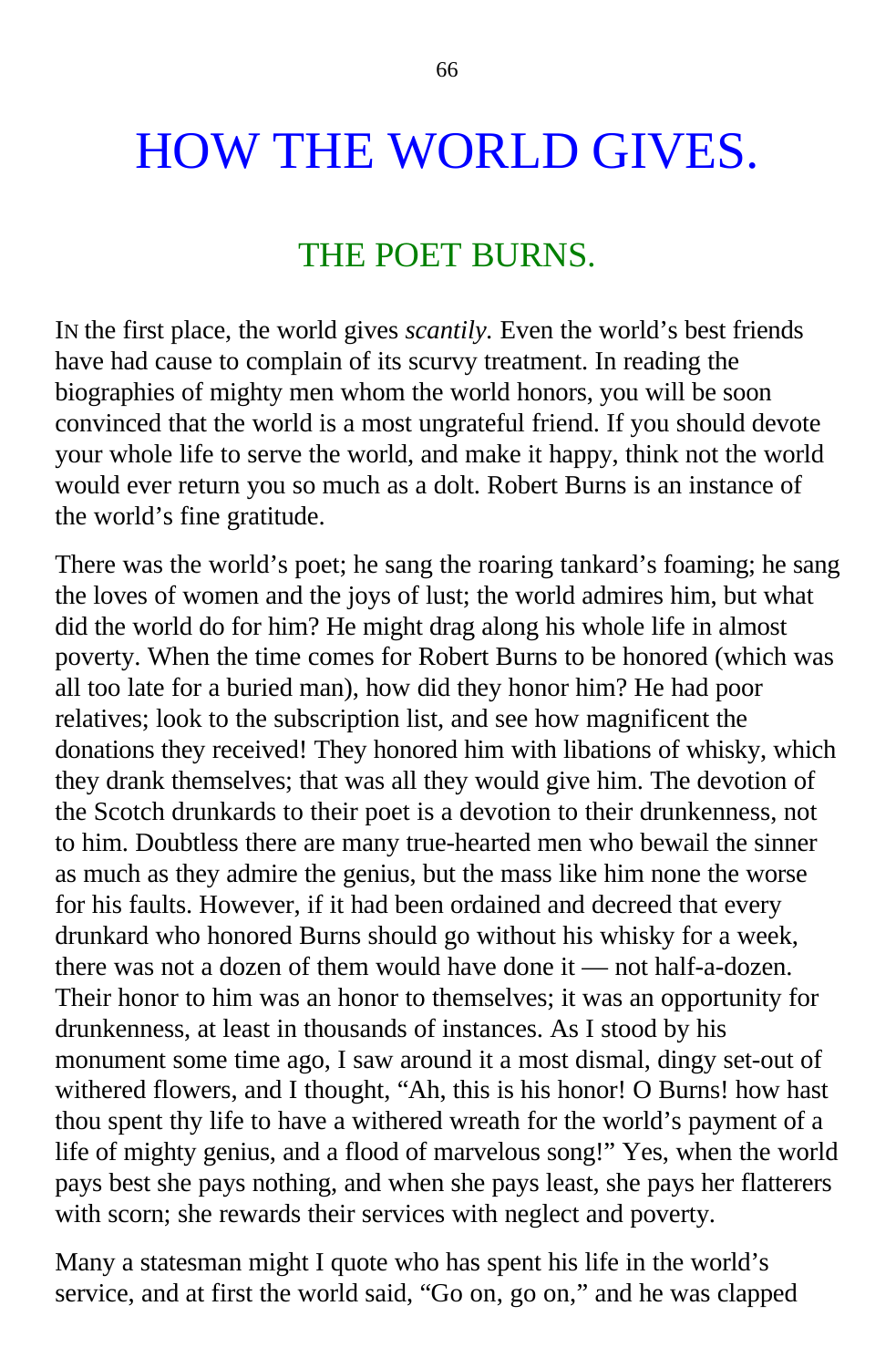everywhere; he was doing something to serve his time; but he made a little mistake, a mistake, perhaps, which will prove not to have been a mistake at all when the books of history shall be read with a clearer eye. "Down with him!" says the world, "we will have nothing more to do with him." All he may have done before went for nothing; one mistake, one flaw in his political career — "Down with him! Cast him to the dogs, we will have nought to do with him again." Ah, the world pays scantily indeed! What will it do for those it loves the best? When it has done all it can, the last resource of the world is to give a man a title (and what is that)? And then to give him a tall pillar and set him up there to bear all weathers, to be pitilessly exposed to every storm; and there he stands for fools to gaze at one of the world's great ones paid in stone; it is true the world has paid that out of its own heart, for that is what the world's heart is made of. The world pays scantily; but did you ever hear a Christian who complained thus of his Master? "No," will he say, "when I serve Christ, I feel that my work is my wages; that labor for Christ is its own reward. He gives me joy on earth, with a fullness of bliss hereafter." Oh, Christ is a good paymaster! "The wages of sin is death, but the gift of God is eternal life." He that serves Christ may get but little gold and silver such as this world calls precious, but he gets a gold and a silver that shall ne'er be melted in the last refining fire, that shall glitter among the precious things of immortality throughout eternity. The world pays niggardly and scantily, but not so Christ.

If you will serve the world, and you wish to have gifts from it, the world will pay you *half-heartedly.* Now, by the world, I mean the religious world quite as much as any other part of it; I mean the whole world, religious, political, good, bad, and indifferent — the whole lot of them. If you serve the world, it will pay you half-heartedly. Let a man spend himself for his fellow-creatures' interests; what will he get for it? Some will praise him, some will abuse him. The men that escape without abuse in this world are the men who do nothing at all. He who is most valiant and useful must expect to be most reprobated and abhorred. Those men who are borne upon the waves of popular applause are not the men whose worth is true; real philanthropists must swim against the stream. The whole list of the world's benefactors is an army of martyrs. All along, the path of the good is marked with blood and fire. The world does not pay the men that serve it really, except with ingratitude. I say, to come back, even when the world does pay, it pays half-heartedly. Did you ever know a man yet concerning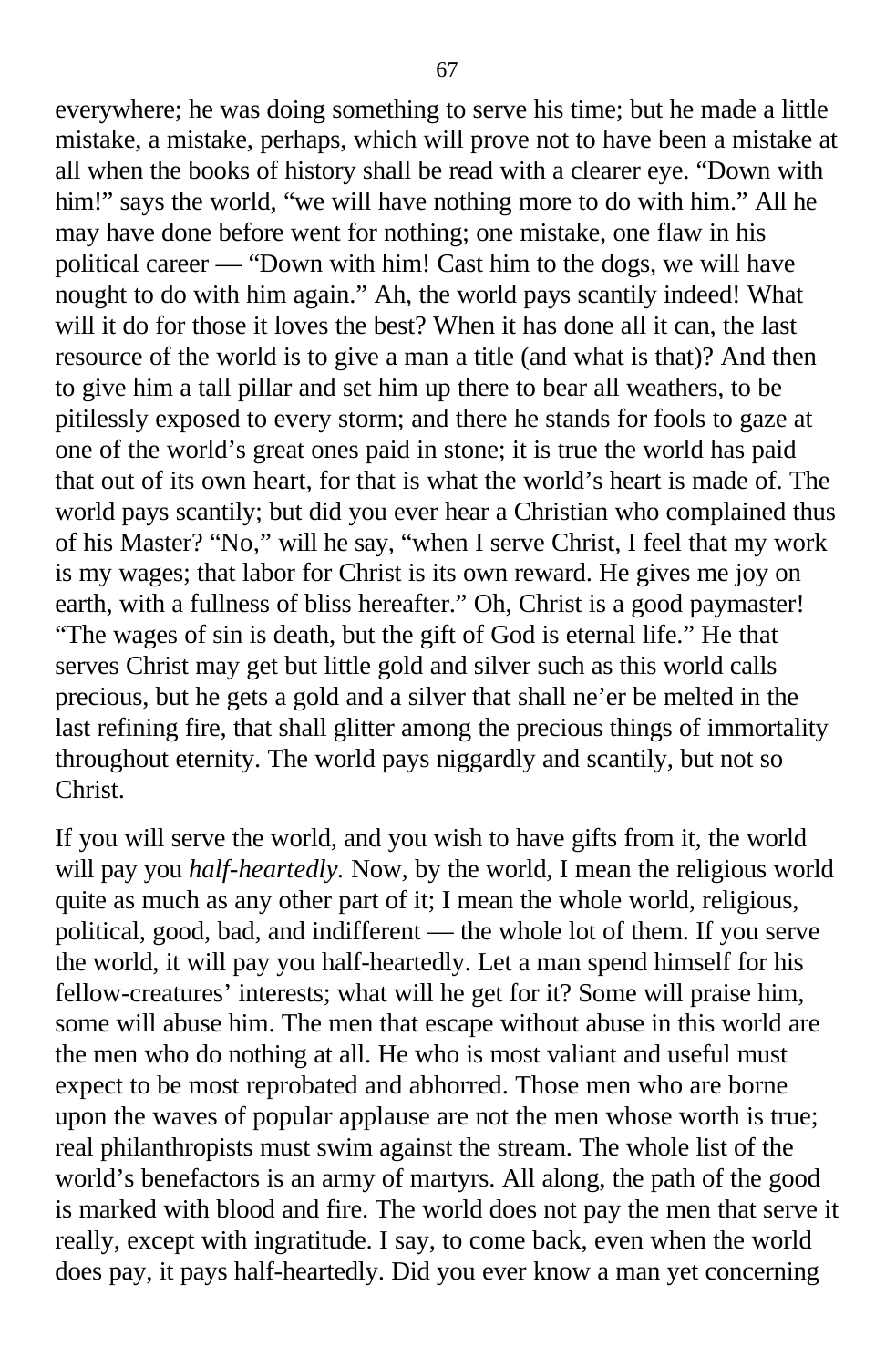whom the world's mind was one? I never heard of any. "Oh*,*" says one, "So-and-so is one of the best men of his times!" Go down the next street, and you will hear it said, "He is the biggest vagabond living*.*" Go to one, and you will hear him say, "I never heard a man of such genius as that is." "Oh*,*" says another, "mere twaddle!" "There is such a newspaper," says one, "how ably it defends the rights of the people!" "Oh," says another, "mere democracy; seeking to pull down everything that is constitutional and proper!"

The world never made up its mind about any man yet. There is not a soul living concerning whom the world is unanimous. But when Christ gives anything he always gives with all his heart. He does not say to his people, "There, I give you this, but still I have half a mind to keep it back." No, Christ gives his heart to all his people. There is no double-mindedness in Jesus. If we are enabled by free grace to serve him and to love him, we may rest quite sure that in the rich reward which his grace shall give us, his whole heart shall go with every blessing. When Christ blesses the poor needy soul, he does not give with one hand, and smite with the other; but he gives him mercies with both his hands — both full; and he asks the sinner simply to receive all that he is willing to give.

Whenever the world gives anything, it gives mostly to *those who do not want it.* I remember once, when a lad, having a dog, which I very much prized, and some man in the street asked me to give him the dog; I thought it was pretty impudent, and I said as much. A gentleman, however, to whom I told it, said, "Now suppose the Duke of So-and-so," — who was a great man in the neighborhood — "asked you for the dog, would you give it him?" I said, "I think I would." He said, "Then you are just like all the world; you would give to those who do not want." Who would object to give anything to the Queen? Not a soul of us; and yet, perhaps, there is no person in the world who so little needs our gifts. We can always give to those who do not require anything; for we feel that there is some little honor conferred upon us — an honor bestowed by the reception. Now, look at Jesus. When he gives to his friends, he gets no honor from them : the honor is in his own free heart, that should lead him to give to such poor necessitous worms. Great men have gone to Christ with mere professions, and they have asked him to be good to them; but then they have, at the same time, declared that they had a righteousness of their own, and did not want much of him; and he has sent them about their business, and given them nothing. He said, "I came not to call the righteous, but sinners to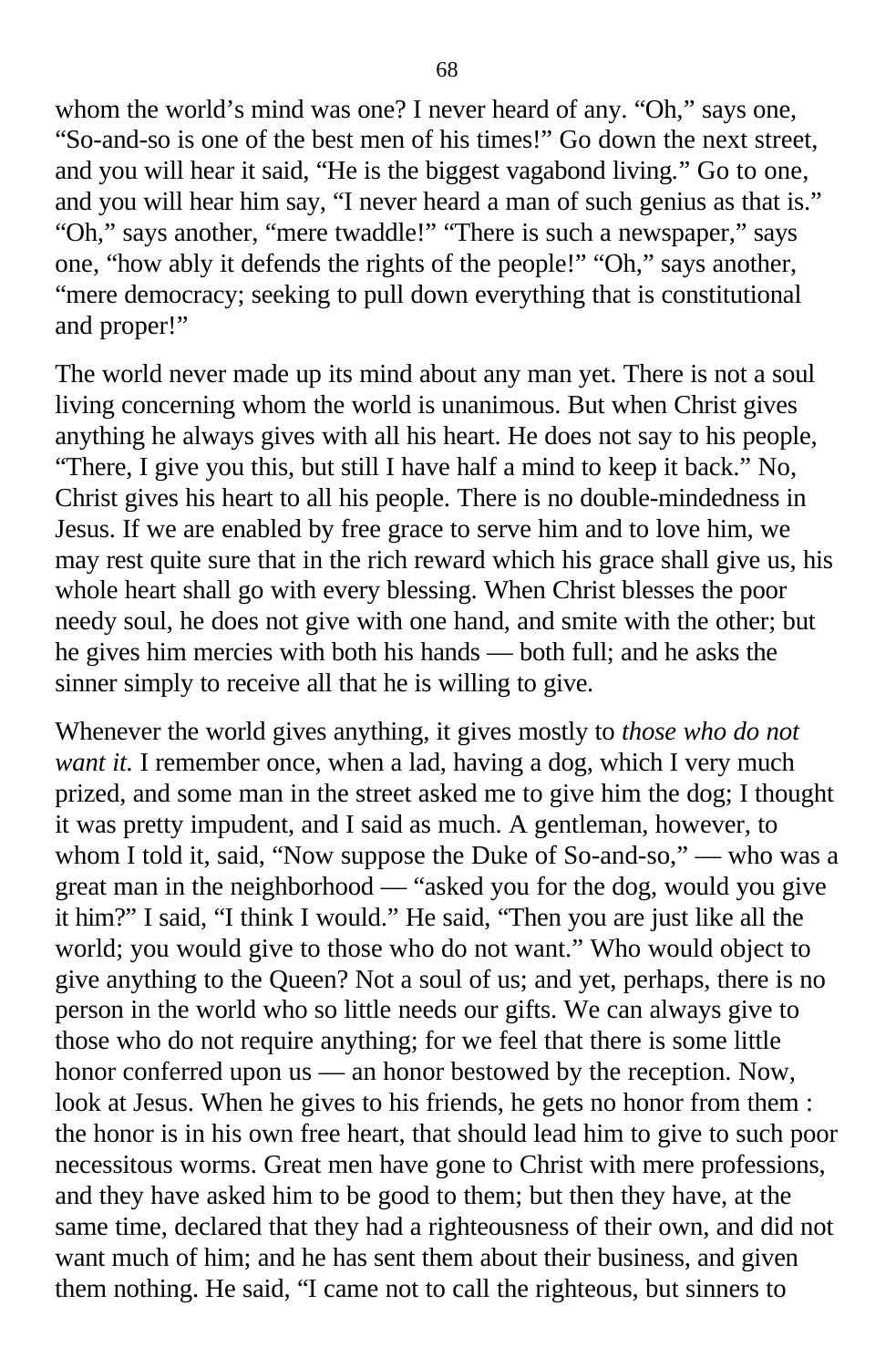repentance." But whenever poor, lost sinners have gone to Christ, he has never turned one of them away — never. He has given all they could possibly want, and infinitely more than they thought they could ever expect. Might not Jesus say to us, when we ask him for the blessings of his grace, "You are impudent in daring to ask?" But instead of that, he loves to be asked, and he freely and richly gives — "Not as the world giveth;" for he gives to those who need it most.

There is another view of the world's gifts. The world giveth to *its friends.* Any man will help his own friends. If we help not our own relatives and friends, then are we worse than heathen men and publicans. But the world generally confines its good wishes and blessings to its class, and kith, and kin. It cannot think of giving blessings to its enemies. Did you ever hear yet of the world's blessing an enemy? Never. It gives its benefactions to its friends, and but very scantily even to them. But Christ gives his benefactions even to his enemies. "Not as the world giveth" he may truly say. The world says, "I must see whether you deserve it; I must see that your case is a good one." It inquires, and inquires, and inquires again; but Christ only sees that our case is a bad one, and then he gives. He wants not a good case, but a bad case. He knows our necessity; and, once discovering our necessity, not all our sin can stop the hand of his bounty. Oh, if Jesus should call to mind some of the hard speeches we have uttered about him, he would never bless us, surely, if it were not that his ways are far above our ways. Why, remember, man, it is not long ago since you cursed him, since you laughed at his people, despised his ministers, and could spit upon his Bible. Jesus has cast all that behind his back, and loved you notwithstanding. Would the world have done that? Let a man get up and rail at his fellows, will they forgive? and, after forgiving, will they begin to bless? Will they die for their enemies? Oh, no! such a thing never entered into the heart of manhood. But Christ blesses rebels, traitors, enemies to his cross. He brings them to know his love, and taste of his eternal mercies.

The world always gives with a *sparing motive.* The most of us are compelled to economy. If we give anything away to a poor man, we generally hope that he will not come again. If we give him half-a-crown, it is very often, as we say, to get rid of him. If we bestow a little charity, it is in the hope that we shall not see his face just by-and-by; for really we do not like the same men continually begging at our door when the world is so full of beggars. Did you ever hear of a man who gave a beggar something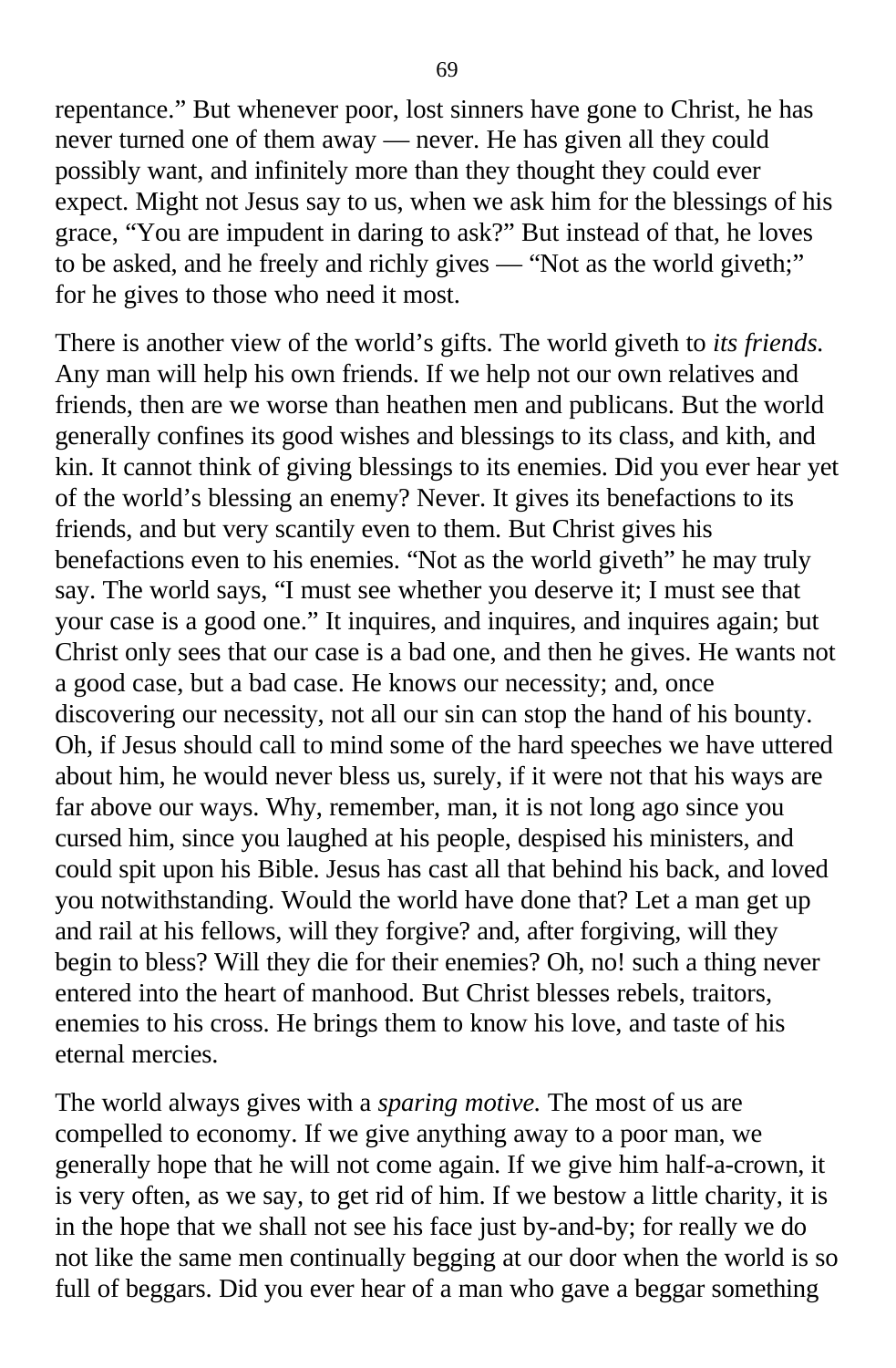to encourage him to keep on begging of you? I must confess I never did such a thing, and am not likely to begin. But that is just what Christ does. When he gives us a little grace, his motive is to make us ask for more; and when he gives us more grace, it is given with the very motive to make us come and ask again. He gives us silver blessings to induce us to ask for golden mercies; and when we have golden favors, those same mercies are given on purpose to lead us to pray more earnestly, and open our mouth wider, that we may receive more. What a strange giver Christ is! What a strange friend, that he gives on purpose to make us beg more! The more you ask of Christ, the more you can ask; the more you have got, the more you will want; the more you know him, the more you will desire to know him; the more grace you receive, the more grace you will pant after; and when you are full of grace, you will never be content till you get full of glory. Christ's way of giving is, "Of his fullness have we received, and grace for grace" — grace to make us pant for more grace; grace to make us long after something higher, something fuller and richer still. "Not as the world giveth, give I unto you."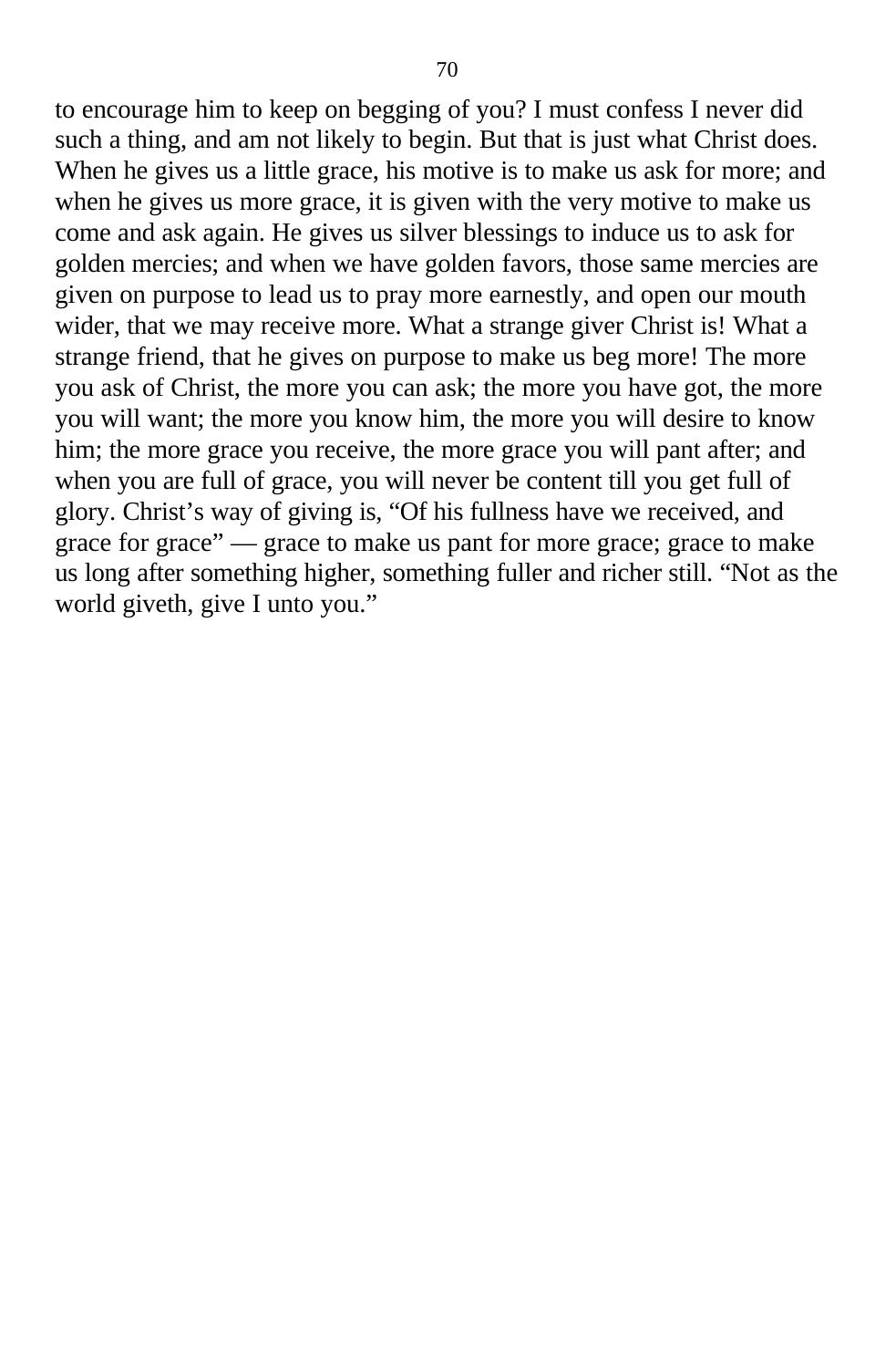## HAVE COURAGE .

#### THE KING AND THE BISHOP.

HOW man has struggled against man! Man is the wolf of mankind. Not the elements in all their fury, nor the wild beasts of prey in all their cruelty, have ever been such terrible enemies to man as man has been to his own fellow. When you read the story of the Marian persecution in England, you are astounded that ever creatures wearing a human form could be so bloodthirsty. Call these *Catholics* who thus persecuted the Protestants? Call them Catholics? Much better call them cannibals, for they behaved more like savages than Christians, in their bloody martyrdoms and murders of the saints of God. We do not in this age feel the cruelty of man to that extent, but this is only because the custom of the land will not allow it; for there are many who dare not smite with the hand, who are very busy in laying on their tongue, and this not by exposing our errors, which they have a perfect right to do, but in many cases the children of God are misrepresented, slandered, abused, persecuted, ridiculed for truth's sake; and we know many instances where other means are resorted to anything to drive the servants of God away from their integrity and from their simple following of their Master. Well did the Lord Jesus say, "Beware of men." "Behold, I send you forth as sheep in the midst of wolves; be ye wise as serpents and harmless as doves." Do not expect men to be the friends of your piety, or if they are, suspect the reality of that piety of which ungodly man is a friend. Thou must expect to be sometimes bullied and sometimes coerced, to be sometimes flattered, and, anon, threatened; thou must expect at one time to meet with the oily tongue which hath tinder it the drawn sword, and at another time with the drawn sword itself. Look out, and expect that men will be against you. But what are they all? Suppose every living man in the world were against you, and that you had to stand in solitude like Athanasius, you might say, as Athanasius did, "I, Athanasius, against the whole world; I know I have truth on my side, and therefore against the world I stand."

Of what use was the malice of men against Martin Luther? They thought to burn him, but he died in his bed despite them all. They thought to put an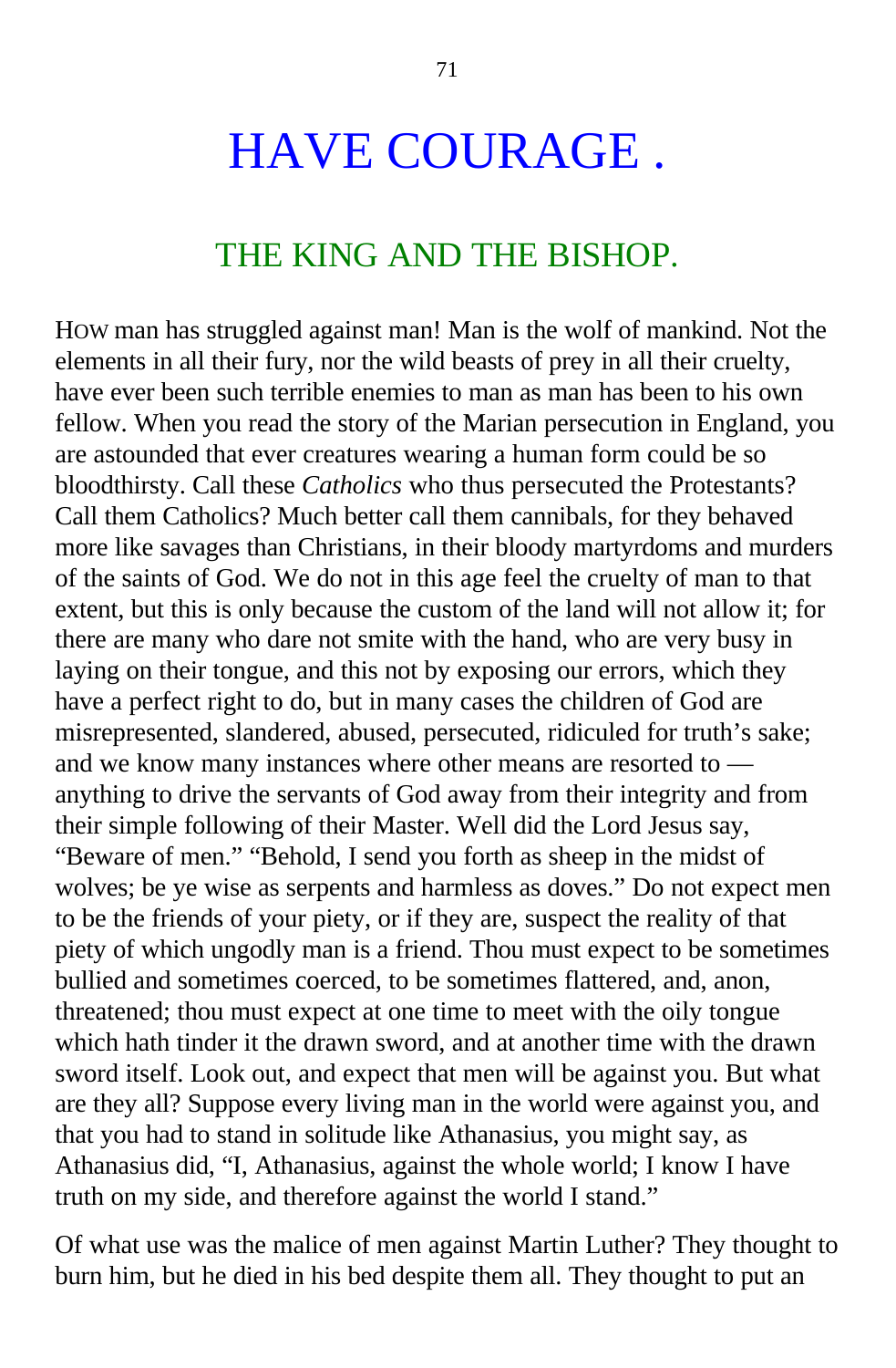end to him, but his little tracts went everywhere, and the words of Luther seemed to be carried on the wings of angels, until in the most distant places the Pope found an enemy suddenly springing up where he thought the good seed had all been destroyed. I do not know that it is of any very great service to have numbers with you. I question whether truth has not generally to be with the minority, and whether it is not quite as honorable to serve God with two or three as it would be with two or three millions; for if numbers could make a thing right, idolatry ought to be the right religion; and if in countries across the sea numbers made the thing right, why, those who fear the Lord would be few indeed, and idolatry and Romanism would be the right thing. Never judge according to numbers; say they are nothing but men after all; if they be good men fight on their side, but if they and the truth fall out, fall out with them. Be a friend to the truth; make your appeal to the law and to the testimony, and if they speak not according to this word, it is because there is no light in them.

That was grand of Latimer, when he preached before Henry VIII. He had greatly displeased his majesty by his boldness in a sermon preached before the king, and was ordered to preach again on the following Sabbath, and to make an apology for the offense he had given. After reading his text, the bishop thus began his sermon; — "Hugh Latimer, dost thou know before whom thou art this day to speak? To the high and mighty monarch, the king's most excellent majesty, who can take away thy life if thou offendest; therefore, take heed that thou speakest not a word that may displease; but then consider well, Hugh, dose thou not know from whence thou comest; upon whose message thou art sent? Even by the great and mighty God I who is all-present, and who beholdeth all thy ways, and who is able to cast thy soul into hell! Therefore, take care that thou deliverest thy message faithfully." He then proceeded with the same sermon he had preached the preceding Sabbath, but with considerably more energy, Such courage should all God's children show when they have to do, with man. Thou art thyself nothing but a worm; but if God puts his truth into thee, do not play the coward, or stammer out his message, but stand up manfully for God and for his truth.

Some people are for ever crying up what they call a becoming modesty. Modesty is very becoming, but an ambassador of God must recollect there are other virtues besides modesty. If Her Majesty sent an ambassador to a country with whom we were at war, and the little man should step into the conference, and say," I humbly hope you will excuse my being here; I wish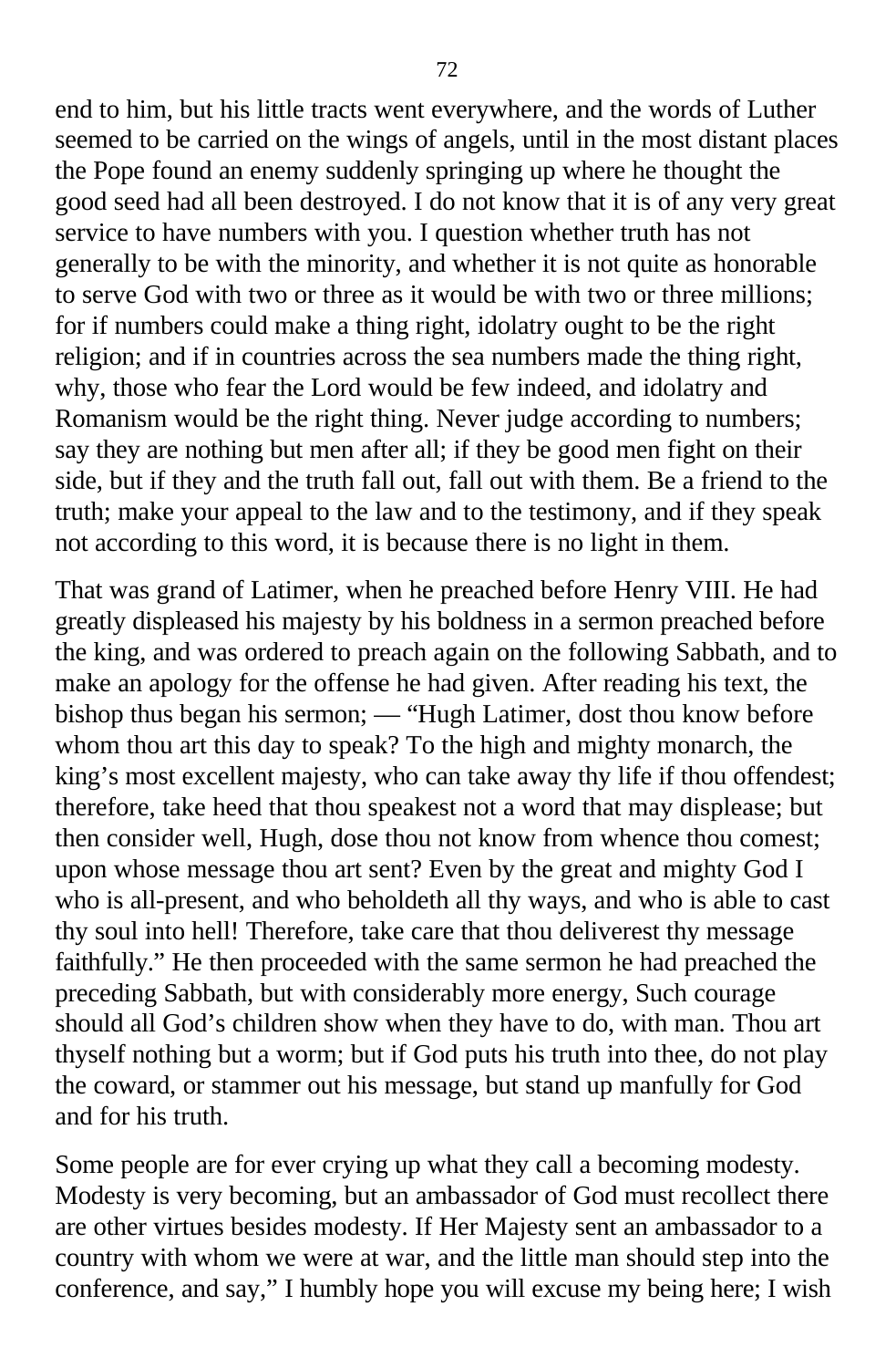to be in all things complacent to your honors and lordships the plenipotentiaries: I feel I am a young man, and you are much older than I am, and therefore I cheerfully submit my judgment to your superior wisdom and experience," and so on; why, I am sure Her Majesty would command him back again, and then command him into a long retirement. What business has he to humble himself when he is an ambassador for the Queen! He must remember he is clothed with the dignity of the power which sent him. And even so is God's minister, and he counts it foul shame to stoop to any man; he takes for his motto, *Cedo nulli,* "I yield to none," and preaching God's truth in love and honesty he hopes to be able to render a fair account to his Master at last, for unto his Master only doth he stand or fall.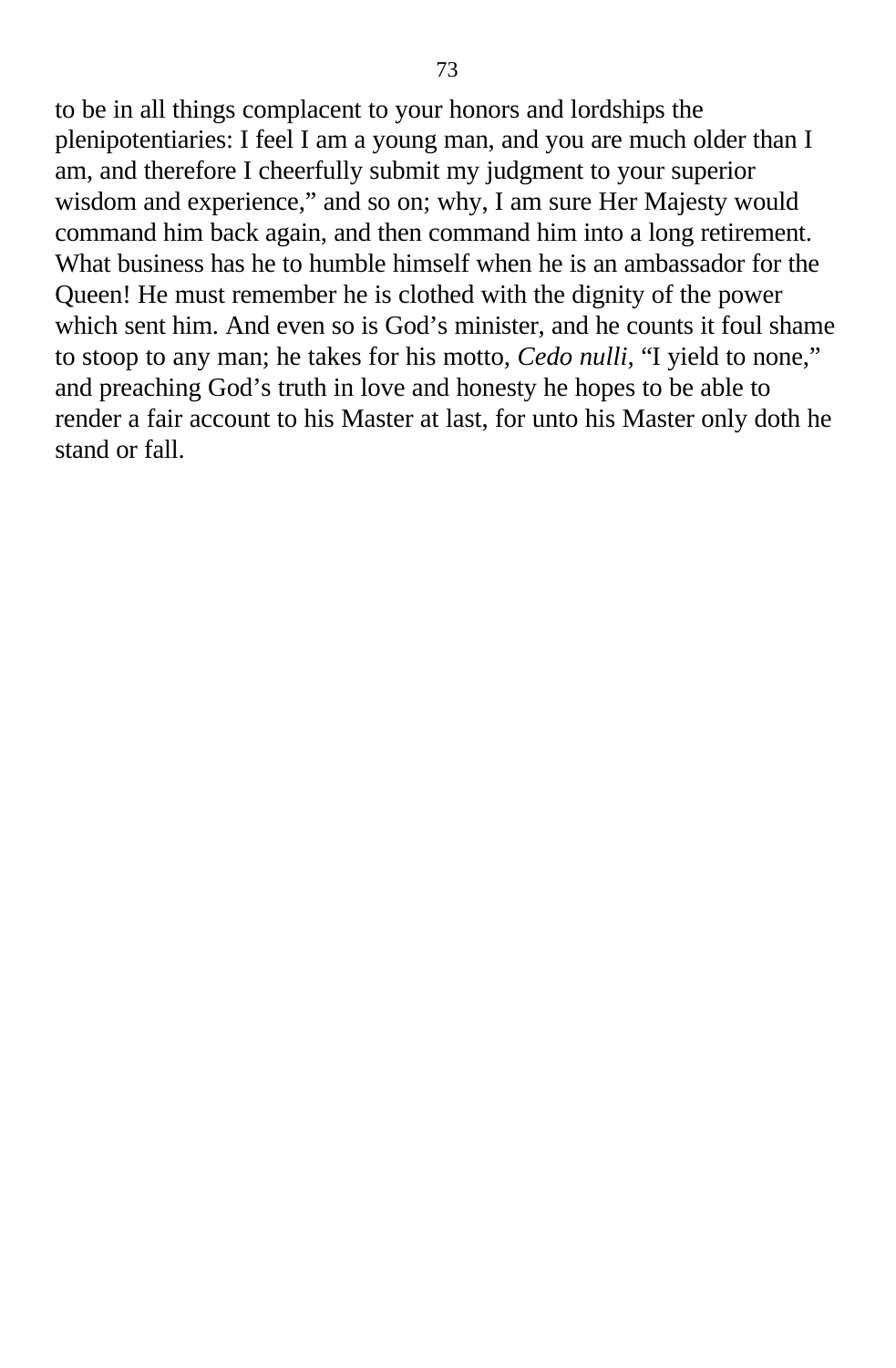### TALENTS GREAT AND SMALL.

#### **"***Well done, thou good and faithful servant: thou hast been faithful over a few things, I will make thee ruler over many things enter thou into the joy of thy Lord.***"**

HERE comes Whitefield, the man that stood before twenty thousand at a time to preach the gospel, who in England, Scotland, Ireland, and America, has testified the truth of God, and who could count his converts by thousands, even under one sermon! Here he comes, the man that endured persecution and scorn, and yet was not moved — the man of whom the world was not worthy, who lived for his fellow-men, and died at last for their cause: stand by, angels, and admire, whilst the Master takes him by the hand and says, "Well done, well done, thou good and faithful servant: enter thou into the joy of thy Lord." See how free grace honors the man whom it enabled to do valiantly!

Hark! Who is this that comes there? a poor, thin-looking creature, that on earth was a consumptive; there was a hectic flush now and then upon her check, and she lay three long years upon her bed of sickness. Was she a prince's daughter, for it seems heaven is making much stir about her? No, she was a poor girl, that earned her living by her needle, and she worked herself to death! — Stitch, stitch, stitch, from morning to night! and here she comes. She went prematurely to her grave, but she is coming, like a shock of corn fully ripe, into heaven, and her Master says, "Well done, thou good and faithful servant: thou hast been faithful in a few things, I will make thee ruler over many things; enter thou into the joy of thy Lord." She takes her place by the side of Whitefield. Ask what she ever did, and you find out that she used to live in some back garret, down some dark alley in London; and there used to be another poor girl come to work with her, and that poor girl when she first came to work with her, was a gay and volatile creature, and this consumptive child told her about Christ; and they used, when she was well enough, to creep out of an evening to go to chapel or to church together. It was hard at first to get the other one to go, but she used to press her lovingly; and when the girl went wild a little, she never gave her up. She used to say, "O Jane, I wish you loved the Savior;" and when Jane was not there she used to pray for her, and when she was there she, prayed with her; and now and then when she was stitching away, read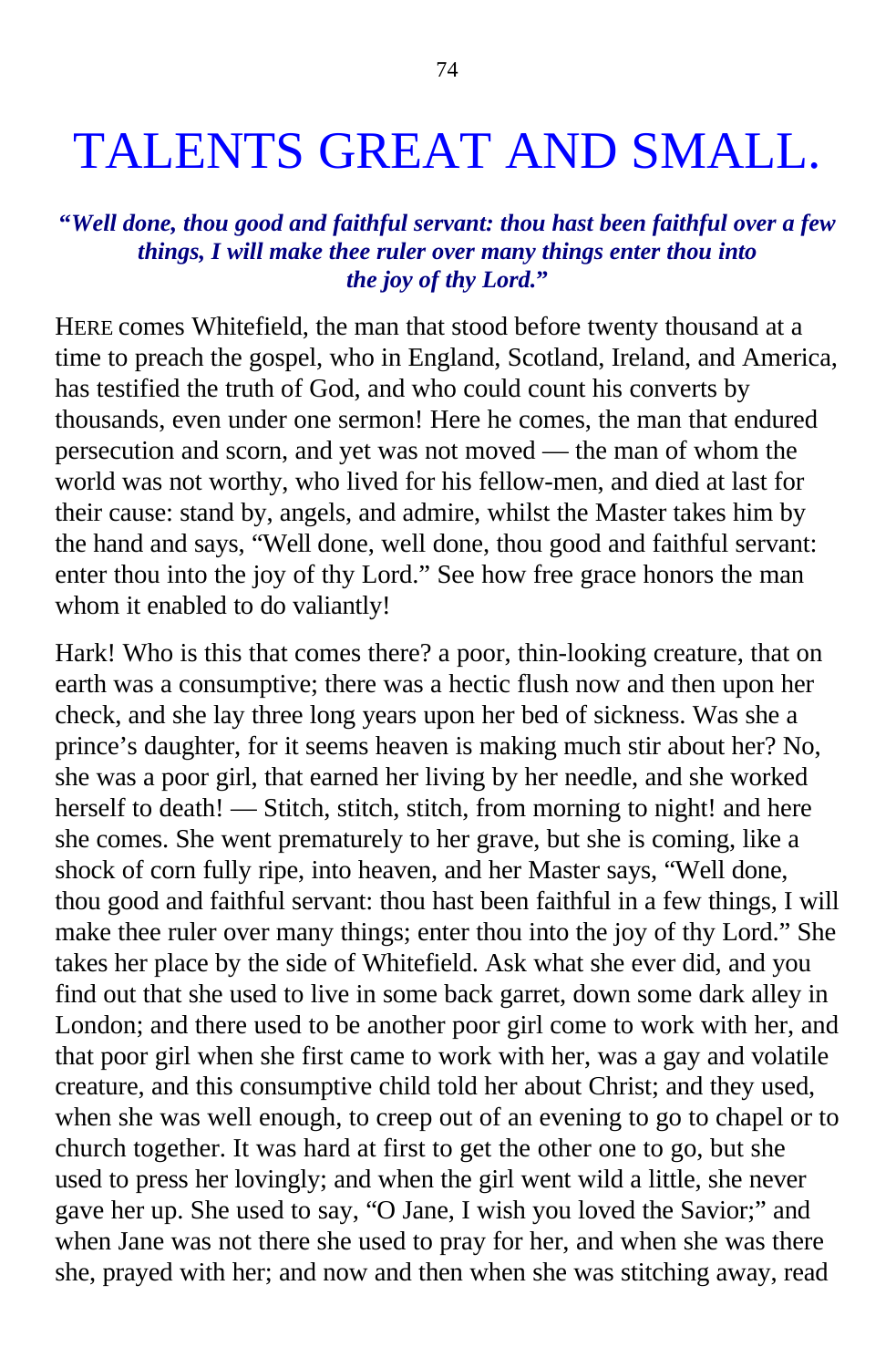a page out of the Bible to her, for poor Jane could not read. And with many tears she tried to tell her about the Savior, who loved her and gave himself for her.

At last, after many a day of hard persuasion, and many an hour of sad disappointment, and many a night of sleepless, tearful prayer, she lived to see the girl profess her love to Christ; and she left her and took sick, and there she lay till she was taken to the hospital, where she died. When she was in the hospital she used to have a few tracts, and she used to give them to those who came to see her; she would try, if she could, to get the women to come round, and she would give them a tract. When she first went into the hospital, if she could creep out of bed, she used to get by the side of one who was dying, and the nurse used to let her do it; till at last she got too ill, and then she used to ask a poor woman on the other side of the ward, who was getting better, and was going out, if she would come and read a chapter to her; not that she wanted her to read to her on her own account, but for her sake, for she thought it might strike her heart while she was reading it. At last this poor girl died, and fell asleep in Jesus; and the poor consumptive needle-woman had said to her, "Well done" and what more could an archangel have said to her?—" she hath done what she could."

See, then, the Master's commendation, and the last reward will be equal to all men who have used their talents well. Ah! if there be degrees in glory, they will not be distributed according to our talents, but according to our faithfulness in using them. As to whether there are degrees or not. I know not; but this I know, he that doeth his Lord's will, shall have said to him, "Well done, good and faithful servant."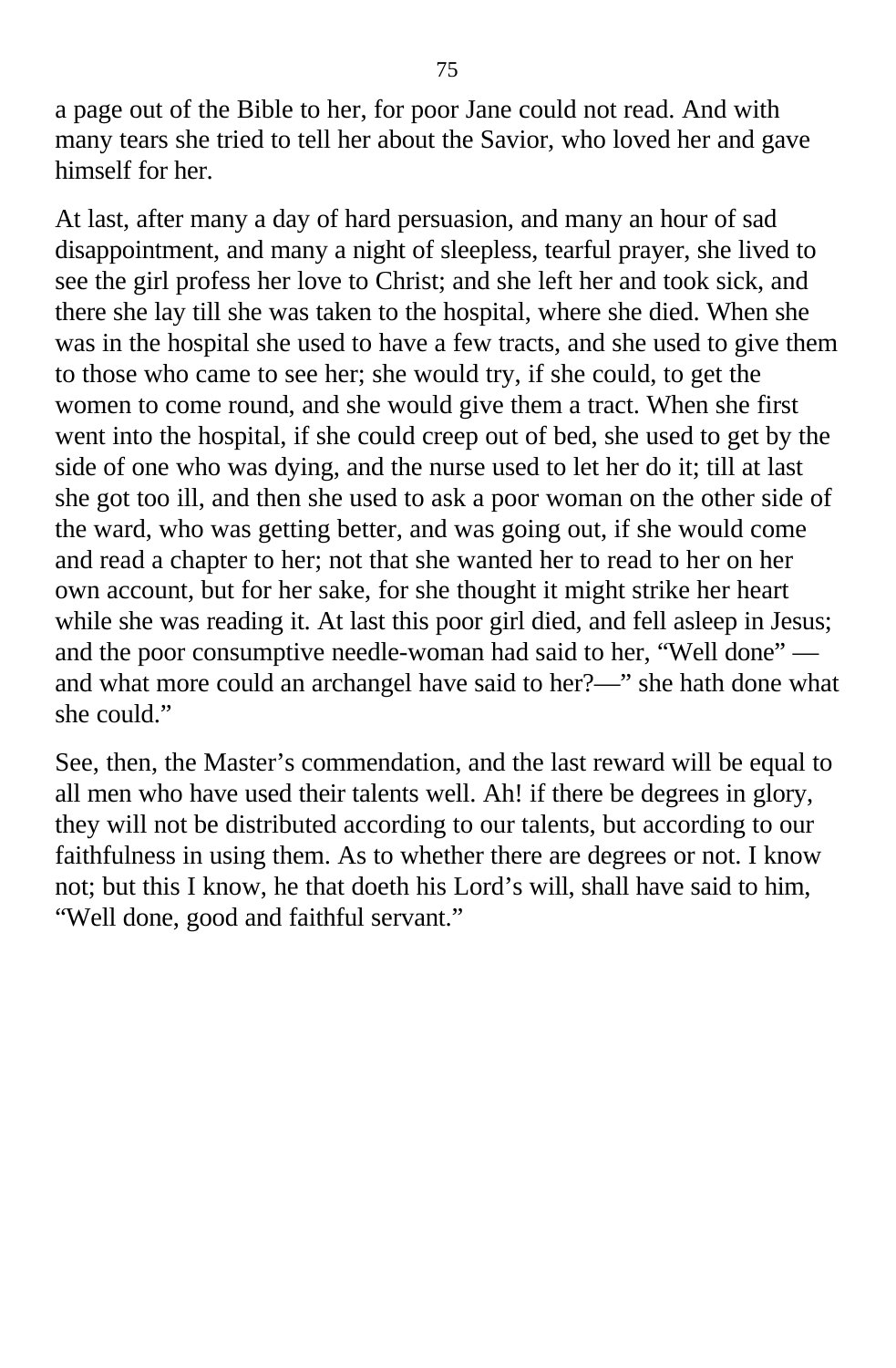## THE LIGHT OF EVENING.

IF our sun do not go down ere it be noon, we may all of us expect to have an evening time of life. Either we shall be taken from this world by death, or else, if God should spare us, ere long we shall get to the evening of life. In a few more years, the sere and yellow leaf will be the fit companion of every man and every woman. Is there anything melancholy in that? I think not. The time of old age, with all its infirmities, seems to me to be a time of peculiar blessedness and privilege to the Christian. To the worldly sinner, whose zest for pleasure has been removed by the debility of his powers and the decay of his strength, old age must be a season of tedium and pain; but to the veteran soldier of the cross, old age must assuredly be a time of great joy and blessedness.

I was thinking the other evening, whilst riding in a delightful country, how like to evening time old age is. The sun of hot care has gone down; that sun which shone upon that early piety of ours, which had not much depth of root, and which scorched it so that it died — that sun which scorched our next true godliness, and often made it well-nigh wither, and would have withered it, had it not been planted by the rivers of water — that sun is now set. The good old man has no particular care now in all the world. He says to business, to the hum, and noise, and strife of the age in which he lives, "Thou art nought to me; to make my calling and election sure, to hold firmly this my confidence, and wait until my change comes, this is all my employment; with all your worldly pleasures and cares I have no connection." The toil of his life is all done, he has no more now to be sweating and toiling, as he had in his youth and manhood; his family have grown up, and are no more dependent upon him; it may be God has blessed him, and he has sufficient for the wants of his old age, or it may be that in some rustic almshouse he breathes out the last few years of his existence. How calm and quiet! Like the laborer who, when he returns from the field at evening time, casts himself upon his couch, so does the old man rest from his labors. And at evening time we gather into families, the fire is kindled, the curtains are drawn, and we sit around the family fire, to think no more of the things of the great rumbling world; and even so in old age, the family, and not the world, is the engrossing topic.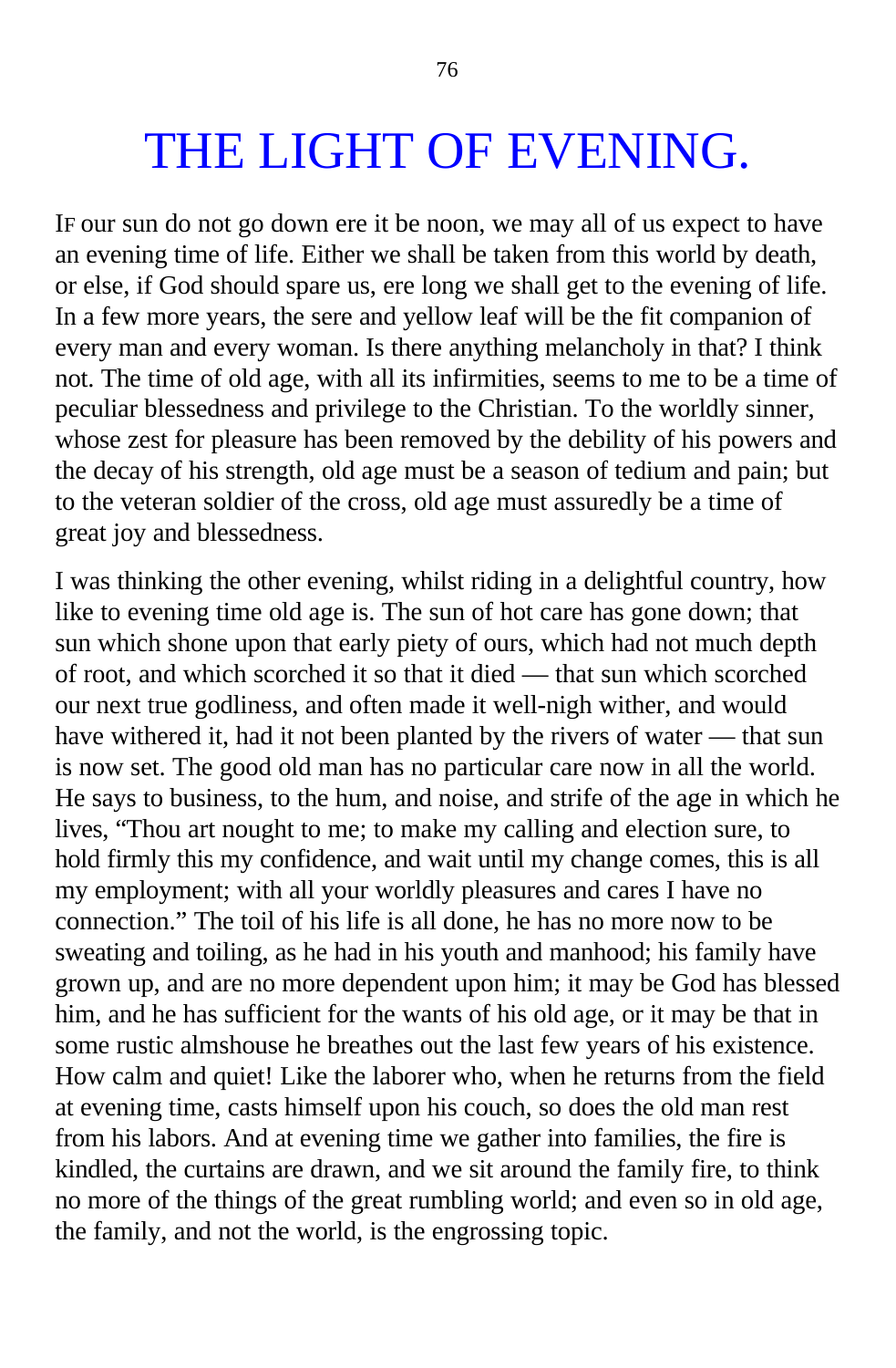Did you ever notice how venerable grandsires, when they write a letter, fill it full of intelligence concerning their children? "John is well," "Mary is ill," "all our family are in health." Very likely some business friend writes to say, "Stocks are down," or, "the rate of interest is raised;" but you never find *that* in any good old man's letters; he writes about his family, his lately married daughters, and all that. Just what we do at evening time; we only think of the family circle, and forget the world. That is what the greyheaded old man does. He thinks of his children, and forgets all beside. Well, then, how sweet it is to think that for such an old man there is light in the darkness! "At evening time it shall be light." Dread not thy days of weariness, dread not thine hours of decay. O soldier of the cross, new lights shall burn when the old lights are quenched; new candles shall be lit when the lamps of life are dim. Fear not! The night of thy decay may be coming on; but "at evening time it shall be light."

At evening time the Christian has many lights that he never had before; lit by the Holy Spirit and shining by his light. There is the light of a bright experience. He can look back, and he can raise his Ebenezer saying, "Hither by thy help I've come." He can look back at his old Bible, the light of his youth, and he can say, "This promise has been proved to me; this covenant has been proved true. I have thumbed my Bible many a year; I have never yet thumbed a broken promise. The promises have all been kept to me; 'not one good thing has failed.'" And then, if he has served God, he has another light to cheer him: he has the light of the remembrance of what good God has enabled him to do. Some of his spiritual children come in and talk of times when God blessed his conversation to their souls. He looks upon his children, and his children's children, rising up to call the Redeemer blessed; at evening time he has a light.

But at the last the night comes in real earnest: he has lived long enough, and he must die. The old man is on his bed; the sun is going down, and he has no more light. "Throw up the windows, let me look for the last time into the open sky," says the old man. The sun has gone down; I cannot see the mountains yonder; they are all a mass of mist; my eyes are dim, and the world is dim too. Suddenly a light shoots across his face, and he cries, "O daughter! daughter, here! I can see another sun rising. Did you not tell me that the sun went down just now? Lo, I see another; and where those hills used to be in the landscape, those hills that were lost in darkness, daughter, I can see hills that seem like burning brass; and methinks upon that summit I can see a city bright as jasper. Yes, and I see a gate opening, and spirits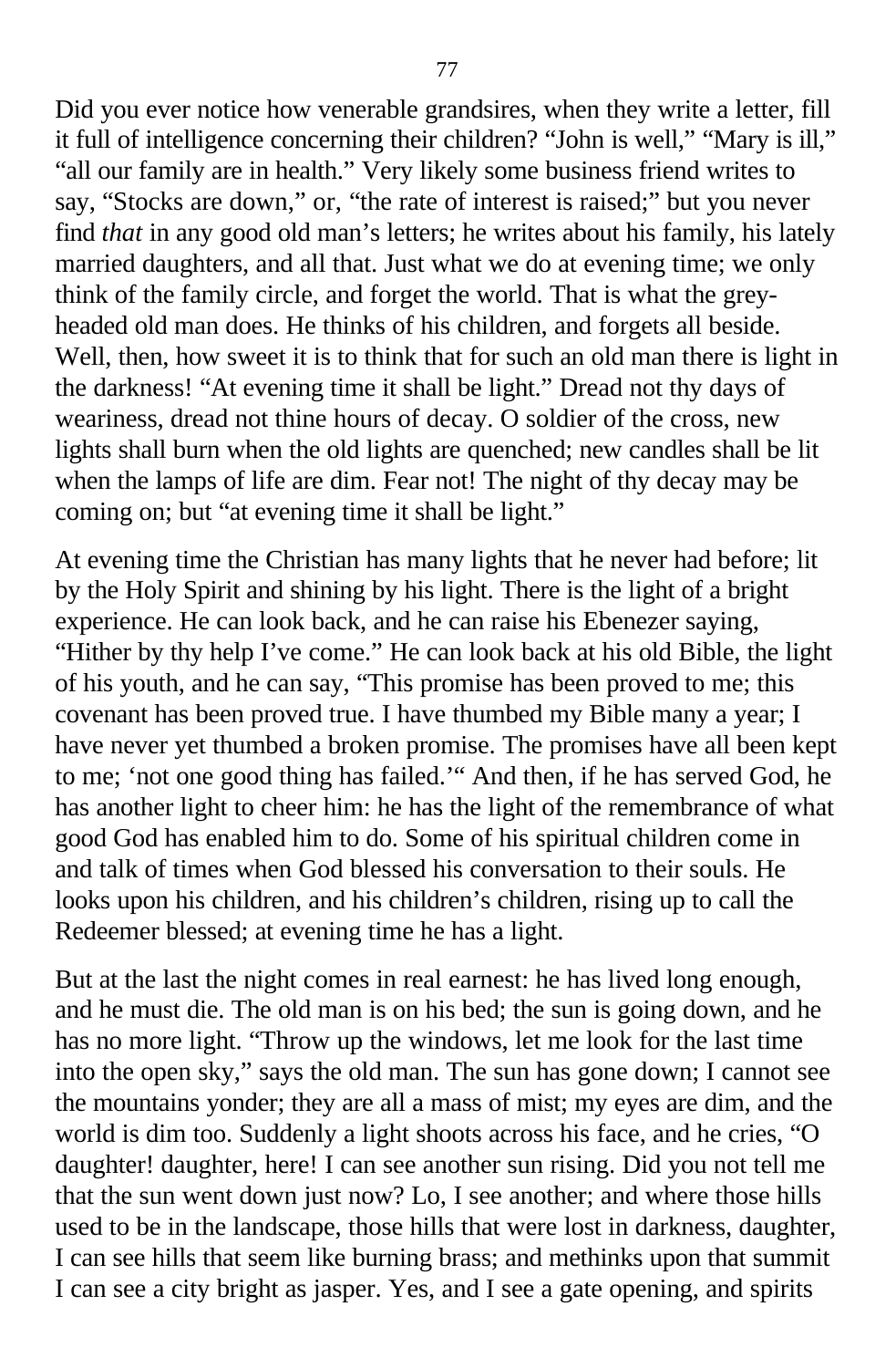coming forth. What is that they say? Oh, they sing! they sing! Is this death!" And ere he has asked the question, he hath gone where he needs not to answer it, for death is all unknown. Yes, he has passed the gates of pearl; his feet are on the streets of gold; his head is bedecked with the crown of immortality; the palm-branch of eternal victory is in his hand. God hath accepted him in the Beloved.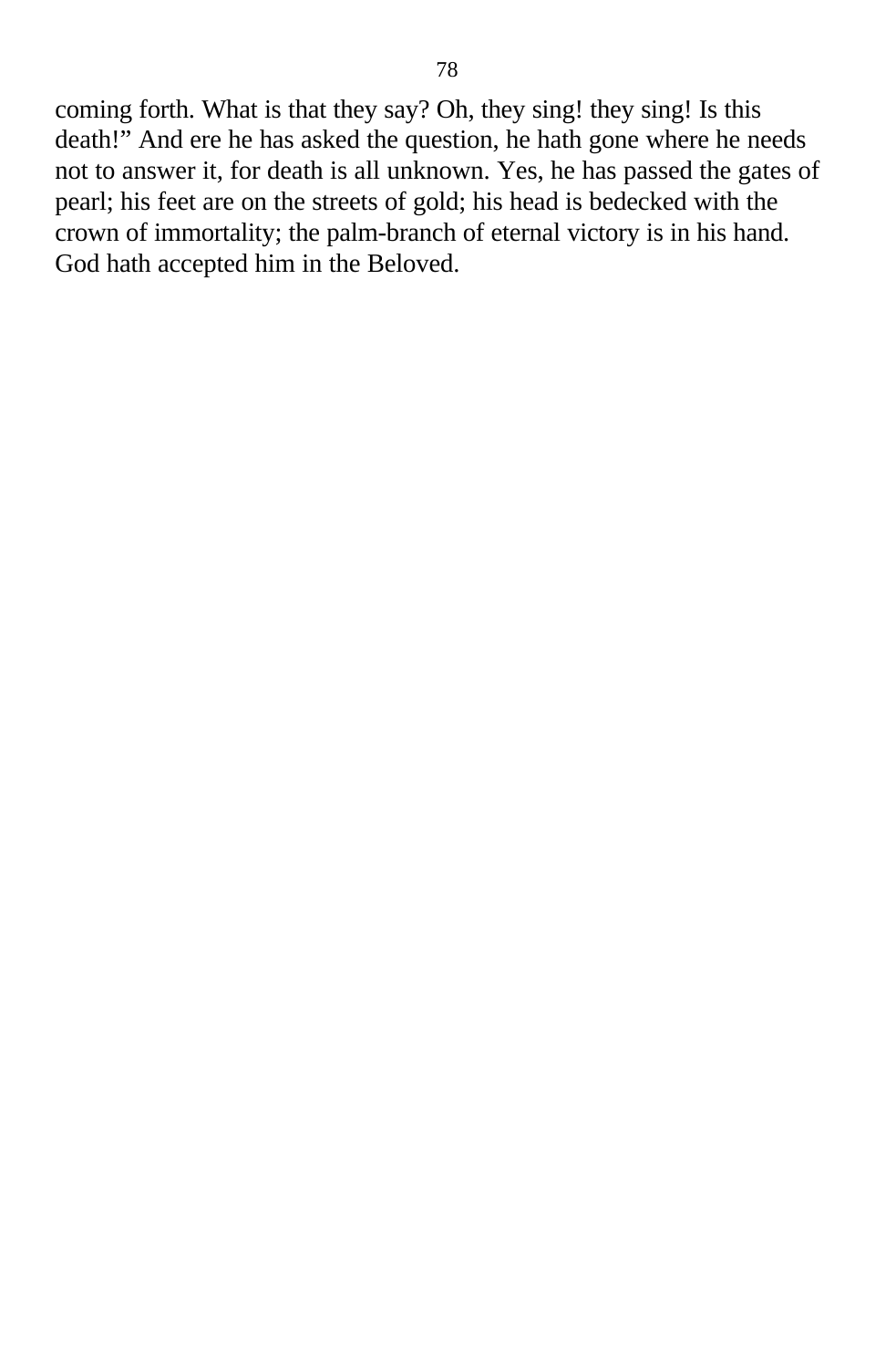#### BEDS THAT ARE TOO SHORT.

#### (ISAIAH 27:20.)

#### **WHAT LORD BYRON SAID.**

AS to the present world, how many beds are there of man's own invention. One man has made himself a bedstead of *gold;* the pillars thereof are of silver, the covering thereof is of Tyrian purple, the pillows are filled with down, such as only much fine gold could buy him; the hangings he hath embroidered with threads of gold and silver, and the curtains are drawn upon rings of ivory. Lo, this man hath ransacked creation for luxuries, and invented to himself all manner of sumptuous delights. He gets unto himself broad acres and many lands; he adds house to house, and field to field; he digs, he toils, he labors, he is in hopes that he shall get enough, a sufficiency, a satisfactory inheritance. He proceeds from enterprise to enterprise, he invests his money in one sphere of labor, and then another. He attempts to multiply his gold, until it gets beyond all reckoning. He becomes a merchant prince, a millionaire, and he says unto himself, "Soul, take thine ease; eat, drink, and be merry; thou hast much goods laid up for many years." Do you not envy this man his bed? Are there not some of you, whose only object in life is to get such a couch for yourselves? You say, "He has well-feathered his nest; would to God that I could do the same for myself!" Ah! but do you know that this bed is shorter than that he can stretch himself upon it? If *you* cast yourself upon it for a moment, the bed is long enough *for you,* but it is not long enough *for him.*

I have often thought that many a man's riches would be sufficient for me, but they are not sufficient *for him.* If he makes them his god, and seeks in them his happiness, you never find the man has money enough, his lands are still too narrow, and his estate too small. When he begins to stretch himself, he finds there is something wanted: if the bed could only be made a little longer, then, he thinks, he could be quiet, and have room enough. But when the bed is lengthened, he finds he has grown longer, too; and when his fortune has grown as big as the bedstead of Og, king of Bashan, even then he finds he cannot lie upon it easily. Nay, we read of one man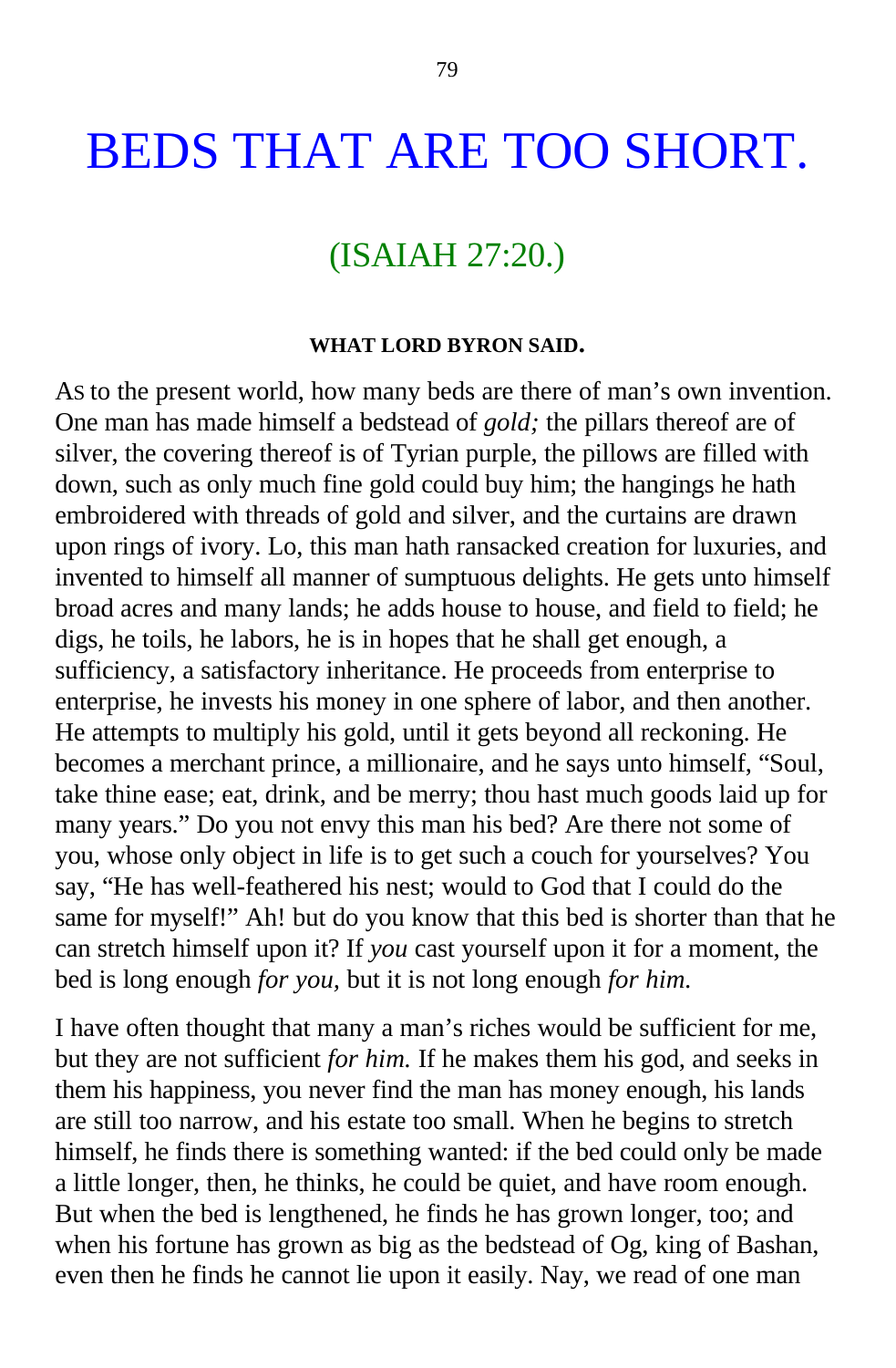who stretched himself along the whole world which he had conquered; but he found there was not room, and he began to weep because there were not other worlds to conquer. One would have thought a little province would have been enough for him to rest in. Oh, no; so big is man when he stretches himself, that the whole world does not suffice him. Nay, if God should give to the avaricious all the mines of Peru, all the glittering diamonds of Golconda, all the wealth of worlds, and if he were then to transmute the stars into gold and silver, and make us emperors of an entire universe till we should talk of constellations as men talk of hundreds, yea, and talk of universes as men talk of thousands, even then the bed would not be long enough whereon we might stretch our ever-lengthening desires. The soul is wider than creation, broader than space; give it all, it would be still unsatisfied, and man would not find rest.

You say, "That is strange: if I had a little more I should be very well satisfied." You make a mistake: if you are not content with what you have, you would not be satisfied if it were doubled. "Nay," says one, "I should be." You do not know yourself. If you have fixed your affection on the things of this world, that affection is like a horse-leech; it cries, "Give! give!" It will suck, suck, suck to all eternity, and still cry, "Give! give!" and though you give it all, it has not gotten enough. The bed, in fact, "is shorter than that a man can stretch himself on it."

Let us look in another direction. Other men have said," Well, I do not care for gold and silver; thank God, I have no avarice." But they have been *ambitious.* "Oh," says one, "if I might be famous, what would I not do? Oh, if my name might be handed down to posterity, as having done something, and having been somebody, a man of note, how satisfied would I be!" And the man has so acted, that he has at last made for himself a bed of honor. He has become famous. There is scarce a newspaper which does not record his name. His name has become a household word; nations listen to his voice; thousands of trumpets proclaim his deeds. He is a man, and the world knows it, and stamps him with the adjective "great;" he is called "a great man." See how soft and downy is his bed! What would some of you give to rest upon it! He is fanned to sleep by the breath of fame, and the incense of applause smokes in his chamber. The world waits to refresh him with renewed flattery. Oh! would you not give your ears and eyes if you might have a bed like that to rest upon.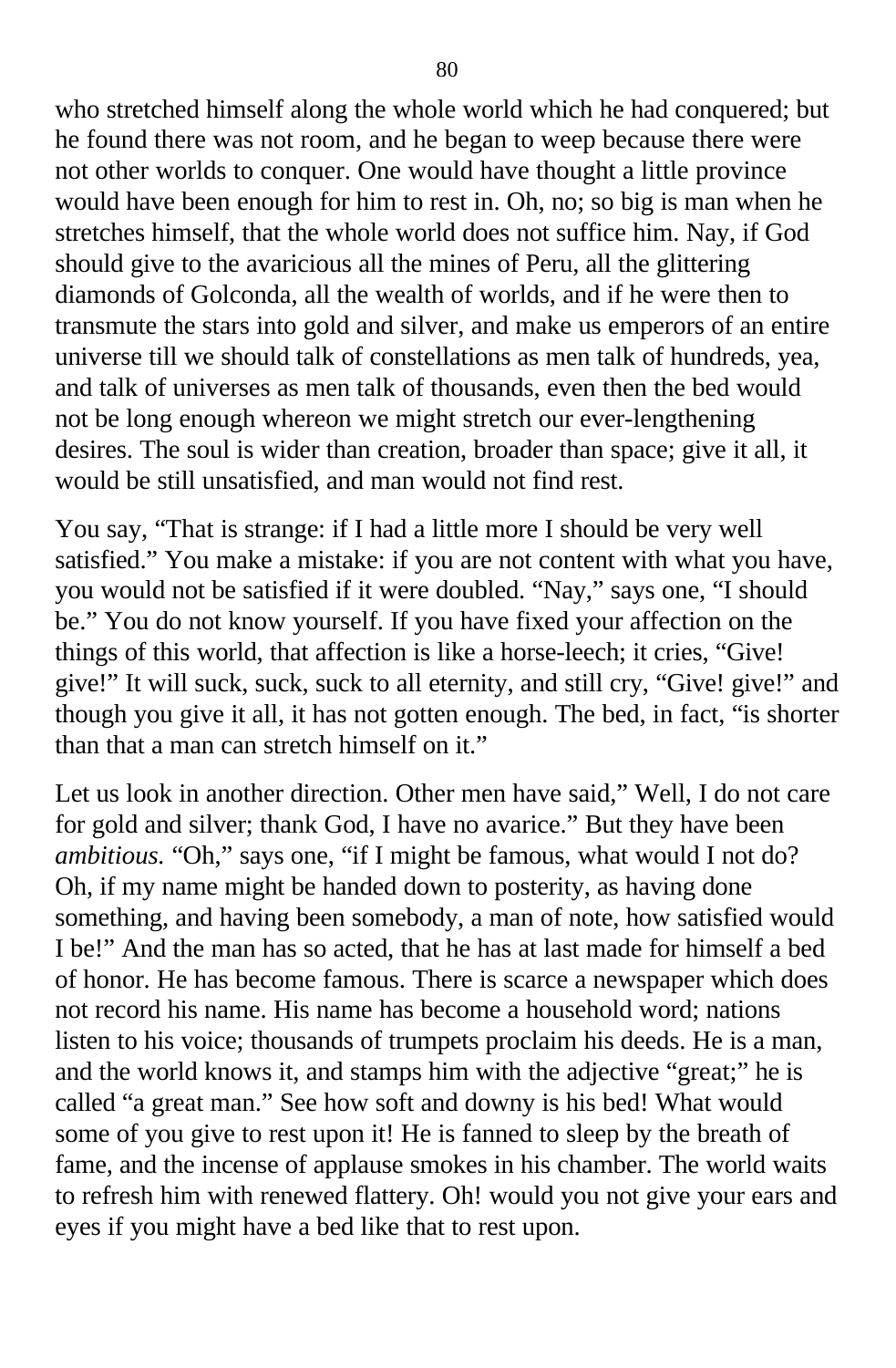But did you ever read the history of famous men, or hear them tell their tale in secret? "Uneasy lies the head that wears the crown," even though it be the laurel coronet of honor. When the man is known, it is not enough; he asks for wider praise. There was a time when the approbation of a couple of old women was fame to him; now the approbation of ten thousand is nothing. He talks of men as if they were but flocks of wild asses, and what he looked up to once as a high pinnacle is now beneath his feet. He must go higher, and higher, and higher; though his head is reeling, though his brain is whirling, though his feet are slipping, he must go higher. He has done a great thing: he must do more. He seems to stride across the world; he must leap further yet, for the world will never believe a man famous unless he constantly outdoes himself. He must not only do a great thing to-day, but he must do a greater thing to-morrow, the next day a greater still, and pile his mountains one upon another until he mounts the very Olympus of the demigods. But, suppose he gets there, what does he say, "Oh that I could go back to my cottage, that I might be all unknown, that I might have rest with my family and be quiet. Popularity is a care which I never endured until now, a trouble that I never guessed. Let me lose it all; let me go back!" He is sick of it; for the fact is, that man never can be satisfied with anything less than the approbation of heaven; and until conscience gets that, all the applause of senates and of listening princes would be a bed shorter than a man could stretch himself upon it.

There is another bed on which man thinks he could rest. There is a witch, a painted harlot, who wears the richest gems in her ears, and a necklace of precious things about her neck. She is an old deceiver. She was old and shriveled in the days of Bunyan; she painted herself then, she paints now, and paint she will as long as the world endureth. And she gaddeth forth, and men think her young and fair, and lovely, and desirable; her name is Madam Wanton. She keeps a house wherein she feasteth men, and maketh them drunken with the wine of *pleasure*, which is as honey to the taste, but is venom to the soul. This witch, when she can, entices men into her bed. "There," she says, "there, how daintily have I spread it!" It is a bed, the pillars whereof are pleasure; above is the purple of rapture, and beneath is the soft repose of luxurious voluptuousness. Oh, what a bed is this! Solomon once laid in it, and many since his time have sought their rest there. They have said, "Away with your gold and silver: let me spend it, that I may eat, drink, and be merry, for tomorrow I die. Tell me not of fame; I care not for it. I would sooner have the pleasures of life, or the joys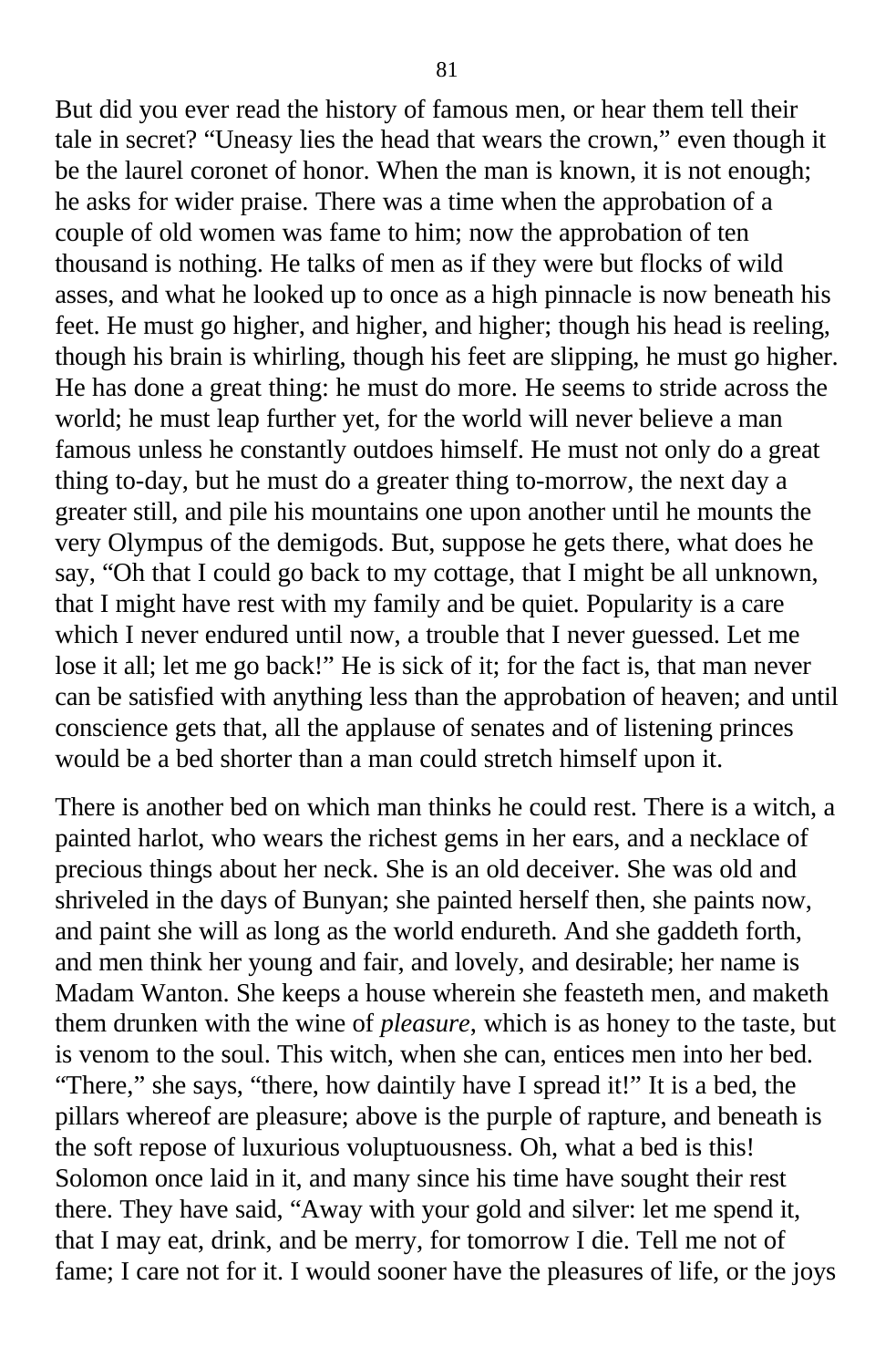of Bacchus, than the laurel of fame. Let me give myself up to the intoxication of this world's delights; let me be drowned in the butt of Burgundy of this world's joys." Have you ever seen such men as that? I have seen many, and wept over them, and I know some now; they are stretching themselves on that bed, and trying to make themselves happy. Byron is just a picture of such men, though he outdid others. What a bed was that he stretched himself on! Was ever libertine more free in his vices? was ever sinner more wild in his blasphemy? was ever poet more daring in his flights of thought? was ever man more injurious to his fellows than he? And yet, what did Byron say? There is a verse which just tells you what he felt in his heart. The man had all that he wanted of sinful pleasure, but here is his confession —

> **"***I fly like a bird of the air, In search of a home and a rest; A balm for the sickness of care, A bliss for a bosom unblest.***"**

And yet he found it not. He had no rest in God. He tried pleasure till his eyes were red with it; he tried vice till his body was sick; and he descended into his grave a premature old man. If you had asked him, and he had spoken honestly, he would have said, the bed was shorter than that he could stretch himself upon it. No, young man, you may have all the vices and all the pleasure and mirth of this metropolis — and there is much to be found, of which I make no mention here — and when you have it all, you will find it does not equal your expectation, nor satisfy your desires. When the devil is bringing you one cup of spiced wine, you will be asking him next time to spice it higher; and he will flavor it to your fiery taste, but you will be dissatisfied still, until, at last, if he were to bring you a cup hot as damnation, it would fall tasteless on your palate. You would say, "Even this is tasteless to me, except in the gall, and bitter wormwood, and fire that it brings." It is so with all worldly pleasure; there is no end to it; it is a perpetual thirst. It is like the opium-eater; he eats a little, and he dreams such strange wonders; and he wakes, and where are they? Such dreamers, when awake, look like dead men, with just animation enough to enable them to crawl along. The next time, to get to their elysium, they must take more opium, and the next time more and more, and all the while they are gradually going down an inclined plane into their graves. That is just the effect of human pleasure, and all worldly sensual delights; they only end in destruction; and even while they last, they are not wide enough for our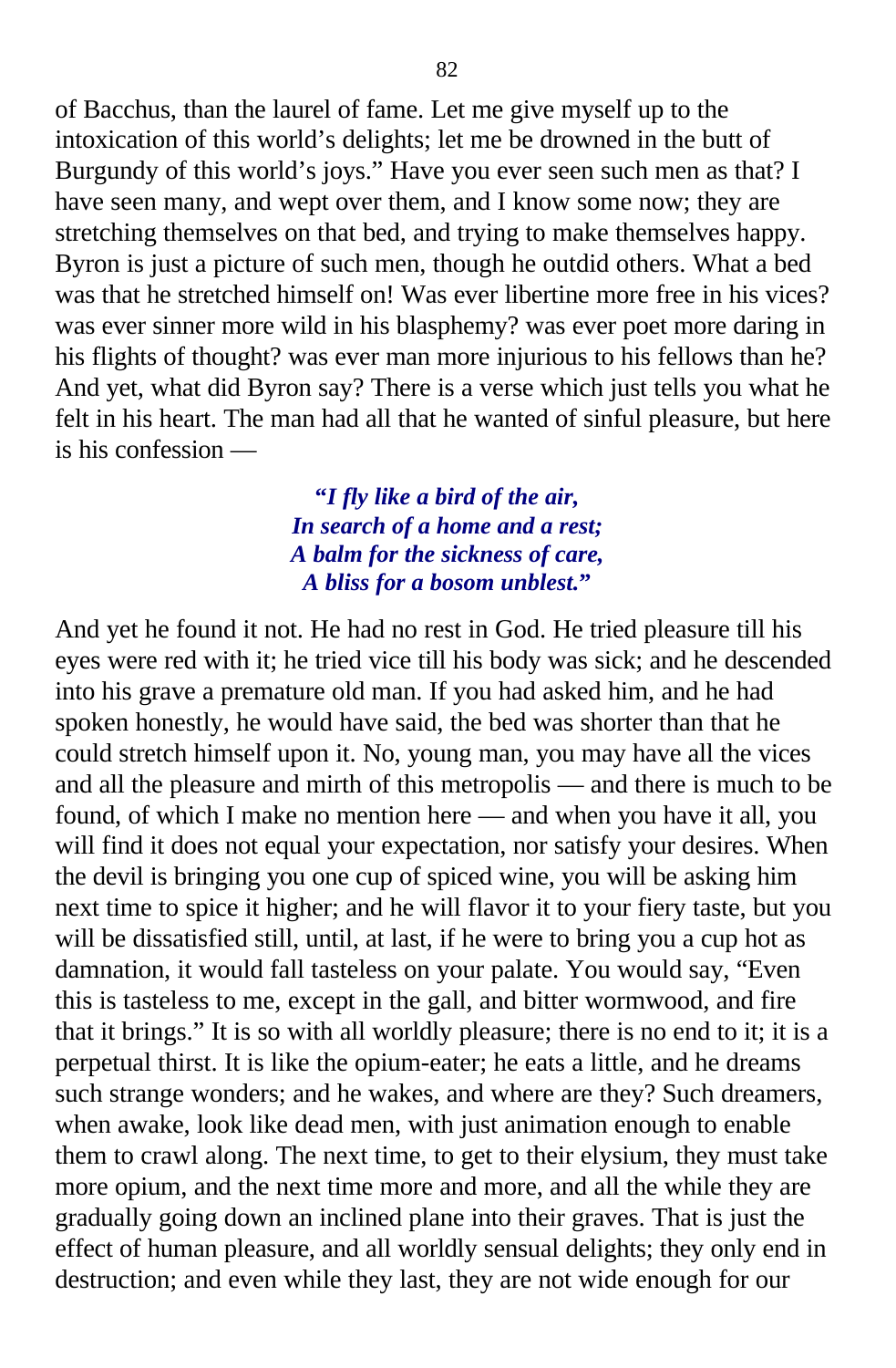desire, they are not large enough for our expectations, "for the bed is shorter than that a man can stretch himself on it."

Now think, for a moment, of the Christian, and see the picture reversed. I will suppose the Christian at his very worst state, though there is no reason why I should do so. The Christian is not necessarily poor; he may be rich. Suppose him poor. He has not a foot of land to call his own; he lives by the day, and he lives well, for his Master keeps a good cupboard for him, and furnishes him with all he requires. He has nothing in this world except the promise of God with regard to the future. The worldly man laughs at the promise, and says it is good for nothing. Now look at the Christian; he says,—

#### **"***There***'***s nothing round this spacious globe, Which suits my large desires; To nobler joys than nature gives, Thy servant, Lord, aspires.***"**

What, poor man, are you perfectly content? "Yes," says he, "it is my Father's will that I should live in poverty. I am perfectly content." "Well, but is there nothing else you wish for?" "Nothing," says he, "I have the presence of God; I have delight in communion with Christ; 'I know that there is laid up for me a crown of life that fadeth not away,' and more I cannot want. I am perfectly content; my soul is at rest."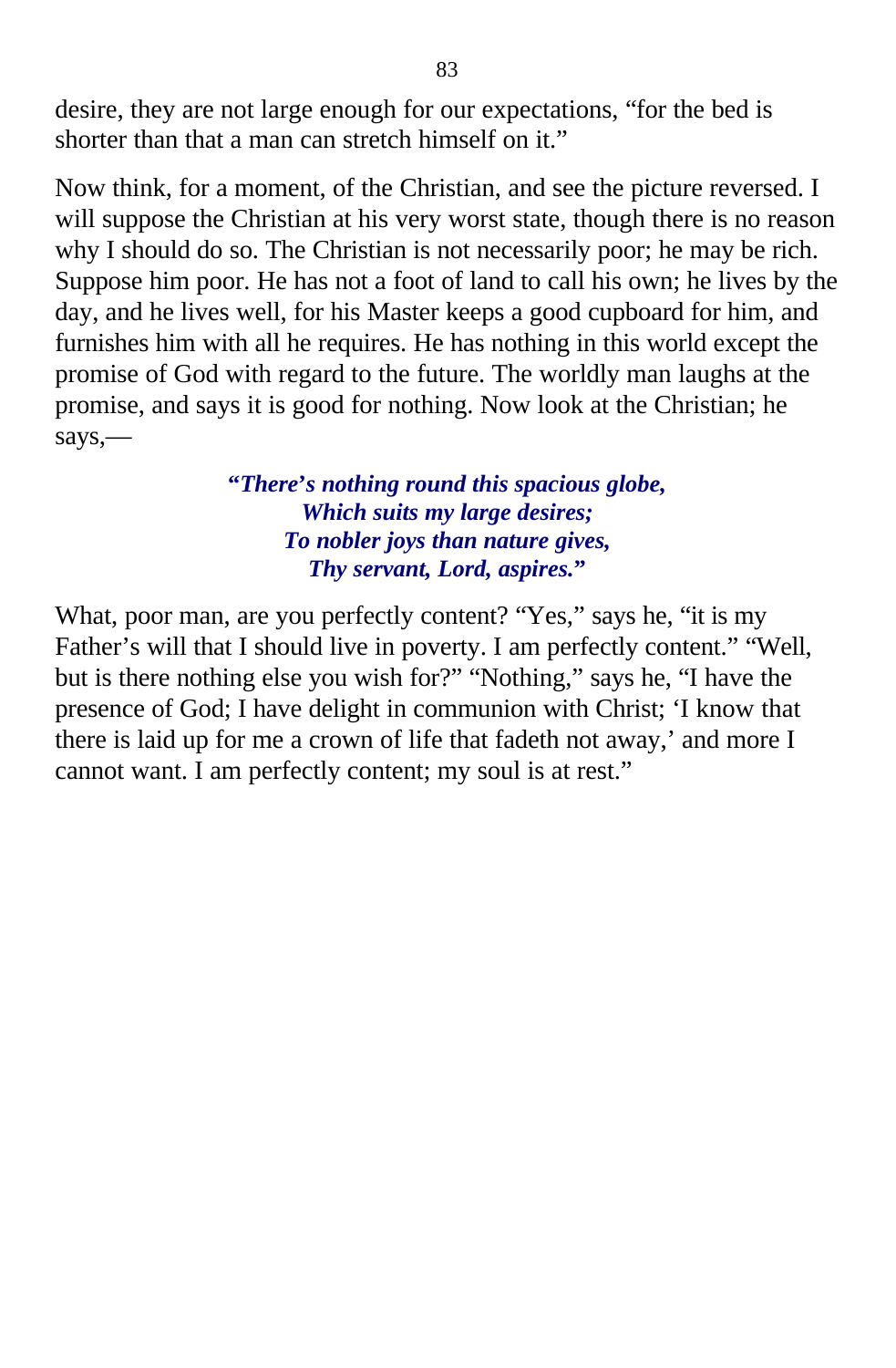### MISTAKEN ZEAL.

THOSE who have no life nor energy may easily ruin themselves, but they are not likely to harm others; whereas a mistaken zealot is like a madman with a firebrand in his hand. Persons who are zealous, and are under a mistake, may do such a deal of mischief! What did those Scribes and Pharisees in Christ's day? They were very zealous, and under the pressure of their zeal they crucified the Lord of glory. What did Saul do in his time? He was very zealous, and under the influence of his zeal he dragged men and women to prison, and compelled them to blaspheme, and when they were put to death he gave his voice against them. I do not doubt that many who burned the martyrs were quite as sincere in their faith as those whom they burned. In fact, it must have taken an awful amount of sincerity in the case of some to have been able to believe that the cruelties which they practiced were really pleasing to God. We cannot doubt that they had such sincerity. Did not our Lord himself say, "Yea, the time cometh, that whosoever killeth you will think that he doeth God service?" Documents, written by men who stained their hands with the blood of Protestants, prove that some of them had a right heart towards God. In their mistaken zeal for God, and truth, and church unity, they believed that they were crushing out a very deadly error, and that the persons whom they sent to prison and to death were criminals that ought to be exterminated, because they were destroyers of the souls of men.

Take heed that none of you fall into a persecuting spirit through your zeal for the gospel. A good woman may be intensely zealous, and for that reason she may say, "I will not have a servant in my house who does not go to my place of worship." I have known landlords, wonderfully zealous for the faith, who have therefore turned every Dissenter out of their cottages, and have refused to let one of their farms to a Nonconformist. I do not wonder at their conduct; if they are zealous, and at the same time blind, they will naturally take to exterminating the children of God. Of course, in their zeal they feel as if they must root out error and schism. They will not have Nonconformity near them, and so they get to work, and in their zeal they hack right and left. They say strong things and bitter things, and then proceed to do cruel things — very cruel things — verily believing that, in all that they do, they are doing God service, not thinking that they are violating the crown rights of God, who alone is Lord of the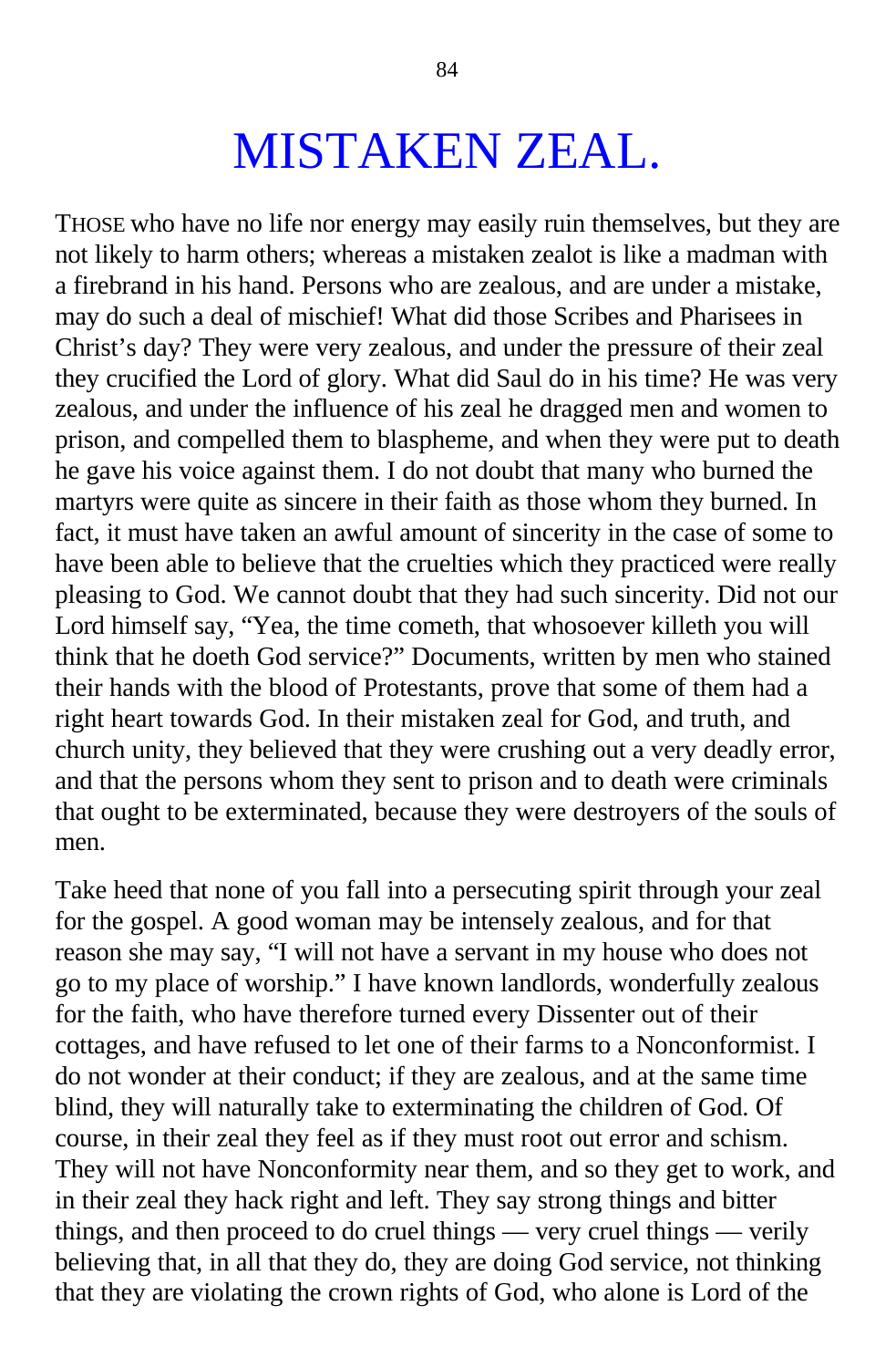consciences of men. They would not oppose the will of God if they knew it; and yet they are doing so. They would not willingly grieve the hearts of those whom God loves, and yet they do so when they are browbeating; the humble cottager for his faith. They look upon the poor people who differ a little from them as being atrociously wrong, and they consider it to be their duty to set their faces against them, and so, under the influence of the zeal that moves them, which, in itself, is a good thing, they are led to do that which is sinful and unjust. Hence the apostle, after he had felt the weight of the stones from the hands of the Jews, prayed that they might be saved; for if they were not saved, their zeal for God would continue to make murderers of them.

Another reason why we long to see the zealous converted is this because *they would be so useful.* The man that is desperately earnest in a wrong way, if you can but show him his wrong, and teach him what is right, will be just as earnest in the right way. Oh, what splendid Christians some would make who are now such devotees of superstition! Despite their superstition, I look upon many High Churchmen with admiration. Up in the morning early, or at night late, ready to practice all kinds of mortifications, to give their very bodies to be burned, and all their substance in alms, ready to offer prayers without number, and to be obedient to rites without end — what more could external religion demand of mortal men? Oh, if we could get these to sit at Jesus' feet, and leave the phylacteries and the broad-bordered garments, and worship God in spirit, and have no confidence in the flesh, what grand people they would make!

See what Paul himself was, when, counting all he had valued so dear to be but dung, he quitted it, and began to preach salvation by grace alone. While he flew over the world like a lightning flash, and preached the gospel as with a peal of thunder, he loved, he lived, he died for the Nazarene, whom once in his zeal he had counted to be an impostor. People should pray with all their might for zealous but mistaken persons, who have a zeal of God, but not according to knowledge.

Once more, we are bound to make these people, the subject of specially earnest prayer because *it is so difficult to convert them.* It requires the power of God to convert anybody really; but there seems to be a double manifestation of power in the conversion of a downright bigot when his bigotry is associated with dense ignorance and gross error. "Oh," says he, "I do that which is right. I am strict in my religion. My righteousness will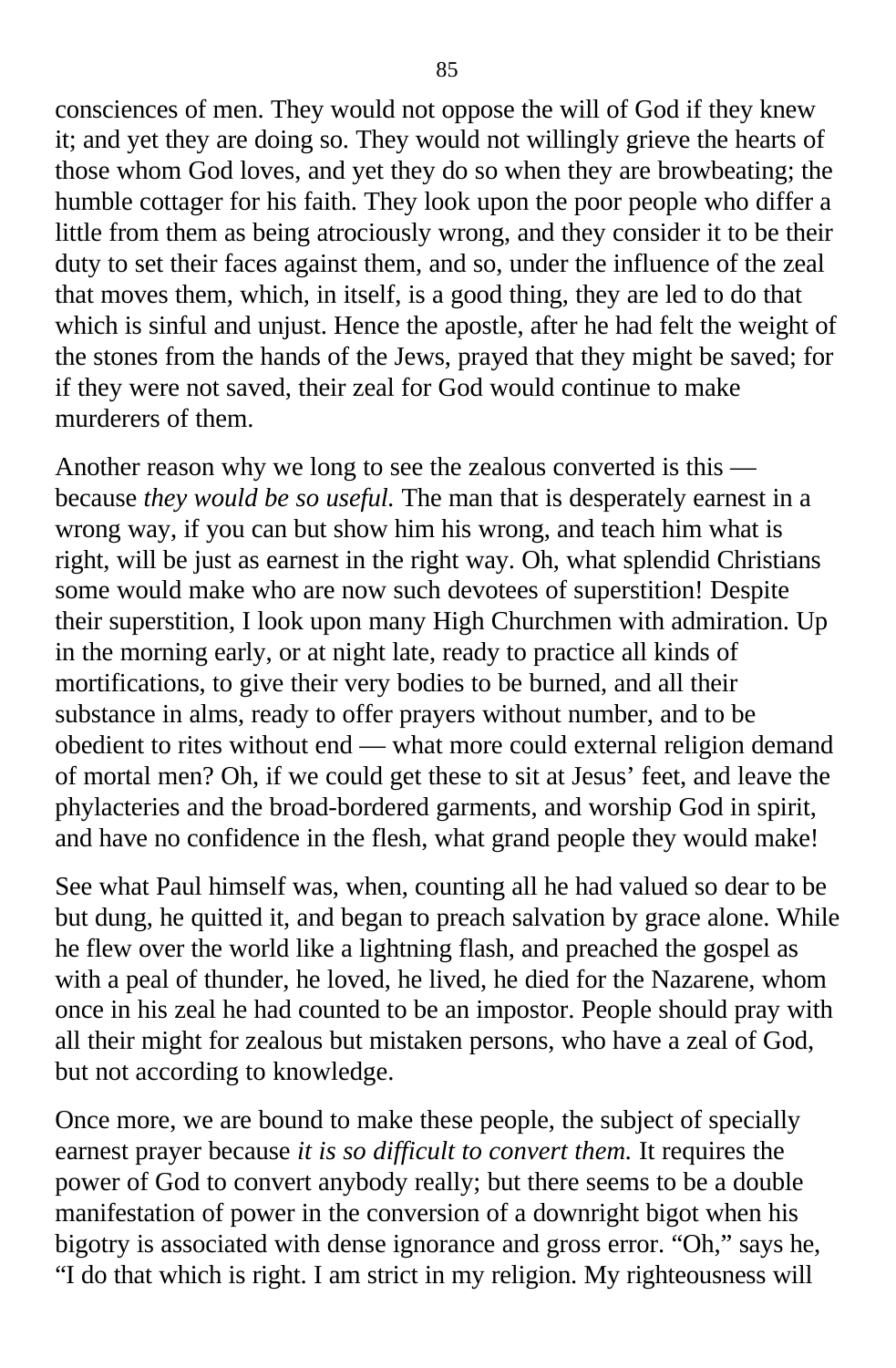save me." You cannot get him out of that. It is easier to get a sinner out of his sin than a self-righteous man out of his self-righteousness. Conceit of our own righteousness sticks to us as the skin to the flesh. Sooner may the leopard lose his spots than the proud man his self-righteousness. Oh, that righteousness of ours! We are so fond of it. Our pride hugs it. We do so like to think that we are good, that we are upright, that we are true, that we are right in the sight of God by nature; and though we be beaten out of it with many stripes, yet our tendency is always to return to it. Selfrighteousness is bound up in the heart of a man as folly in the heart of a child. Though thou bray a fool in a mortar among wheat with a pestle, yet will not his self-righteous folly depart from him. He will stick to it that, after all, he is a good fellow, and deserves to be saved. We must, therefore, in a very special manner pray for such, seeing that self-righteousness is a deep ditch, and it is hard to draw him out who has once fallen into it. Prejudice, of all other opponents, is one of the worst to overcome. The door is locked. You may knock as long as you like; but the man will not open it. He cannot. It is locked, and he has thrown away the key. You may tell him, "You are wrong, good friend;" but he is so comfortably assured that he is right, that all your telling will only make him the more angry at you for attempting to disturb his peace. O God! who but thou canst draw a man out of this miry clay of self-righteousness? Therefore do we cry to thee, of thy great grace, to do it. For these and many other reasons those who have a zeal for God, but not according to knowledge, must have a chief place in our importunate prayers.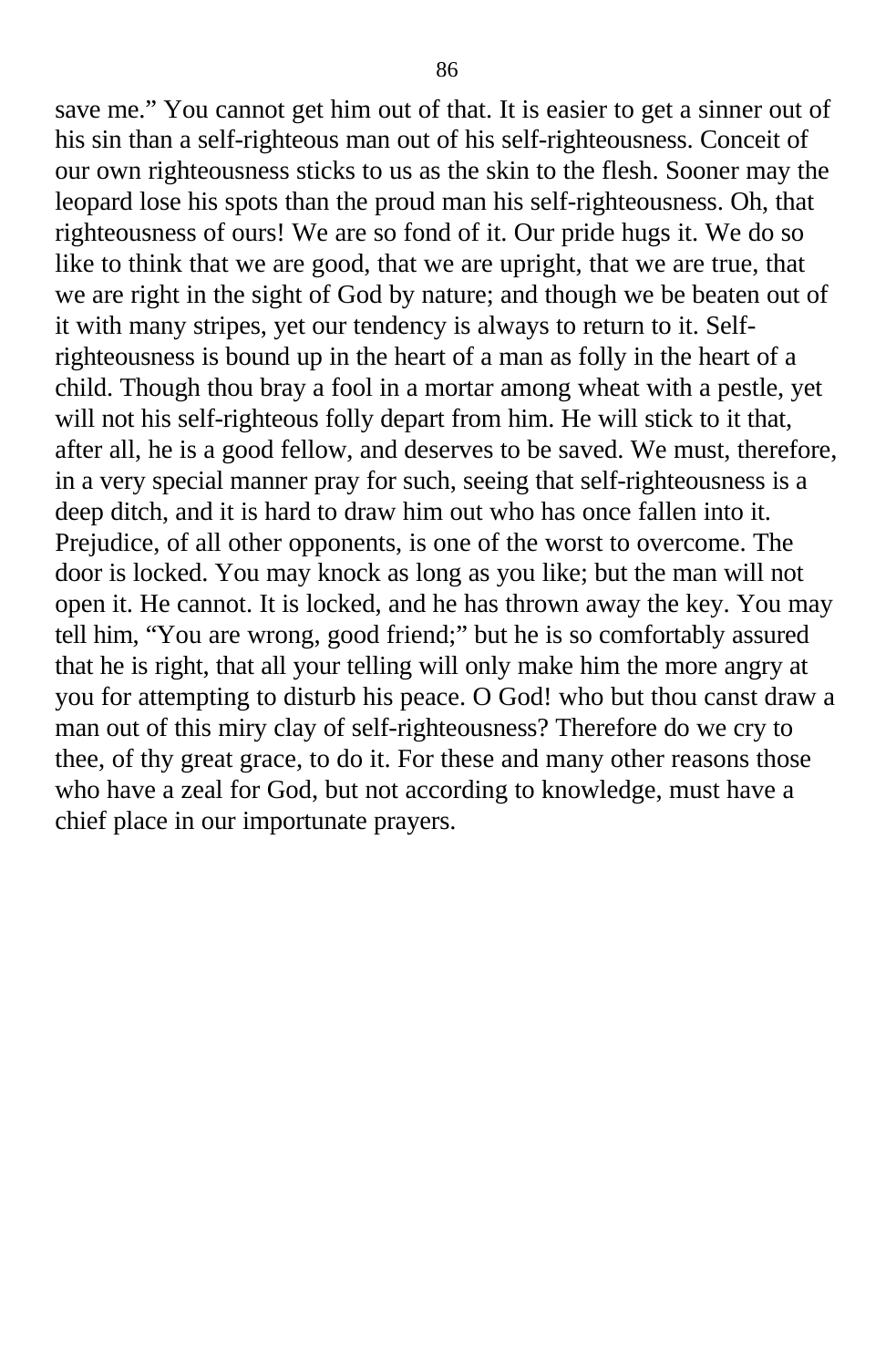#### SELFISH EASE.

THAT is this sin about which the Spirit of God says by Moses, "Be sure your sin will find you out?" A learned divine has delivered a sermon upon the sin of murder from this text, another upon theft, another upon falsehood. Now they are very good sermons, but they have nothing to do with this text, if it be read as Moses uttered it. If you take the text as it stands, there is nothing in it about murder, or theft, or anything of the kind. In fact, it is not about what men do, but it is about *what men do not do.* The iniquity of doing nothing is a sin which is not so often spoken of as it should be. A sin of omission is clearly aimed at in this warning, — "If ye will not do so, be sure your sin will find you out."

What, then, was this sin? Remember that it is the sin of God's own people. It is not the sin of Egyptians and Philistines, but the sin of God's chosen nation; and therefore this text is for you that belong to any of the tribes of Israel — you to whom God has given a portion among his beloved ones. It is to you, professed Christians and church-members, that the text comes, "Be sure your sin will find you out." And what is that sin? Very sadly common it is among professed Christians, and needs to be dealt with: it is the sin which leads any to forget their share in the holy war which is to be carried out for God and for his church. A great many wrongs are tangled together in this crime, and we must try to separate them, and set them in order before your eyes.

First, it was *the sin of idleness and of self-indulgence.* "We have cattle: here is a land that yields much pasture: let us have this for our cattle, and we will build folds for our sheep with the abundant stones that lie about, and we will repair these cities of the Amorites, and we will dwell in them. They are nearly ready for us, and there shall our little ones dwell in comfort. We do not care about fighting: we have seen enough of it already in the wars with Sihon and Og. Reuben would rather abide by the sheepfolds. Gad has more delight in the bleating of the sheep and in the folding of the lambs in his bosom than in going forth to battle." Alas, the tribe of Reuben is not dead, and the tribe of Gad has not passed away! Many who are of the household of faith are equally indisposed to exertion, equally fond of ease. Hear them say, "Thank God we are safe! We have passed from death unto life. We have named the name of Christ; we are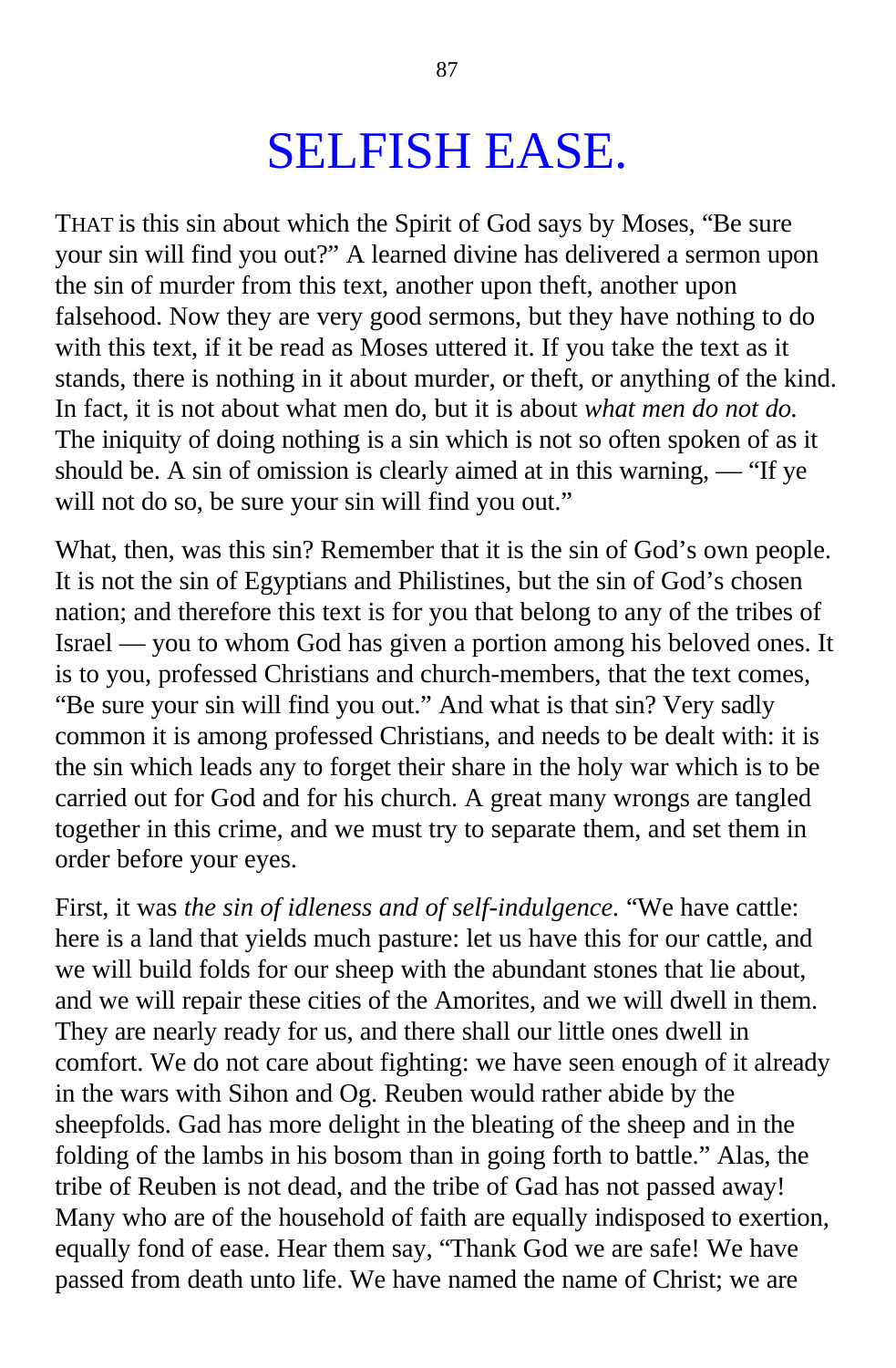washed in his precious blood, and therefore we are secure." Then, with a strange inconsistency, they, permit the evil of the flesh to crave carnal ease, and they cry, "Soul, thou hast much goods laid up for many years; take thine ease, eat, drink, and be merry." Spiritual self-indulgence is a monstrous evil; yet we see it all around. On Sunday these loafers must be well fed. They look out for such sermons as will feed their souls. The thought does not occur to these people that there is something else to be done besides feeding. Soul-saving is pushed into the background. The crowds are perishing at their gates; the multitudes with their sins defile the air; the age is getting worse and worse, and man, by a process of evolution, is evolving a devil; and yet these people want pleasant things preached to them. They eat the fat and drink the sweet, and they crowd to the feast of fat things full of marrow, and of wines on the lees well refined — spiritual festivals are their delight: sermons, conference, Bible-readings, and so forth, are sought after, but regular service in ordinary ways is neglected. Not a hand's turn will they do. They gird on no armor, they grasp no sword, they wield no sling, they throw no stone. No, they have gotten their possession; they know they have, and they sit down in carnal security, satisfied to do nothing. They neither work for life, nor from life: they are arrant sluggards, as lazy as they are long. Nowhere are they at home except where they can enjoy themselves, and take things easy. They love their beds, but the Lord's fields they will neither plow nor reap. This is the  $sin$  pointed out in the text  $-$  "If ye do not go forth to the battles of the Lord, and contend for the Lord God and for his people, ye do sin against the Lord: and be sure your sin will find you out." The sin of doing nothing is about the biggest of all sins, for it involves most of the others. The sin of sitting still while your brethren go forth to war breaks both tables of the law, and has in it a huge idolatry of self, which neither allows love to God or man. Horrible idleness! God save us from it!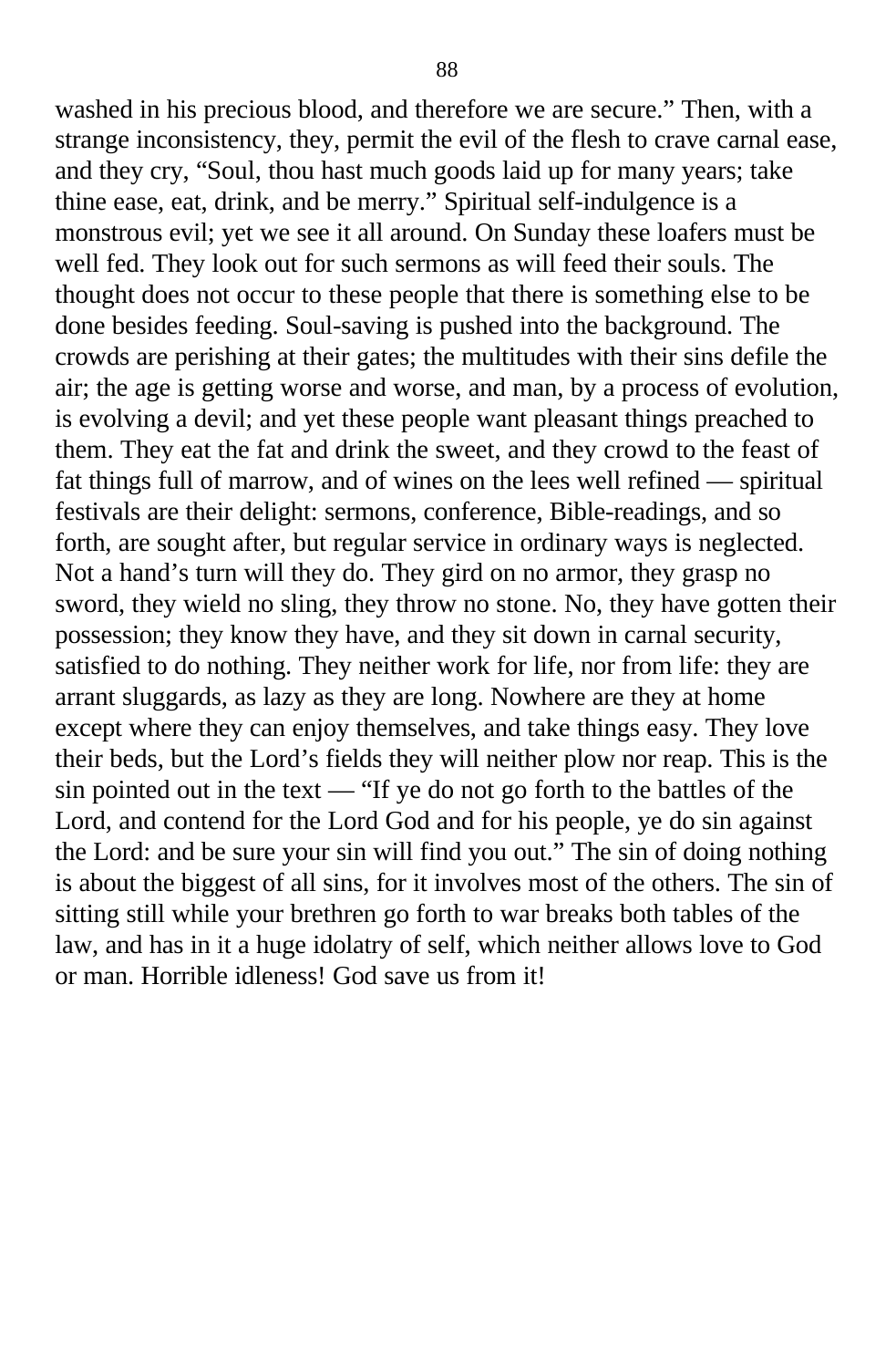#### "BE SOBER."

BE sober." And does not that mean, first, moderation in all things? Do not be so excited with joy as to become childish. Do not grow intoxicated and delirious with worldly gain or honor. On the other hand, do not be too much depressed with passing troubles. There are some who are so far from sobriety that, if a little goes wrong with them, they are ready to cry, "Let me die." No, no.

"Be sober." Keep the middle way: hold to the golden mean. There are many persons to whom this exhortation is most needful. Are there not men around us who blow hot to-day and cold tomorrow? — their heat is torrid, their cold arctic. You would think they were angels from the way they talk one day, but you might think them angels of another sort from the manner in which they act at other times. They are so high up, or so low down, that in each case they are extreme To-day they are carried away with this, and the next carried away with that. I knew a Christian man right well to whom I was accustomed to use one salutation whenever I saw him. He was a good man, but changeable. I said to him, "Good morning, friend? what are you now?" He was once a valiant Arminian, setting young people right as to the errors of my Calvinistic teaching. A short time after, he became exceedingly Calvinistic himself, and wanted to screw me up several degrees; but I declined to yield. Anon he became a Baptist, and agreed with me on all points, so far as I know. This was not good enough, and therefore he became a Plymouth Brother; and after that he went to the Church from which he originally set out. When I next met him I said, "Good morning, brother, what are you now?" He replied, "That is too bad, Mr. Spurgeon, you asked me the same question last time." I replied, "Did I? But what are you now? Will the same answer do?" I knew it would not. I would earnestly say to all such brethren, "Be sober. Be sober." It cannot be wise to stagger all over the road in this fashion. Make sure of your footing when you stand; make doubly sure of it before you shift.

To be sober means to have a calm, clear head, to judge things after the rule of right, and not according to the rule of mob. Be not influenced by those who cry loudest in the street, or by those who beat the biggest drum. Judge for yourselves as men of understanding. Judge as in the sight of God with calm deliberation.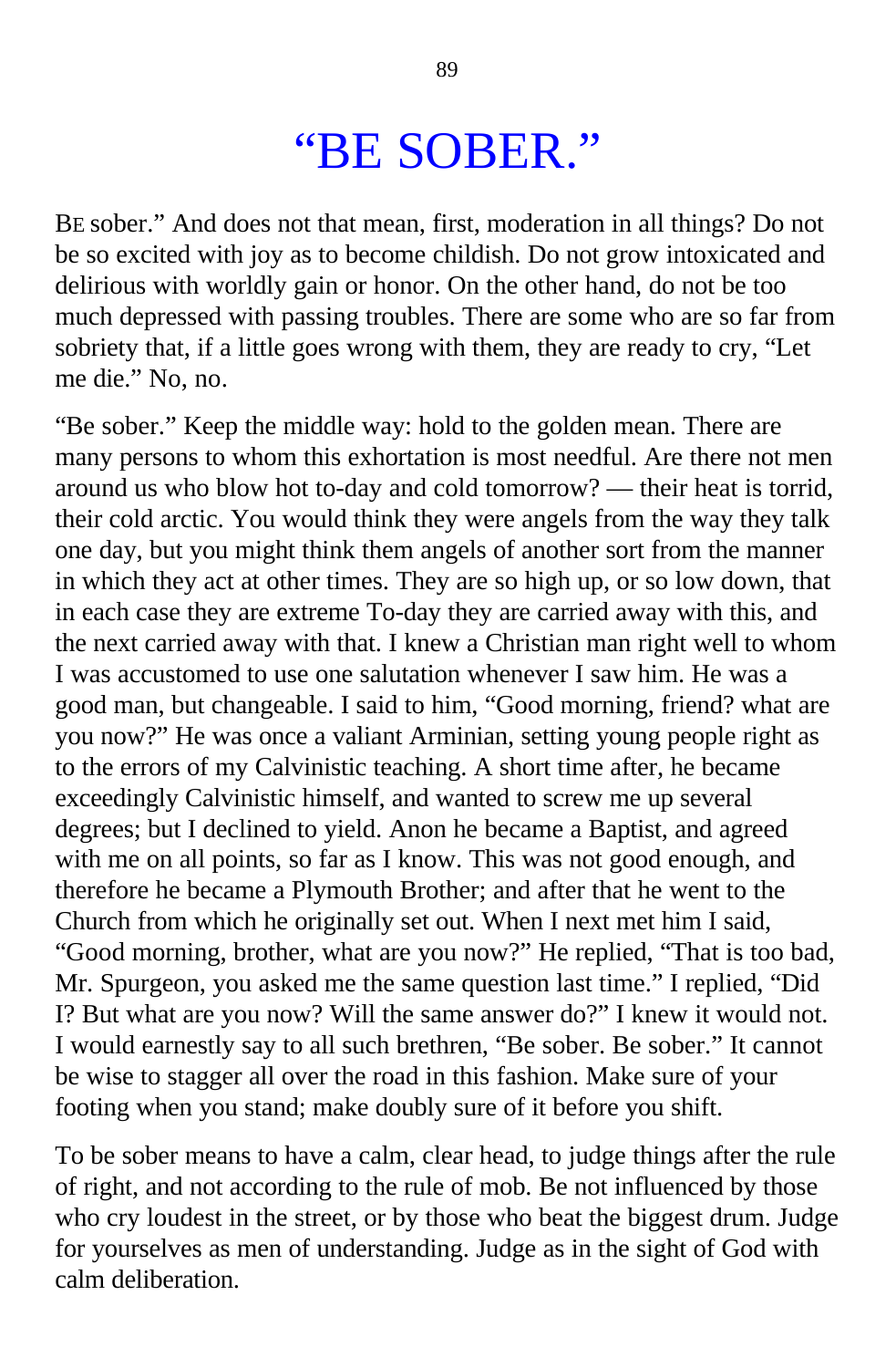"Be sober," that is, be clear-headed. The man who drinks, and thus destroys the sobriety of his body is befogged, and muddled, and has lost his way. Ceasing to be sober, he makes a fool of himself. Do not commit this sin spiritually. Be specially clear-headed and calm as to the things of God. Ask that the grace of God may so rule in your heart that you may be peaceful and serene, and not troubled with idle fear on one side or with foolish hope on the other.

"Be sober," says the apostle. You know the word translated "be sober" sometimes means "be watchful;" and indeed there is a great kinship between the two things. Live with your eyes open; do not go about the world half asleep. Many Christians are asleep. Whole congregations are asleep. The minister snores theology, and the people in the pews nod in chorus. Much sacred work is done in a sleepy style. You can have a Sunday School, and teachers and children can be asleep. You can have a tract-distributing society, with visitors going round to the doors all asleep; you can do everything in a dreamy way if so it pleases you. But says the apostle, — be watchful, be alive; brethren, look alive; be so awakened up by these grand arguments with which we have plied you already, that you shall brace yourselves up, and throw your whole strength into the service of your Lord and Master.

Finally, let us "*hope to the end.*" Never despair; never even doubt. Hope when things look hopeless. A sick and suffering brother rebuked me the other day for being cast down. He said to me, "We ought never to show the white feather; but I think you do sometimes." I asked him what he meant, and he replied, "You sometimes seem to grow desponding and low. Now I am near to die, but I have no clouds and no fears." I rejoiced to see him so joyous and I answered, "That is right, my brother, blame me as much as you please for my unbelief, I richly deserve it." "Why," he said, "you are the father of many of us. Did you not bring me and my friend over yonder to Christ? If you get low in spirit after so much blessing, you ought to be ashamed of yourself." I could say no other than, "I am ashamed of myself, and I desire to be more confident in the future." Brethren, we must hope, and not fear. Be strong in holy confidence in God's word, and be sure that his cause will live and prosper. Hope, says the apostle; hope to the end; go right through with it; if the worst comes to the worst, hope still. Hope as much as ever a man can hope; for when your hope is in God you cannot hope too much.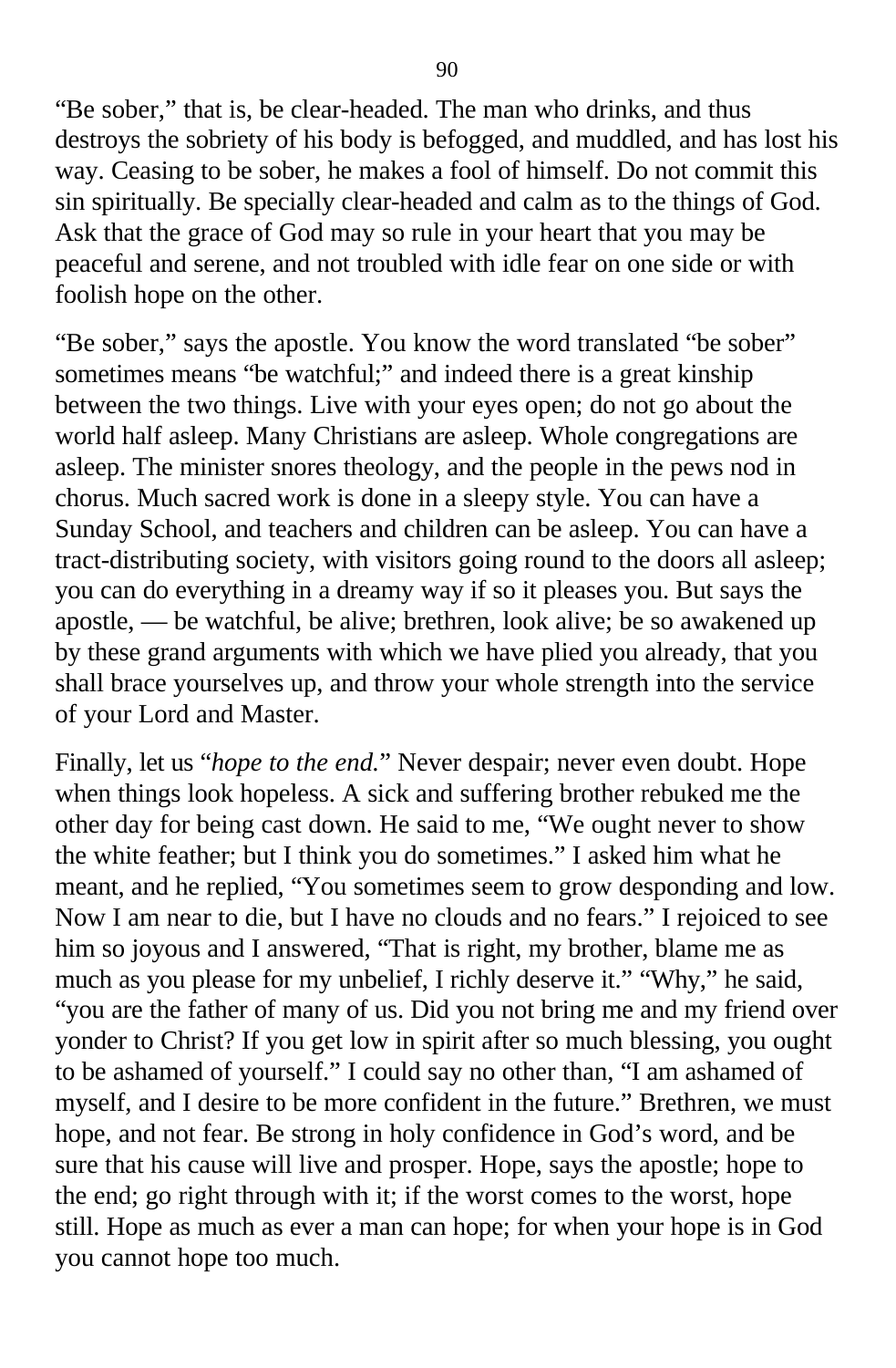## "THROUGH FLOODS AND FLAMES."

THERE are many dear children, both boys and girls, who have not been ashamed in their early days to come forward and confess the Lord Jesus Christ. God bless the dear children! I rejoice in them. I am sure that the church will never have to be ashamed of having admitted them. They, at least, show no cowardice: they take a solemn delight in being numbered with the people of God, and count it an honor to be associated with Christ and his church. Shame on you older ones who still hold back! What ails you, that babes and sucklings are braver than you? By the love you bear to Christ, I charge you — come forth and confess his name among this evil and perverse generation.

Is it true? Then *joyfully accept the trial which comes of it.* Shrink not from the flames. Settle it in your minds that, by divine grace, no loss, nor cross, nor shame, nor suffering, shall make you play the coward. Say, like the holy children, "We are not careful to answer thee in this matter." They did not cringe before the king, and cry, "We beseech thee, do not throw us into the fiery furnace. Let us have a consultation with thee, O king, that we may arrange terms. There may be some method by which we can please thee, and yet keep our religion." "No;" they said, "We are not careful to answer thee in this matter. If it be so, our God whom we serve is able to deliver us from the burning fiery furnace, and he will deliver us out of thine hand, O king. But if not, be it known unto thee, O king, that we will not serve thy gods, nor worship the golden image which thou hast set up." Dear friends, let us be ready to suffer for Christ's sake. Some will say, "Do not be imprudent." It is always prudent to do your duty. We have not enough nowadays of the virtue nicknamed imprudence. I would like to see a display of old-fashioned imprudence in these cold, calculating, selfish days. Oh for the days of zeal, the days when men counted not their lives dear to them that they might win Christ! Men sit down and reckon up what it will cost them to do right, and weigh their conduct as a matter of profit and loss, and then they call such wicked calculations prudence. It is sheer selfishness. Do right, if it cost you your life. Where would England have been if the men who won our liberties in former ages had chaffered with the world for gain? If they had saved their skins they would have lost their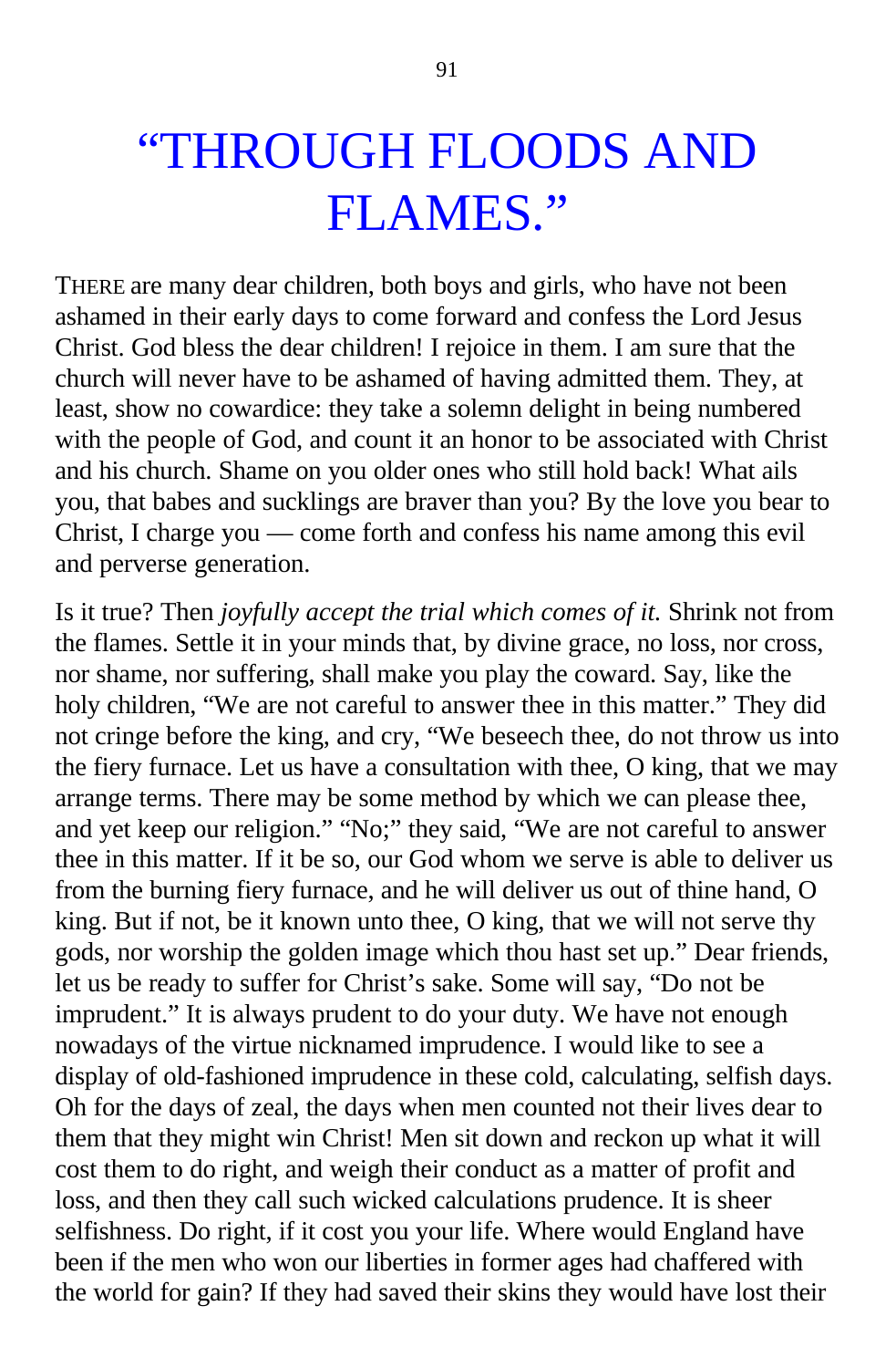souls, and ruined the cause of God in England. He loves not Christ who does not love him more than all things. Oh for men of principle, who know no loss but loss of faith, and desire no gain save the glory of God! Be this your cry—

#### **"***Through floods or flames, if Jesus lead, I***'***ll follow where he goes.***"**

You may lose a great deal *for* Christ, but you will never lose anything *by* Christ. You may lose for time, but you will gain for eternity: the loss is transient, but the gain is everlasting. You will be a gainer by Christ, even if you have to go to heaven by the way of persecution, poverty, and slander. Never mind the way: the end will make full amends. The treasures of Egypt are mere dross compared with the riches of endless bliss.

If it be true that you are willing thus to follow Christ, *reckon upon deliverance.* Nebuchadnezzar may put you into the fire, but he cannot keep you there, nor can he make the fire burn you. The enemy casts you in bound, but the fire will loosen your bonds, and you will walk at liberty amid the glowing coals. You shall gain by your losses, you shall rise by your down-castings. Many prosperous men owe their present position to the fact that they were faithful when they were in humble employments. They were honest, and for the moment they displeased their employers, and in the end earned their esteem. When Adam Clarke was put out apprentice, and his master showed him how to stretch the cloth when it was a little short, Adam could not find in his heart to do it. Such a fool of a boy must be sent home to his mother; and his godly mother was glad that her boy was such a fool that he could not stoop to a dishonest trick. You know what he became. He might have missed his way in life if he had not been true to his principles in his youth. Your first loss may be a lifelong gain. Dear young fellow, you may be turned out of your situation, but the Lord will turn the curse into a blessing. If all should go softly with you, you might decline in character, and by doing a little wrong learn to do yet more and more, and so lose your integrity, and with it all hope of ever lifting your nose from the grindstone. Do right for Christ's sake, without considering any consequences, and the consequences will be right enough.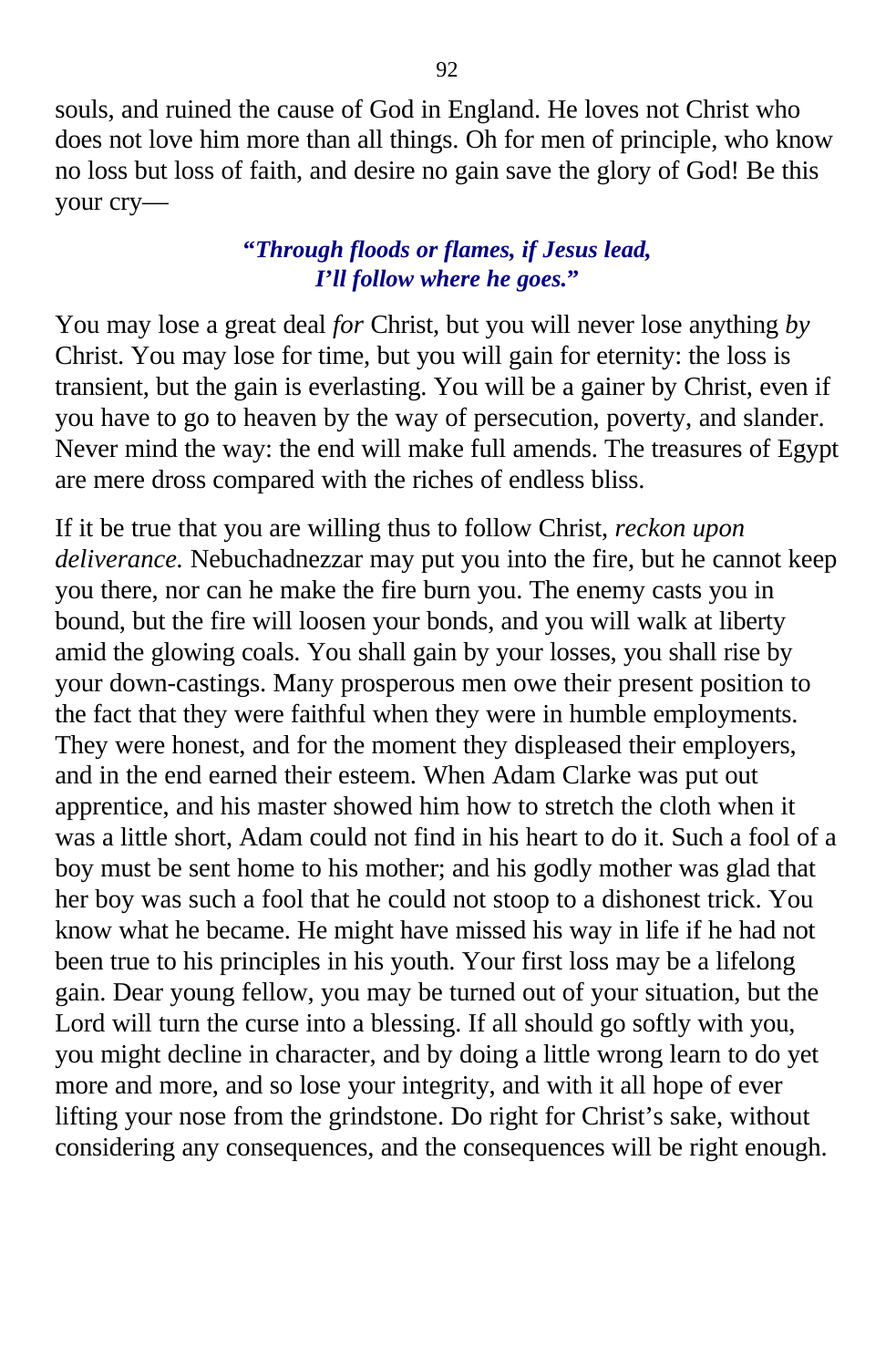### TO SHOW YOUR COLORS.

THE fact is, that our Lord requires an open confession as well as a secret faith; and if you will not render it, there is no promise of salvation for you, but a threat of being denied at the last. The apostle puts it, "If thou shalt confess with thy mouth the Lord Jesus, and shalt believe in thine heart that God hath raised him from the dead, thou shalt be saved." It is stated in another place upon this wise, — "He that believeth and is baptized shall be saved" — that is Christ's way of making the confession of him. If there be a true faith, there must be a declaration of it. If you are candles, and God has lit you, "Let your light so shine before men, that they may see your good works, and glorify your Father which is in heaven." Soldiers of Christ must, like her Majesty's soldiers, wear their regimentals; and if they are ashamed of their regimentals, they ought to be drummed out of the regiment. They are not honest soldiers who refuse to march in rank with their comrades. The very least thing that the Lord Jesus Christ can expect of us is that we do confess him to the best of our power. If you are nailed up to a cross, I will not invite you to be baptized. If you are fastened up to a tree to die, I will not ask you to go into a pulpit and declare your faith, for you cannot. But you are required to do what you can do, namely, to make as distinct and open an avowal of the Lord Jesus Christ as may be suitable in your present condition.

I believe that many Christian people get into a deal of trouble through not being honest in their convictions. For instance, if a man goes into a workshop, or a soldier into a barrack-room, and if he does not fly his flag from the first, it will be very difficult for him to run it up afterwards. But if he immediately and boldly lets them know, "I am a Christian man, and there are certain things that I cannot do to please you, and certain other things that I cannot help doing, though they displease you" — when that is clearly understood, after a while the singularity of the thing will be gone, and the man will be let alone; but if he is a little sneaky, and thinks that he is going to please the world and please Christ too, he is in for a rough time, let him depend upon it. His life will be that of a toad under a harrow, or a fox in a dog-kennel, if he tries the way of compromise. That will never do. Come out. Show your colors. Let it be known who you are, and what you are; and although your course will not be smooth, it will certainly be not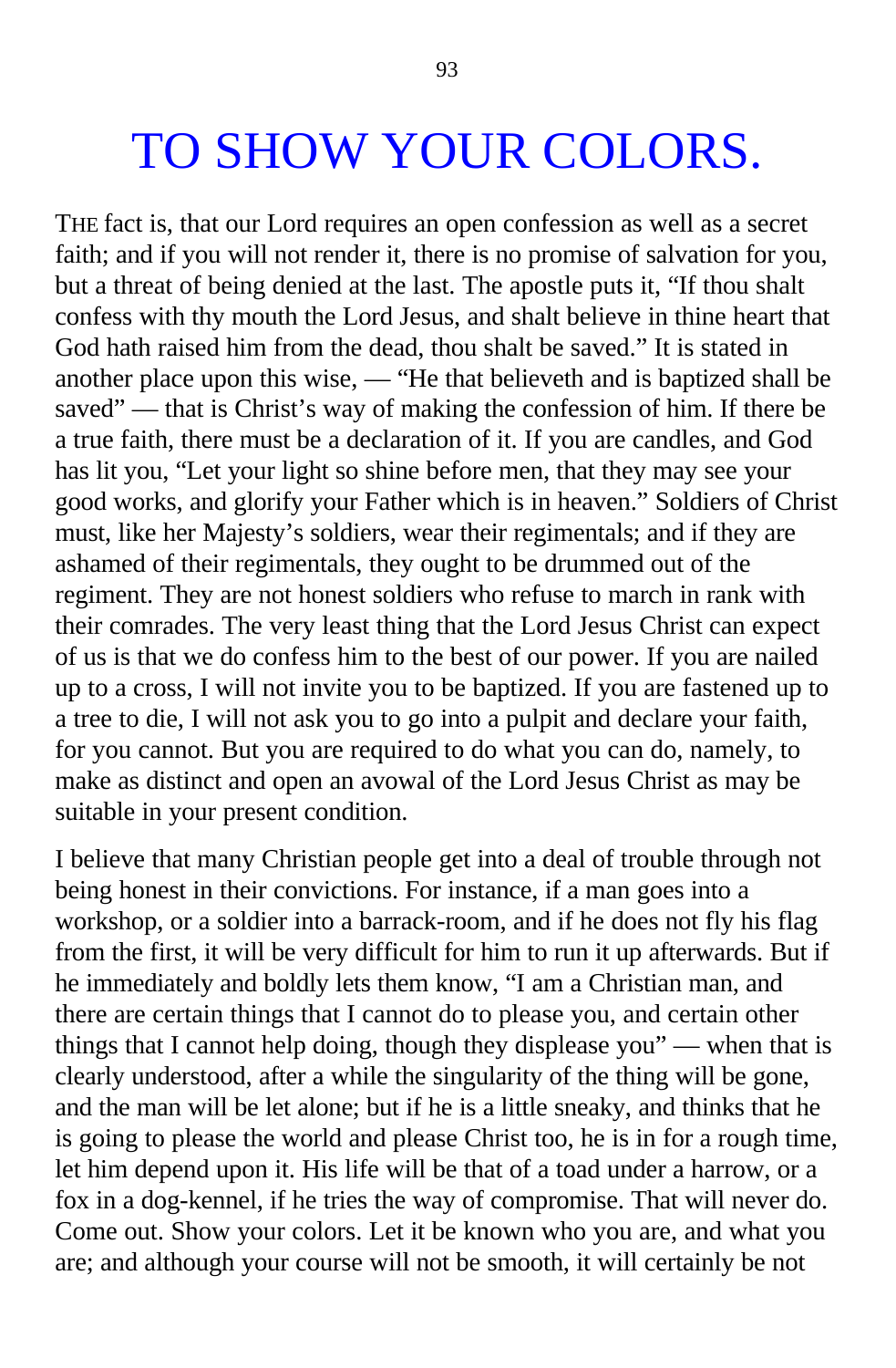half so rough as if you tried to run with the hare and hunt with the hounds — a very difficult piece of business that.

The man on the cross came out, then and there, and made as open an avowal of his faith in Christ as was possible.

*The next thing he did was to rebuke his fellow-sinner.* He spoke to him in answer to the ribaldry with which he had assailed our Lord. I do not know what the unconverted convict had been blasphemously saying, but his converted comrade spoke very honestly to him. "Dost not thou fear God, seeing thou art in the same condemnation? And we indeed justly; for we receive the due reward of our deeds: but this Man hath done nothing amiss." It is more than ever needful in these days that believers in Christ should not allow sin to go unrebuked; and yet a great many of them do so. Do you not know that a person who is silent when a wrong thing is said or done may become a participator in the sin? If you do not rebuke  $sin - I$ mean, of course, on all fit occasions, and in a proper spirit — your silence will give consent to the sin, and you will be an aider and abettor in it. A man who saw a robbery, and who did not cry, "Stop thief!" would be thought to be in league with the thief; and the man who can hear swearing, or see impurity, and never utter a word of protest may well question whether he is right himself. Our "other men's sins" make up a great item in our personal guilt unless we in anywise rebuke them. This our Lord expects us to do. The dying thief did it, and did it with all his heart; and therein far exceeded large numbers of those who hold their heads high in the church.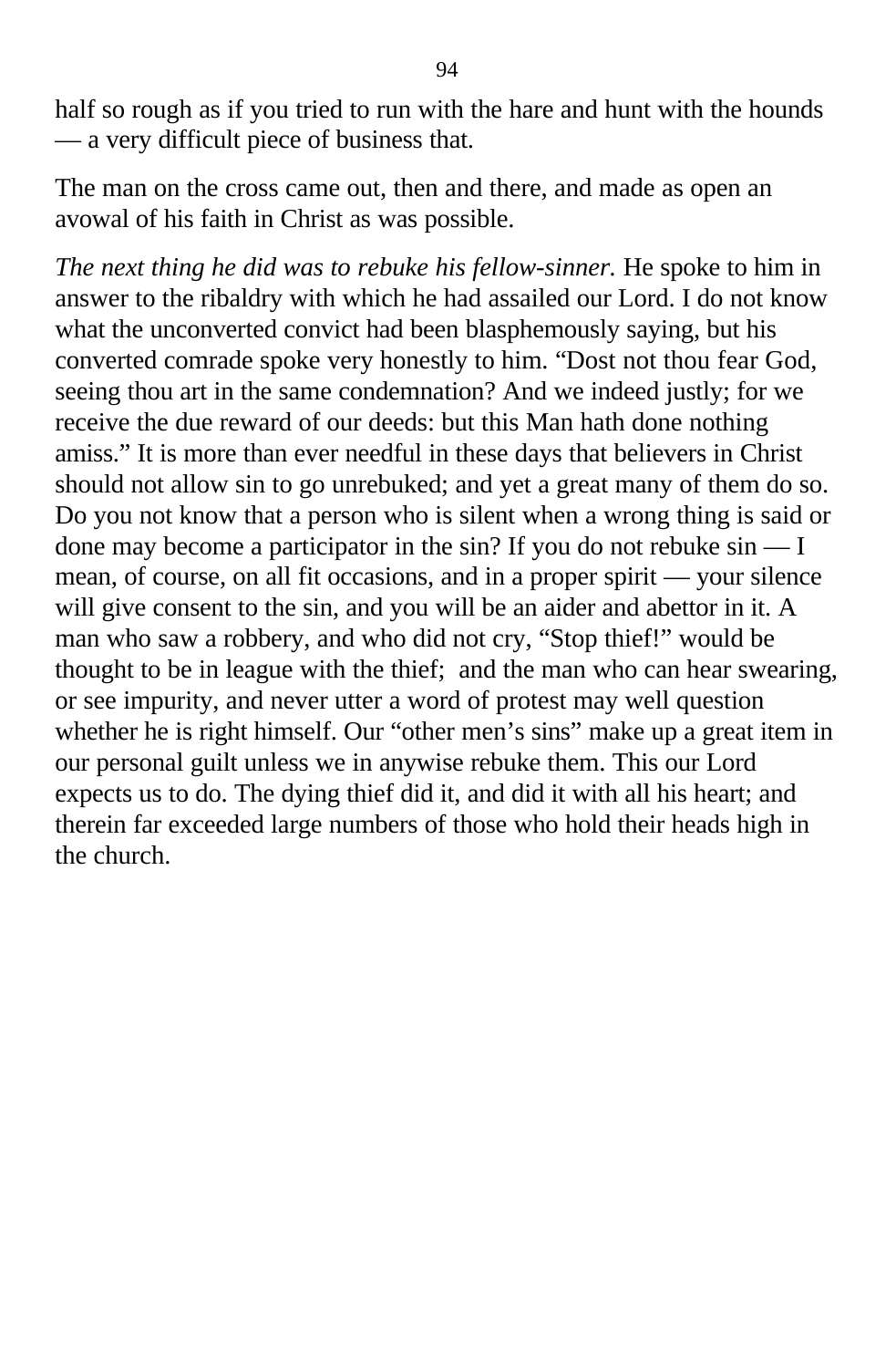#### KEEP YOUR OWN GARDEN.

IT is well for a man to see to his cattle, and look well to his flocks and to his herds; but let him not forget to cultivate that little patch of ground that lies in the center of his being. Let him educate his head, and intermeddle with all knowledge; but let him not forget that there is another plot of ground called the heart, the character, which is more important still. Right principles are spiritual gold, and he that hath them, and is ruled by them, is the man who truly lives. He hath not life, whatever else he hath, who hath not his heart cultivated, and made right and pure. Have you ever thought about your heart yet? Oh, I do not mean whether you have palpitations! I am no doctor. I am speaking now about the heart in its moral and spiritual aspect. What is your character, and do you seek to cultivate it? Do you ever use the hoe upon those weeds which are so plentiful in us all? Do you water those tiny plants of goodness which have begun to grow? Do you watch them to keep away the little foxes which would destroy them? Are you hopeful that yet there may be a harvest in your character which God may look upon with approval? I pray that we may all look to our hearts. "Keep your heart with all diligence; for out of it are the issues of life." Pray daily, "Create in me a clean heart, O God; and renew a right spirit within me;" for if not, you will go up and down in the world, and do a great deal, and when it comes to the end you will have neglected your noblest nature, and your poor starved soul will die that second death, which is the more dreadful because it is everlasting death. How terrible for a soul to die of neglect! How can we escape who neglect this great salvation? If we pay every attention to our bodies, but none to our immortal souls, how shall we justify our folly? God save us from suicide by neglect! May we not have to moan out eternally, "They made me the keeper of the vineyards; but mine own vineyard have I not kept!"

Now, pass over that point, and think of another vineyard. Are not some people neglecting *their families?* Next to our hearts, our households are the vineyards which we are most bound to cultivate. I shall never forget a man whom I knew in my youth, who used to accompany me at times in my walks to the villages to preach. He was always willing to go with me any evening; but I did not need to ask him, for he asked himself, until I purposely put him off from it. He liked also to preach himself much better than others liked to hear him; but he was a man who was sure to be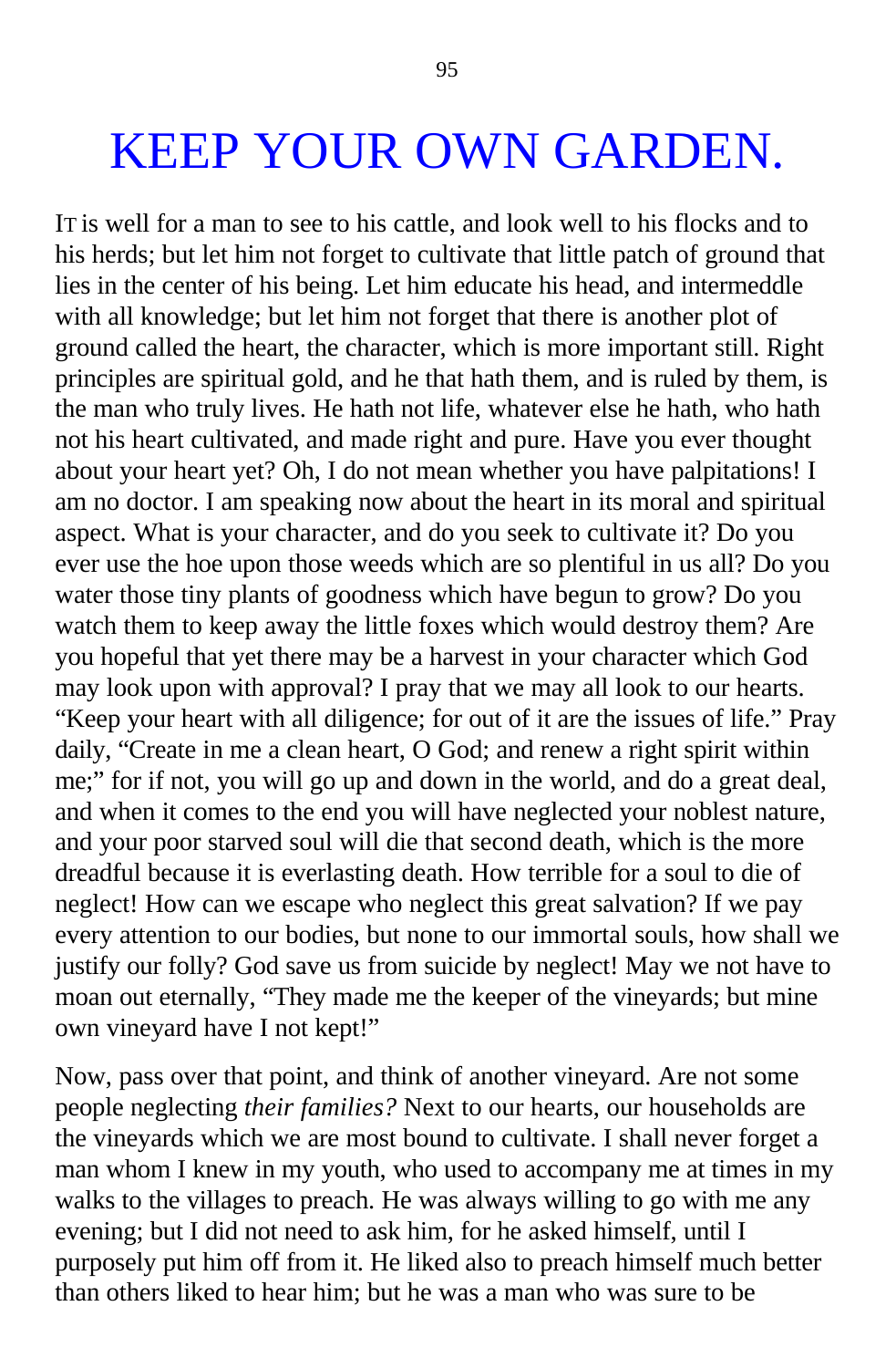somewhere to the front if he could. Even if you snuffed him out, he had a way of lighting himself up again. He was good-natured and irrepressible. He was, I believe, sincerely earnest in doing good. But two boys of his were well known to me, and they would swear horribly. They were ready for every vice, and were under no restraint. One of them drank himself into a dying state with brandy, though he was a mere boy. I do not believe his father had ever spoken to him about the habit of intoxication, though he certainly was sober and virtuous himself. I had no fault to find with him except this grave fault — that he was seldom at home, was not master of the house, and could not control his children. Neither husband nor wife occupied any place of influence in the household; they were simply the slaves of their children: their children made themselves vile, and they restrained them not! This brother would pray for his children at the prayermeeting, but I do not think he ever practiced family prayer. It is shocking to find men and women speaking fluently about religion, and yet their houses are a disgrace to Christianity. I suppose that none of you are as bad as that; but, if it be so, please spell this text over: "They made me the keeper of the vineyards; but mine own vineyard have I not kept." The most careful and prayerful father cannot be held accountable for having wicked sons, if he has done his best to instruct them. The most anxious and tearful mother cannot be blamed if her daughter dishonors the family, provided her mother has done her best to train her up in the right way. But if the parents cannot say that they have done their best, and their children go astray, then they are blameworthy. If any have boys and girls — they do not know where, let them go quickly, and look them up. If any readers exercise no parental discipline, nor seek to bring their children to Christ, I do implore them to give up every kind of public work till they have first done their work at home. Has anybody made you a minister, and you are not trying to save your own children? I tell you, sir, I do not believe that God made you a minister; for if he had, he would have begun with making you a minister to your own family. "They made me the keeper of the vineyards." "They" ought to have known better, and you ought to have known better than to accept the call. How can you be a steward in the great household of the Lord when you cannot even rule your own house? A Sunday-school teacher, teaching other people's children, and never praying with her own! Is not this a sad business? A teacher of a large class of youths who never has taken a class of his own sons and daughters! Why, what will he do when he lives to see his children plunged into vice and sin, and remembers that he has utterly neglected them? I know not where this knife may cut;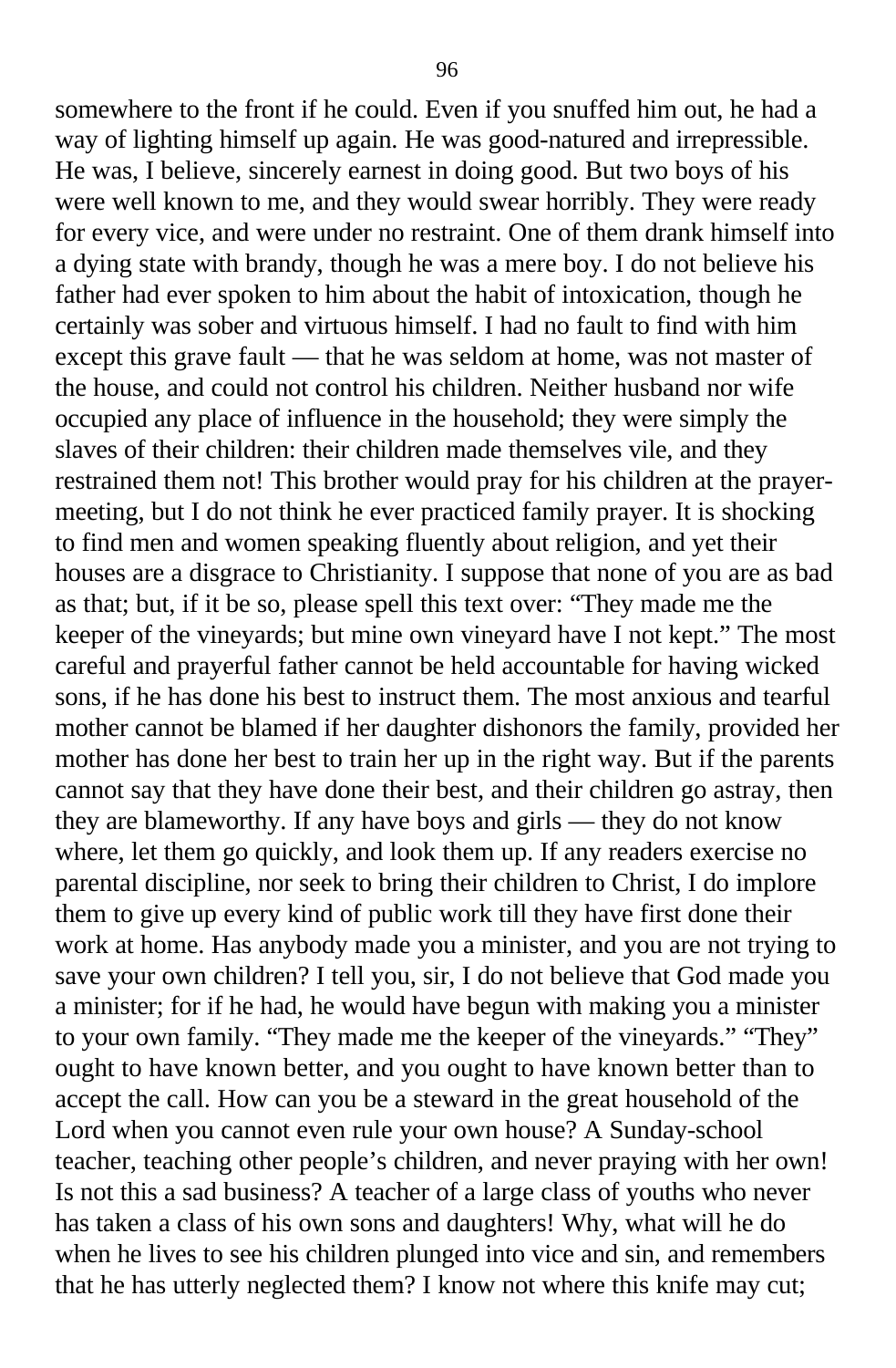97

but if it wounds, I pray you do not blunt its edge. Do you say that this is 'very personal?" It is meant to be personal; and if anybody is offended by it, let him be offended with himself, and mend his ways. No longer let it be true of any of us, "They made me the keeper of the vineyards; but mine own vineyard have I not kept."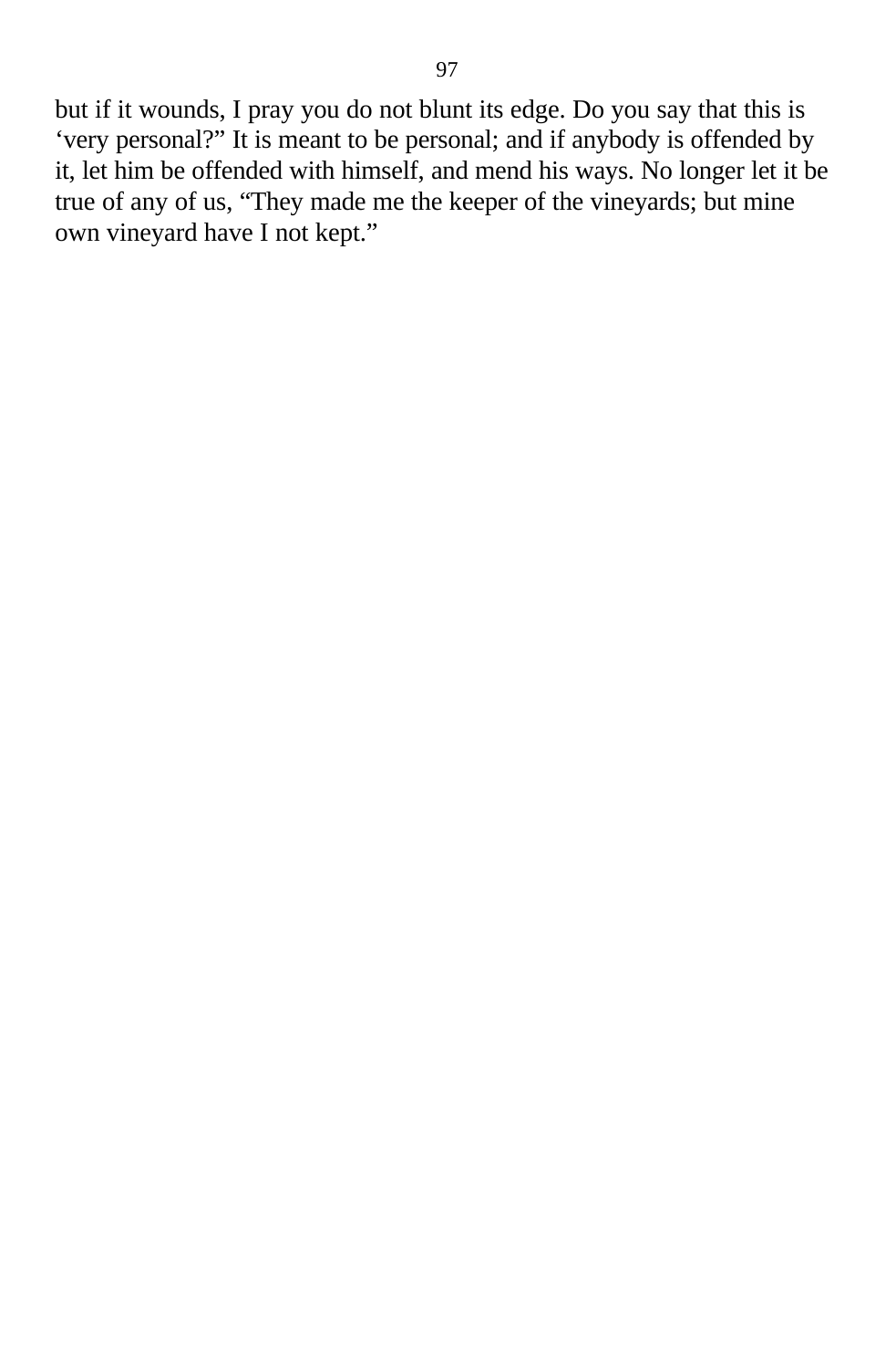# A TALK ABOUT DEATH

IT is the part of a brave man, and especially of a believing man, neither to dread death nor to sigh for it; neither to fear it nor to court it. In patience possessing his soul, he should not despair of life when hardly pressed; and he should be always more eager to run his race well than to reach its end. It is no work of men of faith to predict their own deaths. These things are with God. How long we shall live on earth we know not, and need not wish to know. We have not the choosing of short or long life; and if we had such choice, it would be wise to refer it back to our God. "Father, into thy hands I commend my spirit," is an admirable prayer for living as well as for dying saints. To wish to pry between the folded leaves of the book of destiny is to desire a questionable privilege: doubtless we live the better because we cannot foresee the moment when this life shall reach its *finis.*

Job made a mistake as to the date of his death, but he made no mistake as to the fact itself. He spake truly when he said: "I know that thou wilt bring me to death." Some day or other the Lord will call us from our home above ground to the house appointed for all living. I invite you this morning to consider this unquestioned truth. Do you start back? Why do you do so? Is it not greatly wise to talk with our last hours? "We want a cheerful theme." Do you? Is not this a cheerful theme to you? It is solemn, but it ought also to be welcome to you. You say that you cannot abide the thought of death. Then you greatly need it. Your shrinking from it proves that you are not in a right state of mind, or else you would take it into due consideration without reluctance. That is a poor happiness which overlooks the most important of facts. I would not endure a peace which could only be maintained by thoughtlessness. You have something yet to learn if you are a Christian, and yet are not prepared to die. You need to reach a higher state of grace, and attain to a firmer and more forceful faith. That you are as yet a babe in grace is clear from your admission that to depart and be with Christ does not seem to be a better thing for you than to abide in the flesh.

Should it not be the business of this life to prepare for the next life, and, in that respect, to prepare to die? But how can a man be prepared for that which he never thinks of? Do you mean to take a leap in the dark? If so,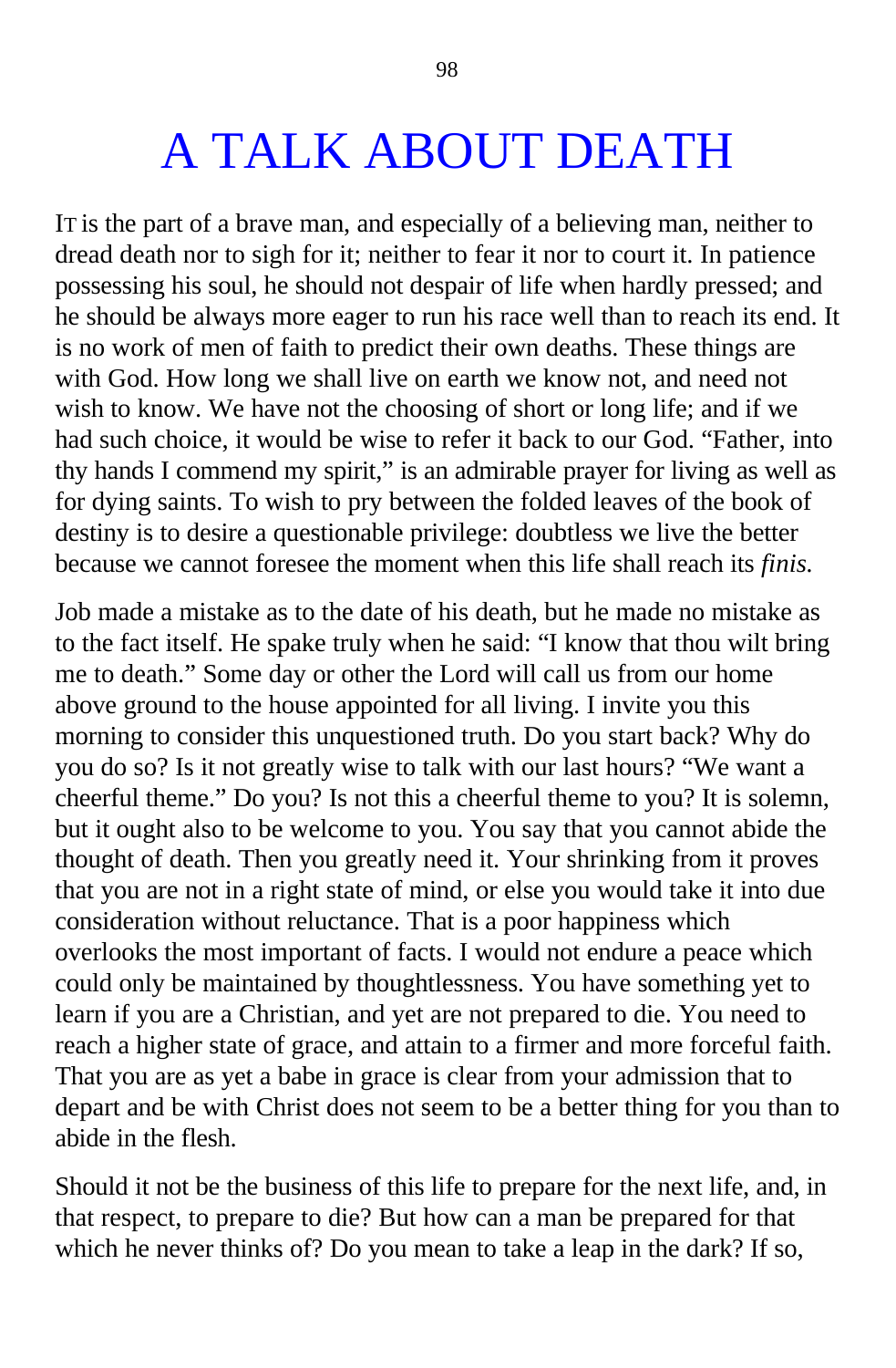you are in an unhappy condition, and I beseech you as you love your own soul to escape from such peril by the help of God's Holy Spirit.

"Oh," saith one, "but I do not feel called upon to think of it." Why, the very autumn of the year calls you to it. Each fading leaf admonishes you. You will most surely have to die; why not think upon the inevitable? It is said that the ostrich buries its head in the sand, and fancies itself secure when it can no longer see the hunter. I can hardly fancy that even a bird can be quite so foolish, and I beseech you do not enact such madness. If I do not think of death, yet death will think of me. If I will not go to death by meditation and consideration, death will come to me. Let me, then, meet it like a man, and to that end let me look it in the face. Death comes into our houses, and steals away our beloved ones. Seldom do I enter the pulpit without missing some accustomed face from its place. Never a week passes over the church without some of our happy fellowship being caught away to the still happier fellowship above. Whether we will hear him or not, death is preaching to us each time we assemble in public. Does he come so often with God's message, and shall we refuse to hear? Nay, let us lend a willing ear and heart, and hear what God the Lord would say to us at all times.

Oh! you that are youngest, you that are fullest of health and strength, I lovingly invite you not to put away this subject from you. Remember, the youngest may be taken away. Early in the life of my boys I took them to the old churchyard of Wimbledon and bade them measure some of the little graves within that enclosure, and they found several green hillocks which were shorter than themselves. I tried thus to impress upon their young minds the uncertainty of life. I would have every child remember that he is not too young to die. Let others know that they are not too strong to die. The stoutest trees of the forest are often the first to fall beneath the destroyer's ax. Paracelsus, the renowned physician of old time, prepared a medicine of which he said that if a man took it regularly he could never die, except it were of extreme old age; yet Paracelsus himself died a young man. Those who think they have found the secret of immortality will yet learn that they are under a strong delusion. None of us can discover a spot where we are out of bow-shot of the last enemy, and therefore it would be idiotic to refuse to think of it. A certain vainglorious French Duke forbade his attendants ever to mention death in his hearing; and when his secretary read to him the words, "The late King of Spain," he turned upon him with contemptuous indignation, and asked him what he meant by it. The poor secretary could only stammer out, "It is a title which they take." Yes,